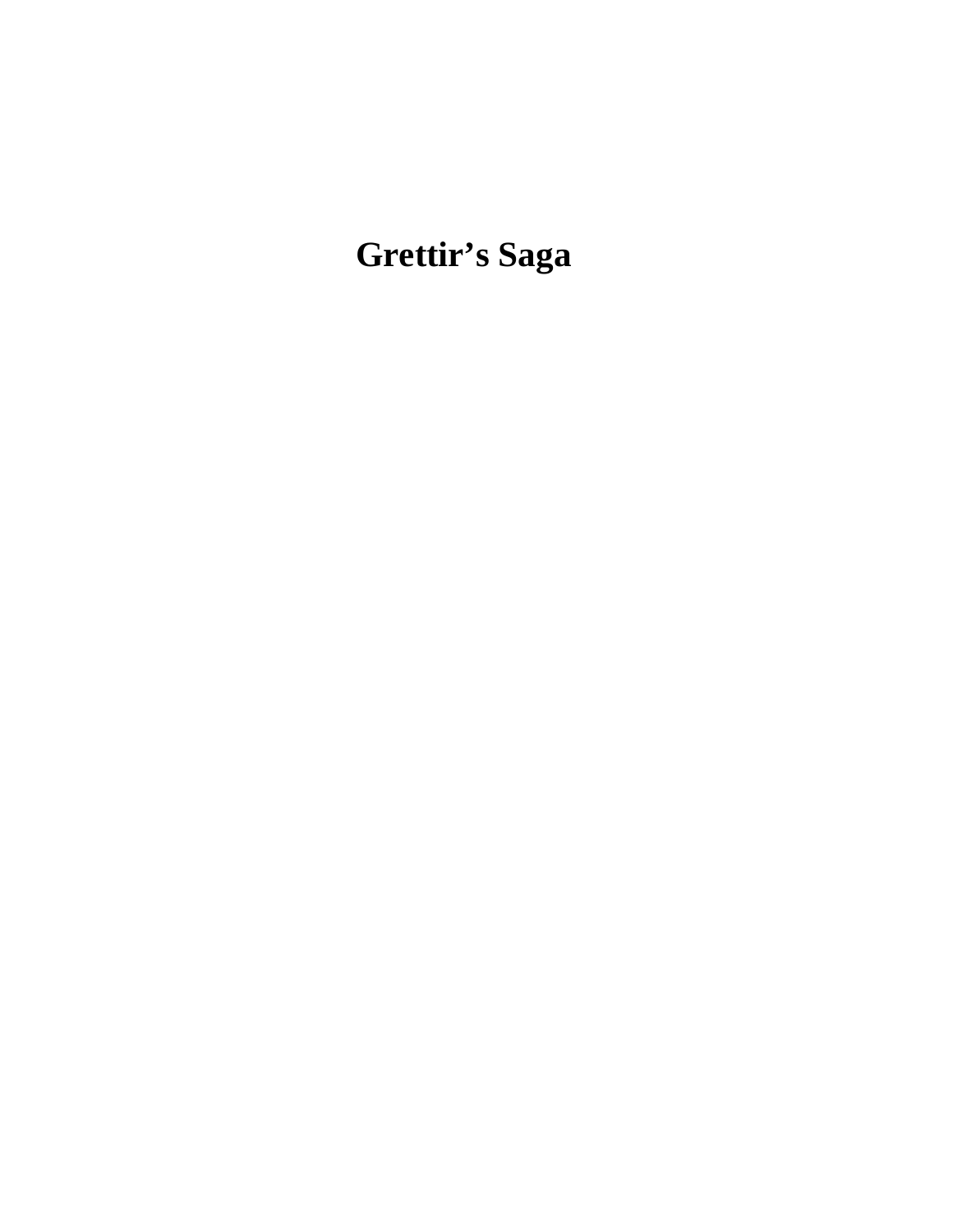# **Grettir's Saga**

1900 translation into English by William Morris & Eirikr Magnusson from the original Icelandic 'Grettis saga'.

## **Chapter 1**

There was a man named Onund, who was the son of Ufeigh Clubfoot, the son of Ivar the Smiter; Onund was brother of Gudbiorg, the mother of Gudbrand Ball, the father of Asta, the mother of King Olaf the Saint. Onund was an Uplander by the kin of his mother; but the kin of his father dwelt chiefly about Rogaland and Hordaland. He was a great viking, and went harrying west over the Sea. Balk of Sotanes, the son of Blaeng, was with him herein, and Orm the Wealthy withal, and Hallvard was the name of the third of them. They had five ships, all well manned, and therewith they harried in the South-isles; and when they came to Barra, they found there a king, called Kiarval, and he, too, had five ships. They gave him battle, and a hard fray there was. The men of Onund were of the eagerest, and on either side many fell; but the end of it was that the king fled with only one ship. So there the men of Onund took both ships and much wealth, and abode there through the winter. For three summers they harried throughout Ireland and Scotland, and thereafter went to Norway.

# **Chapter 2**

In those days were there great troubles in Norway. Harald the Unshorn, son of Halfdan the Black, was pushing forth for the kingdom. Before that he was King of the Uplands; then he went north through the land, and had many battles there, and ever won the day. Thereafter he harried south in the land, and wheresoever he came, laid all under him; but when he came to Hordaland, swarms of folk came thronging against him; and their captains were Kiotvi the Wealthy, and Thorir Longchin, and those of South Rogaland, and King Sulki. Geirmund Helskin was then in the west over the Sea; nor was he in that battle, though he had a kingdom in Hordaland.

Now that autumn Onund and his fellows came from the west over the Sea; and when Thorir Longchin and King Kiotvi heard thereof, they sent men to meet them, and prayed them for help, and promised them honours. Then they entered into fellowship with Thorir and his men; for they were exceeding fain to try their strength, and said that there would they be whereas the fight was hottest.

Now was the meeting with Harald the King in Rogaland, in that firth which is called Hafrsfirth; and both sides had many men. This was the greatest battle that has ever been fought in Norway, and hereof most Sagas tell; for of those is ever most told, of whom the Sagas are made; and thereto came folk from all the land, and many from other lands and swarms of vikings.

Now Onund laid his ship alongside one board of the ship of Thorir Longchin, about the midst of the fleet, but King Harald laid his on the other board, because Thorir was the greatest bearserk, and the stoutest of men; so the fight was of the fiercest on either side. Then the king cried on his bearserks for an onslaught, and they were called the Wolf-coats, for on them would no steel bite, and when they set on nought might withstand them. Thorir defended him very stoutly, and fell in all hardihood on board his ship; then was it cleared from stem to stern, and cut from the grapplings, and let drift astern betwixt the other ships. Thereafter the king's men laid their ship alongside Onund's, and he was in the forepart thereof and fought manly; then the king's folk said, "Lo, a forward man in the forecastle there, let him have somewhat to mind him how that he was in this battle." Now Onund put one foot out over the bulwark and dealt a blow at a man, and even therewith a spear was aimed at him, and as he put the blow from him he bent backward withal, and one of the king's forecastle men smote at him, and the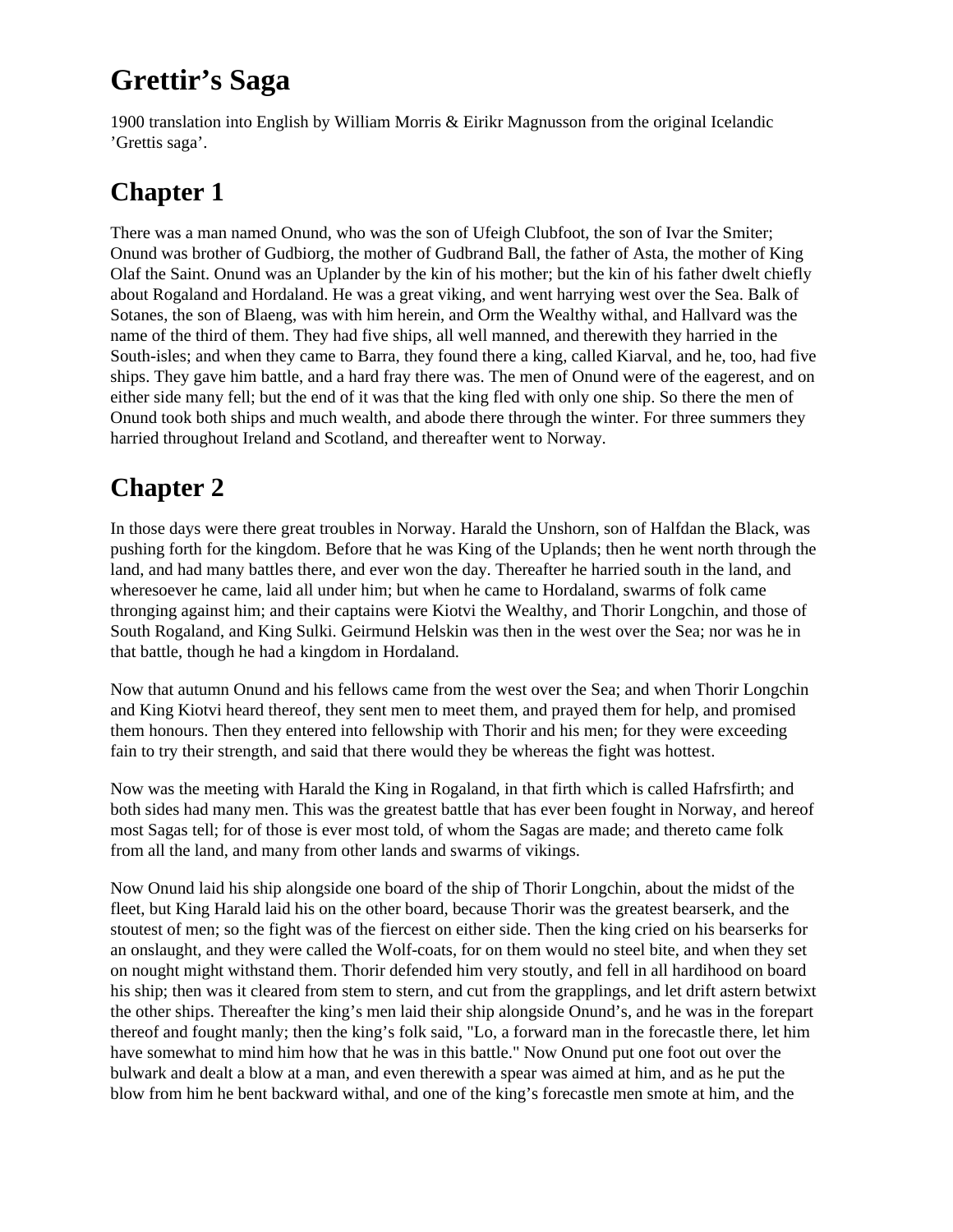stroke took his leg below the knee and sheared it off, and forthwith made him unmeet for fight. Then fell the more part of the folk on board his ship; but Onund was brought to the ship of him who is called Thrand; he was the son of Biorn, and brother of Eyvind the Eastman; he was in the fight against King Harald and lay on the other board of Onund's ship.

But now, after these things, the more part of the fleet scattered in flight; Thrand and his men, with the other vikings, got them away each as he might, and sailed west over the Sea; Onund went with him, and Balk and Hallvard Sweeping; Onund was healed, but went with a wooden leg all his life after; therefore as long as he lived was he called Onund Treefoot.

### **Chapter 3**

At that time were many great men west over the Sea, such as had fled from their lands in Norway before King Harald, because he had made all those outlaws, who had met him in battle, and taken to him their possessions. So, when Onund was healed of his wounds, he and Thrand went to meet Geirmund Helskin, because he was the most famed of vikings west there over the Sea, and they asked him whether he had any mind to seek after that kingdom which he had in Hordaland, and offered him their fellowship herein; for they deemed they had a sore loss of their lands there, since Onund was both mighty and of great kin.

Geirmund said that so great had grown the strength of King Harald, that he deemed there was little hope that they would win honour in their war with him when men had been worsted, even when all the folk of the land had been drawn together; and yet withal that he was loth to become a king's thrall and pray for that which was his own; that he would find somewhat better to do than that; and now, too, he was no longer young. So Onund and his fellows went back to the South-isles, and there met many of their friends.

There was a man, Ufeigh by name, who was bynamed Grettir; he was the son of Einar, the son of Olvir Bairn-Carle; he was brother to Oleif the Broad, the father of Thormod Shaft; Steinulf was the name of Olvir Bairn-Carle's son, he was the father of Una whom Thorbiorn Salmon-Carle had to wife. Another son of Olvir Bairn-Carle was Steinmod, the father of Konal, who was the father of Aldis of Barra. The son of Konal was Steinmod, the father of Haldora, the wife of Eilif, the son of Ketil the Onehanded. Ufeigh Grettir had to wife Asny, the daughter of Vestar Haengson; and Asmund the Beardless and Asbiorn were the sons of Ufeigh Grettir, but his daughters were these, Aldis, and Asa, and Asvor. Ufeigh had fled away west over the Sea before Harald the king, and so had Thormod Shaft his kinsman, and had with them their kith and kin; and they harried in Scotland, and far and wide west beyond the sea.

Now Thrand and Onund Treefoot made west for Ireland to find Eyvind the Eastman, Thrand's brother, who was Land-ward along the coasts of Ireland; the mother of Eyvind was Hlif, the daughter of Rolf, son of Ingiald, the son of King Frodi; but Thrand's mother was Helga, the daughter of Ondott the Crow; Biorn was the name of the father of Eyvind and Thrand, he was the son of Rolf from Am; he had had to flee from Gothland, for that he had burned in his house Sigfast, the son-in-law of King Solver; and thereafter had he gone to Norway, and was the next winter with Grim the hersir, the son of Kolbiorn the Abasher. Now Grim had a mind to murder Biorn for his money, so he fled thence to Ondott the Crow, who dwelt in Hvinisfirth in Agdir; he received Biorn well, and Biorn was with him in the winter, but was in warfare in summer-tide, until Hlif his wife died; and after that Ondott gave Biorn Helga his daughter, and then Biorn left off warring.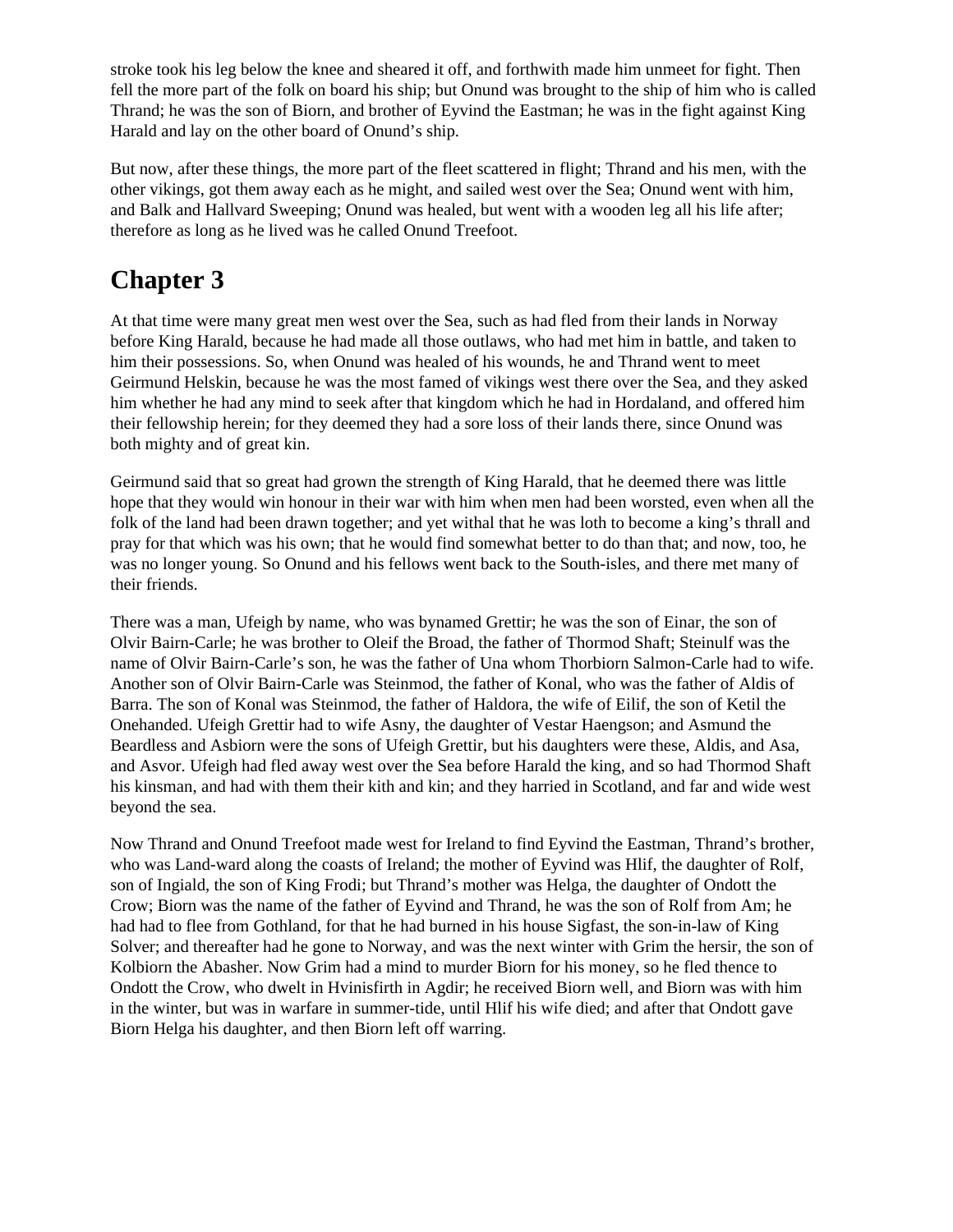Now thereon Eyvind took to him the war-ships of his father, and was become a great chief west over the Sea; he wedded Rafarta, the daughter of Kiarval, King of Ireland; their sons were Helgi the Lean and Snaebiorn.

So when Thrand and Onund came to the South-isles, there they met Ufeigh Grettir and Thormod Shaft, and great friendship grew up betwixt them, for each thought he had gained from hell the last who had been left behind in Norway while the troubles there were at the highest. But Onund was exceeding moody, and when Thrand marked it, he asked what he was brooding over in his mind. Onund answered, and sang this stave

"What joy since that day can I get When shield-fire's thunder last I met; Ah, too soon clutch the claws of ill; For that axe-edge shall grieve me still. In eyes of fighting man and thane, My strength and manhood are but vain, This is the thing that makes me grow A joyless man; is it enow?"

Thrand answered that whereso he was, he would still be deemed a brave man, "And now it is meet for thee to settle down and get married, and I would put forth my word and help, if I but knew whereto thou lookest."

Onund said he did in manly wise, but that his good hope for matches of any gain was gone by now.

Thrand answered, "Ufeigh has a daughter who is called Asa, thitherward will we turn if it seem good to thee." Onund showed that he was willing enough hereto; so afterwards they talked the matter over with Ufeigh; he answered well, and said that he knew how that Onund was a man of great kin and rich of chattels; "but his lands," said he, "I put at low worth, nor do I deem him to be a hale man, and withal my daughter is but a child."

Thrand said, that Onund was a brisker man yet than many who were hale of both legs, and so by Thrand's help was this bargain struck; Ufeigh was to give his daughter but chattels for dowry, because those lands that were in Norway neither would lay down any money for.

A little after Thrand wooed the daughter of Thormod Shaft, and both were to sit in troth for three winters.

So thereafter they went a harrying in the summer, but were in Barra in the winter-tide.

### **Chapter 4**

There were two vikings called Vigbiod and Vestmar; they were South-islanders, and lay out both winter and summer; they had thirteen ships, and harried mostly in Ireland, and did many an ill deed there till Eyvind the Eastman took the land-wardship; thereafter they got them gone to the South-isles, and harried there and all about the firths of Scotland: against these went Thrand and Onund, and heard that they had sailed to that island, which is called Bute. Now Onund and his folk came there with five ships; and when the vikings see their ships and know how many they are, they deem they have enough strength gathered there, and take their weapons and lay their ships in the midst betwixt two cliffs, where was a great and deep sound; only on one side could they be set on, and that with but five ships at once. Now Onund was the wisest of men, and bade lay five ships up into the sound, so that he and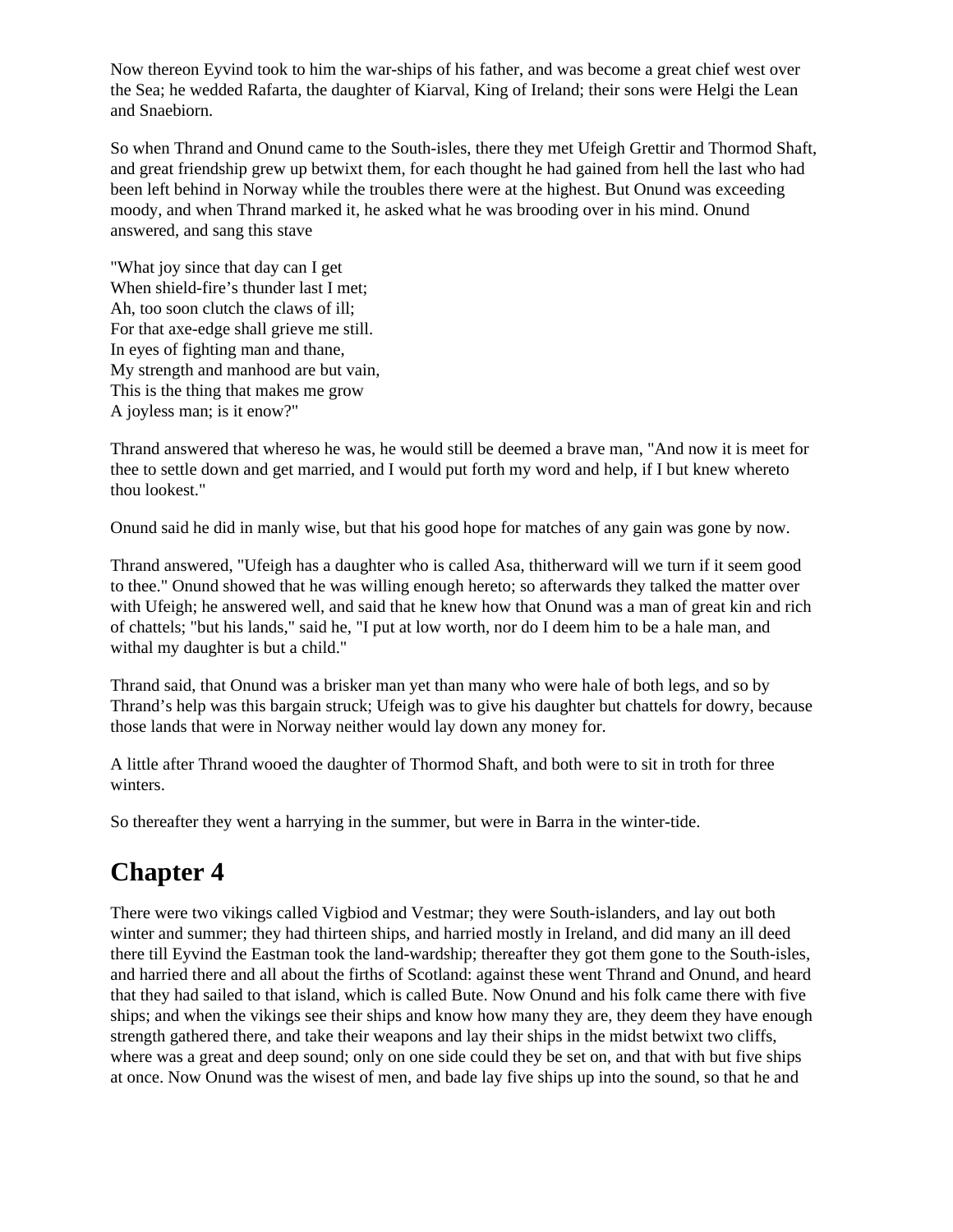his might have back way when they would, for there was plenty of sea-room astern. On one board of them too was a certain island, and under the lee thereof he let one ship lie, and his men brought many great stones forth on to the sheer cliffs above, yet might not be seen withal from the ships.

Now the vikings laid their ships boldly enough for the attack, and thought that the others quailed; and Vigbiod asked who they were that were in such jeopardy. Thrand said that he was the brother of Eyvind the Eastman, "and here beside me is Onund Treefoot my fellow."

Then laughed the vikings, and shouted

"Treefoot, Treefoot, foot of tree, Trolls take thee and thy company."

"Yea, a sight it is seldom seen of us, that such men should go into battle as have no might over themselves."

Onund said that they could know nought thereof ere it were tried; and withal they laid their ships alongside one of the other, and there began a great fight, and either side did boldly. But when they came to handy blows, Onund gave back toward the cliff, and when the vikings saw this, they deemed he was minded to flee, and made towards his ship, and came as nigh to the cliff as they might. But in that very point of time those came forth on to the edge of the cliff who were appointed so to do, and sent at the vikings so great a flight of stones that they might not withstand it.

Then fell many of the viking-folk, and others were hurt so that they might not bear weapon; and withal they were fain to draw back, and might not, because their ships were even then come into the narrowest of the sound, and they were huddled together both by the ships and the stream; but Onund and his men set on fiercely, whereas Vigbiod was, but Thrand set on Vestmar, and won little thereby; so, when the folk were thinned on Vigbiod's ship, Onund's men and Onund himself got ready to board her: that Vigbiod saw, and cheered on his men without stint: then he turned to meet Onund, and the more part fled before him; but Onund bade his men mark how it went between them; for he was of huge strength. Now they set a log of wood under Onund's knee, so that he stood firmly enow; the viking fought his way forward along the ship till he reached Onund, and he smote at him with his sword, and the stroke took the shield, and sheared off all it met; and then the sword drove into the log that Onund had under his knee, and stuck fast therein; and Vigbiod stooped in drawing it out, and even therewith Onund smote at his shoulder in such wise, that he cut the arm from off him, and then was the viking unmeet for battle.

But when Vestmar knew that his fellow was fallen, he leaped into the furthermost ship and fled with all those who might reach her. Thereafter they ransacked the fallen men; and by then was Vigbiod nigh to his death: Onund went up to him, and sang

"Yea, seest thou thy wide wounds bleed? What of shrinking didst thou heed In the one-foot sling of gold? What scratch here dost thou behold? And in e'en such wise as this Many an axe-breaker there is Strong of tongue and weak of hand: Tried thou wert, and might'st not stand."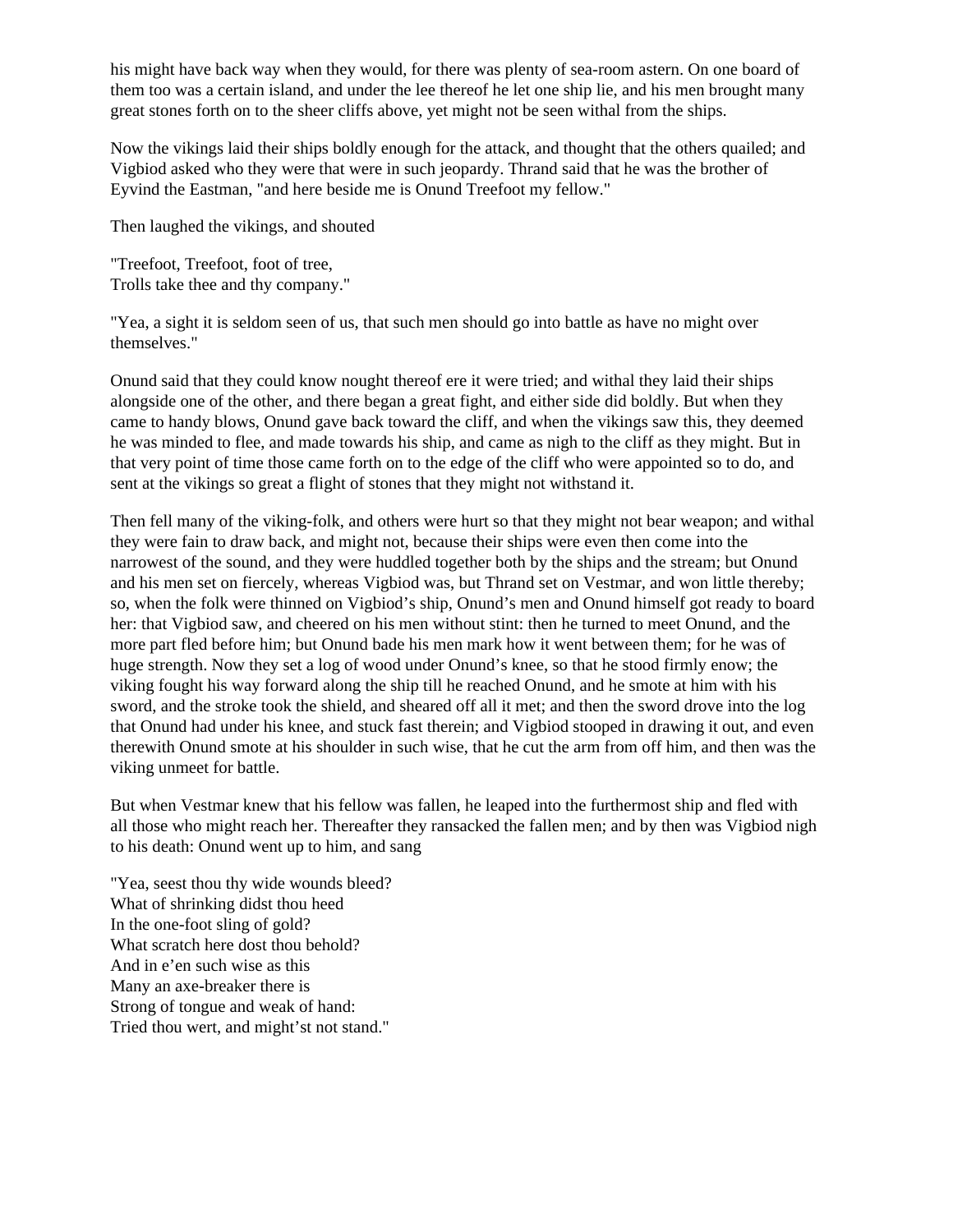So there they took much spoil and sailed back to Barra in the autumn.

## **Chapter 5**

The summer after this they made ready to fare west to Ireland. But at that time Balk and Hallvard betook themselves from the lands west over the sea, and went out to Iceland, for from thence came tales of land good to choose. Balk settled land in Ramfirth and dwelt at either Balkstead; Hallvard settled Sweepingsfirth, and Hallwick out to the Stair, and dwelt there.

Now Thrand and Onund met Eyvind the Eastman, and he received his brother well; but when he knew that Onund was come with him, then he waxed wroth, and would fain set on him. Thrand bade him do it not, and said that it was not for him to wage war against Northmen, and least of all such men as fared peaceably. Eyvind said that he fared otherwise before, and had broken the peace of Kiarval the King, and that he should now pay for all. Many words the brothers had over this, till Thrand said at last that one fate should befall both him and Onund; and then Eyvind let himself be appeased.

So they dwelt there long that summer, and went on warfare with Eyvind, who found Onund to be the bravest of men. In the autumn they fared to the South-isles, and Eyvind gave to Thrand to take all the heritage of their father, if Biorn should die before Thrand.

Now were the twain in the South-isles until they wedded their wives, and some winters after withal.

### **Chapter 6**

And now it came to pass that Biorn, the father of Thrand, died; and when Grim the hersir hears thereof he went to meet Ondott Crow, and claimed the goods left by Biorn; but Ondott said that Thrand had the heritage after his father; Grim said that Thrand was west over seas, and that Biorn was a Gothlander of kin, and that the king took the heritage of all outland men. Ondott said that he should keep the goods for the hands of Thrand, his daughter's son; and therewith Grim gat him gone, and had nought for his claiming the goods.

Now Thrand had news of his father's death, and straightway got ready to go from the South-isles, and Onund Treefoot with him; but Ufeigh Grettir and Thormod Shaft went out to Iceland with their kith and kin, and came out to the Eres in the south country, and dwelt the first winter with Thorbiorn Salmon-Carle.

Thereafter they settled Gnup-Wards'-rape, Ufeigh, the outward part, between Thwart-river and Kalf-river, and he dwelt at Ufeigh's-stead by Stone-holt; but Thormod settled the eastward part, and abode at Shaft-holt.

The daughters of Thormod were these: Thorvor, mother of Thorod the Godi of Hailti, and Thora, mother of Thorstein, the Godi, the father of Biarni the Sage.

Now it is to be said of Thrand and Onund that they sailed from the lands west over the Sea toward Norway, and had fair wind, and such speed, that no rumour of their voyage was abroad till they came to Ondott Crow.

He gave Thrand good welcome, and told him how Grim the hersir had claimed the heritage left by Biorn. "Meeter it seems to me, kinsman," said he, "that thou take the heritage of thy father and not king's-thralls; good luck has befallen thee, in that none knows of thy coming, but it misdoubts me that Grim will come upon one or other of us if he may; therefore I would that thou shouldst take the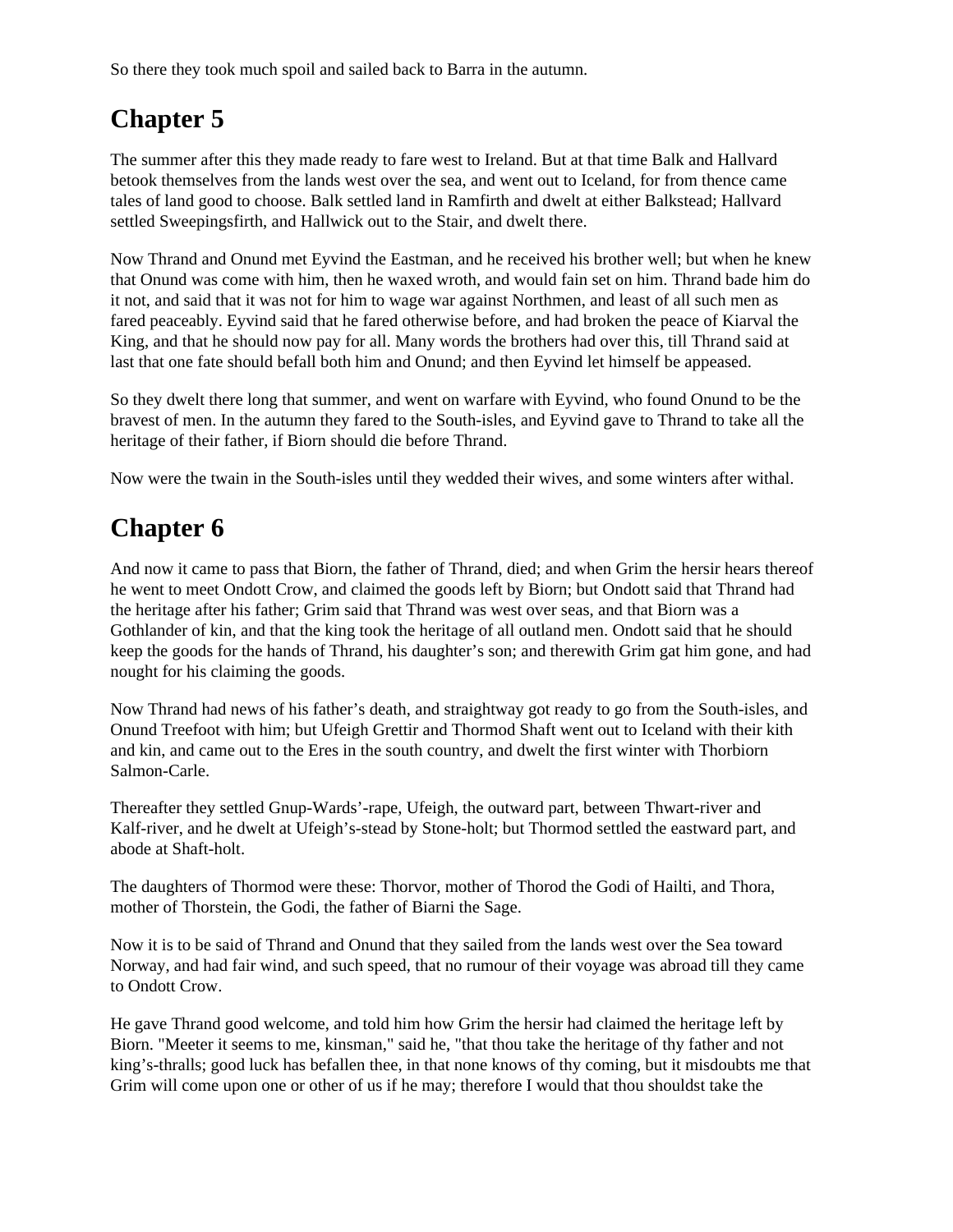inheritance to thee, and get thee gone to other lands."

Thrand said that so he would do, he took to him the chattels and got away from Norway at his speediest; but before he sailed into the sea, he asked Onund Treefoot whether he would not make for Iceland with him; Onund said he would first go see his kin and friends in the south country.

Thrand said, "Then must we part now, but I would that thou shouldst aid my kin, for on them will vengeance fall if I get off clear; but to Iceland shall I go, and I would that thou withal shouldst make that journey."

Onund gave his word to all, and they parted in good love. So Thrand went to Iceland, and Ufeigh and Thormod Shaft received him well. Thrand dwelt at Thrand's-holt, which is west of Steer's-river.

## **Chapter 7**

Onund went south to Rogaland, and met there many of his kin and friends; he dwelt there in secret at a man's called Kolbein. Now he heard that the king had taken his lands to him and set a man thereover who was called Harek, who was a farmer of the king's; so on a night Onund went to him, and took him in his house; there Harek was led out and cut down, and Onund took all the chattels they found and burnt the homestead; and thereafter he abode in many places that winter.

But that autumn Grim the hersir slew Ondott Crow, because he might not get the heritage-money for the king; and that same night of his slaying, Signy, his wife, brought aboard ship all her chattels, and fared with her sons, Asmund and Asgrim, to Sighvat her father; but a little after sent her sons to Soknadale to Hedin her foster-father; but that seemed good to them but for a little while, and they would fain go back again to their mother; so they departed and came at Yule-tide to Ingiald the Trusty at Hvin; he took them in because of the urgency of Gyda his wife, and they were there the winter through. But in spring came Onund north to Agdir, because he had heard of the slaying of Ondott Crow; but when he found Signy he asked her what help she would have of him.

She said that she would fain have vengeance on Grim the hersir for the slaying of Ondott. Then were the sons of Ondott sent for, and when they met Onund Treefoot, they made up one fellowship together, and had spies abroad on the doings of Grim. Now in the summer was a great ale-drinking held at Grim's, because he had bidden to him Earl Audun; and when Onund and the sons of Ondott knew thereof they went to Grim's homestead and laid fire to the house, for they were come there unawares, and burnt Grim the hersir therein, and nigh thirty men, and many good things they took there withal. Then went Onund to the woods, but the sons of Ondott took a boat of Ingiald's, their foster-father's, and rowed away therein, and lay hid a little way off the homestead. Earl Audun came to the feast, even as had been settled afore, and there "missed friend from stead." Then he gathered men to him, and dwelt there some nights, but nought was heard of Onund and his fellows; and the Earl slept in a loft with two men.

Onund had full tidings from the homestead, and sent after those brothers; and, when they met, Onund asked them whether they would watch the farm or fall on the Earl; but they chose to set on the Earl. So they drove beams at the loft-doors and broke them in; then Asmund caught hold of the two who were with the Earl, and cast them down so hard that they were well-nigh slain; but Asgrim ran at the Earl, and bade him render up weregild for his father, since he had been in the plot and the onslaught with Grim the hersir when Ondott Crow was slain. The Earl said he had no money with him there, and prayed for delay of that payment. Then Asgrim set his spear-point to the Earl's breast and bade him pay there and then; so the Earl took a chain from his neck, and three gold rings, and a cloak of rich web, and gave them up. Asgrim took the goods and gave the Earl a name, and called him Audun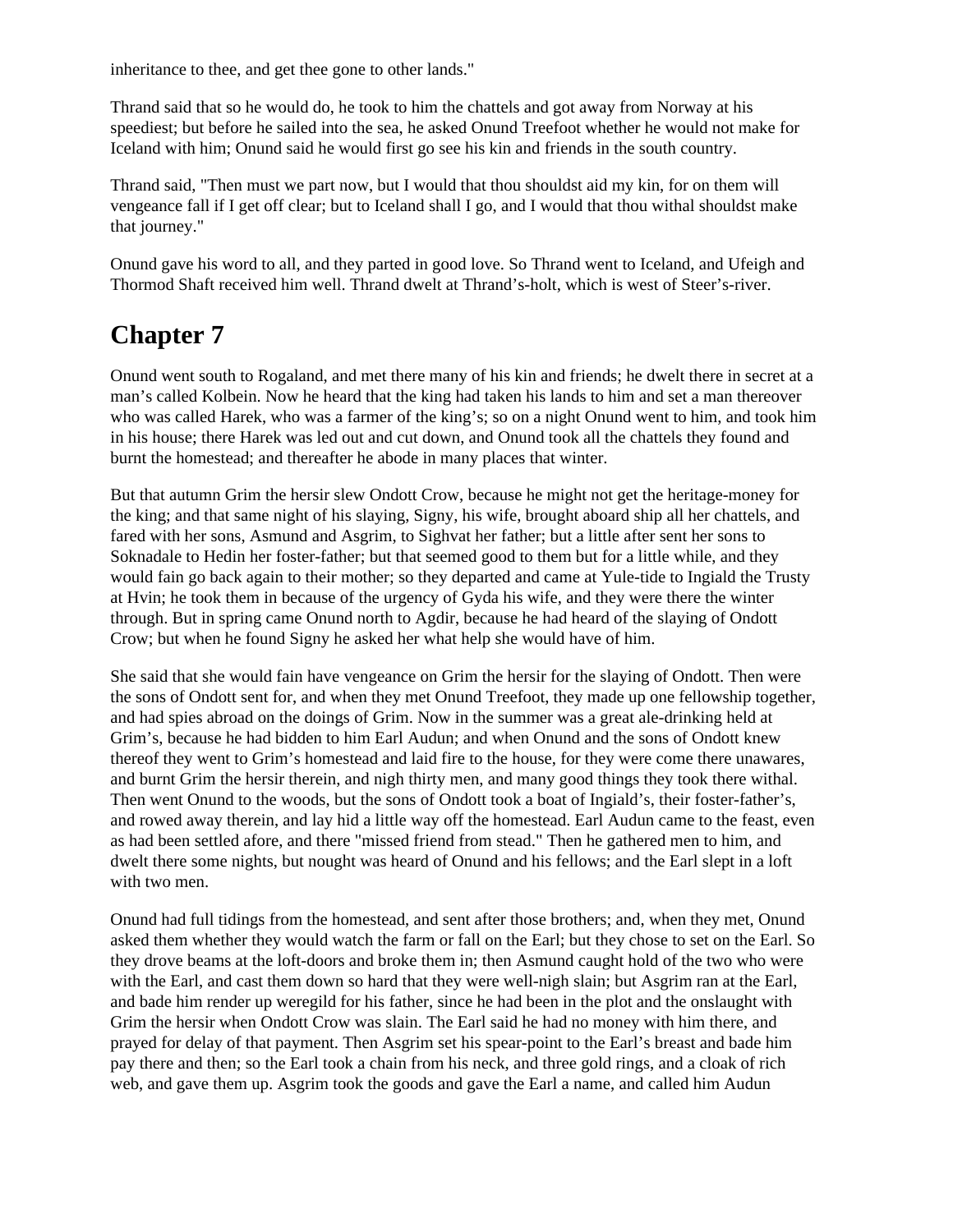Goaty.

But when the bonders and neighbouring folk were ware that war was come among them, they went abroad and would bring help to the Earl, and a hard fight there was, for Onund had many men, and there fell many good bonders and courtmen of the Earl. Now came the brothers, and told how they had fared with the Earl, and Onund said that it was ill that he was not slain, "that would have been somewhat of a revenge on the King for our loss at his hands of fee and friends." They said that this was a greater shame to the Earl; and therewith they went away up to Sorreldale to Eric Alefain, a king's lord, and he took them in for all the winter.

Now at Yule they drank turn and turn about with a man called Hallstein, who was bynamed Horse; Eric gave the first feast, well and truly, and then Hallstein gave his, but thereat was there bickering between them, and Hallstein smote Eric with a deer-horn; Eric gat no revenge therefor, but went home straightway. This sore misliked the sons of Ondott, and a little after Asgrim fared to Hallstein's homestead, and went in alone, and gave him a great wound, but those who were therein sprang up and set on Asgrim. Asgrim defended himself well and got out of their hands in the dark; but they deemed they had slain him.

Onund and Asmund heard thereof and supposed him dead, but deemed they might do nought. Eric counselled them to make for Iceland, and said that would be of no avail to abide there in the land (i.e. in Norway), as soon as the king should bring matters about to his liking. So this they did, and made them ready for Iceland and had each one ship. Hallstein lay wounded, and died before Onund and his folk sailed. Kolbein withal, who is afore mentioned, went abroad with Onund.

### **Chapter 8**

Now Onund and Asmund sailed into the sea when they were ready, and held company together; then sang Onund this stave

"Meet was I in days agone For storm, wherein the Sweeping One, Midst rain of swords, and the darts' breath, Blew o'er all a gale of death. Now a maimed, one-footed man On rollers' steed through waters wan Out to Iceland must I go; Ah, the skald is sinking low."

They had a hard voyage of it and much of baffling gales from the south, and drove north into the main; but they made Iceland, and were by then come to the north off Longness when they found where they were: so little space there was betwixt them that they spake together; and Asmund said that they had best sail to Islefirth, and thereto they both agreed; then they beat up toward the land, and a south-east wind sprang up; but when Onund and his folk laid the ship close to the wind, the yard was sprung; then they took in sail, and therewith were driven off to sea; but Asmund got under the lee of Brakeisle, and there lay till a fair wind brought him into Islefirth; Helgi the Lean gave him all Kraeklings' lithe, and he dwelt at South Glass-river; Asgrim his brother came out some winters later and abode at North Glass-river; he was the father of Ellida-Grim, the father of Asgrim Ellida-Grimson.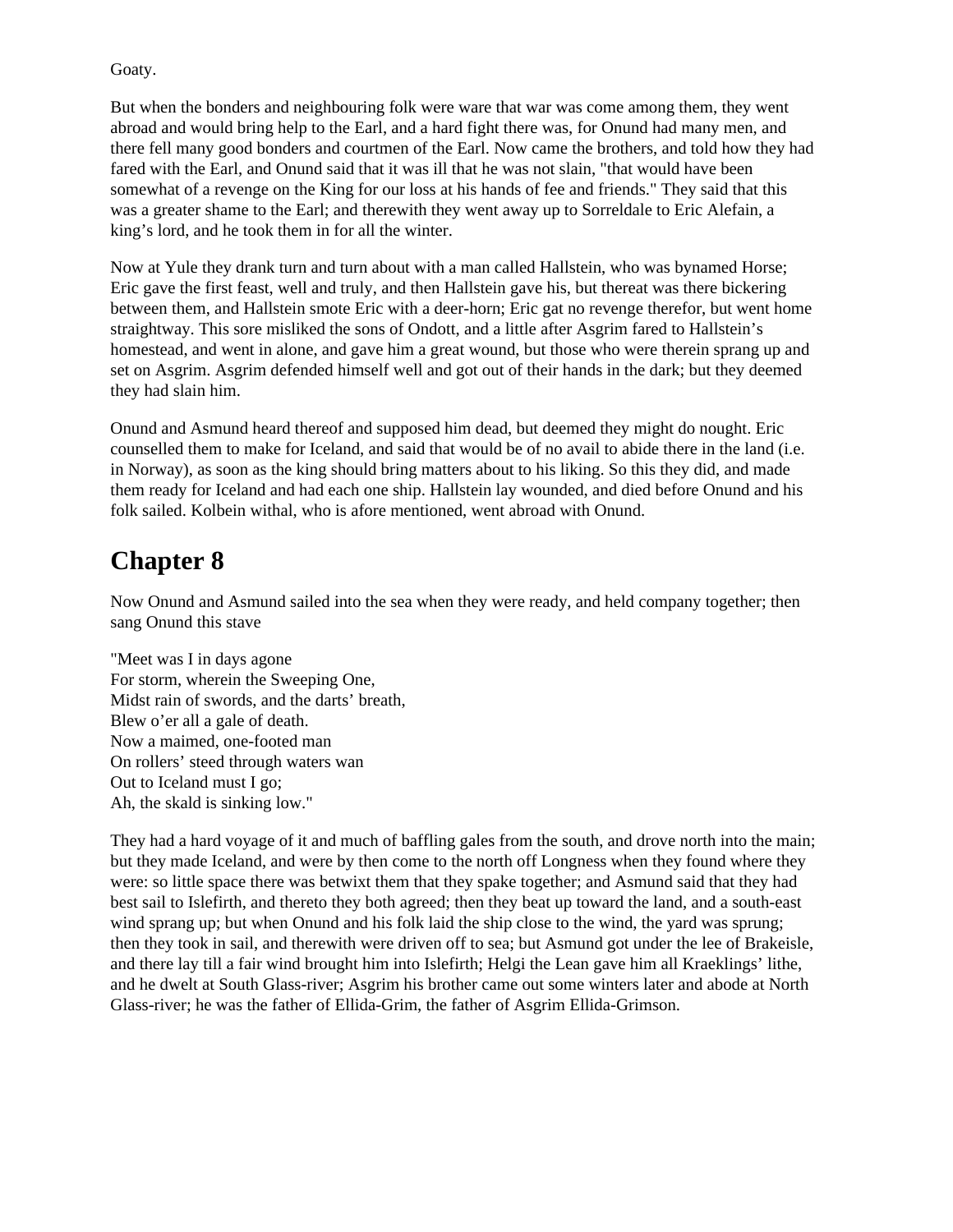#### **Chapter 9**

Now it is to be told of Onund Treefoot that he drave out to sea for certain days, but at last the wind got round to the north, and they sailed for land: then those knew who had been there before that they had come west off the Skagi; then they sailed into Strand-Bay, and near to the South-Strands, and there rowed toward them six men in a ten-oared boat, who hailed the big ship, and asked who was their captain; Onund named himself, and asked whence they came; they said they were house-carles of Thorvald, from Drangar; Onund asked if all land through the Strands had been settled; they said there was little unsettled in the inner Strands, and none north thereof. Then Onund asked his shipmates, whether they would make for the west country, or take such as they had been told of; they chose to view the land first. So they sailed in up the bay, and brought to in a creek off Arness, then put forth a boat and rowed to land. There dwelt a rich man, Eric Snare, who had taken land betwixt Ingolfs-firth, and Ufoera in Fishless; but when Eric knew that Onund was come there, he bade him take of his hands whatso he would, but said that there was little that had not been settled before. Onund said he would first see what there was, so they went landward south past some firths, till they came to Ufoera; then said Eric, "Here is what there is to look to; all from here is unsettled, and right in to the settlements of Biorn." Now a great mountain went down the eastern side of the firth, and snow had fallen thereon, Onund looked on that mountain, and sang

"Brand-whetter's life awry doth go. Fair lands and wide full well I know; Past house, and field, and fold of man, The swift steed of the rollers ran: My lands, and kin, I left behind, That I this latter day might find, Coldback for sunny meads to have; Hard fate a bitter bargain drave."

Eric answered, "Many have lost so much in Norway, that it may not be bettered: and I think withal that most lands in the main-settlements are already settled, and therefore I urge thee not to go from hence; but I shall hold to what I spake, that thou mayst have whatso of my lands seems meet to thee." Onund said, that he would take that offer, and so he settled land out from Ufoera over the three creeks, Byrgis Creek, Kolbein's Creek, and Coldback Creek, up to Coldback Cleft. Thereafter Eric gave him all Fishless, and Reekfirth, and all Reekness, out on that side of the firth; but as to drifts there was nought set forth, for they were then so plentiful that every man had of them what he would. Now Onund set up a household at Coldback, and had many men about him; but when his goods began to grow great he had another stead in Reekfirth. Kolbein dwelt at Kolbein's Creek. So Onund abode in peace for certain winters.

### **Chapter 10**

Now Onund was so brisk a man, that few, even of whole men, could cope with him; and his name withal was well known throughout the land, because of his forefathers. After these things, befell that strife betwixt Ufeigh Grettir and Thorbiorn Earl's-champion, which had such ending, that Ufeigh fell before Thorbiorn in Grettir's-Gill, near Heel. There were many drawn together to the sons of Ufeigh concerning the blood-suit, and Onund Treefoot was sent for, and rode south in the spring, and guested at Hvamm, with Aud the Deeply-wealthy, and she gave him exceeding good welcome, because he had been with her west over the Sea. In those days, Olaf Feilan, her son's son, was a man full grown, and Aud was by then worn with great eld; she bade Onund know that she would have Olaf, her kinsman, married, and was fain that he should woo Aldis of Barra, who was cousin to Asa, whom Onund had to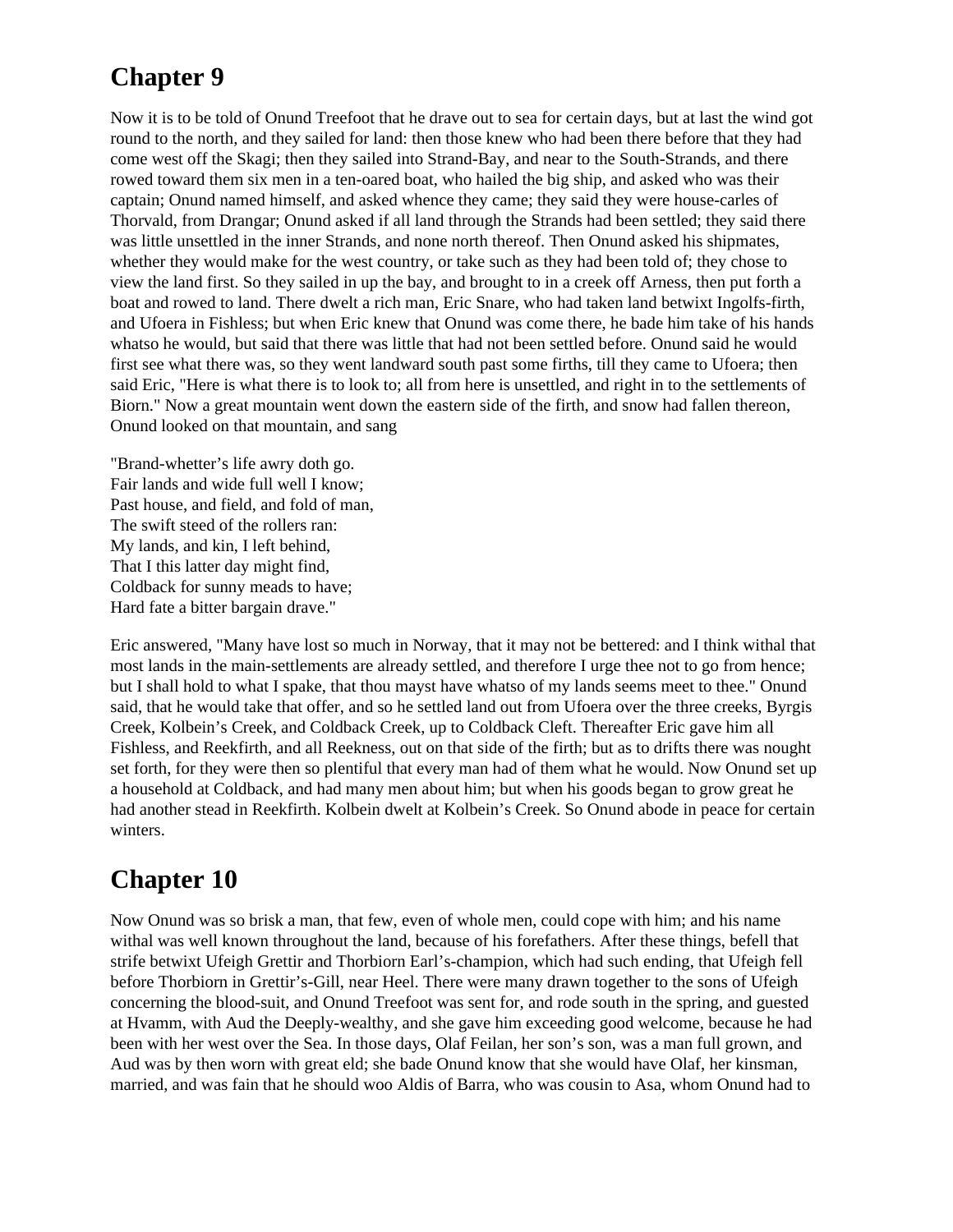wife. Onund deemed the matter hopeful, and Olaf rode south with him. So when Onund met his friends and kin-in-law they bade him abide with them: then was the suit talked over, and was laid to Kialarnes Thing, for as then the Althing was not yet set up. So the case was settled by umpiredom, and heavy weregild came for the slayings, and Thorbiorn Earl's-champion was outlawed. His son was Solmund, the father of Kari the Singed; father and son dwelt abroad a long time afterwards.

Thrand bade Onund and Olaf to his house, and so did Thormod Shaft, and they backed Olaf's wooing, which was settled with ease, because men knew how mighty a woman Aud was. So the bargain was made, and, so much being done, Onund rode home, and Aud thanked him well for his help to Olaf. That autumn Olaf Feilan wedded Aldis of Barra; and then died Aud the Deeply-wealthy, as is told in the story of the Laxdale men.

#### **Chapter 11**

Onund and Asa had two sons; the elder was called Thorgeir, the younger Ufeigh Grettir; but Asa soon died. Thereafter Onund got to wife a woman called Thordis, the daughter of Thorgrim, from Gnup in Midfirth, and akin to Midfirth Skeggi. Of her Onund had a son called Thorgrim; he was early a big man, and a strong, wise, and good withal in matters of husbandry. Onund dwelt on at Coldback till he was old, then he died in his bed, and is buried in Treefoot's barrow; he was the briskest and lithest of one-footed men who have ever lived in Iceland.

Now Thorgrim took the lead among the sons of Onund, though others of them were older than he; but when he was twenty-five years old he grew grey-haired, and therefore was he bynamed Greypate; Thordis, his mother, was afterwards wedded north in Willowdale, to Audun Skokul, and their son was Asgeir, of Asgeir's-River. Thorgrim Greypate and his brothers had great possessions in common, nor did they divide the goods between them. Now Eric, who farmed at Arness, as is aforesaid, had to wife Alof, daughter of Ingolf, of Ingolfs-firth; and Flosi was the name of their son, a hopeful man, and of many friends. In those days three brothers came out hither, Ingolf, Ufeigh, and Eyvind, and settled those three firths that are known by their names, and there dwelt afterwards. Olaf was the name of Eyvind's son, he first dwelt at Eyvind's-firth, and after at Drangar, and was a man to hold his own well.

Now there was no strife betwixt these men while their elders were alive; but when Eric died, it seemed to Flosi, that those of Coldback had no lawful title to the lands which Eric had given to Onund; and from this befell much ill-blood betwixt them; but Thorgrim and his kin still held their lands as before, but they might not risk having sports together. Now Thorgeir was head-man of the household of those brothers in Reekfirth, and would ever be rowing out a-fishing, because in those days were the firths full of fish; so those in the Creek made up their plot; a man there was, a house-carle of Flosi in Arness, called Thorfin, him Flosi sent for Thorgeir's head, and he went and hid himself in the boat-stand; that morning, Thorgeir got ready to row out to sea, and two men with him, one called Hamund, the other Brand. Thorgeir went first, and had on his back a leather bottle and drink therein. It was very dark, and as he walked down from the boat-stand Thorfin ran at him, and smote him with an axe betwixt the shoulders, and the axe sank in, and the bottle squeaked, but he let go the axe, for he deemed that there would be little need of binding up, and would save himself as swiftly as might be; and it is to be told of him that he ran off to Arness, and came there before broad day, and told of Thorgeir's slaying, and said that he should have need of Flosi's shelter, and that the only thing to be done was to offer atonement, "for that of all things," said he, "is like to better our strait, great as it has now grown."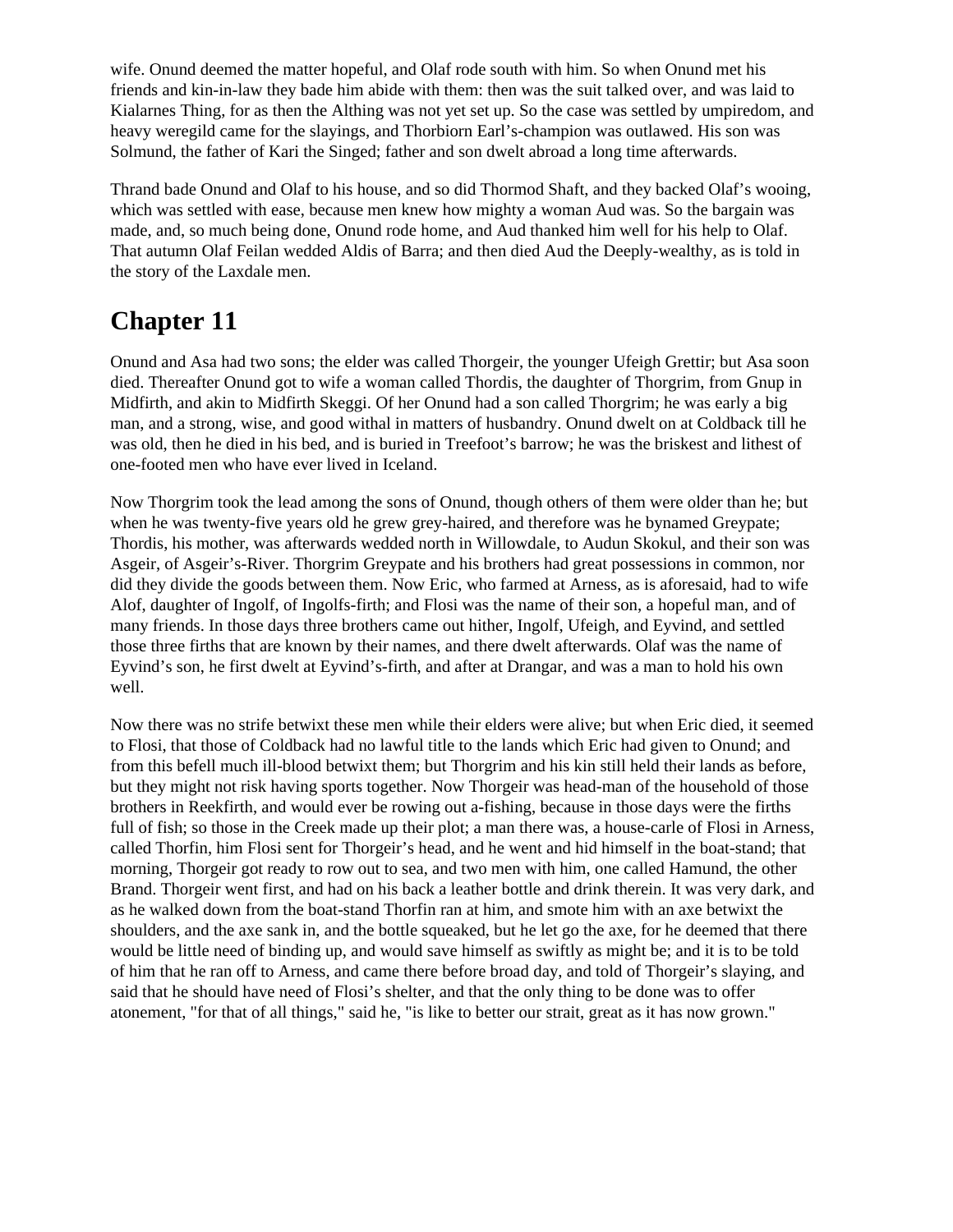Flosi said that he would first hear tidings; "and I am minded to think that thou art afraid after thy big deed."

Now it is to be said of Thorgeir, that he turned from the blow as the axe smote the bottle, nor had he any wound; they made no search for the man because of the dark, so they rowed over the firths to Coldback, and told tidings of what had happed; thereat folk made much mocking, and called Thorgeir, Bottleback, and that was his by-name ever after.

And this was sung withal

"The brave men of days of old, Whereof many a tale is told, Bathed the whiting of the shield, In wounds' house on battle-field; But the honour-missing fool, Both sides of his slaying tool, Since faint heart his hand made vain. With but curdled milk must stain."

### **Chapter 12**

In those days befell such hard times in Iceland, that nought like them has been known there; well-nigh all gettings from the sea, and all drifts, came to an end; and this went on for many seasons. One autumn certain chapmen in a big ship were drifted thither, and were wrecked there in the Creek, and Flosi took to him four or five of them; Stein was the name of their captain; they were housed here and there about the Creek, and were minded to build them a new ship from the wreck; but they were unhandy herein, and the ship was over small stem and stern, but over big amidships.

That spring befell a great storm from the north, which lasted near a week, and after the storm men looked after their drifts. Now there was a man called Thorstein, who dwelt at Reekness; he found a whale driven up on the firthward side of the ness, at a place called Rib-Skerries, and the whale was a big whale.

Thorstein sent forthwith a messenger to Wick to Flosi, and so to the nighest farm-steads. Now Einar was the name of the farmer at Combe, and he was a tenant of those of Coldback, and had the ward of their drifts on that side of the firths; and now withal he was ware of the stranding of the whale: and he took boat and rowed past the firths to Byrgis Creek, whence he sent a man to Coldback; and when Thorgrim and his brothers heard that, they got ready at their swiftest, and were twelve in a ten-oared boat, and Kolbein's sons fared with them, Ivar and Leif, and were six altogether; and all farmers who could bring it about went to the whale.

Now it is to be told of Flosi that he sent to his kin in Ingolfs-firth and Ufeigh's-firth, and for Olaf Eyvindson, who then dwelt at Drangar; and Flosi came first to the whale, with the men of Wick, then they fell to cutting up the whale, and what was cut was forthwith sent ashore; near twenty men were thereat at first, but soon folk came thronging thither.

Therewith came those of Coldback in four boats, and Thorgrim laid claim to the whale and forbade the men of Wick to shear, allot, or carry off aught thereof: Flosi bade him show if Eric had given Onund Treefoot the drift in clear terms, or else he said he should defend himself with arms. Thorgrim thought he and his too few, and would not risk an onset; but therewithal came a boat rowing up the firth, and the rowers therein pulled smartly. Soon they came up, and there was Swan, from Knoll in Biornfirth,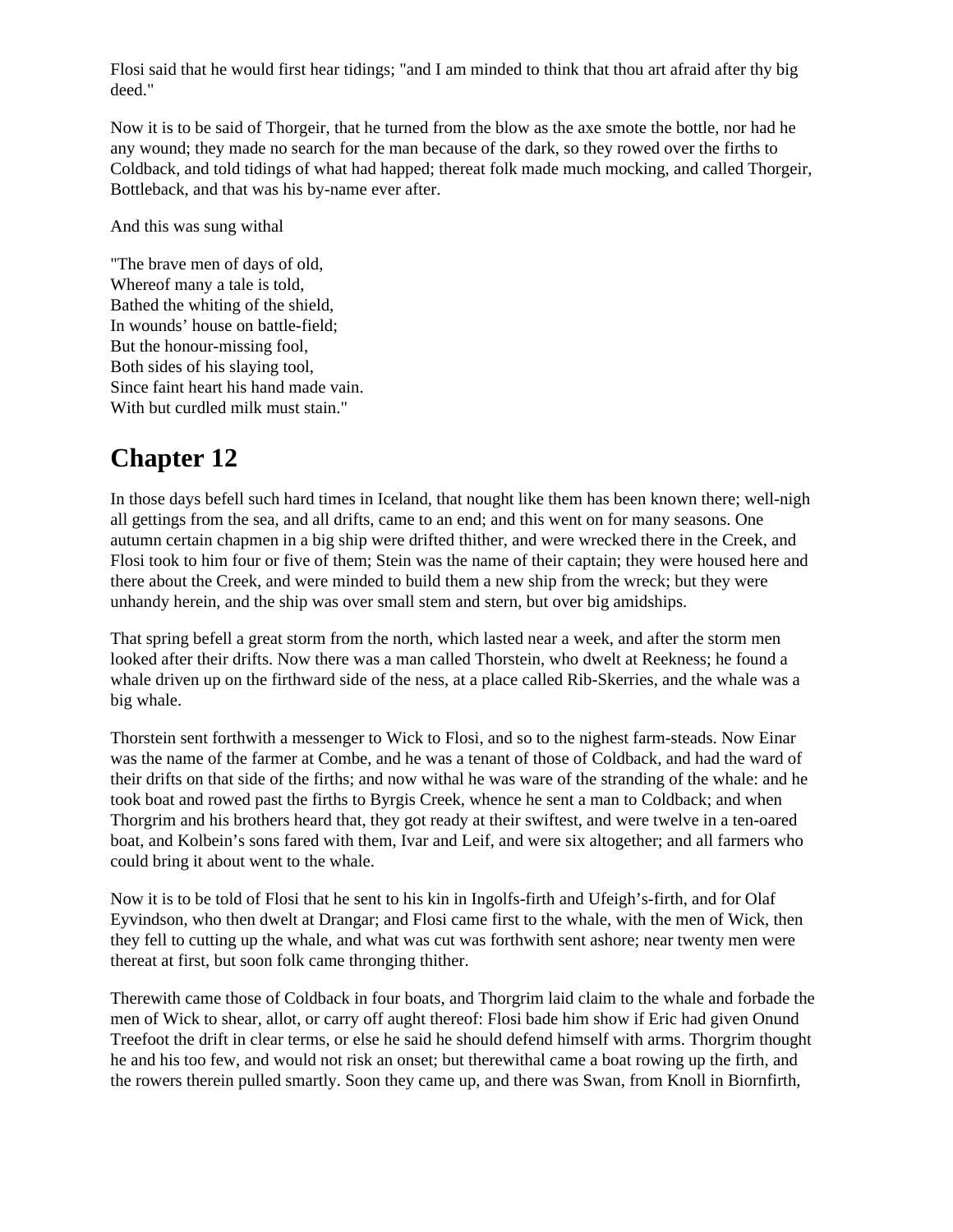and his house-carles; and straightway, when he came, he bade Thorgrim not to let himself be robbed; and great friends they had been heretofore, and now Swan offered his aid. The brothers said they would take it, and therewith set on fiercely; Thorgeir Bottleback first mounted the whale against Flosi's house-carles; there the aforenamed Thorfin was cutting the whale, he was in front nigh the head, and stood in a foot-hold he had cut for himself; then Thorgeir said, "Herewith I bring thee back thy axe," and smote him on the neck, and struck off his head.

Flosi was up on the foreshore when he saw that, and he egged on his men to meet them hardily; now they fought long together, but those of Coldback had the best of it: few men there had weapons except the axes wherewith they were cutting up the whale, and some choppers. So the men of Wick gave back to the foreshores; the Eastmen had weapons, and many a wound they gave; Stein, the captain, smote a foot off Ivar Kolbeinson, but Leif, Ivar's brother, beat to death a fellow of Stein's with a whale-rib; blows were dealt there with whatever could be caught at, and men fell on either side. But now came up Olaf and his men from Drangar in many boats, and gave help to Flosi, and then those of Coldback were borne back overpowered; but they had loaded their boats already, and Swan bade get aboard and thitherward they gave back, and the men of Wick came on after them; and when Swan was come down to the sea, he smote at Stein, the sea-captain, and gave him a great wound, and then leapt aboard his boat; Thorgrim wounded Flosi with a great wound and therewith got away; Olaf cut at Ufeigh Grettir, and wounded him to death; but Thorgeir caught Ufeigh up and leapt aboard with him. Now those of Coldback row east by the firths, and thus they parted; and this was sung of their meeting

At Rib-skerries, I hear folk tell, A hard and dreadful fray befell, For men unarmed upon that day With strips of whale-fat made good play. Fierce steel-gods these in turn did meet With blubber-slices nowise sweet; Certes a wretched thing it is To tell of squabbles such as this.

After these things was peace settled between them, and these suits were laid to the Althing; there Thorod the Godi and Midfirth-Skeggi, with many of the south-country folk, aided those of Coldback; Flosi was outlawed, and many of those who had been with him; and his moneys were greatly drained because he chose to pay up all weregild himself. Thorgrim and his folk could not show that they had paid money for the lands and drifts which Flosi claimed. Thorkel Moon was lawman then, and he was bidden to give his decision; he said that to him it seemed law, that something had been paid for those lands, though mayhap not their full worth; "For so did Steinvor the Old to Ingolf, my grandfather, that she had from him all Rosmwhale-ness and gave therefor a spotted cloak, nor has that gift been voided, though certes greater flaws be therein: but here I lay down my rede," said he, "that the land be shared, and that both sides have equal part therein; and henceforth be it made law, that each man have the drifts before his own lands." Now this was done, and the land was so divided that Thorgrim and his folk had to give up Reekfirth and all the lands by the firth-side, but Combe they were to keep still. Ufeigh was atoned with a great sum; Thorfin was unatoned, and boot was given to Thorgeir for the attack on his life; and thereafter were they set at one together. Flosi took ship for Norway with Stein, the ship-master, and sold his lands in the Wick to Geirmund Hiuka-timber, who dwelt there afterwards. Now that ship which the chapmen had made was very broad of beam, so that men called it the Treetub, and by that name is the creek known: but in that keel did Flosi go out, but was driven back to Axefirth, whereof came the tale of Bodmod, and Grimulf, and Gerpir.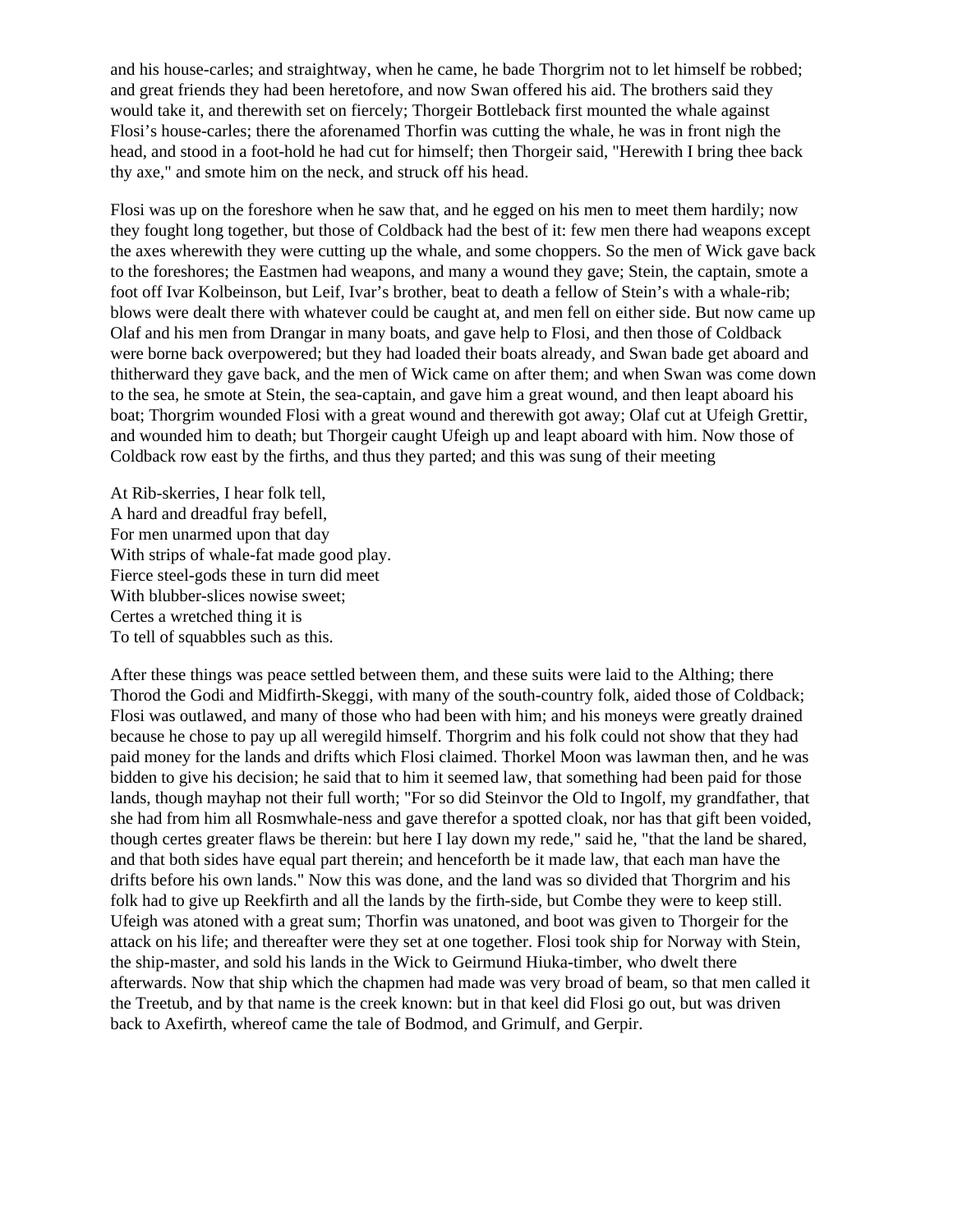## **Chapter 13**

Now after this the brothers Thorgrim and Thorgeir shared their possessions. Thorgrim took the chattels and Thorgeir the land; Thorgrim betook himself to Midfirth and bought land at Biarg by the counsel of Skeggi; he had to wife Thordis, daughter of Asmund of Asmund's-peak, who had settled the Thingere lands: Thorgrim and Thordis had a son who was called Asmund; he was a big man and a strong, wise withal, and the fairest-haired of men, but his head grew grey early, wherefore he was called Asmund the Greyhaired. Thorgrim grew to be a man very busy about his household, and kept all his well to their work. Asmund would do but little work, so the father and son had small fellowship together; and so things fared till Asmund had grown of age; then he asked his father for travelling money; Thorgrim said he should have little enough, but gave him somewhat of huckstering wares.

Then Asmund went abroad, and his goods soon grew great; he sailed to sundry lands, and became the greatest of merchants, and very rich; he was a man well beloved and trusty, and many kinsmen he had in Norway of great birth.

One autumn he guested east in the Wick with a great man who was called Thorstein; he was an Uplander of kin, and had a sister called Ranveig, one to be chosen before all women; her Asmund wooed, and gained her by the help of Thorstein her brother; and there Asmund dwelt a while and was held in good esteem: he had of Ranveig a son hight Thorstein, strong, and the fairest of men, and great of voice; a man tall of growth he was, but somewhat slow in his mien, and therefore was he called Dromund. Now when Thorstein was nigh grown up, his mother fell sick and died, and thereafter Asmund had no joy in Norway; the kin of Thorstein's mother took his goods, and him withal to foster; but Asmund betook himself once more to seafaring, and became a man of great renown. Now he brought his ship into Hunawater, and in those days was Thorkel Krafla chief over the Waterdale folk; and he heard of Asmund's coming out, and rode to the ship and bade Asmund to his house; and he dwelt at Marstead in Waterdale; so Asmund went to be guest there. This Thorkel was the son of Thorgrim the Godi of Cornriver, and was a very wise man.

Now this was after the coming out of Bishop Frederick, and Thorvald Kodran's son, and they dwelt at the Brooks-meet, when these things came to pass: they were the first to preach the law of Christ in the north country; Thorkel let himself be signed with the cross and many men with him, and things enow betid betwixt the bishop and the north-country folk which come not into this tale.

Now at Thorkel's was a woman brought up, Asdis by name, who was the daughter of Bard, the son of Jokul, the son of Ingimund the Old, the son of Thorstein, the son of Ketil the Huge: the mother of Asdis was Aldis the daughter of Ufeigh Grettir, as is aforesaid; Asdis was as yet unwedded, and was deemed the best match among women, both for her kin and her possessions; Asmund was grown weary of seafaring, and was fain to take up his abode in Iceland; so he took up the word, and wooed this woman. Thorkel knew well all his ways, that he was a rich man and of good counsel to hold his wealth; so that came about, that Asmund got Asdis to wife; he became a bosom friend of Thorkel, and a great dealer in matters of farming, cunning in the law, and far-reaching. And now a little after this Thorgrim Greypate died at Biarg, and Asmund took the heritage after him and dwelt there.

#### **Chapter 14 - Of Grettir as a child, and his forward ways with his father**

Asmund the Greyhaired kept house at Biarg; great and proud was his household, and many men he had about him, and was a man much beloved. These were the children of him and Asdis. Atli was the eldest son; a man yielding and soft-natured, easy, and meek withal, and all men liked him well: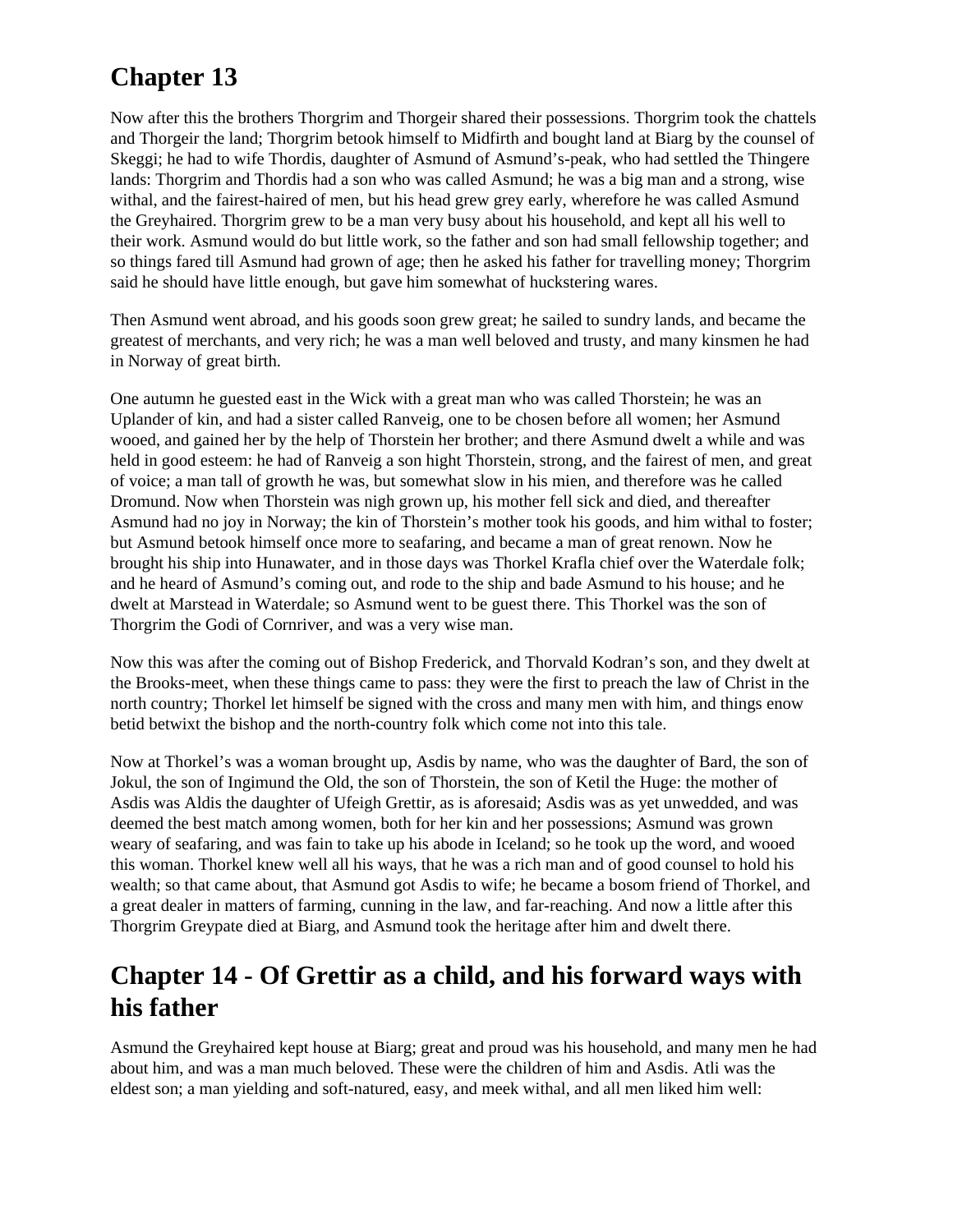another son they had called Grettir; he was very froward in his childhood; of few words, and rough; worrying both in word and deed. Little fondness he got from his father Asmund, but his mother loved him right well.

Grettir Asmundson was fair to look on, broad-faced, short-faced, red-haired, and much freckled; not of quick growth in his childhood.

Thordis was a daughter of Asmund, whom Glum, the son of Uspak, the son of Kiarlak of Skridinsenni, afterwards had to wife. Ranveig was another daughter of Asmund; she was the wife of Gamli, the son of Thorhal, the son of the Vendlander; they kept house at Meals in Ramfirth; their son was Grim. The son of Glum and Thordis, the daughter of Asmund, was Uspak, who quarrelled with Odd, the son of Ufeigh, as is told in the Bandamanna Saga.

Grettir grew up at Biarg till he was ten years old; then he began to get on a little; but Asmund bade him do some work; Grettir answered that work was not right meet for him, but asked what he should do.

Says Asmund, "Thou shalt watch my home-geese."

Grettir answered and said, "A mean work, a milksop's work."

Asmund said, "Turn it well out of hand, and then matters shall get better between us."

Then Grettir betook himself to watching the home-geese; fifty of them there were, with many goslings; but no long time went by before he found them a troublesome drove, and the goslings slow-paced withal. Thereat he got sore worried, for little did he keep his temper in hand. So some time after this, wayfaring men found the goslings strewn about dead, and the home-geese broken-winged; and this was in autumn. Asmund was mightily vexed hereat, and asked if Grettir had killed the fowl: he sneered mockingly, and answered

"Surely as winter comes, shall I Twist the goslings' necks awry. If in like case are the geese, I have finished each of these."

"Thou shalt kill them no more," said Asmund.

"Well, a friend should warn a friend of ill," said Grettir.

"Another work shall be found for thee then," said Asmund.

"More one knows the more one tries," said Grettir; "and what shall I do now?"

Asmund answered, "Thou shalt rub my back at the fire, as I have been wont to have it done."

"Hot for the hand, truly," said Grettir; "but still a milksop's work."

Now Grettir went on with this work for a while; but autumn came on, and Asmund became very fain of heat, and he spurs Grettir on to rub his back briskly. Now, in those times there were wont to be large fire-halls at the homesteads, wherein men sat at long fires in the evenings; boards were set before the men there, and afterwards folk slept out sideways from the fires; there also women worked at the wool in the daytime. Now, one evening, when Grettir had to rub Asmund's back, the old carle said,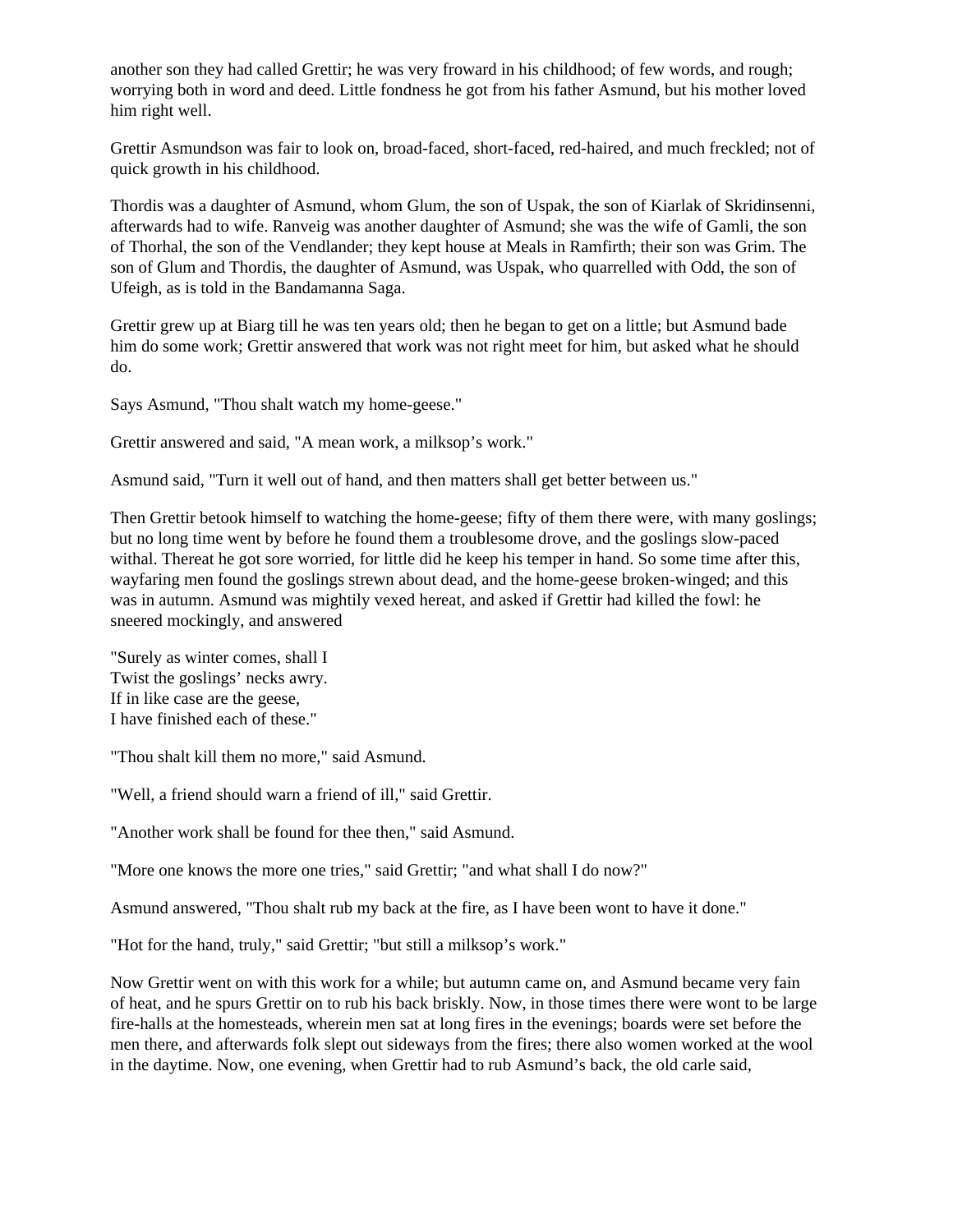"Now thou wilt have to put away thy sloth, thou milk-sop."

Says Grettir, "Ill is it to goad the foolhardy."

Asmund answers, "Thou wilt ever be a good-for-nought."

Now Grettir sees where, in one of the seats stood wool-combs: one of these he caught up, and let it go all down Asmund's back. He sprang up, and was mad wroth thereat; and was going to smite Grettir with his staff, but he ran off. Then came the housewife, and asked what was this to-do betwixt them. Then Grettir answered by this ditty

"This jewel-strewer, O ground of gold, (His counsels I deem over bold), On both these hands that trouble sow, (Ah bitter pain) will burn me now;

Therefore with wool-comb's nails unshorn Somewhat ring-strewer's back is torn: The hook-clawed bird that wrought his wound, Lo, now I see it on the ground."

Hereupon was his mother sore vexed, that he should have taken to a trick like this; she said he would never fail to be the most reckless of men. All this nowise bettered matters between Asmund and Grettir.

Now, some time after this, Asmund had a talk with Grettir, that he should watch his horses. Grettir said this was more to his mind than the back-rubbing.

"Then shalt thou do as I bid thee," said Asmund. "I have a dun mare, which I call Keingala; she is so wise as to shifts of weather, thaws, and the like, that rough weather will never fail to follow, when she will not go out on grazing. At such times thou shalt lock the horses up under cover; but keep them to grazing on the mountain neck yonder, when winter comes on. Now I shall deem it needful that thou turn this work out of hand better than the two I have set thee to already."

Grettir answered, "This is a cold work and a manly, but I deem it ill to trust in the mare, for I know none who has done it yet."

Now Grettir took to the horse-watching, and so the time went on till past Yule-time; then came on much cold weather with snow, that made grazing hard to come at. Now Grettir was ill clad, and as yet little hardened, and he began to be starved by the cold; but Keingala grazed away in the windiest place she could find, let the weather be as rough as it would. Early as she might go to the pasture, never would she go back to stable before nightfall. Now Grettir deemed that he must think of some scurvy trick or other, that Keingala might be paid in full for her way of grazing: so, one morning early, he comes to the horse-stable, opens it, and finds Keingala standing all along before the crib; for, whatever food was given to the horses with her, it was her way to get it all to herself. Grettir got on her back, and had a sharp knife in his hand, and drew it right across Keingala's shoulder, and then all along both sides of the back. Thereat the mare, being both fat and shy, gave a mad bound, and kicked so fiercely, that her hooves clattered against the wall. Grettir fell off; but, getting on his legs, strove to mount her again. Now their struggle is of the sharpest, but the end of it is, that he flays off the whole of the strip along the back to the loins. Thereafter he drove the horses out on grazing; Keingala would bite but at her back, and when noon was barely past, she started off, and ran back to the house. Grettir now locks the stable and goes home. Asmund asked Grettir where the horses were. He said that he had stabled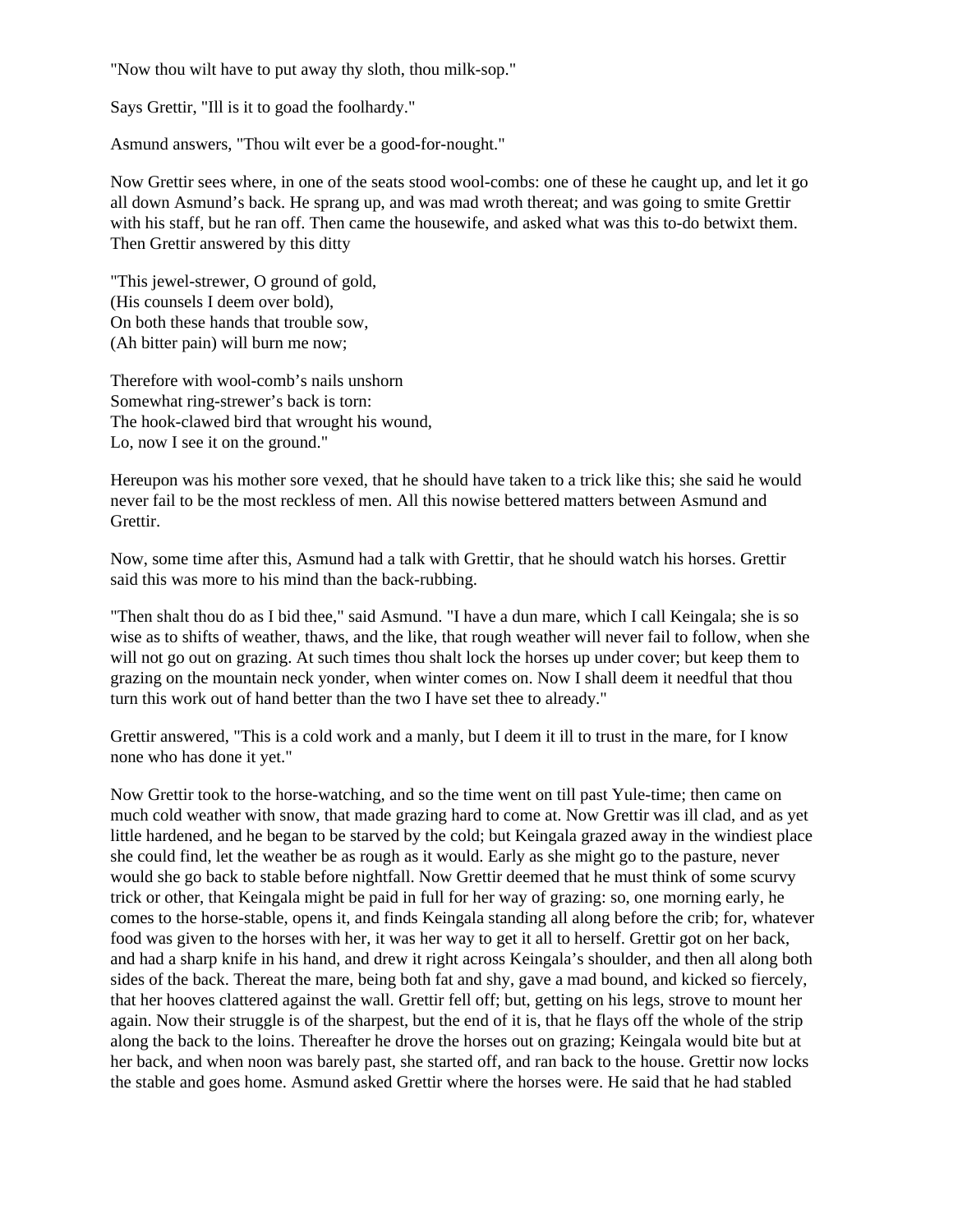them as he was wont. Asmund said that rough weather was like to be at hand, as the horses would not keep at their grazing in such good weather as now it was.

Grettir said, "Oft fail in wisdom folk of better trust."

Now the night goes by, but no rough weather came on. Grettir drove off the horses, but Keingala cannot bear the grazing. This seemed strange to Asmund, as the weather changed in nowise from what it had been theretofore. The third morning Asmund went to the horses, and, coming to Keingala, said,

"I must needs deem these horses to be in sorry case, good as the winter has been, but thy sides will scarce lack flesh, my dun."

"Things boded will happen," said Grettir, "but so will things unboded."

Asmund stroked the back of the mare, and, lo, the hide came off beneath his hand; he wondered how this could have happened, and said it was likely to be Grettir's doing. Grettir sneered mockingly, but said nought. Now goodman Asmund went home talking as one mad; he went straight to the fire-hall, and as he came heard the good wife say, "It were good indeed if the horse-keeping of my kinsman had gone off well."

Then Asmund sang this stave

"Grettir has in such wise played, That Keingala has he flayed, Whose trustiness would be my boast (Proudest women talk the most); So the cunning lad has wrought, Thinking thereby to do nought Of my biddings any more. In thy mind turn these words o'er."

The housewife answered, "I know not which is least to my mind, that thou shouldst ever be bidding him work, or that he should turn out all his work in one wise."

"That too we will make an end of," said Asmund, "but he shall fare the worse therefor."

Then Grettir said, "Well, let neither make words about it to the other."

So things went on awhile, and Asmund had Keingala killed; and many other scurvy tricks did Grettir in his childhood whereof the story says nought. But he grew great of body, though his strength was not well known, for he was unskilled in wrestling; he would make ditties and rhymes, but was somewhat scurrilous therein. He had no will to lie anight in the fire-hall and was mostly of few words.

#### **Chapter 15 - Of the ball-play on Midfirth Water**

At this time there were many growing up to be men in Midfirth; Skald-Torfa dwelt at Torfa's-stead in those days; her son was called Bessi, he was the shapeliest of men and a good skald.

At Meal lived two brothers, Kormak and Thorgils, with them a man called Odd was fostered, and was called the Foundling-skald.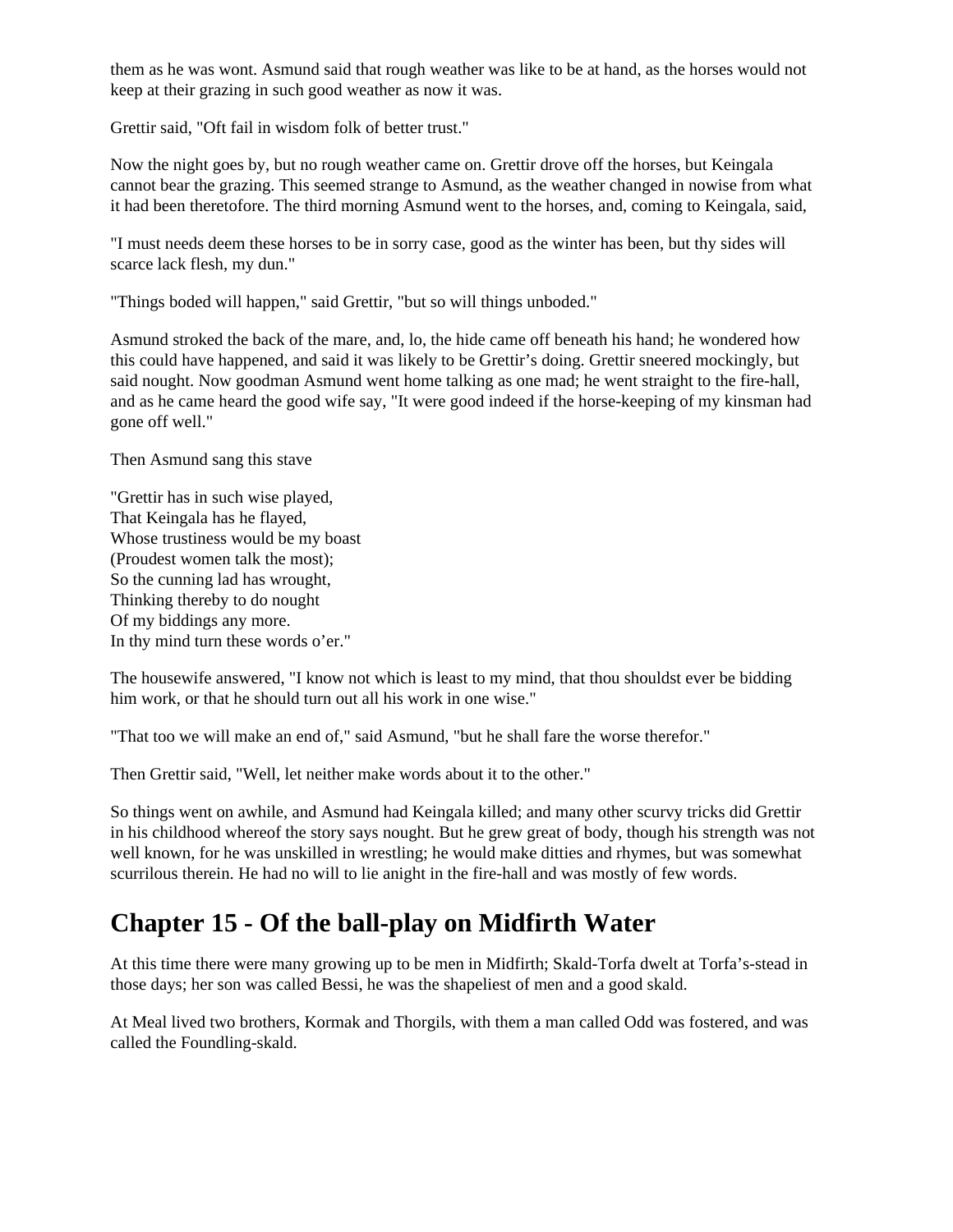One called Audun was growing up at Audunstead in Willowdale, he was a kind and good man to deal with, and the strongest in those north parts, of all who were of an age with him. Kalf Asgeirson dwelt at Asgeir's-river, and his brother Thorvald with him. Atli also, Grettir's brother, was growing into a ripe man at that time; the gentlest of men he was, and well beloved of all. Now these men settled to have ball-play together on Midfirth Water; thither came the Midfirthers, and Willowdale men, and men from Westhope, and Waterness, and Ramfirth, but those who came from far abode at the play-stead.

Now those who were most even in strength were paired together, and thereat was always the greatest sport in autumn-tide. But when he was fourteen years old Grettir went to the plays, because he was prayed thereto by his brother Atli.

Now were all paired off for the plays, and Grettir was allotted to play against Audun, the aforenamed, who was some winters the eldest of the two; Audun struck the ball over Grettir's head, so that he could not catch it, and it bounded far away along the ice; Grettir got angry thereat, deeming that Audun would outplay him; but he fetches the ball and brings it back, and, when he was within reach of Audun, hurls it right against his forehead, and smites him so that the skin was broken; then Audun struck at Grettir with the bat he held in his hand, but smote him no hard blow, for Grettir ran in under the stroke; and thereat they seized one another with arms clasped, and wrestled. Then all saw that Grettir was stronger than he had been taken to be, for Audun was a man full of strength.

A long tug they had of it, but the end was that Grettir fell, and Audun thrust his knees against his belly and breast, and dealt hardly with him.

Then Atli and Bessi and many others ran up and parted them; but Grettir said there was no need to hold him like a mad dog, "For," said he, "thralls wreak themselves at once, dastards never."

This men suffered not to grow into open strife, for the brothers, Kalf and Thorvald, were fain that all should be at one again, and Audun and Grettir were somewhat akin withal; so the play went on as before, nor did anything else befall to bring about strife.

#### **Chapter 16 - Of the slaying of Skeggi**

Now Thorkel Krafla got very old; he had the rule of Waterdale and was a great man. He was bosom friend of Asmund the Greyhaired, as was beseeming for the sake of their kinship; he was wont to ride to Biarg every year and see his kin there, nor did he fail herein the spring following these matters just told. Asmund and Asdis welcomed him most heartily, he was there three nights, and many things did the kinsmen speak of between them. Now Thorkel asked Asmund what his mind foreboded him about his sons, as to what kind of craft they would be likely to take to. Asmund said that he thought Atli would be a great man at farming, foreseeing, and money-making. Thorkel answered, "A useful man and like unto thyself: but what dost thou say of Grettir?"

Asmund said, "Of him I say, that he will be a strong man and an unruly, and, certes, of wrathful mood, and heavy enough he has been to me."

Thorkel answered, "That bodes no good, friend; but how shall we settle about our riding to the Thing next summer?"

Asmund answered, "I am growing heavy for wayfaring, and would fain sit at home."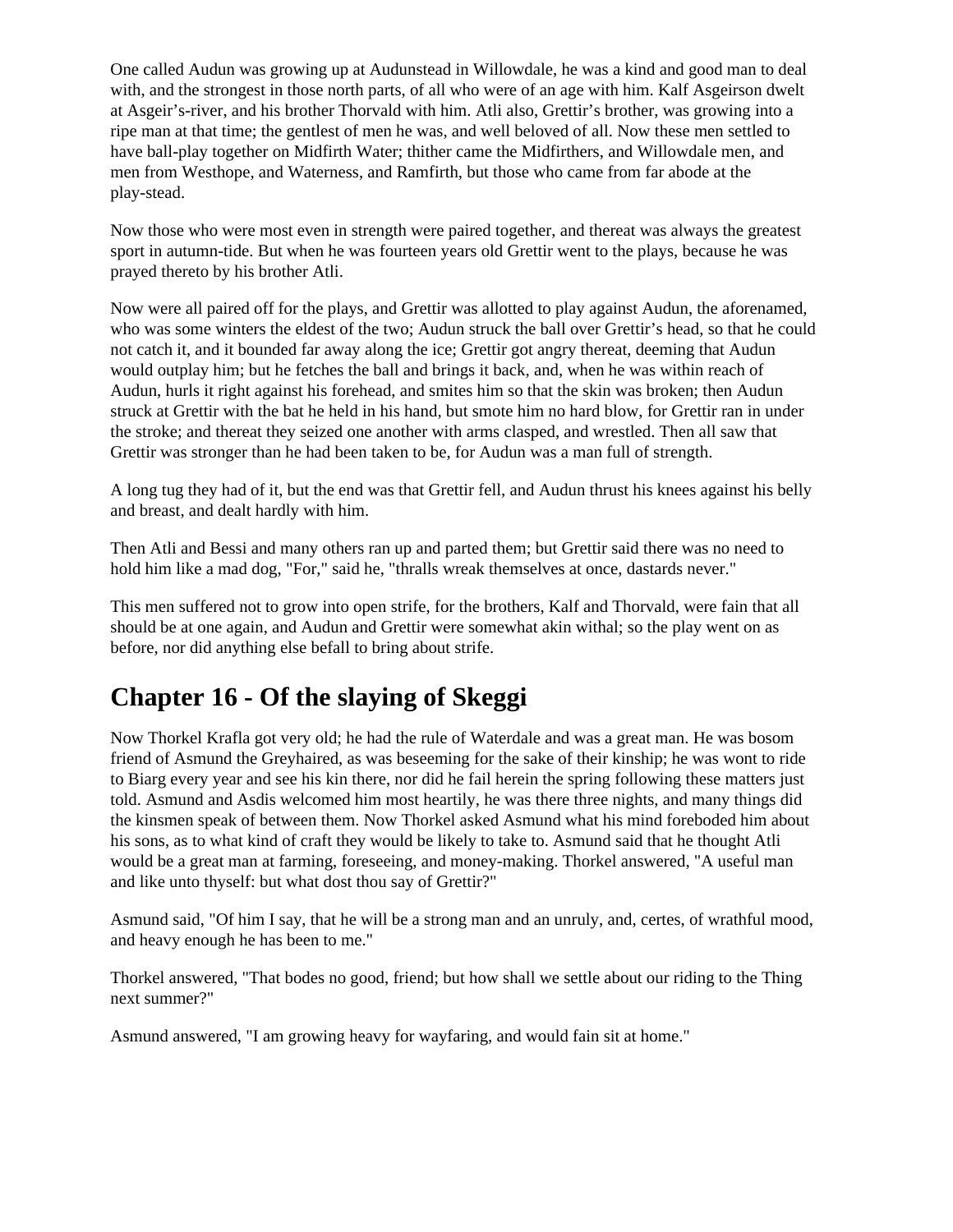"Wouldst thou that Atli go in thy stead?" said Thorkel.

"I do not see how I could spare him," says Asmund, "because of the farm-work and ingathering of household stores; but now Grettir will not work, yet he bears about that wit with him that I deem he will know how to keep up the showing forth of the law for me through thy aid."

"Well, thou shall have thy will," said Thorkel, and withal he rode home when he was ready, and Asmund let him go with good gifts.

Some time after this Thorkel made him ready to ride to the Thing, he rode with sixty men, for all went with him who were in his rule: thus he came to Biarg, and therefrom rode Grettir with him.

Now they rode south over the heath that is called Two-days'-ride; but on this mountain the baiting grounds were poor, therefore they rode fast across it down to the settled lands, and when they came down to Fleet-tongue they thought it was time to sleep, so they took the bridles off their horses and let them graze with the saddles on. They lay sleeping till far on in the day, and when they woke, the men went about looking for their horses; but they had gone each his own way, and some of them had been rolling; but Grettir was the last to find his horse.

Now it was the wont in those days that men should carry their own victuals when they rode to the Althing, and most bore meal-bags athwart their saddles; and the saddle was turned under the belly of Grettir's horse, and the meal-bag was gone, so he goes and searches, and finds nought.

Just then he sees a man running fast, Grettir asks who it is who is running there; the man answered that his name was Skeggi, and that he was a house-carle from the Ridge in Waterdale. "I am one of the following of goodman Thorkel," he says, "but, faring heedlessly, I have lost my meal-bag."

Grettir said, "Odd haps are worst haps, for I, also, have lost the meal-sack which I owned, and now let us search both together."

This Skeggi liked well, and a while they go thus together; but all of a sudden Skeggi bounded off up along the moors and caught up a meal-sack. Grettir saw him stoop, and asked what he took up there.

"My meal-sack," says Skeggi.

"Who speaks to that besides thyself?" says Grettir; "let me see it, for many a thing has its like."

Skeggi said that no man should take from him what was his own; but Grettir caught at the meal-bag, and now they tug one another along with the meal-sack between them, both trying hard to get the best of it.

"It is to be wondered at," says the house-carle, "that ye Waterdale men should deem, that because other men are not as wealthy as ye, that they should not therefore dare to hold aught of their own in your despite."

Grettir said, that it had nought to do with the worth of men that each should have his own.

Skeggi answers, "Too far off is Audun now to throttle thee as at that ball-play."

"Good," said Grettir; "but, howsoever that went, thou at least shall never throttle me."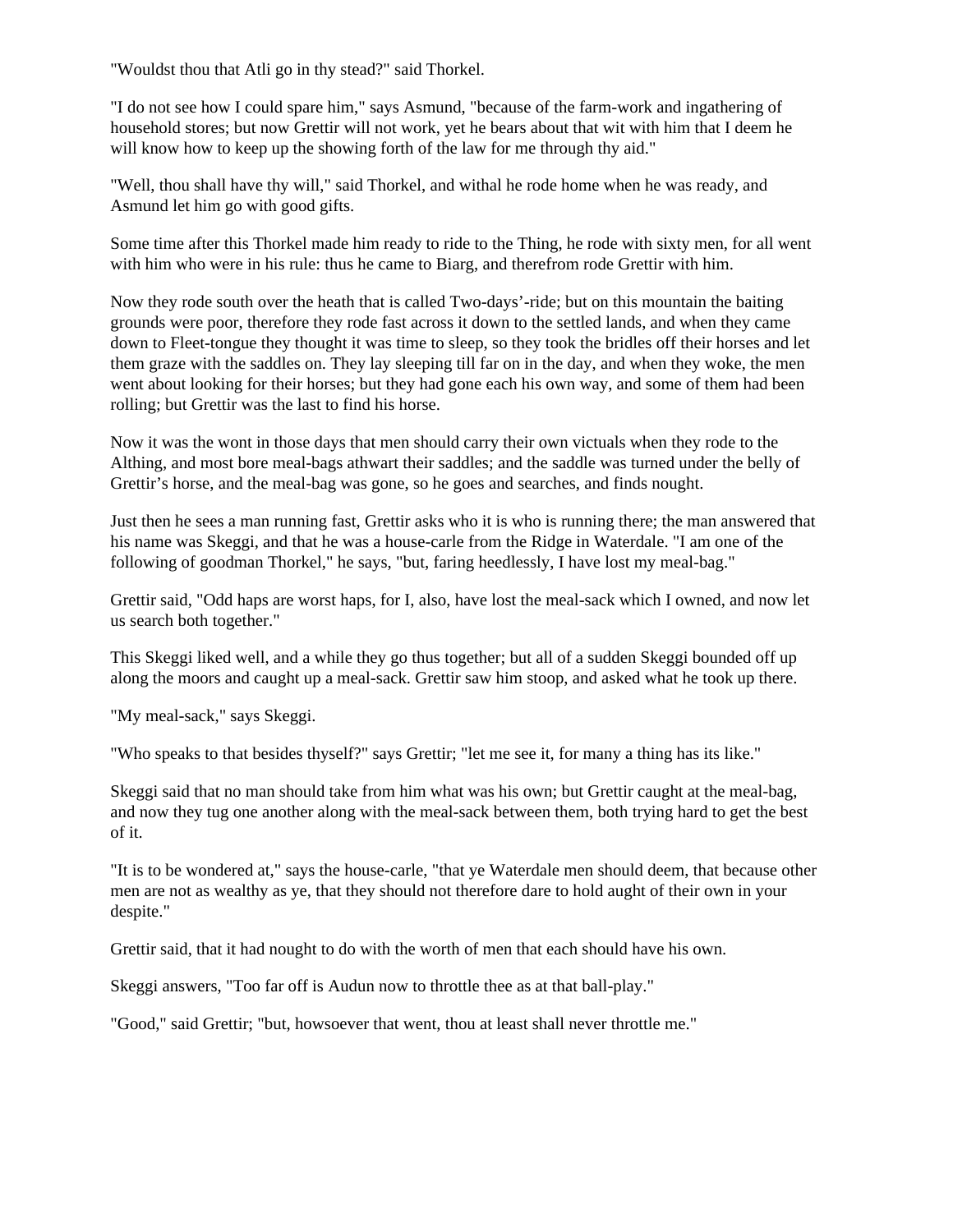Then Skeggi got at his axe and hewed at Grettir; when Grettir saw that, he caught the axe-handle with the left hand bladeward of Skeggi's hand, so hard that straightway was the axe loosed from his hold. Then Grettir drave that same axe into his head so that it stood in the brain, and the house-carle fell dead to earth. Then Grettir seized the meal-bag and threw it across his saddle, and thereon rode after his fellows.

Now Thorkel rode ahead of all, for he had no misgiving of such things befalling: but men missed Skeggi from the company, and when Grettir came up they asked him what he knew of Skeggi; then he sang

"A rock-troll her weight did throw At Skeggi's throat a while ago: Over the battle ogress ran The red blood of the serving-man; Her deadly iron mouth did gape Above him, till clean out of shape She tore his head and let out life: And certainly I saw their strife."

Then Thorkel's men sprung up and said that surely trolls had not taken the man in broad daylight. Thorkel grew silent, but said presently, "The matter is likely to be quite other than this; methinks Grettir has in all likelihood killed him, or what could befall?"

Then Grettir told all their strife. Thorkel says, "This has come to pass most unluckily, for Skeggi was given to my following, and was, nathless, a man of good kin; but I shall deal thus with the matter: I shall give boot for the man as the doom goes, but the outlawry I may not settle. Now, two things thou hast to choose between, Grettir; whether thou wilt rather go to the Thing and risk the turn of matters, or go back home."

Grettir chose to go to the Thing, and thither he went. But a lawsuit was set on foot by the heirs of the slain man: Thorkel gave handsel, and paid up all fines, but Grettir must needs be outlawed, and keep abroad three winters.

Now when the chiefs rode from the Thing, they baited under Sledgehill before they parted: then Grettir lifted a stone which now lies there in the grass and is called Grettir's-heave; but many men came up to see the stone, and found it a great wonder that so young a man should heave aloft such a huge rock.

Now Grettir rode home to Biarg and tells the tale of his journey; Asmund let out little thereon, but said that he would turn out an unruly man.

#### **Chapter 17 - Of Grettir's voyage out**

There was a man called Haflidi, who dwelt at Reydarfell in Whiteriverside, he was a seafaring man and had a sailing ship, which lay up Whiteriver: there was a man on board his ship, hight Bard, who had a wife with him young and fair. Asmund sent a man to Haflidi, praying him to take Grettir and look after him; Haflidi said that he had heard that the man was ill ruled of mood; yet for the sake of the friendship between him and Asmund he took Grettir to himself, and made ready for sailing abroad.

Asmund would give to his son no faring-goods but victuals for the voyage and a little wadmall. Grettir prayed him for some weapon, but Asmund answered, "Thou hast not been obedient to me, nor do I know how far thou art likely to work with weapons things that may be of any gain; and no weapon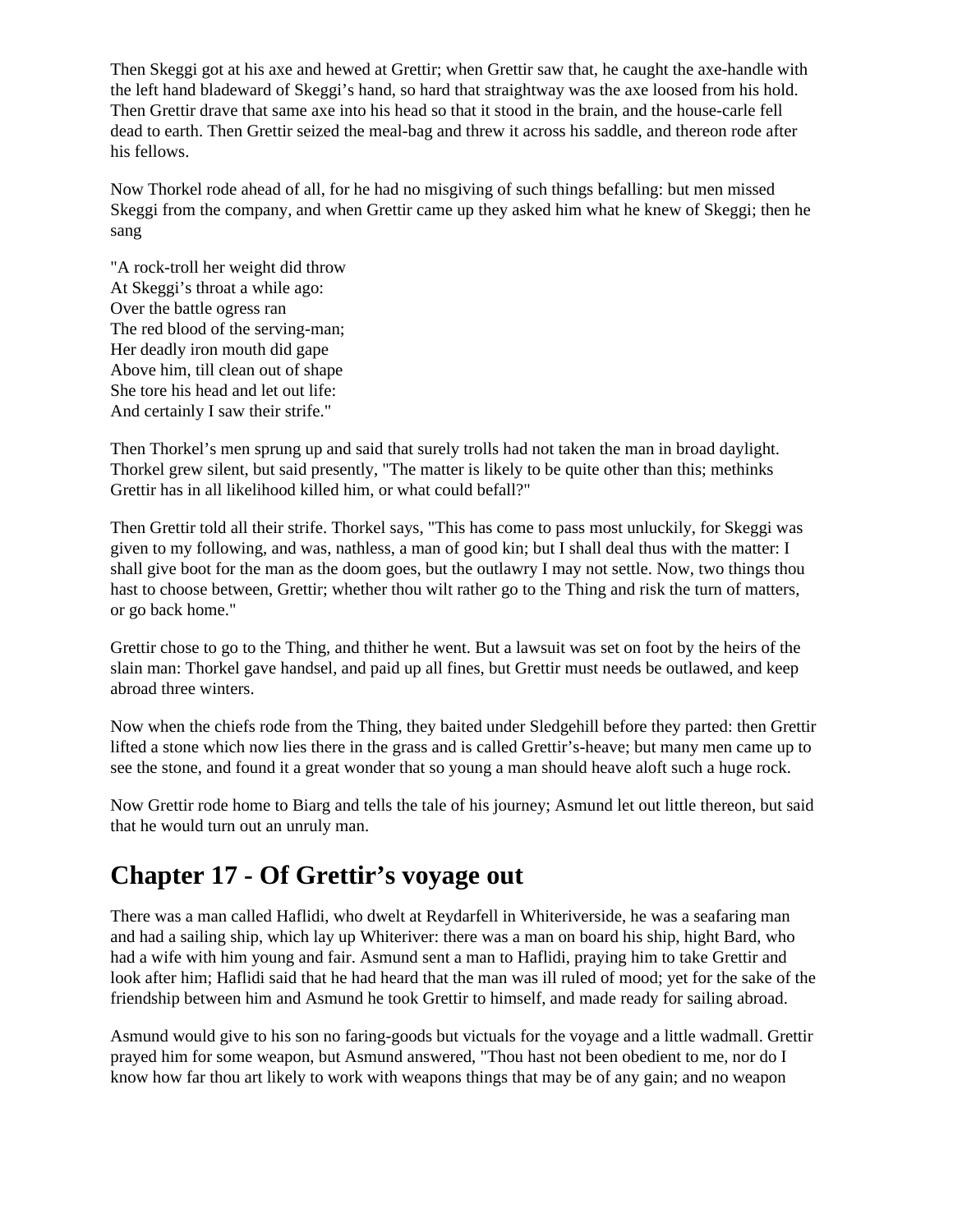shalt thou have of me."

"No deed no reward," says Grettir. Then father and son parted with little love. Many there were who bade Grettir farewell, but few bade him come back.

But his mother brought him on his road, and before they parted she spoke thus, "Thou art not fitted out from home, son, as I fain would thou wert, a man so well born as thou; but, meseems, the greatest shortcoming herein is that thou hast no weapons of any avail, and my mind misgives me that thou wilt perchance need them sorely."

With that she took out from under her cloak a sword well wrought, and a fair thing it was, and then she said, "This sword was owned by Jokul, my father's father, and the earlier Waterdale men, and it gained them many a day; now I give thee the sword, and may it stand thee in good stead."

Grettir thanked her well for this gift, and said he deemed it better than things of more worth; then he went on his way, and Asdis wished him all good hap.

Now Grettir rode south over the heath, and made no stay till he came to the ship. Haflidi gave him a good welcome and asked him for his faring-goods, then Grettir sang

"Rider of wind-driven steed, Little gat I to my need, When I left my fair birth-stead, From the snatchers of worm's bed; But this man's-bane hanging here, Gift of woman good of cheer, Proves the old saw said not ill, Best to bairn is mother still."

Haflidi said it was easily seen that she thought the most of him. But now they put to sea when they were ready, and had wind at will; but when they had got out over all shallows they hoisted sail.

Now Grettir made a den for himself under the boat, from whence he would move for nought, neither for baling, nor to do aught at the sail, nor to work at what he was bound to work at in the ship in even shares with the other men, neither would he buy himself off from the work.

Now they sailed south by Reekness and then south from the land; and when they lost land they got much heavy sea; the ship was somewhat leaky, and scarce seaworthy in heavy weather, therefore they had it wet enough. Now Grettir let fly his biting rhymes, whereat the men got sore wroth. One day, when it so happened that the weather was both squally and cold, the men called out to Grettir, and bade him now do manfully, "For," said they, "now our claws grow right cold." Grettir looked up and said

"Good luck, scurvy starvelings, if I should behold Each finger ye have doubled up with the cold."

And no work they got out of him, and now it misliked them of their lot as much again as before, and they said that he should pay with his skin for his rhymes and the lawlessness which he did. "Thou art more fain," said they, "of playing with Bard the mate's wife than doing thy duty on board ship, and this is a thing not to be borne at all."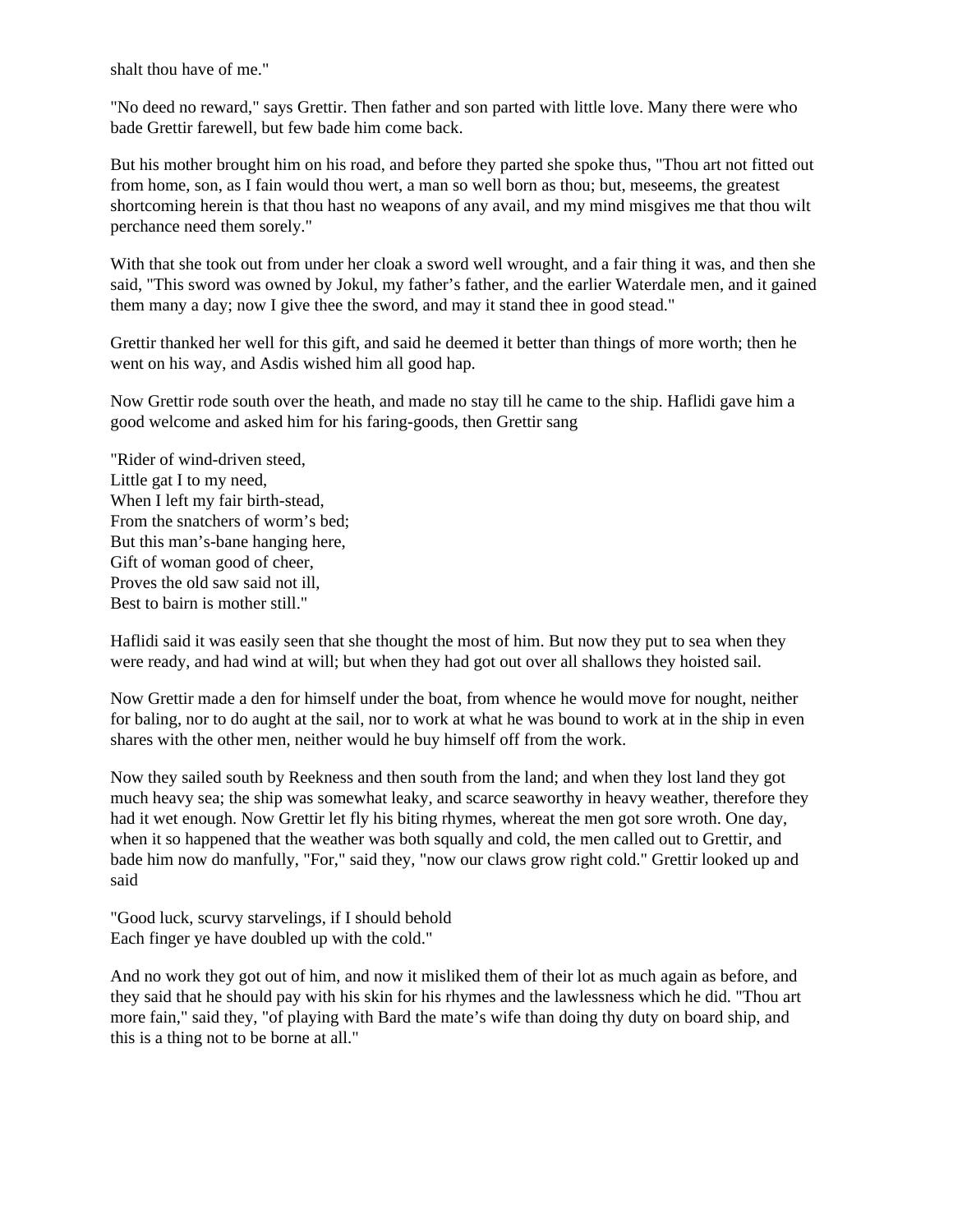The gale grew greater steadily, and now they stood baling for days and nights together, and all swore to kill Grettir. But when Haflidi heard this, he went up to where Grettir lay, and said, "Methinks the bargain between thee and the chapmen is scarcely fair; first thou dost by them unlawfully, and thereafter thou castest thy rhymes at them; and now they swear that they will throw thee overboard, and this is unseemly work to go on."

"Why should they not be free to do as they will?" says Grettir; "but I well would that one or two of them tarry here behind with me, or ever I go overboard."

Haflidi says, "Such deeds are not to be done, and we shall never thrive if ye rush into such madness; but I shall give thee good rede."

"What is that?" says Grettir.

"They blame thee for singing ill things of them; now, therefore, I would that thou sing some scurvy rhyme to me, for then it might be that they would bear with thee the easier."

"To thee I never sing but good," says Grettir: "I am not going to make thee like these starvelings."

"One may sing so," says Haflidi, "that the lampoon be not so foul when it is searched into, though at first sight it be not over fair."

"I have ever plenty of that skill in me," says Grettir.

Then Haflidi went to the men where they were baling, and said, "Great is your toil, and no wonder that ye have taken ill liking to Grettir."

"But his lampoons we deem worse than all the rest together," they said.

Haflidi said in a loud voice, "He will surely fare ill for it in the end."

But when Grettir heard Haflidi speak blamefully of him, he sang

"Otherwise would matters be, When this shouting Haflidi Ate in house at Reydarfell Curdled milk, and deemed it well; He who decks the reindeer's side That 'twixt ness and ness doth glide, Twice in one day had his fill Of the feast of dart shower shrill."

The shipmen thought this foul enough, and said he should not put shame on Skipper Haflidi for nought.

Then said Haflidi, "Grettir is plentifully worthy that ye should do him some shame, but I will not have my honour staked against his ill-will and recklessness; nor is it good for us to wreak vengeance for this forthwith while we have this danger hanging over us; but be ye mindful of it when ye land, if so it seem good to you."

"Well," they said, "why should we not fare even as thou farest? for why should his vile word bite us more than thee?"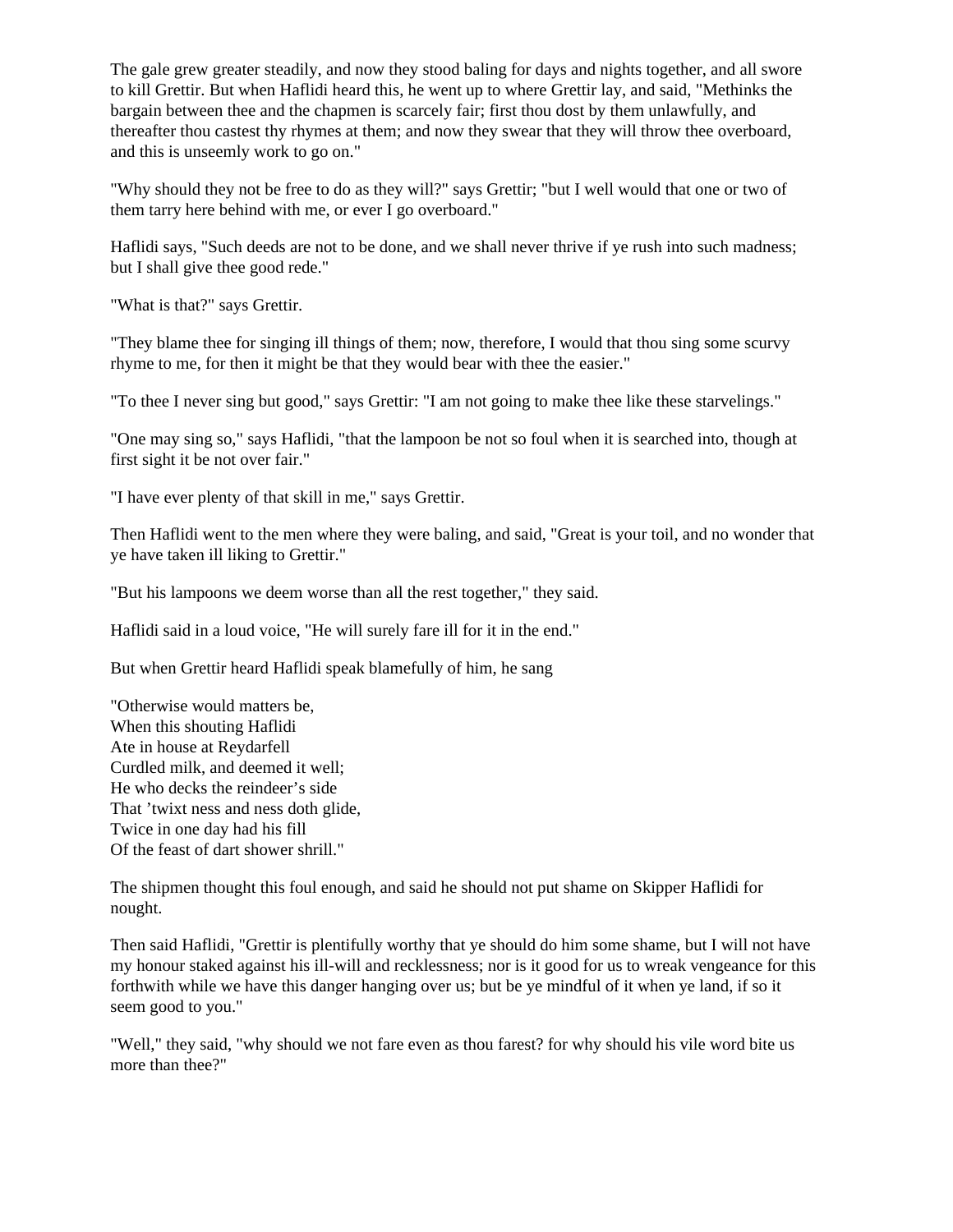And in that mind Haflidi bade them abide; and thence-forward the chapmen made far less noise about Grettir's rhymes than before.

Now a long and a hard voyage they had, and the leak gained on the ship, and men began to be exceeding worn with toil. The young wife of the mate was wont to sew from Grettir's hands, and much would the crew mock him therefor; but Haflidi went up to where Grettir lay and sang

"Grettir, stand up from thy grave, In the trough of the grey wave The keel labours, tell my say Now unto thy merry may; From thy hands the linen-clad Fill of sewing now has had, Till we make the land will she Deem that labour fitteth thee."

Then Grettir stood up and sang

"Stand we up, for neath us now Rides the black ship high enow; This fair wife will like it ill If my limbs are laid here still; Certes, the white trothful one Will not deem the deed well done, If the work that I should share Other folk must ever bear."

Then he ran aft to where they were baling, and asked what they would he should do; they said he would do mighty little good.

"Well," said he, "ye may yet be apaid of a man's aid."

Haflidi bade them not set aside his help, "For it may be he shall deem his hands freed if he offers his aid."

At that time pumping was not used in ships that fared over the main; the manner of baling they used men called tub or cask baling, and a wet work it was and a wearisome; two balers were used, and one went down while the other came up. Now the chapmen bade Grettir have the job of sinking the balers, and said that now it should be tried what he could do; he said that the less it was tried the better it would be. But he goes down and sinks the balers, and now two were got to bale against him; they held out but a little while before they were overcome with weariness, and then four came forward and soon fared in likewise, and, so say some, that eight baled against him before the baling was done and the ship was made dry. Thenceforth the manner of the chapmen's words to Grettir was much changed, for they saw what strength he had to fall back upon; and from that time he was the stoutest and readiest to help, wheresoever need was.

Now they bore off east into the main, and much thick weather they had, and one night unawares they ran suddenly on a rock, so that the nether part of the ship went from under her; then the boat was run down, and women and all the loose goods were brought off: nearby was a little holm whither they brought their matters as they best could in the night; but when it began to dawn they had a talk as to where they were come; then they who had fared between lands before knew the land for Southmere in Norway; there was an island hardby called Haramsey; many folk dwelt there, and therein too was the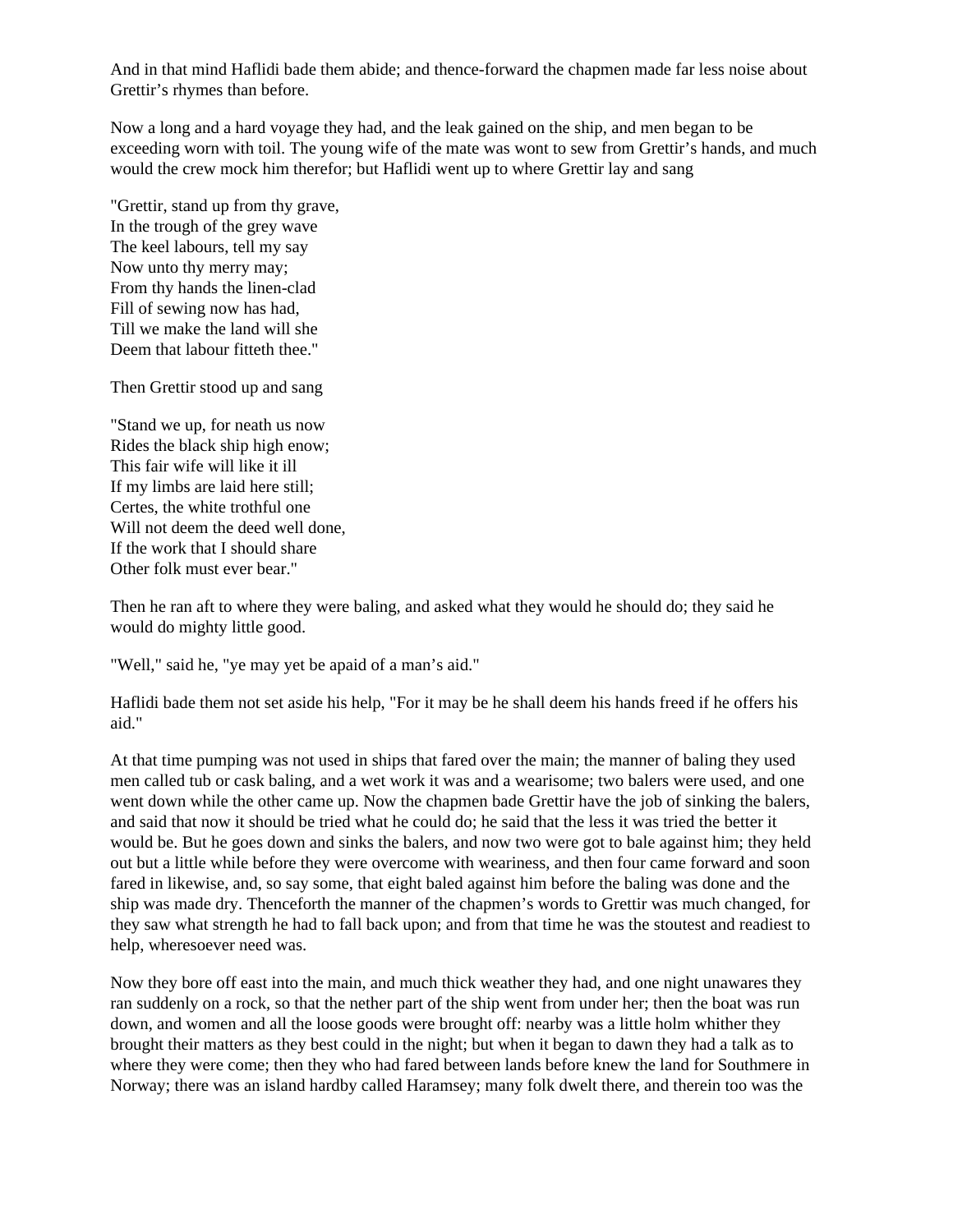## **Chapter 18 - Of Grettir at Haramsey and his dealings with Karr the Old**

Now the lord who dwelt in the island was called Thorfinn; he was the son of Karr the Old, who had dwelt there long; and Thorfinn was a great chief.

But when day was fully come men saw from the island that the chapmen were brought to great straits. This was made known to Thorfinn, and he quickly bestirred himself, and had a large bark of his launched, rowed by sixteen men, on this bark were nigh thirty men in all; they came up speedily and saved the chapmen's wares; but the ship settled down, and much goods were lost there. Thorfinn brought all men from the ship home to himself, and they abode there a week and dried their wares. Then the chapmen went south into the land, and are now out of the tale.

Grettir was left behind with Thorfinn, and little he stirred, and was at most times mighty short of speech. Thorfinn bade give him meals, but otherwise paid small heed to him; Grettir was loth to follow him, and would not go out with him in the day; this Thorfinn took ill, but had not the heart to have food withheld from him.

Now Thorfinn was fond of stately house-keeping, and was a man of great joyance, and would fain have other men merry too: but Grettir would walk about from house to house, and often went into other farms about the island.

There was a man called Audun who dwelt at Windham; thither Grettir went every day, and he made friends with Audun, and there he was wont to sit till far on in the day. Now one night very late, as Grettir made ready to go home, he saw a great fire burst out on a ness to the north of Audun's farm. Grettir asked what new thing this might be. Audun said that he need be in no haste to know that.

"It would be said," quoth Grettir, "if that were seen in our land, that the flame burned above hid treasure."

The farmer said, "That fire I deem to be ruled over by one into whose matters it avails little to pry."

"Yet fain would I know thereof," said Grettir.

"On that ness," said Audun, "stands a barrow, great and strong, wherein was laid Karr the Old, Thorfinn's father; at first father and son had but one farm in the island; but since Karr died he has so haunted this place that he has swept away all farmers who owned lands here, so that now Thorfinn holds the whole island; but whatsoever man Thorfinn holds his hand over, gets no scathe."

Grettir said that he had told his tale well: "And," says he, "I shall come here to-morrow, and then thou shalt have digging-tools ready."

"Now, I pray thee," says Audun, "to do nought herein, for I know that Thorfinn will cast his hatred on thee therefor."

Grettir said he would risk that.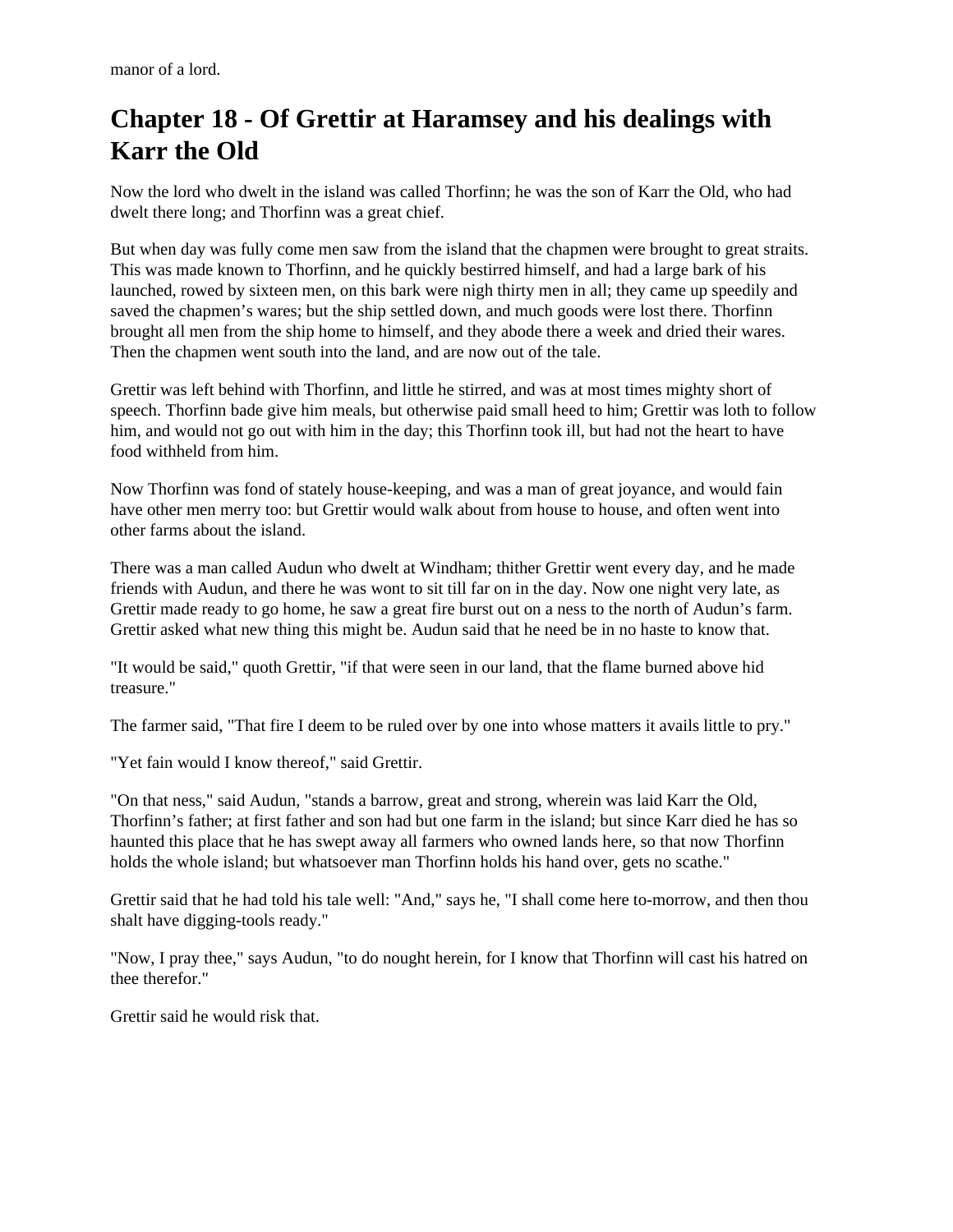So the night went by, and Grettir came early on the morrow and the digging-tools were ready; the farmer goes with him to the barrow, and Grettir brake it open, and was rough-handed enough thereat, and did not leave off till he came to the rafters, and by then the day was spent; then he tore away the rafters, and now Audun prayed him hard not to go into the barrow; Grettir bade him guard the rope, "but I shall espy what dwells within here."

Then Grettir entered into the barrow, and right dark it was, and a smell there was therein none of the sweetest. Now he groped about to see how things were below; first he found horse-bones, and then he stumbled against the arm of a high-chair, and in that chair found a man sitting; great treasures of gold and silver were heaped together there, and a small chest was set under the feet of him full of silver; all these riches Grettir carried together to the rope; but as he went out through the barrow he was griped at right strongly; thereon he let go the treasure and rushed against the barrow-dweller, and now they set on one another unsparingly enough.

Everything in their way was kicked out of place, the barrow-wight setting on with hideous eagerness; Grettir gave back before him for a long time, till at last it came to this, that he saw it would not do to hoard his strength any more; now neither spared the other, and they were brought to where the horse-bones were, and thereabout they wrestled long. And now one, now the other, fell on his knee; but the end of the strife was, that the barrow-dweller fell over on his back with huge din. Then ran Audun from the holding of the rope, and deemed Grettir dead. But Grettir drew the sword, 'Jokul's gift,' and drave it at the neck of the barrow-bider so that it took off his head, and Grettir laid it at the thigh of him. Then he went to the rope with the treasure, and lo, Audun was clean gone, so he had to get up the rope by his hands; he had tied a line to the treasure, and therewith he now haled it up.

Grettir had got very stiff with his dealings with Karr, and now he went back to Thorfinn's house with the treasures, whenas all folk had set them down to table. Thorfinn gave Grettir a sharp look when he came into the drinking-hall, and asked him what work he had on hand so needful to do that he might not keep times of meals with other men. Grettir answers, "Many little matters will hap on late eves," and therewith he cast down on the table all the treasure he had taken in the barrow; but one matter there was thereof, on which he must needs keep his eyes; this was a short-sword, so good a weapon, that a better, he said, he had never seen; and this he gave up the last of all. Thorfinn was blithe to see that sword, for it was an heirloom of his house, and had never yet gone out of his kin.

"Whence came these treasures to thine hand?" said Thorfinn.

#### Grettir sang

"Lessener of the flame of sea, My strong hope was true to me, When I deemed that treasure lay In the barrow; from to-day Folk shall know that I was right; The begetters of the fight Small joy now shall have therein, Seeking dragon's-lair to win."

Thorfinn answered, "Blood will seldom seem blood to thine eyes; no man before thee has had will to break open the barrow; but, because I know that what wealth soever is hid in earth or borne into barrow is wrongly placed, I shall not hold thee blameworthy for thy deed as thou hast brought it all to me; yea, or whence didst thou get the good sword?"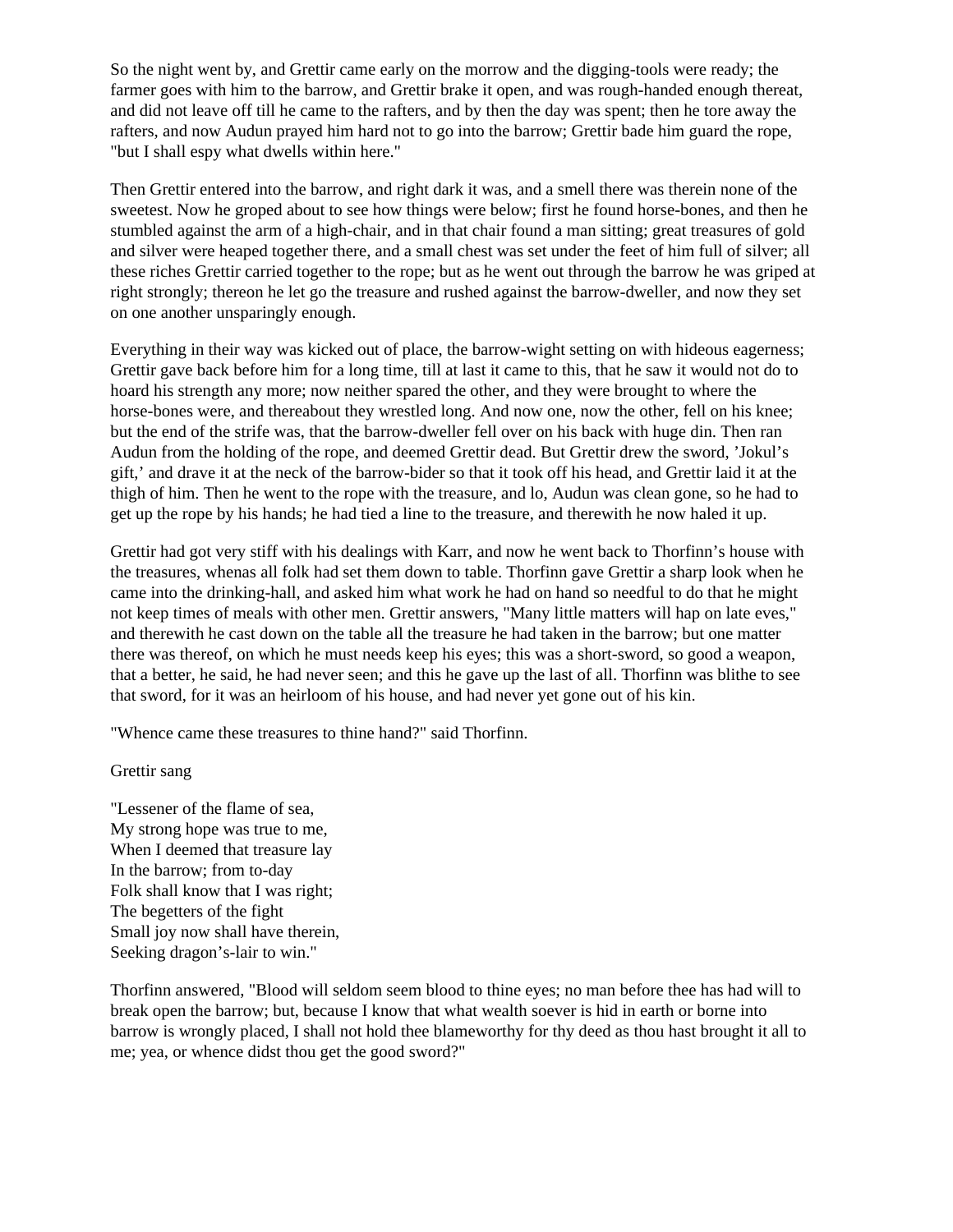Grettir answered and sang

"Lessener of waves flashing flame, To my lucky hand this came

In the barrow where that thing Through the dark fell clattering; If that helm-fire I should gain, Made so fair to be the bane Of the breakers of the bow, Ne'er from my hand should it go."

Thorfinn said, "Well hast thou prayed for it, but thou must show some deed of fame before I give thee that sword, for never could I get it of my father while he lived."

Said Grettir, "Who knows to whom most gain will come of it in the end?"

So Thorfinn took the treasures and kept the sword at his bed-head, and the winter wore on toward Yule, so that little else fell out to be told of.

#### **Chapter 19 - Of Yule at Haramsey, and how Grettir dealt with the Bearserks.**

Now the summer before these things Earl Eric Hakonson made ready to go from his land west to England, to see King Knut the Mighty, his brother-in-law, but left behind him in the rule of Norway Hakon, his son, and gave him into the hands of Earl Svein, his brother, for the watching and warding of his realm, for Hakon was a child in years.

But before Earl Eric went away from the land, he called together lords and rich bonders, and many things they spoke on laws and the rule of the land, for Earl Eric was a man good at rule. Now men thought it an exceeding ill fashion in the land that runagates or bearserks called to holm high-born men for their fee or womankind, in such wise, that whosoever should fall before the other should lie unatoned; hereof many got both shame and loss of goods, and some lost their lives withal; and therefore Earl Eric did away with all holm-gangs and outlawed all bearserks who fared with raids and riots.

In the making of this law, the chief of all, with Earl Eric, was Thorfinn Karrson, from Haramsey, for he was a wise man, and a dear friend of the Earls.

Two brothers are named as being of the worst in these matters, one hight Thorir Paunch, the other Ogmund the Evil; they were of Halogaland kin, bigger and stronger than other men. They wrought the bearserks'-gang and spared nothing in their fury; they would take away the wives of men and hold them for a week or a half-month, and then bring them back to their husbands; they robbed wheresoever they came, or did some other ill deeds. Now Earl Eric made them outlaws through the length and breadth of Norway, and Thorfinn was the eagerest of men in bringing about their outlawry, therefore they deemed that they owed him ill-will enow.

So the Earl went away from the land, as is said in his Saga; but Earl Svein bore sway over Norway. Thorfinn went home to his house, and sat at home till just up to Yule, as is aforesaid; but at Yule he made ready to go to his farm called Slysfirth, which is on the mainland, and thither he had bidden many of his friends. Thorfinn's wife could not go with her husband, for her daughter of ripe years lay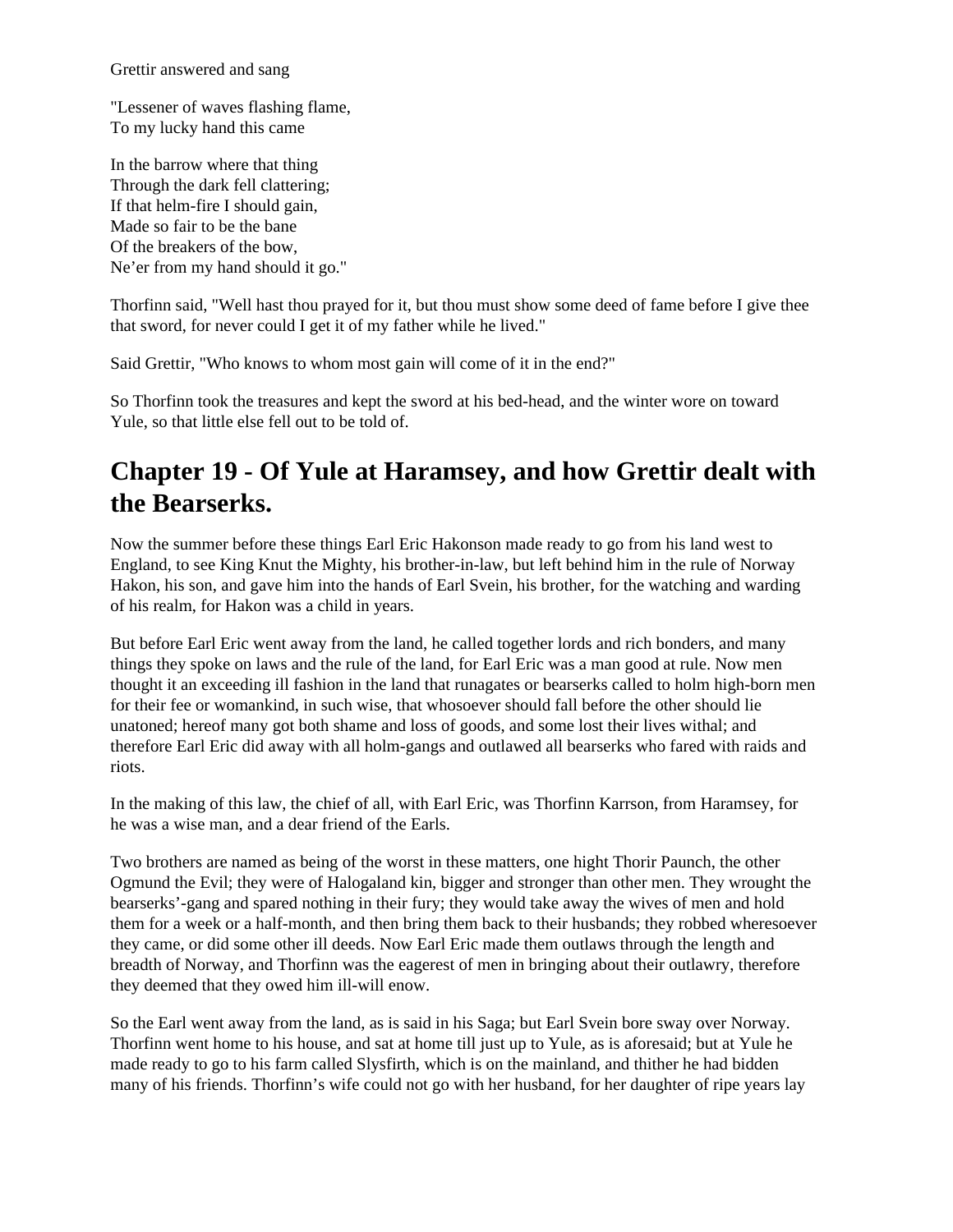ill a-bed, so they both abode at home. Grettir was at home too, and eight house-carles. Now Thorfinn went with thirty freedmen to the Yule-feast, whereat there was the greatest mirth and joyance among men.

Now Yule-eve comes on, and the weather was bright and calm; Grettir was mostly abroad this day, and saw how ships fared north and south along the land, for each one sought the other's home where the Yule drinking was settled to come off. By this time the goodman's daughter was so much better that she could walk about with her mother, and thus the day wore on.

Now Grettir sees how a ship rows up toward the island; it was not right big, but shield-hung it was from stem to stern, and stained all above the sea: these folk rowed smartly, and made for the boat-stands of goodman Thorfinn, and when the keel took land, those who were therein sprang overboard. Grettir cast up the number of the men, and they were twelve altogether; he deemed their guise to be far from peaceful. They took up their ship and bore it up from the sea; thereafter they ran up to the boat-stand, and therein was that big boat of Thorfinn, which was never launched to sea by less than thirty men, but these twelve shot it in one haul down to the shingle of the foreshore; and thereon they took up their own bark and bore it into the boat-stand.

Now Grettir thought that he could see clear enough that they would make themselves at home. But he goes down to meet them, and welcomes them merrily, and asks who they were and what their leader was hight; he to whom these words were spoken answered quickly, and said that his name was Thorir, and that he was called Paunch, and that his brother was Ogmund, and that the others were fellows of theirs.

"I deem," said Thorir, "that thy master Thorfinn has heard tell of us; is he perchance at home?"

Grettir answered, "Lucky men are ye, and hither have come in a good hour, if ye are the men I take you to be; the goodman is gone away with all his home-folk who are freemen, and will not be home again till after Yule; but the mistress is at home, and so is the goodman's daughter; and if I thought that I had some ill-will to pay back, I should have chosen above all things to have come just thus; for here are all matters in plenty whereof ye stand in need both beer, and all other good things."

Thorir held his peace, while Grettir let this tale run on, then he said to Ogmund

"How far have things come to pass other than as I guessed? and now am I well enough minded to take revenge on Thorfinn for having made us outlaws; and this man is ready enough of tidings, and no need have we to drag the words out of him."

"Words all may use freely," said Grettir, "and I shall give you such cheer as I may; and now come home with me."

They bade him have thanks therefor, and said they would take his offer.

But when they came home to the farm, Grettir took Thorir by the hand and led him into the hall; and now was Grettir mightily full of words. The mistress was in the hall, and had had it decked with hangings, and made all fair and seemly; but when she heard Grettir's talk, she stood still on the floor, and asked whom he welcomed in that earnest wise.

He answered, "Now, mistress, is it right meet to welcome these guests merrily, for here is come goodman Thorir Paunch and the whole twelve of them, and are minded to sit here Yule over, and a right good hap it is, for we were few enough before."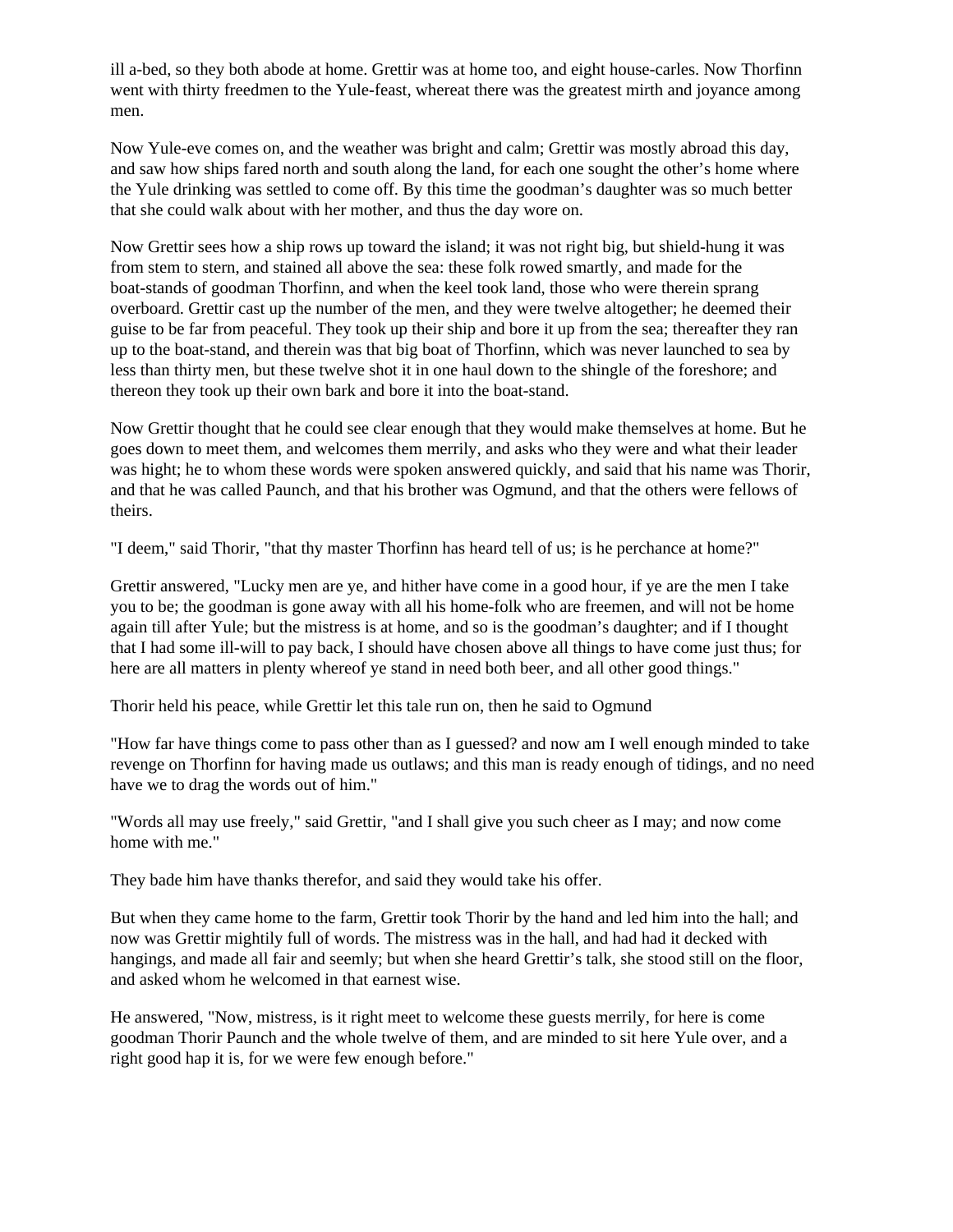She answered, "Am I to number these among bonders and goodmen, who are the worst of robbers and ill-doers? a large share of my goods had I given that they had not come here as at this time; and ill dost thou reward Thorfinn, for that he took thee a needy man from shipwreck and has held thee through the winter as a free man."

Grettir said, "It would be better to take the wet clothes off these guests than to scold at me; since for that thou mayst have time long enough."

Then said Thorir, "Be not cross-grained, mistress; nought shall thou miss thy husband's being away, for a man shall be got in his place for thee, yea, and for thy daughter a man, and for each of the home-women."

"That is spoken like a man," said Grettir, "nor will they thus have any cause to bewail their lot."

Now all the women rushed forth from the hall smitten with huge dread and weeping; then said Grettir to the bearserks, "Give into my hands what it pleases you to lay aside of weapons and wet clothes, for the folk will not be yielding to us while they are scared."

Thorir said he heeded not how women might squeal; "But," said he, "thee indeed we may set apart from the other home-folk, and methinks we may well make thee our man of trust."

"See to that yourselves," said Grettir, "but certes I do not take to all men alike."

Thereupon they laid aside the more part of their weapons, and thereafter Grettir said

"Methinks it is a good rede now that ye sit down to table and drink somewhat, for it is right likely that ye are thirsty after the rowing."

They said they were ready enough for that, but knew not where to find out the cellar; Grettir asked if they would that he should see for things and go about for them. The bearserks said they would be right fain of that; so Grettir fetched beer and gave them to drink; they were mightily weary, and drank in huge draughts, and still he let them have the strongest beer that there was, and this went on for a long time, and meanwhile he told them many merry tales. From all this there was din enough to be heard among them, and the home-folk were nowise fain to come to them.

Now Thorir said, "Never yet did I meet a man unknown to me, who would do us such good deeds as this man; now, what reward wilt thou take of us for thy work?"

Grettir answered, "As yet I look to no reward for this; but if we be even such friends when ye go away, as it looks like we shall be, I am minded to join fellowship with you; and though I be of less might than some of you, yet shall I not let any man of big redes."

Hereat they were well pleased, and would settle the fellowship with vows.

Grettir said that this they should not do, "For true is the old saw, Ale is another man, nor shall ye settle this in haste any further than as I have said, for on both sides are we men little meet to rule our tempers."

They said that they would not undo what they had said.

Withal the evening wore on till it grew quite dark; then sees Grettir that they were getting very heavy with drink, so he said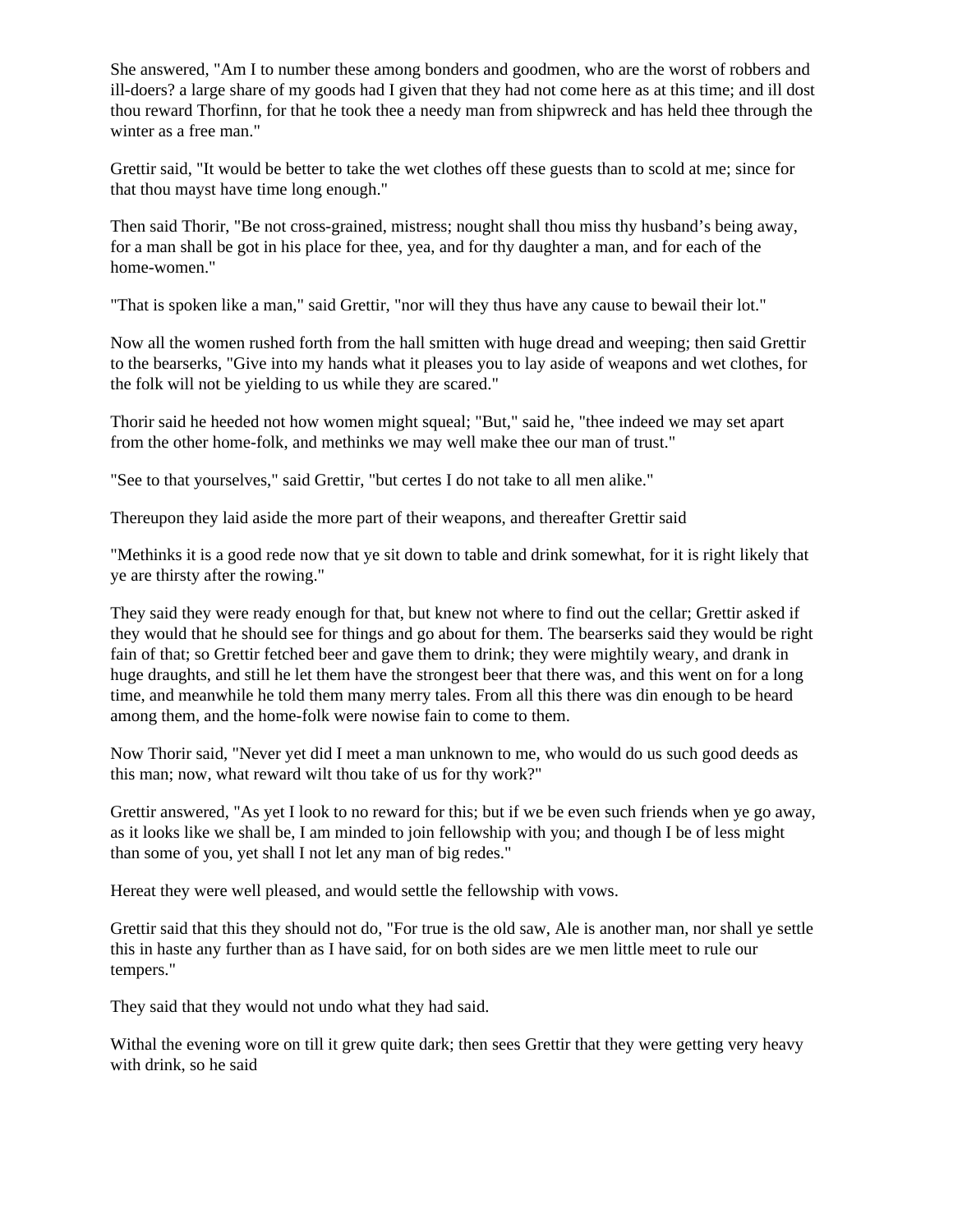"Do ye not find it time to go to sleep?"

Thorir said, "Time enough forsooth, and sure shall I be to keep to what I have promised the mistress."

Then Grettir went forth from the hall, and cried out loudly

"Go ye to your beds, women all, for so is goodman Thorir pleased to bid."

They cursed him for this, and to hear them was like hearkening to the noise of many wolves. Now the bearserks came forth from the hall, and Grettir said

"Let us go out, and I will show you Thorfinn's cloth bower."

They were willing to be led there; so they came to an out-bower exceeding great; a door there was to it, and a strong lock thereon, and the storehouse was very strong withal; there too was a closet good and great, and a shield panelling between the chambers; both chambers stood high, and men went up by steps to them. Now the bearserks got riotous and pushed Grettir about, and he kept tumbling away from them, and when they least thought thereof, he slipped quickly out of the bower, seized the latch, slammed the door to, and put the bolt on. Thorir and his fellows thought at first that the door must have got locked of itself, and paid no heed thereto; they had light with them, for Grettir had showed them many choice things which Thorfinn owned, and these they now noted awhile. Meantime Grettir made all speed home to the farm, and when he came in at the door he called out loudly, and asked where the goodwife was; she held her peace, for she did not dare to answer.

He said, "Here is somewhat of a chance of a good catch; but are there any weapons of avail here?"

She answers, "Weapons there are, but how they may avail thee I know not."

"Let us talk thereof anon," says he, "but now let every man do his best, for later on no better chance shall there be."

The good wife said, "Now God were in garth if our lot might better: over Thorfinn's bed hangs the barbed spear, the big one that was owned by Karr the Old; there, too, is a helmet and a byrni, and the short-sword, the good one; and the arms will not fail if thine heart does well."

Grettir seizes the helmet and spear, girds himself with the short-sword, and rushed out swiftly; and the mistress called upon the house-carles, bidding them follow such a dauntless man, four of them rushed forth and seized their weapons, but the other four durst come nowhere nigh. Now it is to be said of the bearserks that they thought Grettir delayed his coming back strangely; and now they began to doubt if there were not some guile in the matter. They rushed against the door and found it was locked, and now they try the timber walls so that every beam creaked again; at last they brought things so far that they broke down the shield-panelling, got into the passage, and thence out to the steps. Now bearserks'-gang seized them, and they howled like dogs. In that very nick of time Grettir came up and with both hands thrust his spear at the midst of Thorir, as he was about to get down the steps, so that it went through him at once. Now the spear-head was both long and broad, and Ogmund the Evil ran on to Thorir and pushed him on to Grettir's thrust, so that all went up to the barb-ends; then the spear stood out through Thorir's back and into Ogmund's breast, and they both tumbled dead off the spear; then of the others each rushed down the steps as he came forth; Grettir set on each one of them, and in turn hewed with the sword, or thrust with the spear; but they defended themselves with logs that lay on the green, and whatso thing they could lay hands on, therefore the greatest danger it was to deal with them, because of their strength, even though they were weaponless.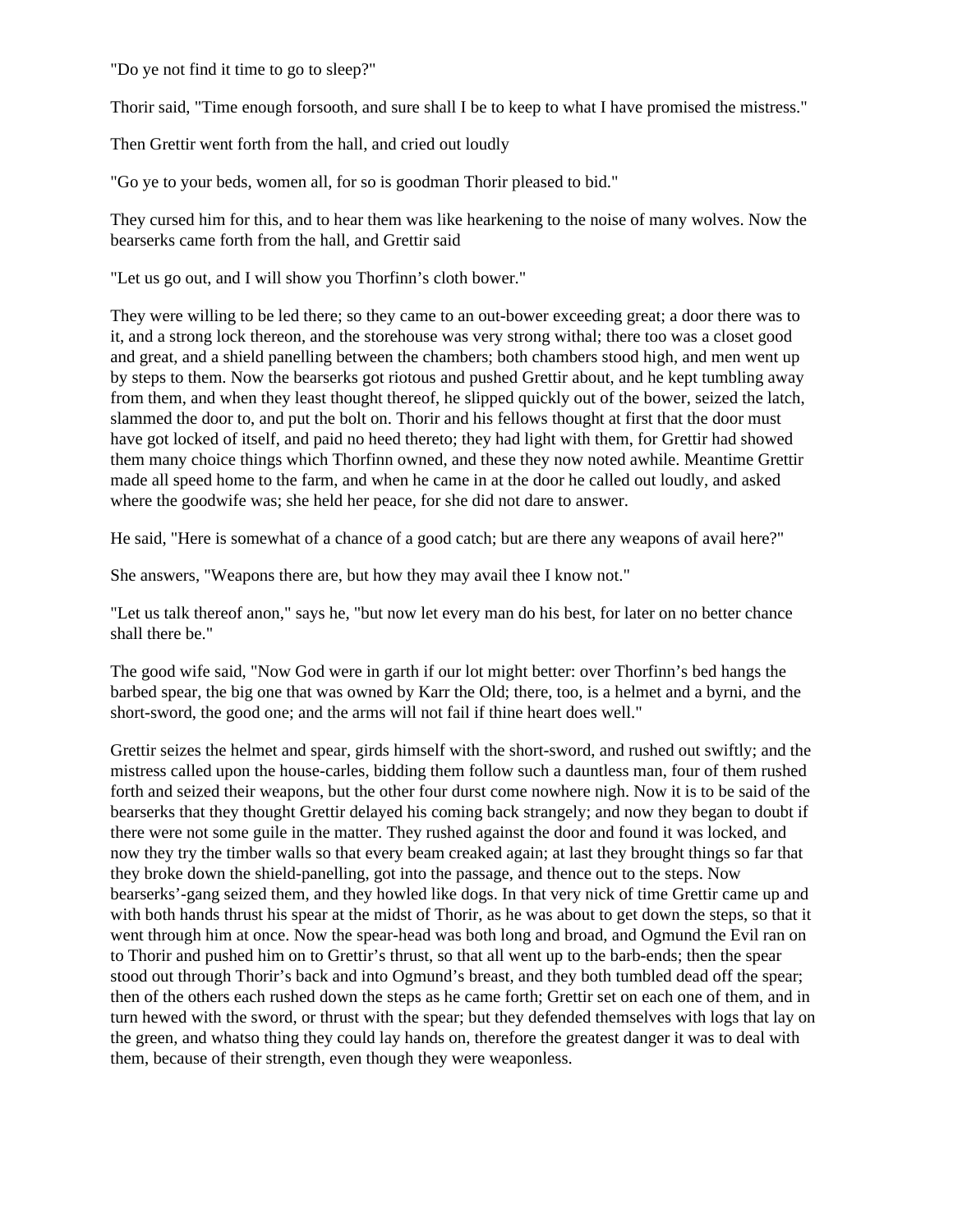Two of the Halogalanders Grettir slew on the green, and then came up the house-carles; they could not come to one mind as to what weapons each should have; now they set on whenever the bearserks gave back, but when they turned about on them, then the house-carles slunk away up to the houses. Six vikings fell there, and of all of them was Grettir the bane. Then the six others got off and came down to the boat-stand, and so into it, and thence they defended themselves with oars. Grettir now got great blows from them, so that at all times he ran the risk of much hurt; but the house-carles went home, and had much to say of their stout onset; the mistress bade them espy what became of Grettir, but that was not to be got out of them. Two more of the bearserks Grettir slew in the boat-stand, but four slipped out by him; and by this, dark night had come on; two of them ran into a corn-barn, at the farm of Windham, which is aforenamed: here they fought for a long time, but at last Grettir killed them both; then was he beyond measure weary and stiff, the night was far gone, and the weather got very cold with the drift of the snow. He was fain to leave the search of the two vikings who were left now, so he walked home to the farm. The mistress had lights lighted in the highest lofts at the windows that they might guide him on his way; and so it was that he found his road home whereas he saw the light.

But when he was come into the door, the mistress went up to him, and bade him welcome.

"Now," she said, "thou hast reaped great glory, and freed me and my house from a shame of which we should never have been healed, but if thou hadst saved us."

Grettir answered, "Methinks I am much the same as I was this evening, when thou didst cast ill words on me."

The mistress answered, "We wotted not that thou wert a man of such prowess as we have now proved thee; now shall all things in the house be at thy will which I may bestow on thee, and which it may be seeming for thee to take; but methinks that Thorfinn will reward thee better still when he comes home."

Grettir answered, "Little of reward will be needed now, but I keep thine offer till the coming of the master; and I have some hope now that ye will sleep in peace as for the bearserks."

Grettir drank little that evening, and lay with his weapons about him through the night. In the morning, when it began to dawn, people were summoned together throughout the island, and a search was set on foot for the bearserks who had escaped the night before; they were found far on in the day under a rock, and were by then dead from cold and wounds; then they were brought unto a tidewashed heap of stones and buried thereunder.

After that folk went home, and the men of that island deemed themselves brought unto fair peace.

Now when Grettir came back to the mistress, he sang this stave

"By the sea's wash have we made Graves, where twelve spear-groves are laid; I alone such speedy end, Unto all these folk did send. O fair giver forth of gold, Whereof can great words be told, 'Midst the deeds one man has wrought, If this deed should come to nought?"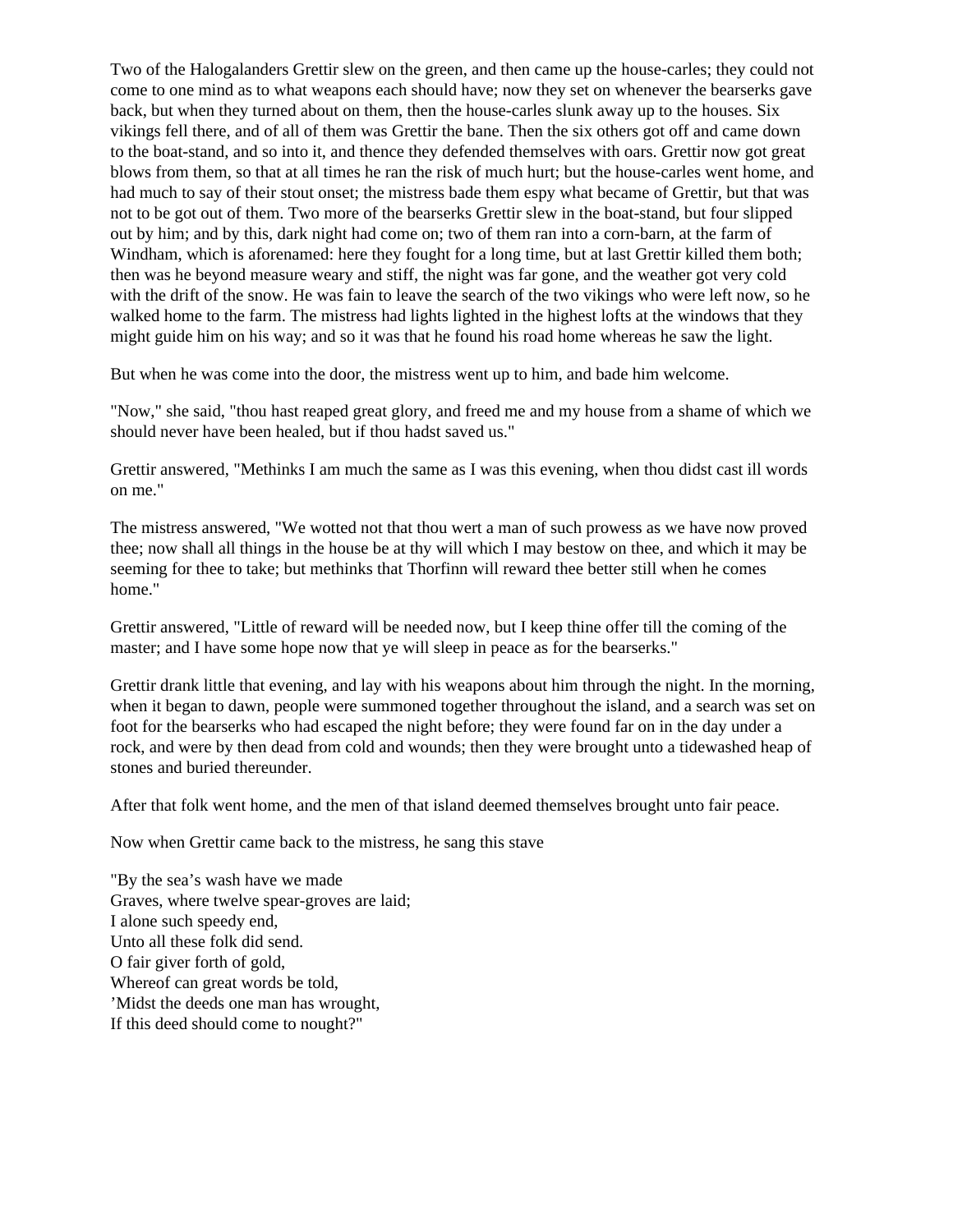The good wife said, "Surely thou art like unto very few men who are now living on the earth."

So she set him in the high seat, and all things she did well to him, and now time wore on till Thorfinn's coming home was looked for.

#### **Chapter 20 - How Thorfinn met Grettir at Haramsey again**

After Yule Thorfinn made ready for coming home, and he let those folk go with good gifts whom he had bidden to his feast. Now he fares with his following till he comes hard by his boat-stands; they saw a ship lying on the strand, and soon knew it for Thorfinn's bark, the big one. Now Thorfinn had as yet had no news of the vikings, he bade his men hasten landward, "For I fear," said he, "that friends have not been at work here."

Thorfinn was the first to step ashore before his men, and forthwith he went up to the boat-stand; he saw a keel standing there, and knew it for the bearserks' ship. Then he said to his men, "My mind misgives me much that here things have come to pass, even such as I would have given the whole island, yea, every whit of what I have herein, that they might never have happed."

They asked why he spake thus. Then he said, "Here have come the vikings, whom I know to be the worst of all Norway, Thorir Paunch and Ogmund the Evil; in good sooth they will hardly have kept house happily for us, and in an Icelander I have but little trust."

Withal he spoke many things hereabout to his fellows.

Now Grettir was at home, and so brought it about, that folk were slow to go down to the shore; and said he did not care much if the goodman Thorfinn had somewhat of a shake at what he saw before him; but when the mistress asked him leave to go, he said she should have her will as to where she went, but that he himself should stir nowhither. She ran swiftly to meet Thorfinn, and welcomed him cheerily. He was glad thereof, and said, "Praise be to God that I see thee whole and merry, and my daughter in likewise. But how have ye fared since I went from home?"

She answered, "Things have turned out well, but we were near being overtaken by such a shame as we should never have had healing of, if thy winter-guest had not holpen us."

Then Thorfinn spake, "Now shall we sit down, but do thou tell us these tidings."

Then she told all things plainly even as they had come to pass, and praised greatly Grettir's stoutness and great daring; meanwhile Thorfinn held his peace, but when she had made an end of her tale, he said, "How true is the saw, Long it takes to try a man. But where is Grettir now?"

The goodwife said, "He is at home in the hall."

Thereupon they went home to the farm.

Thorfinn went up to Grettir and kissed him, and thanked him with many fair words for the great heart which he had shown to him; "And I will say to thee what few say to their friends, that I would thou shouldst be in need of men, that then thou mightest know if I were to thee in a man's stead or not; but for thy good deed I can never reward thee unless thou comest to be in some troublous need; but as to thy abiding with me, that shall ever stand open to thee when thou willest it; and thou shalt be held the first of all my men."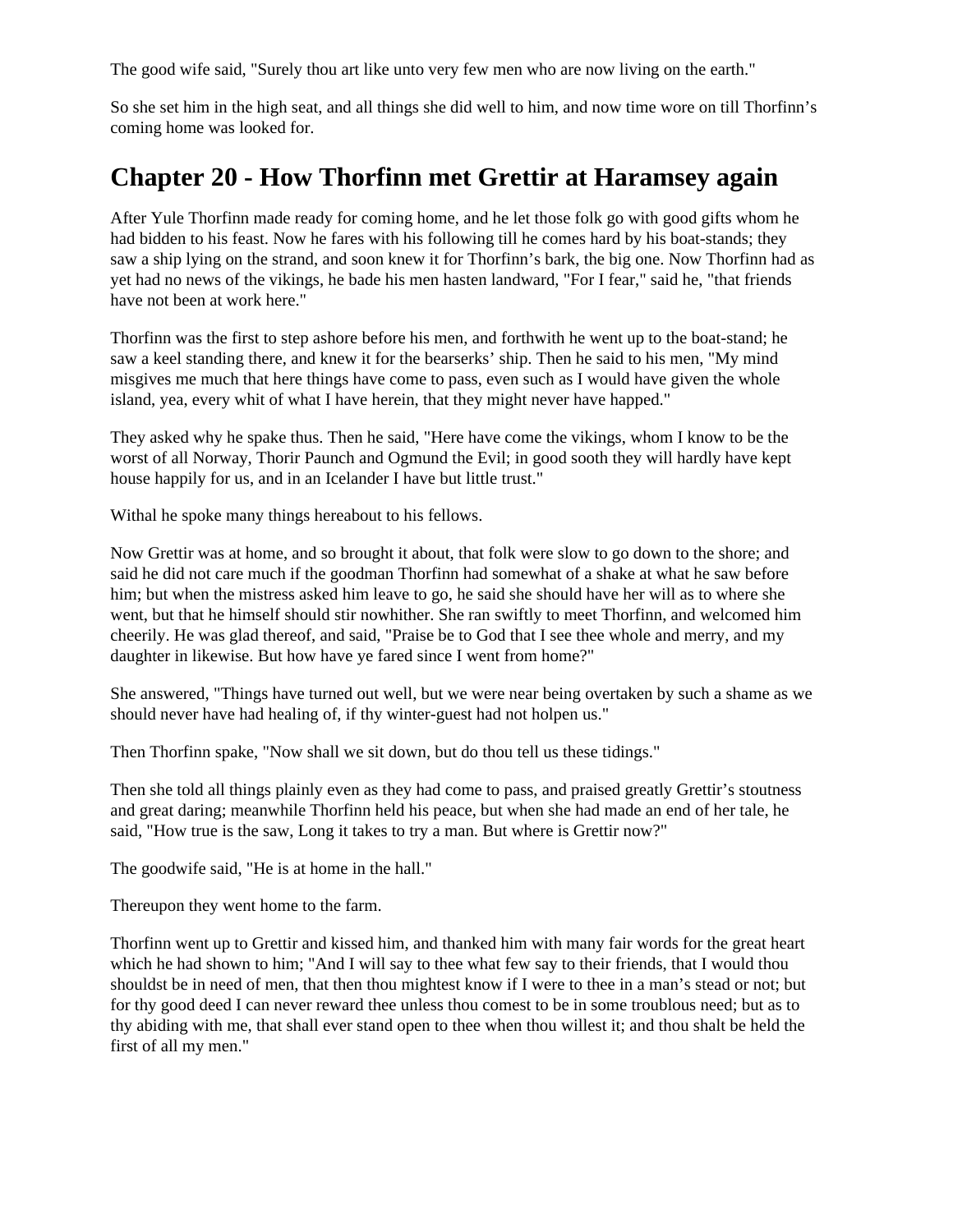Grettir bade him have much thank therefor. "And," quoth he, "this should I have taken even if thou hadst made me proffer thereof before."

Now Grettir sat there the winter over, and was in the closest friendship with Thorfinn; and for this deed he was now well renowned all over Norway, and there the most, where the bearserks had erst wrought the greatest ill deeds.

This spring Thorfinn asked Grettir what he was about to busy himself with: he said he would go north to Vogar while the fair was. Thorfinn said there was ready for him money as much as he would. Grettir said that he needed no more money at that time than faring-silver: this, Thorfinn said, was full-well due to him, and thereupon went with him to ship.

Now he gave him the short-sword, the good one, which Grettir bore as long as he lived, and the choicest of choice things it was. Withal Thorfinn bade Grettir come to him whenever he might need aid.

But Grettir went north to Vogar, and a many folk were there; many men welcomed him there right heartily who had not seen him before, for the sake of that great deed of prowess which he had done when he saw the vikings; many high-born men prayed him to come and abide with them, but he would fain go back to his friend Thorfinn. Now he took ship in a bark that was owned of a man hight Thorkel, who dwelt in Salft in Halogaland, and was a high-born man. But when Grettir came to Thorkel he welcomed him right heartily, and bade Grettir abide with him that winter, and laid many words thereto.

This offer Grettir took, and was with Thorkel that winter in great joyance and fame.

#### **Chapter 21 - Of Grettir and Biorn and the Bear**

There was a man, hight Biorn, who was dwelling with Thorkel; he was a man of rash temper, of good birth, and somewhat akin to Thorkel; he was not well loved of men, for he would slander much those who were with Thorkel, and in this wise he sent many away. Grettir and he had little to do together; Biorn thought him of little worth weighed against himself, but Grettir was unyielding, so that things fell athwart between them. Biorn was a mightily boisterous man, and made himself very big; many young men gat into fellowship with him in these things, and would stray abroad by night. Now it befell, that early in winter a savage bear ran abroad from his winter lair, and got so grim that he spared neither man nor beast. Men thought he had been roused by the noise that Biorn and his fellows had made. The brute got so hard to deal with that he tore down the herds of men, and Thorkel had the greatest hurt thereof, for he was the richest man in the neighbourhood.

Now one day Thorkel bade his men to follow him, and search for the lair of the bear. They found it in sheer sea-rocks; there was a high rock and a cave before it down below, but only one track to go up to it: under the cave were scarped rocks, and a heap of stones down by the sea, and sure death it was to all who might fall down there. The bear lay in his lair by day, but went abroad as soon as night fell; no fold could keep sheep safe from him, nor could any dogs be set on him: and all this men thought the heaviest trouble. Biorn, Thorkel's kinsman, said that the greatest part had been done, as the lair had been found. "And now I shall try," said he, "what sort of play we namesakes shall have together." Grettir made as if he knew not what Biorn said on this matter.

Now it happened always when men went to sleep anights that Biorn disappeared: and one night when Biorn went to the lair, he was aware that the beast was there before him, and roaring savagely. Biorn lay down in the track, and had over him his shield, and was going to wait till the beast should stir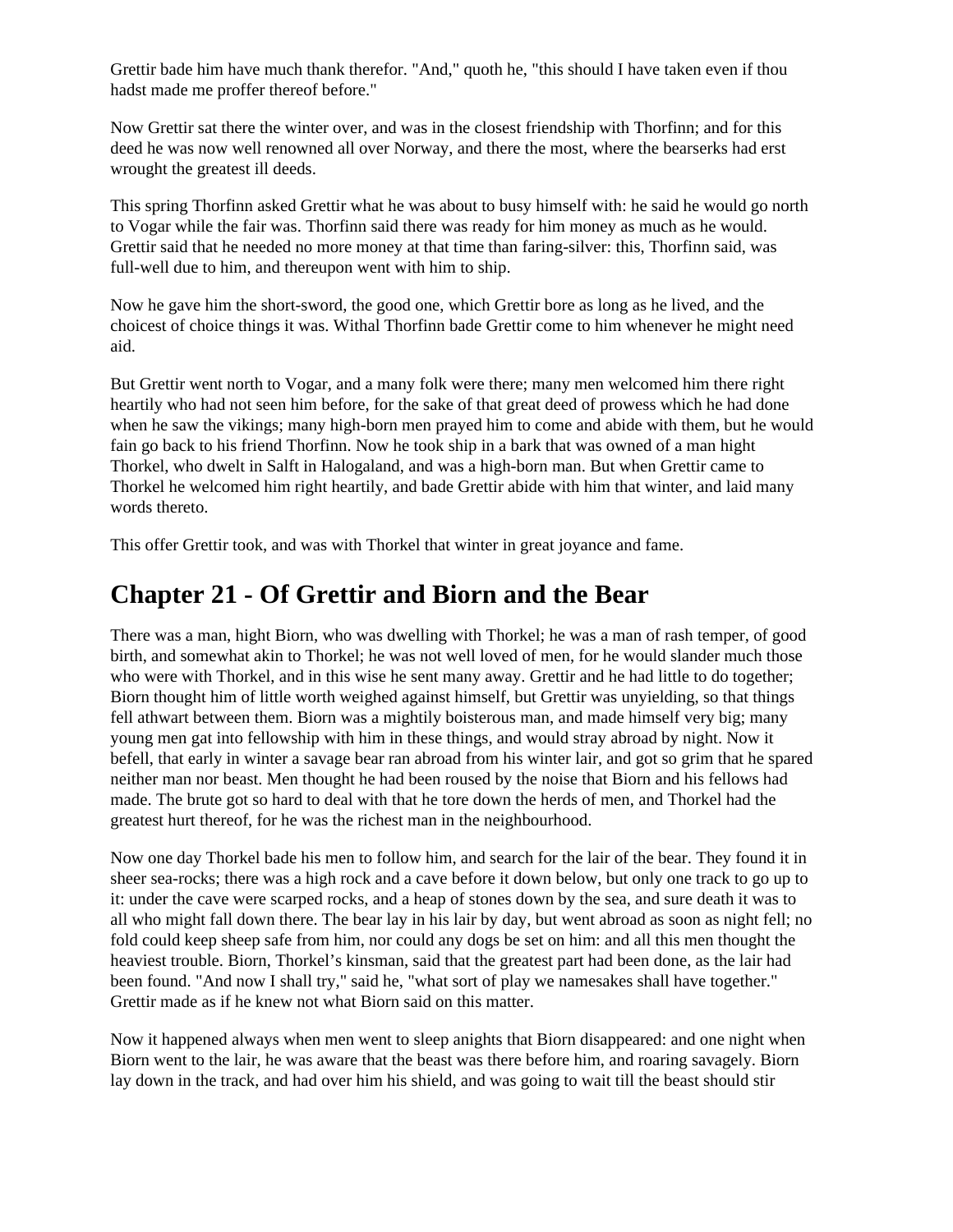abroad as his manner was. Now the bear had an inkling of the man, and got somewhat slow to move off. Biorn waxed very sleepy where he lay, and cannot wake up, and just at this time the beast betakes himself from his lair; now he sees where the man lies, and, hooking at him with his claw, he tears from him the shield and throws it down over the rocks. Biorn started up suddenly awake, takes to his legs and runs home, and it was a near thing that the beast gat him not. This his fellows knew, for they had spies about Biorn's ways; in the morning they found the shield, and made the greatest jeering at all this.

At Yule Thorkel went himself, and eight of them altogether, and there was Grettir and Biorn and other followers of Thorkel. Grettir had on a fur-cloak, which he laid aside while they set on the beast. It was awkward for an onslaught there, for thereat could folk come but by spear-thrusts, and all the spear-points the bear turned off him with his teeth. Now Biorn urged them on much to the onset, yet he himself went not so nigh as to run the risk of any hurt. Amid this, when men looked least for it, Biorn suddenly seized Grettir's coat, and cast it into the beast's lair. Now nought they could wreak on him, and had to go back when the day was far spent. But when Grettir was going, he misses his coat, and he could see that the bear has it cast under him. Then he said, "What man of you has wrought the jest of throwing my cloak into the lair?"

Biorn says, "He who is like to dare to own to it."

Grettir answers, "I set no great store on such matters."

Now they went on their way home, and when they had walked awhile, the thong of Grettir's leggings brake. Thorkel bid them wait for him; but Grettir said there was no need of that. Then said Biorn, "Ye need not think that Grettir will run away from his coat; he will have the honour all to himself, and will slay that beast all alone, wherefrom we have gone back all eight of us; thus would he be such as he is said to be: but sluggishly enow has he fared forth to-day."

"I know not," said Thorkel, "how thou wilt fare in the end, but men of equal prowess I deem you not: lay as few burdens on him as thou mayst, Biorn."

Biorn said, that neither of them should pick and choose words from out his mouth.

Now, when a hill's brow was between them, Grettir went back to the pass, for now there was no striving with others for the onset. He drew the sword, Jokul's gift, but had a loop over the handle of the short-sword, and slipped it up over his hand, and this he did in that he thought he could easier have it at his will if his hand were loose. He went up into the pass forthwith, and when the beast saw a man, it rushed against Grettir exceeding fiercely, and smote at him with that paw which was furthest off from the rock; Grettir hewed against the blow with the sword, and therewith smote the paw above the claws, and took it off; then the beast was fain to smite at Grettir with the paw that was whole, and dropped down therewith on to the docked one, but it was shorter than he wotted of, and withal he tumbled into Grettir's arms. Now he griped at the beast between the ears and held him off, so that he got not at him to bite. And, so Grettir himself says, that herein he deemed he had had the hardest trial of his strength, thus to hold the brute. But now as it struggled fiercely, and the space was narrow, they both tumbled down over the rock; the beast was the heaviest of the two, and came down first upon the stone heap below, Grettir being the uppermost, and the beast was much mangled on its nether side. Now Grettir seized the short-sword and thrust it into the heart of the bear, and that was his bane. Thereafter he went home, taking with him his cloak all tattered, and withal what he had cut from the paw of the bear. Thorkel sat a-drinking when he came into the hall, and much men laughed at the rags of the cloak Grettir had cast over him. Now he threw on to the table what he had chopped off the paw.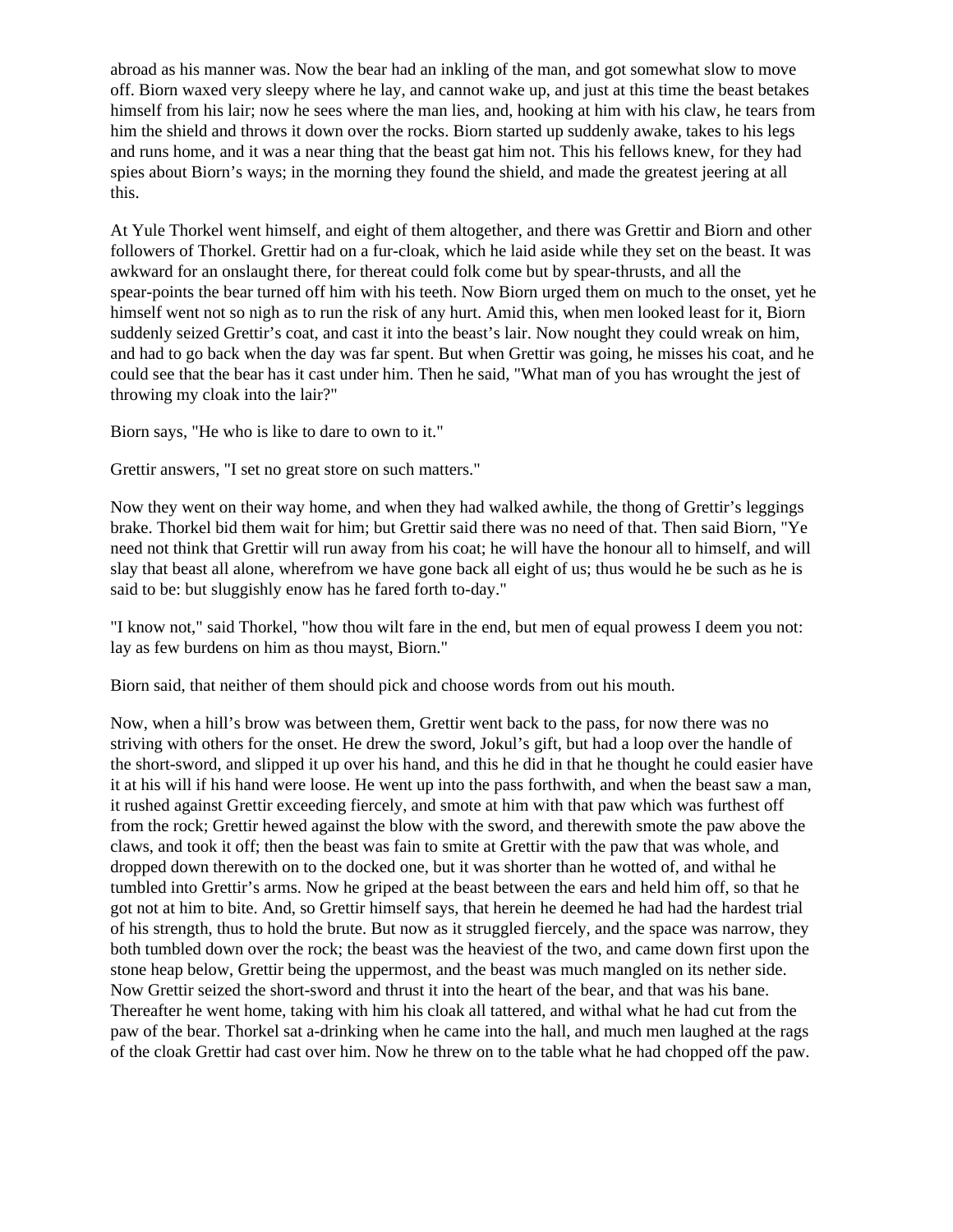Then said Thorkel, "Where is now Biorn my kinsman? never did I see thy irons bite the like of this, Biorn, and my will it is, that thou make Grettir a seemly offer for this shame thou hast wrought on him."

Biorn said that was like to be long about, "and never shall I care whether he likes it well or ill."

Then Grettir sang

"Oft that war-god came to hall Frighted, when no blood did fall, In the dusk; who ever cried On the bear last autumn-tide; No man saw me sitting there Late at eve before the lair; Yet the shaggy one to-day From his den I drew away."

"Sure enough," said Biorn, "thou hast fared forth well to-day, and two tales thou tellest of us twain therefor; and well I know that thou hast had a good hit at me."

Thorkel said, "I would, Grettir, that thou wouldst not avenge thee on Biorn, but for him I will give a full man-gild if thereby ye may be friends."

Biorn said he might well turn his money to better account, than to boot for this; "And, methinks it is wisest that in my dealings with Grettir one oak should have what from the other it shaves."

Grettir said that he should like that very well. But Thorkel said, "Yet I hope, Grettir, that thou wilt do this for my sake, not to do aught against Biorn while ye are with me."

"That shall be," said Grettir.

Biorn said he would walk fearless of Grettir wheresoever they might meet.

Grettir smiled mockingly, but would not take boot for Biorn. So they were here that winter through.

#### **Chapter 22 - Of the Slaying of Biorn**

In the spring Grettir went north to Vogar with chapmen. He and Thorkel parted in friendship; but Biorn went west to England, and was the master of Thorkel's ship that went thither. Biorn dwelt thereabout that summer and bought such things for Thorkel as he had given him word to get; but as the autumn wore on he sailed from the west. Grettir was at Vogar till the fleet broke up; then he sailed from the north with some chapmen until they came to a harbour at an island before the mouth of Drontheimfirth, called Gartar, where they pitched their tents. Now when they were housed, a ship came sailing havenward from the south along the land; they soon saw that it was an England farer; she took the strand further out, and her crew went ashore; Grettir and his fellows went to meet them. But when they met, Grettir saw that Biorn was among those men, and spake

"It is well that we have met here; now we may well take up our ancient quarrel, and now I will try which of us twain may do the most."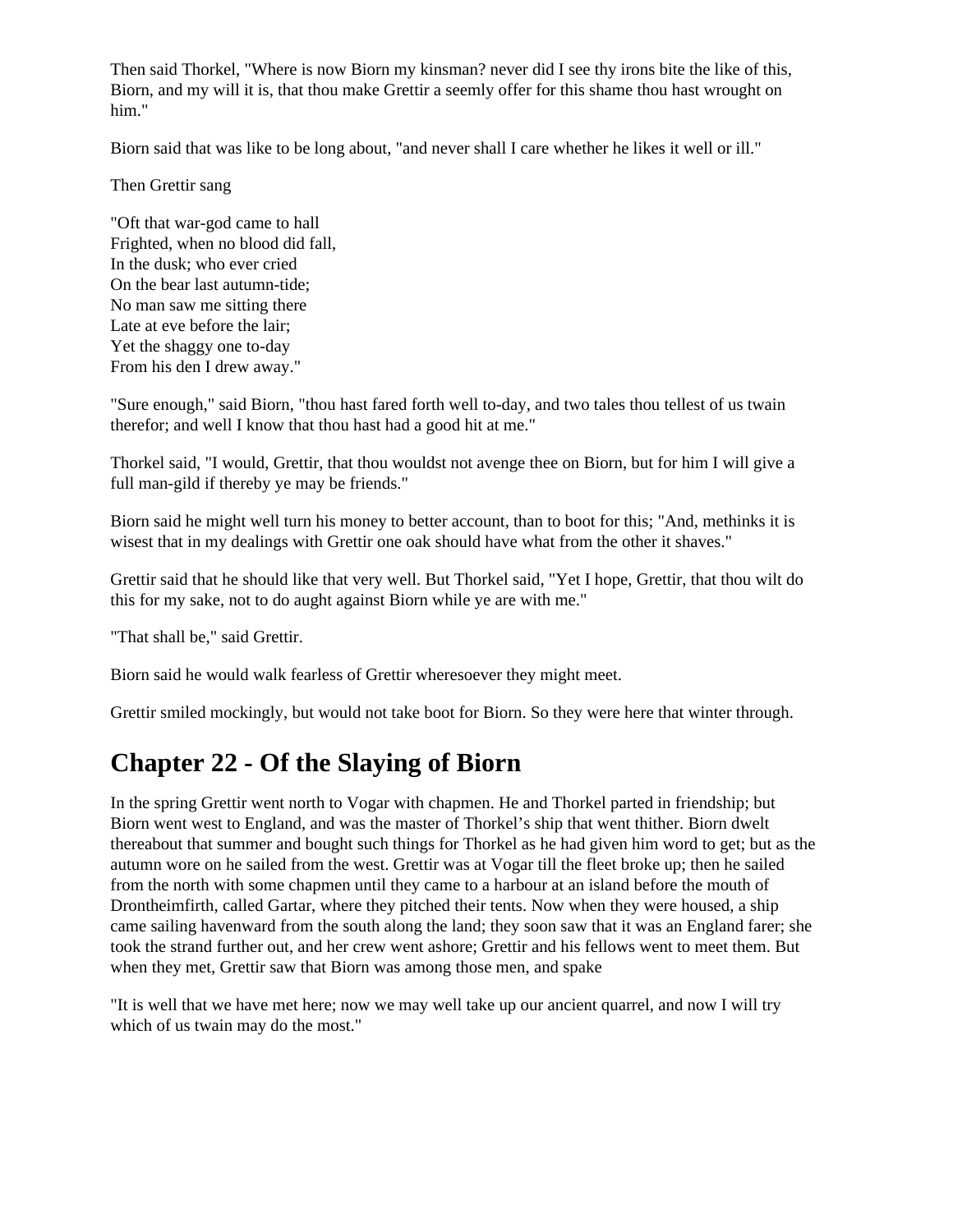Biorn said that was an old tale to him, "but if there has been aught of such things between us, I will boot for it, so that thou mayst think thyself well holden thereof."

Then Grettir sang

"In hard strife I slew the bear, Thereof many a man doth hear; Then the cloak I oft had worn, By the beast to rags was torn; Thou, O braggart ring-bearer, Wrought that jest upon me there, Now thou payest for thy jest, Not in words am I the best?"

Biorn said, that oft had greater matters than these been atoned for.

Grettir said, "That few had chosen hitherto to strive to trip him up with spite and envy, nor ever had he taken fee for such, and still must matters fare in likewise. Know thou that we shall not both of us go hence whole men if I may have my will, and a coward's name will I lay on thy back, if thou darest not to fight."

Now Biorn saw that it would avail nought to try to talk himself free; so he took his weapons and went aland.

Then they ran one at the other and fought, but not long before Biorn got sore wounded, and presently fell dead to earth. But when Biorn's fellows saw that, they went to their ship, and made off north along the land to meet Thorkel and told him of this hap: he said it had not come to pass ere it might have been looked for.

Soon after this Thorkel went south to Drontheim, and met there Earl Svein. Grettir went south to Mere after the slaying of Biorn, and found his friend Thorfinn, and told him what had befallen. Thorfinn gave him good welcome, and said

"It is well now that thou art in need of a friend; with me shalt thou abide until these matters have come to an end."

Grettir thanked him for his offer, and said he would take it now.

Earl Svein was dwelling in Drontheim, at Steinker, when he heard of Biorn's slaying; at that time there was with him Hiarandi, the brother of Biorn, and he was the Earl's man; he was exceeding wroth when he heard of the slaying of Biorn, and begged the Earl's aid in the matter, and the Earl gave his word thereto.

Then he sent men to Thorfinn and summoned to him both him and Grettir. Thorfinn and Grettir made ready at once at the Earl's bidding to go north to Drontheim to meet him. Now the Earl held a council on the matter, and bade Hiarandi to be thereat; Hiarandi said he would not bring his brother to purse; "and I shall either fare in a like wise with him, or else wreak vengeance for him." Now when the matter was looked into, the Earl found that Biorn had been guilty towards Grettir in many ways; and Thorfinn offered weregild, such as the Earl deemed might be befitting for Biorn's kin to take; and thereon he had much to say on the freedom which Grettir had wrought for men north there in the land, when he slew the bearserks, as has been aforesaid.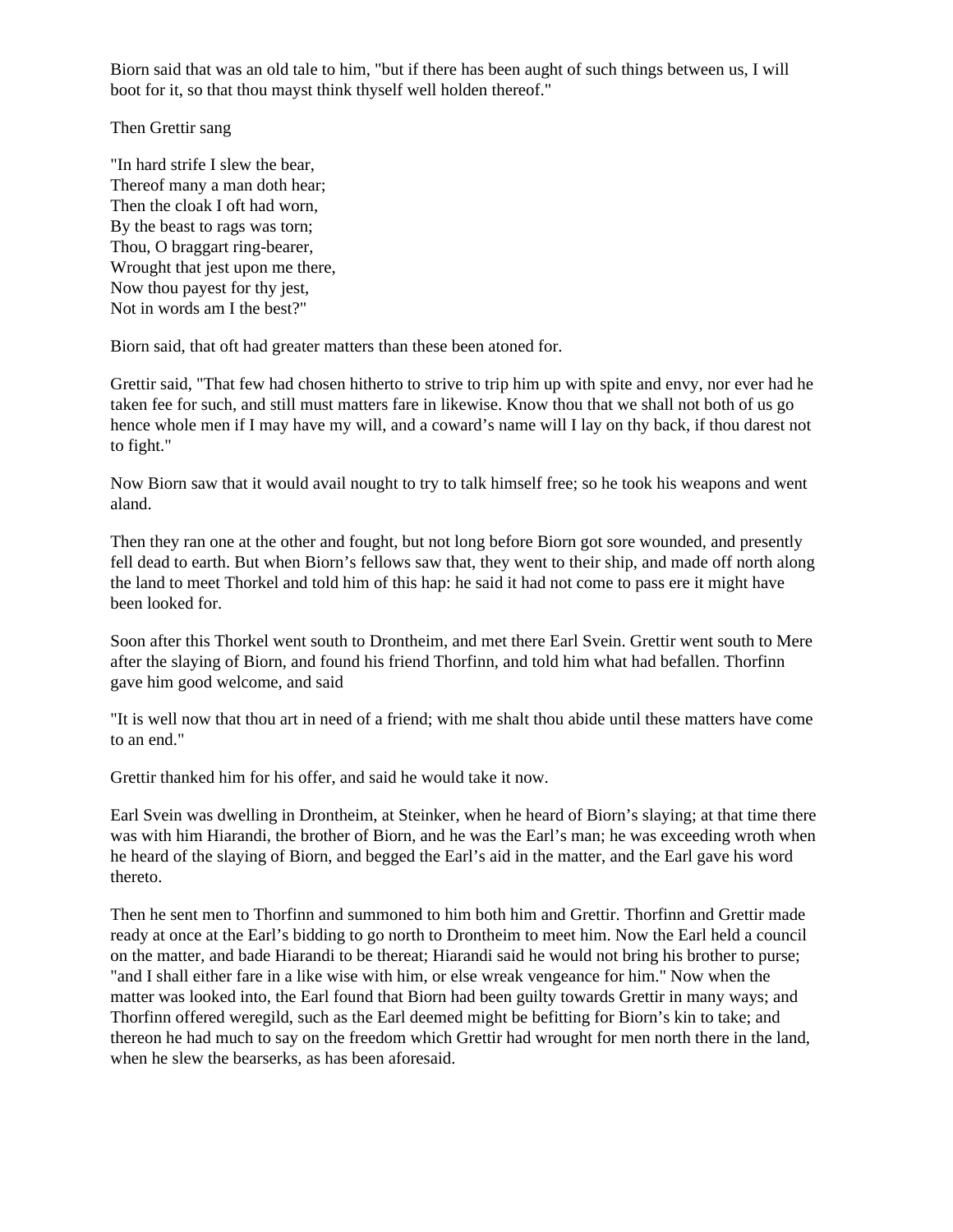The Earl answered, "With much truth thou sayest this, Thorfinn, that was the greatest land-ridding, and good it seems to us to take weregild because of thy words; and withal Grettir is a man well renowned because of his strength and prowess."

Hiarandi would not take the settlement, and they broke up the meeting. Thorfinn got his kinsman Arnbiorn to go about with Grettir day by day, for he knew that Hiarandi lay in wait for his life.

#### **Chapter 23 - The Slaying of Hiarandi**

It happened one day that Grettir and Arnbiorn were walking through some streets for their sport, that as they came past a certain court gate, a man bounded forth therefrom with axe borne aloft, and drave it at Grettir with both hands; he was all unawares of this, and walked on slowly; Arnbiorn caught timely sight of the man, and seized Grettir, and thrust him on so hard that he fell on his knee; the axe smote the shoulder-blade, and cut sideways out under the arm-pit, and a great wound it was. Grettir turned about nimbly, and drew the short-sword, and saw that there was Hiarandi. Now the axe stuck fast in the road, and it was slow work for Hiarandi to draw it to him again, and in this very nick of time Grettir hewed at him, and the blow fell on the upper arm, near the shoulder, and cut it off; then the fellows of Hiarandi rushed forth, five of them, and a fight forthwith befell, and speedy change happed there, for Grettir and Arnbiorn slew those who were with Hiarandi, all but one, who got off, and forthwith went to the Earl to tell him these tidings.

The Earl was exceeding wroth when he heard of this, and the second day thereafter he had a Thing summoned. Then they, Thorfinn and Grettir, came both to the Thing. The Earl put forth against Grettir the guilt for these manslaughters; he owned them all, and said he had had to defend his hands.

"Whereof methinks I bear some marks on me," says Grettir, "and surely I had found death if Arnbiorn had not saved me."

The Earl answered that it was ill hap that Grettir was not slain.

"For many a man's bane wilt thou be if thou livest, Grettir."

Then came to the Earl, Bessi, son of Skald-Torfa, a fellow and a friend to Grettir; he and Thorfinn went before the Earl had prayed him respite for Grettir, and offered, that the Earl alone should doom in this matter, but that Grettir might have peace and leave to dwell in the land.

The Earl was slow to come to any settlement, but suffered himself to be led thereto because of their prayers. There respite was granted to Grettir till the next spring; still the Earl would not settle the peace till Gunnar, the brother of Biorn and Hiarandi, was thereat; now Gunnar was a court-owner in Tunsberg.

In the spring, the Earl summoned Grettir and Thorfinn east to Tunsberg, for he would dwell there east while the most sail was thereat. Now they went east thither, and the Earl was before them in the town when they came. Here Grettir found his brother, Thorstein Dromond, who was fain of him and bade him abide with him: Thorstein was a court-owner in the town. Grettir told him all about his matters, and Thorstein gave a good hearing thereto, but bade him beware of Gunnar. And so the spring wore on.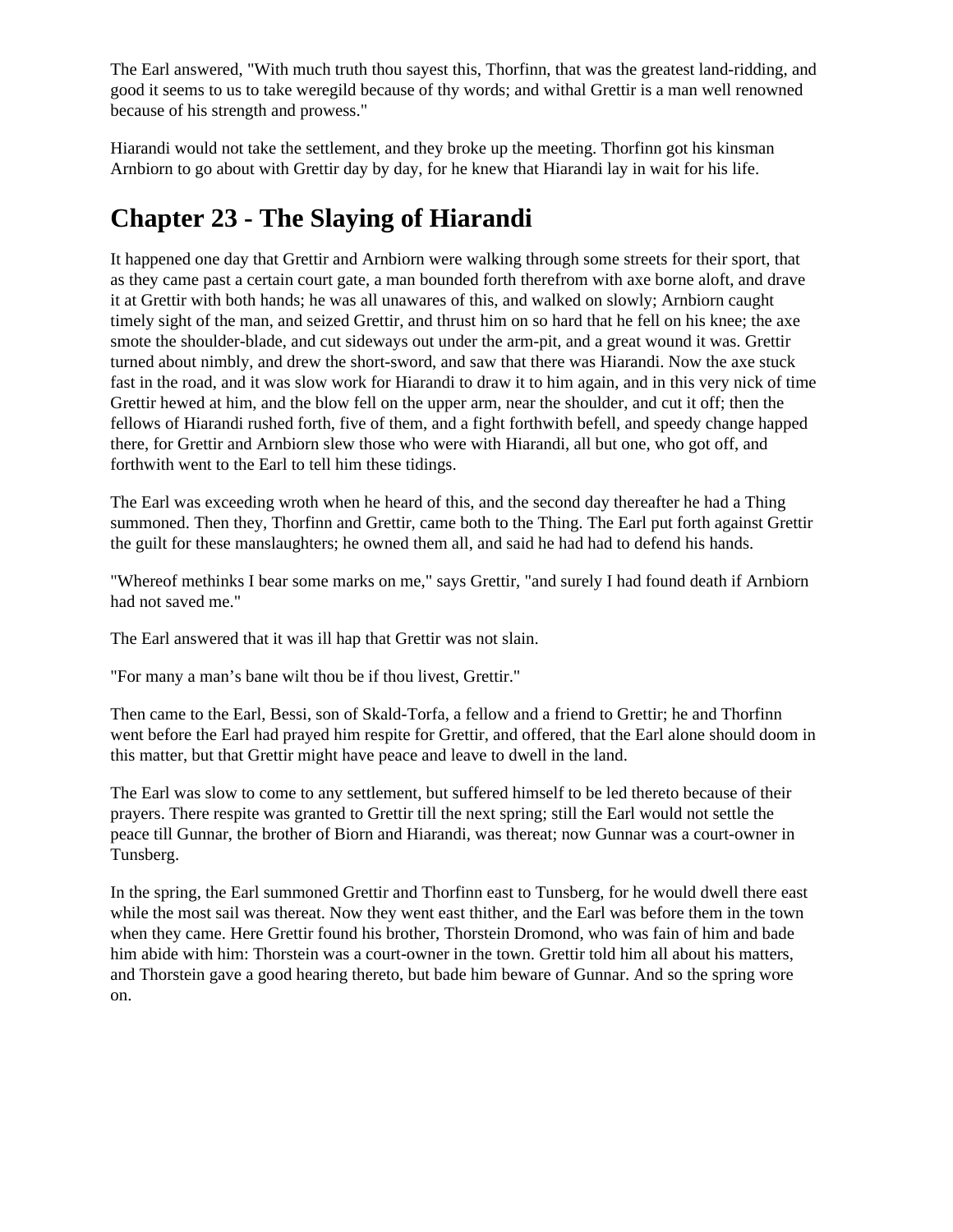#### **Chapter 24 - Of the Slaying of Gunnar, and Grettir's strife with Earl Svein**

Now Gunnar was in the town, and lay in wait for Grettir always and everywhere. It happened on a day that Grettir sat in a booth a-drinking, for he would not throw himself in Gunnar's way. But, when he wotted of it the least, the door was driven at so that it brake asunder, four men all-armed burst in, and there was Gunnar and his fellows.

They set on Grettir; but he caught up his weapons which hung over him, and then drew aback into the corner, whence he defended himself, having before him the shield, but dealing blows with the short-sword, nor did they have speedy luck with him. Now he smote at one of Gunnar's fellows, and more he needed not; then he advanced forth on the floor, and therewith they were driven doorward through the booth, and there fell another man of Gunnar's; then were Gunnar and his fellows fain of flight; one of them got to the door, struck his foot against the threshold and lay there grovelling and was slow in getting to his feet. Gunnar had his shield before him, and gave back before Grettir, but he set on him fiercely and leaped up on the cross-beam by the door. Now the hands of Gunnar and the shield were within the door, but Grettir dealt a blow down amidst Gunnar and the shield and cut off both his hands by the wrist, and he fell aback out of the door; then Grettir dealt him his death-blow.

But in this nick of time got to his feet Gunnar's man, who had lain fallen awhile, and he ran straightway to see the Earl, and to tell him these tidings.

Earl Svein was wondrous wroth at this tale, and forthwith summoned a Thing in the town. But when Thorfinn and Thorstein Dromond knew this, they brought together their kin and friends and came thronging to the Thing. Very cross-grained was the Earl, and it was no easy matter to come to speech with him. Thorfinn went up first before the Earl and said, "For this cause am I come hither, to offer thee peace and honour for these man-slayings that Grettir has wrought; thou alone shall shape and settle all, if the man hath respite of his life."

The Earl answered sore wroth: "Late wilt thou be loth to ask respite for Grettir; but in my mind it is that thou hast no good cause in court; he has now slain three brothers, one at the heels of the other, who were men so brave that they would none bear the other to purse. Now it will not avail thee, Thorfinn, to pray for Grettir, for I will not thus bring wrongs into the land so as to take boot for such unmeasured misdeeds."

Then came forward Bessi, Skald-Torfa's son, and prayed the Earl to take the offered settlement. "Thereto," he said, "I will give up my goods, for Grettir is a man of great kin and a good friend of mine; thou mayst well see, Lord, that it is better to respite one man's life and to have therefor the thanks of many, thyself alone dooming the fines, than to break down thine own honour, and risk whether thou canst seize the man or not."

The Earl answered, "Thou farest well herein, Bessi, and showest at all times that thou art a high-minded man; still I am loth thus to break the laws of the land, giving respite to men of foredoomed lives."

Then stepped forth Thorstein Dromond and greeted the Earl, and made offers on Grettir's behalf, and laid thereto many fair words. The Earl asked for what cause he made offers for this man. Thorstein said that they were brothers. The Earl said that he had not known it before: "Now it is but the part of a man for thee to help him, but because we have made up our mind not to take money for these man-slayings, we shall make all men of equal worth here, and Grettir's life will we have, whatsoever it shall cost and whensoever chance shall serve."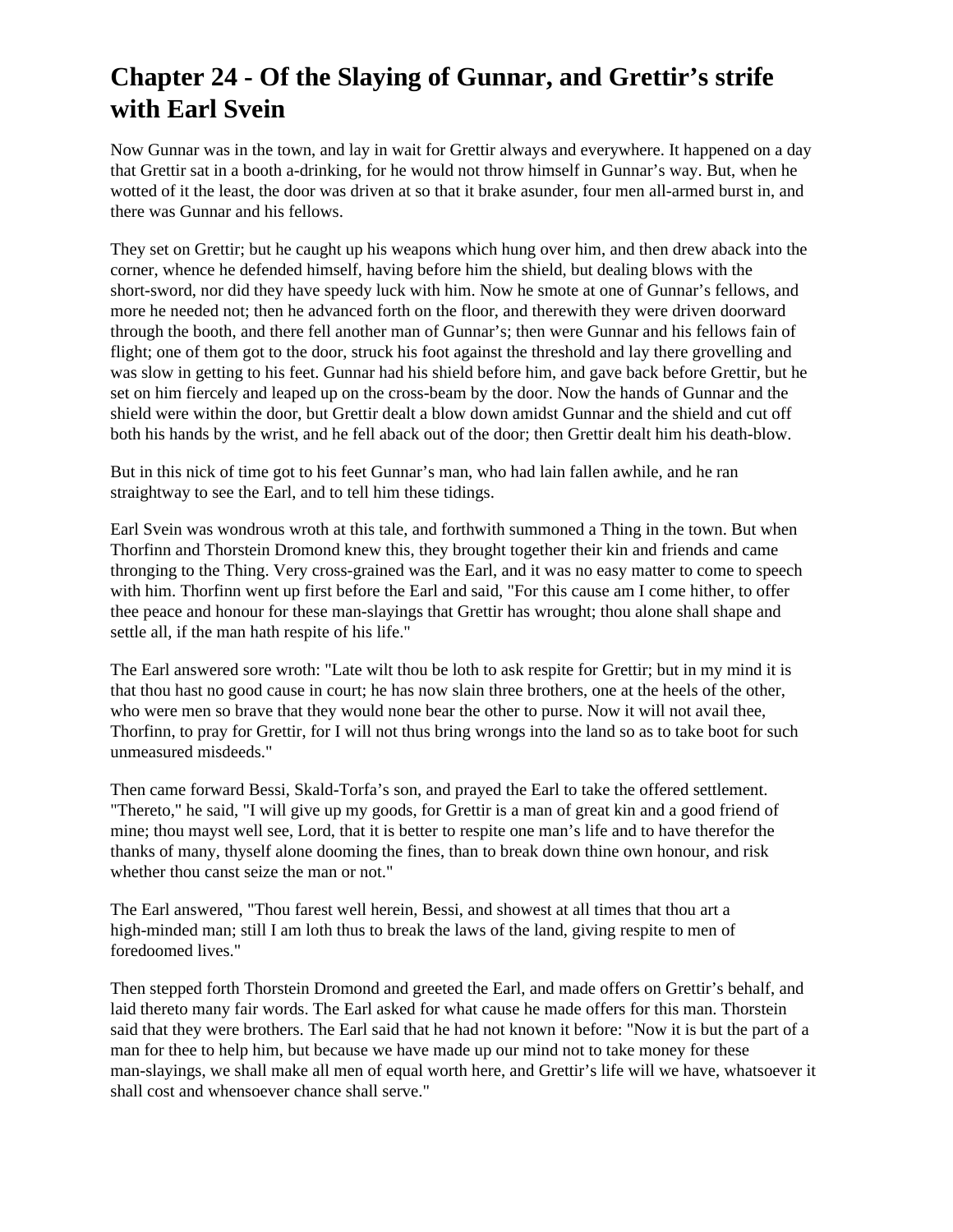Thereat the Earl sprang up, and would listen in nowise to the offered atonements.

Now Thorfinn and his folk went home to Thorstein's court and made ready. But when the Earl saw this he bade all his men take weapons, and then he went thither with his folk in array. But before he came up Thorfinn and his men ordered themselves for defence before the gate of the court. Foremost stood Thorfinn and Thorstein and Grettir, and then Bessi, and each of them had a large following of men with him.

The Earl bade them to give up Grettir, nor to bring themselves into an evil strait; they made the very same offer as before. The Earl would not hearken thereto. Then Thorfinn and Thorstein said that the Earl should have more ado yet for the getting of Grettir's life, "For one fate shall befall us all, and it will be said thou workest hard for one man's life, if all we have to be laid on earth therefor."

The Earl said he should spare none of them, and now they were at the very point to fight.

Then went to the Earl many men of goodwill, and prayed him not to push matters on to such great evils, and said they would have to pay heavily before all these were slain. The Earl found this rede to be wholesome, and became somewhat softened thereat.

Thereafter they drew up an agreement to which Thorstein and Thorfinn were willing enough, now that Grettir should have respite of his life. The Earl spake: "Know ye," quoth he, "that though I deal by way of mean words with these man-slayings at this time, yet I call this no settlement, but I am loth to fight against my own folk; though I see that ye make little of me in this matter."

Then said Thorfinn, "This is a greater honour for thee, Lord, for that thou alone wilt doom the weregild."

Then the Earl said that Grettir should go in peace, as for him, out to Iceland, when ships fared out, if so they would; they said that they would take this. They paid the Earl fines to his mind, and parted from him with little friendship. Grettir went with Thorfinn; he and his brother Thorstein parted fondly.

Thorfinn got great fame for the aid he had given Grettir against such overwhelming power as he had to deal with: none of the men who had helped Grettir were ever after well loved of the Earl, save Bessi.

So quoth Grettir

"To our helping came The great of name; Thorfinn was there Born rule to bear; When all bolts fell Into locks, and hell Cried out for my life In the Tunsberg strife. The Dromund fair Of red seas was there, The stone of the bane Of steel-gods vain: From Bylest's kin My life to win, Above all men He laboured then.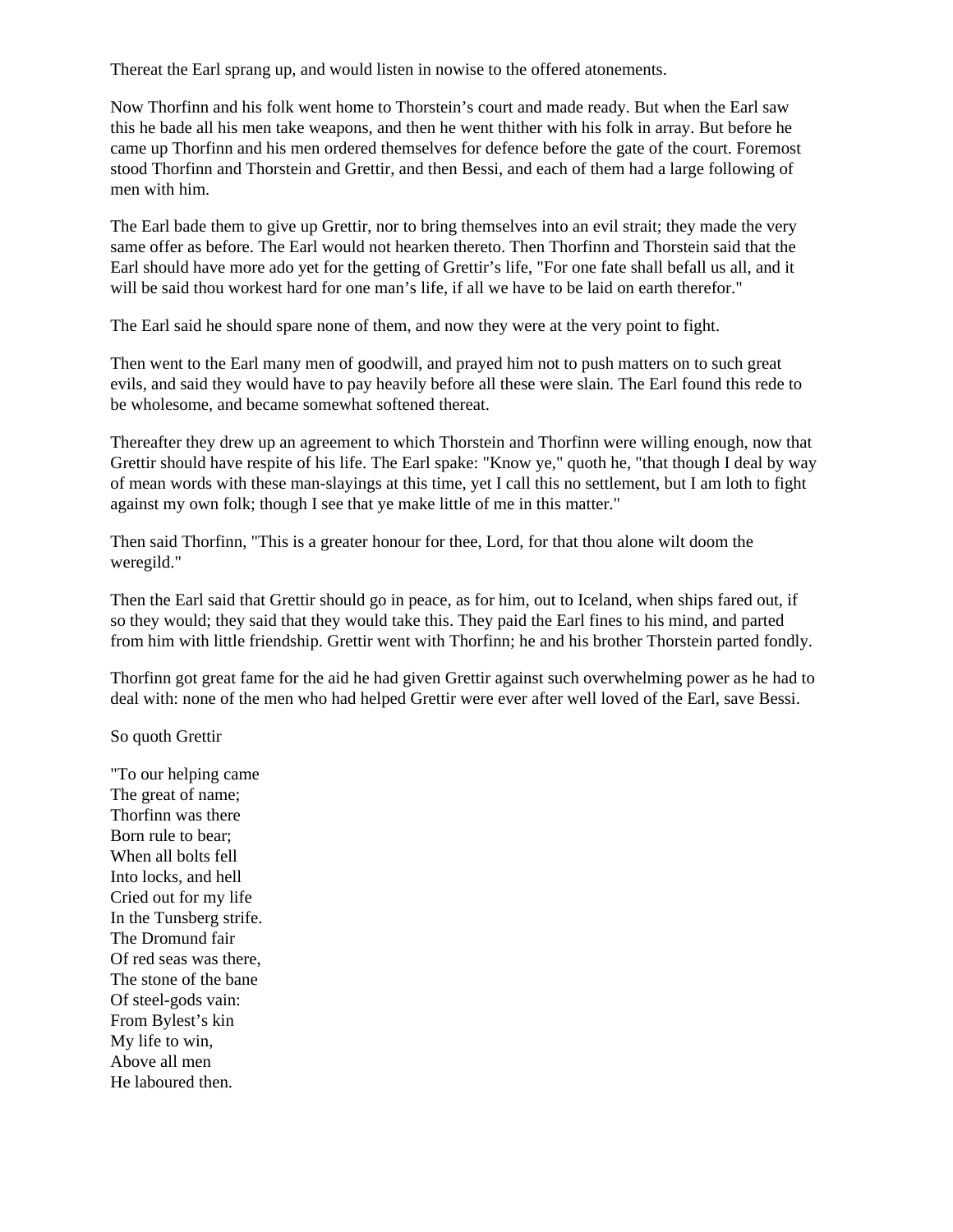Then the king's folk Would strike no stroke To win my head; So great grew dread; For the leopard came With byrni's flame, And on thoughts-burg wall Should that bright fire fall."

Grettir went back north with Thorfinn, and was with him till he gat him to ship with chapmen who were bound out to Iceland: he gave him many fair gifts of raiment, and a fair-stained saddle and a bridle withal. They parted in friendship, and Thorfinn bade him come to him whensoever he should come back to Norway.

## **Chapter 25 - The Slaying of Thorgils Makson**

Asmund the Greyhaired lived on at Biarg, while Grettir was abroad, and by that time he was thought to be the greatest of bonders in Midfirth. Thorkel Krafla died during those seasons that Grettir was out of Iceland. Thorvald Asgeirson farmed then at the Ridge in Waterdale, and waxed a great chief. He was the father of Dalla whom Isleif had to wife, he who afterwards was bishop at Skalholt.

Asmund had in Thorvald the greatest help in suits and in many other matters. At Asmund's grew up a man, hight Thorgils, called Thorgils Makson, near akin to Asmund. Thorgils was a man of great strength and gained much money by Asmund's foresight.

Asmund bought for Thorgils the land at Brookmeet, and there he farmed. Thorgils was a great store-gatherer, and went a-searching to the Strands every year, and there he gat for himself whales and other gettings; and a stout-hearted man he was.

In those days was at its height the waxing of the foster-brothers, Thorgeir Havarson and Thormod Coalbrowskald; they had a boat and went therein far and wide, and were not thought men of much even-dealing. It chanced one summer that Thorgils Makson found a whale on the common drift-lands, and forthwith he and his folk set about cutting it up.

But when the foster-brothers heard thereof they went thither, and at first their talk had a likely look out. Thorgils offered that they should have the half of the uncut whale; but they would have for themselves all the uncut, or else divide all into halves, both the cut and the uncut. Thorgils flatly refused to give up what was cut of the whale; and thereat things grew hot between them, and forthwithal both sides caught up their weapons and fought. Thorgeir and Thorgils fought long together without either losing or gaining, and both were of the eagerest. Their strife was both fierce and long, but the end of it was, that Thorgils fell dead to earth before Thorgeir; but Thormod and the men of Thorgils fought in another place; Thormod had the best of that strife, and three of Thorgils' men fell before him. After the slaying of Thorgils, his folk went back east to Midfirth, and brought his dead body with them. Men thought that they had the greatest loss in him. But the foster-brothers took all the whale to themselves.

This meeting Thormod tells of in that drapa that he made on Thorgeir dead. Asmund the Greyhaired heard of the slaying of Thorgils his kinsman; he was suitor in the case for Thorgils' slaying, he went and took witnesses to the wounds, and summoned the case before the Althing, for then this seemed to be law, as the case had happened in another quarter. And so time wears on.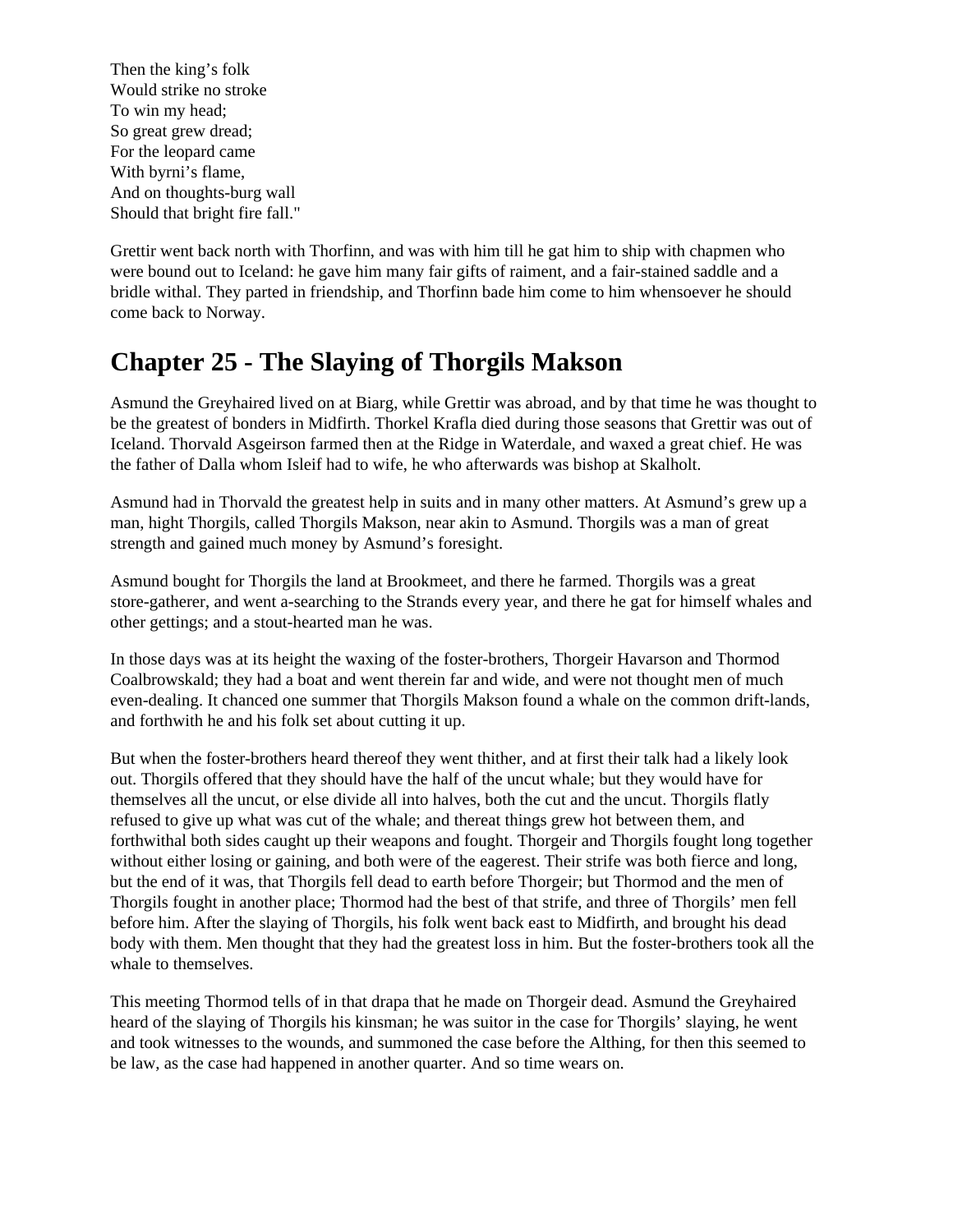# **Chapter 26 - Of Thorstein Kuggson, and the gathering for the Bloodsuit for the Slaying of Thorgils Makson**

There was a man called Thorstein, he was the son of Thorkel Kugg, the son of Thord the Yeller, the son of Olaf Feilan, the son of Thorstein the Red, the son of Aud the Deeply-wealthy. The mother of Thorstein Kuggson was Thurid the daughter of Asgeir Madpate, Asgeir was father's brother of Asmund the Greyhaired.

Thorstein Kuggson was suitor in the case about Thorgils Makson's slaying along with Asmund the Greyhaired, who now sent word to Thorstein that he should come to meet him. Thorstein was a great champion, and the wildest-tempered of men; he went at once to meet his kinsman Asmund, and they talked the blood-suit over together. Thorstein was mightily wroth and said that no atonement should be for this, and said they had strength of kin enough to bring about for the slaying either outlawry or vengeance on men. Asmund said that he would follow him in whatsoever he would have done. They rode north to Thorvald their kinsman to pray his aid, and he quickly gave his word and said yea thereto. So they settled the suit against Thorgeir and Thormod; then Thorstein rode home to his farmstead, he then farmed at Liarskogar in Hvamsveit. Skeggi farmed at Hvam, he also joined in the suit with Thorstein. Skeggi was the son of Thorarinn Fylsenni, the son of Thord the Yeller; the mother of Skeggi was Fridgerd, daughter of Thord of Head.

These had a many men with them at the Thing, and pushed their suit with great eagerness.

Asmund and Thorvald rode from the north with six tens of men, and sat at Liarskogar many nights.

## **Chapter 27 - The Suit for the Slaying of Thorgils Makson**

A man hight Thorgils abode at Reek-knolls in those days, he was the son of Ari, the son of Mar, the son of Atli the Red, the son of Ulf the Squinter, who settled at Reekness; the mother of Thorgils Arisen was Thorgerd, the daughter of Alf a-Dales; another daughter of Alf was Thorelf, mother of Thorgeir Havarson. There had Thorgeir good kinship to trust in, for Thorgils was the greatest chief in the Westfirthers' quarter. He was a man of such bountifulness, that he gave food to any free-born man as long as he would have it, and therefore there was at all times a throng of people at Reek-knolls; thus had Thorgils much renown of his house-keeping. He was a man withal of good will and foreknowledge. Thorgeir was with Thorgils in winter, but went to the Strands in summer.

After the slaying of Thorgils Makson, Thorgeir went to Reek-knolls and told Thorgils Arisen these tidings; Thorgils said that he was ready to give him harbour with him, "But, methinks," he says, "that they will be heavy in the suit, and I am loth to eke out the troubles. Now I shall send a man to Thorstein and bid weregild for the slaying of Thorgils; but if he will not take atonement I shall not defend the case stiffly."

Thorgeir said he would trust to his foresight. In autumn Thorgils sent a man to Thorstein Kuggson to try settling the case, but he was cross-grained to deal with as to the taking money for the blood-suit of Thorgils Makson; but about the other man-slayings, he said he would do as wise men should urge him. Now when Thorgils heard this, he called Thorgeir to him for a talk, and asked him what kind of aid he now deemed meetest for him; Thorgeir said that it was most to his mind to go abroad if he should be outlawed. Thorgils said that should be tried. A ship lay up Northriver in Burgfirth; in that keel Thorgils secretly paid faring for the foster-brothers, and thus the winter passed. Thorgils heard that Asmund and Thorstein drew together many men to the Althing, and sat in Liarskogar. He drew out the time of riding from home, for he would that Asmund and Thorstein should have ridden by before him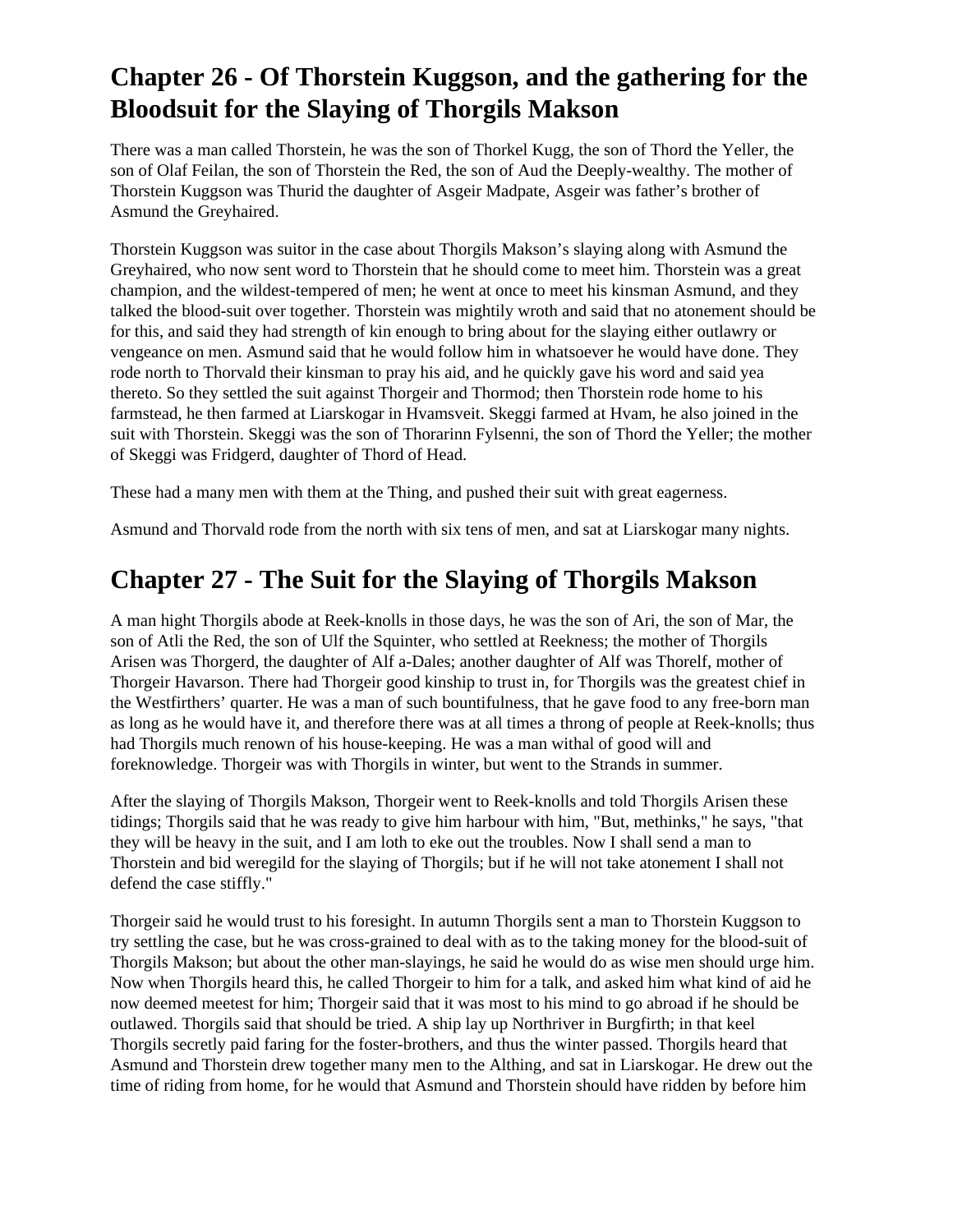to the south, when he came from the west; and so it fell out. Thorgils rode south, and with him rode the foster-brothers. In this ride Thorgeir killed Bundle-Torfi of Marswell, and Skuf withal, and Biarni in Dog-dale; thus says Thormod in Thorgeir's-Drapa

"Mighty strife the warrior made, When to earth was Makson laid, Well the sword-shower wrought he there, Flesh the ravens got to tear; Then when Skuf and Biarni fell, He was there the tale to tell; Sea-steed's rider took his way Through the thickest of the fray."

Thorgils settled the peace for the slaying of Skuf and Biarni then and there in the Dale, and delayed no longer than his will was before; Thorgeir went to ship, but Thorgils to the Althing, and came not thither until men were going to the courts.

Then Asmund the Greyhaired challenged the defence for the blood-suit on the slaying of Thorgils Makson. Thorgils went to the court and offered weregild for the slaying, if thereby Thorgeir might become free of guilt; he put forth for defence in the suit whether they had not free catch on all common foreshores. The lawman was asked if this was a lawful defence. Skapti was the lawman, and backed Asmund for the sake of their kinship. He said this was law if they were equal men, but said that bonders had a right to take before batchelors. Asmund said that Thorgils had offered an even sharing to the foster-brothers in so much of the whale as was uncut when they came thereto; and therewith that way of defence was closed against them. Now Thorstein and his kin followed up the suit with much eagerness, and nought was good to them but that Thorgeir should be made guilty.

Thorgils saw that one of two things was to be done, either to set on with many men, not knowing what might be gained thereby, or to suffer them to go on as they would; and, whereas Thorgeir had been got on board ship, Thorgils let the suit go on unheeded.

Thorgeir was outlawed, but for Thormod was taken weregild, and he to be quit. By this blood-suit Thorstein and Asmund were deemed to have waxed much. And now men ride home from the Thing.

Some men would hold talk that Thorgils had lightly backed the case, but he heeded their talk little, and let any one say thereon what he would.

But when Thorgeir heard of this outlawry, he said

"Fain am I that those who have made me an outlaw should have full pay for this, ere all be over."

There was a man called Gaut Sleitason, who was akin to Thorgils Makson. Gaut had made ready to go in this same ship wherein Thorgeir was to sail. He bristled up against Thorgeir, and showed mighty ill-will against him and went about scowling; when the chapmen found this out, they thought it far from safe that both should sail in one ship. Thorgeir said he heeded not how much soever Gaut would bend his brows on him; still it was agreed that Gaut should take himself off from the ship, whereupon he went north into the upper settlements, and that time nought happed between him and Thorgeir, but out of this sprang up between them ill blood, as matters showed after.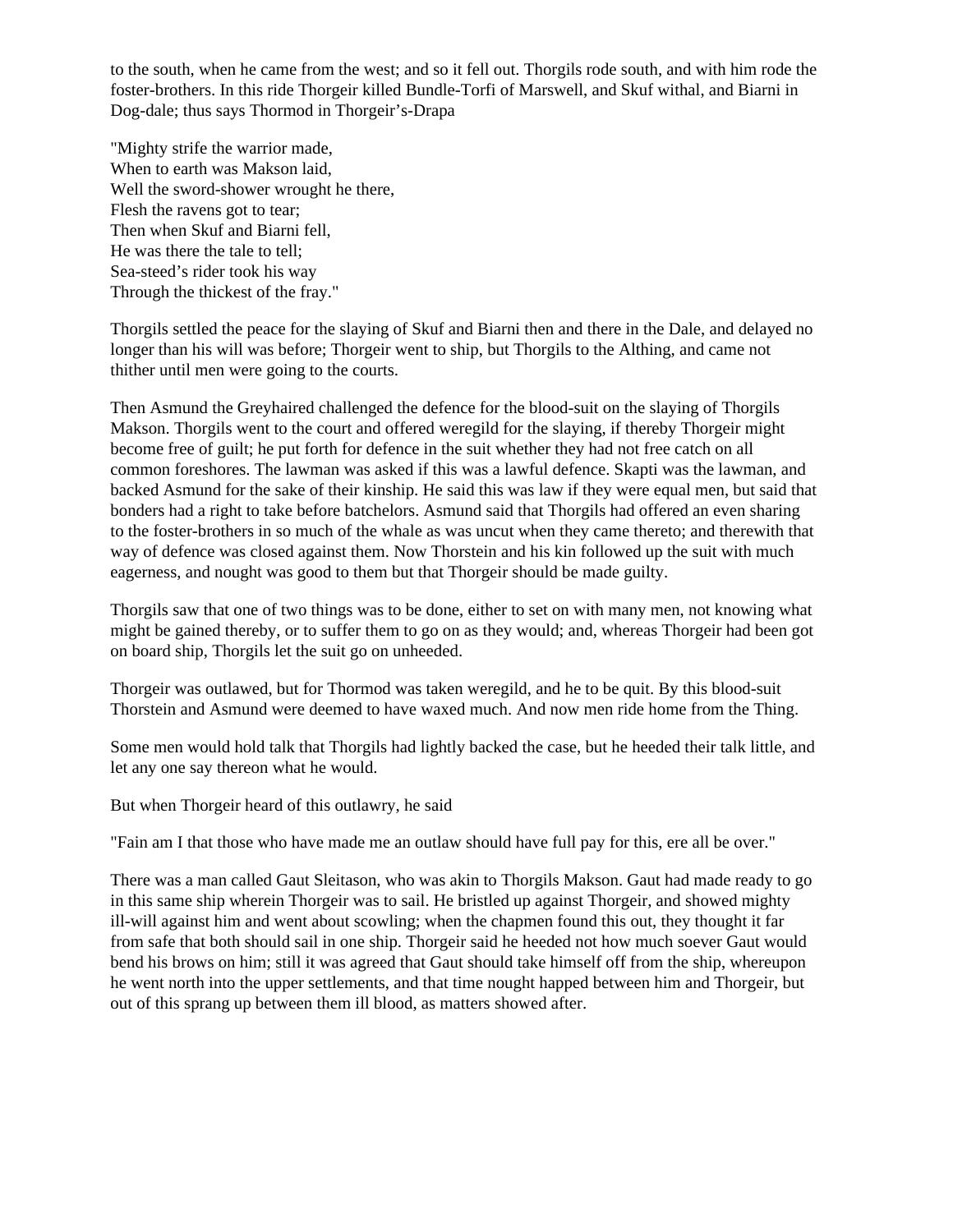# **Chapter 28 - Grettir comes out to Iceland again**

This summer Grettir Asmundson came out to Skagafirth: he was in those days so famed a man for strength and prowess, that none was deemed his like among young men. He rode home to Biarg forthwith, and Asmund welcomed him meetly. At that time Atli managed the farming matters, and well things befell betwixt the brothers.

But now Grettir waxed so overbearing, that he deemed that nought was too much for him to do. At that time had many men grown into full manhood who were young in the days when Grettir was wont to play with them on Midfirth-water before he went abroad; one of these was Audun, who then dwelt at Audunstead, in Willowdale; he was the son of Asgeir, the son of Audun, the son of Asgeir Madpate; of all men he was the strongest north there; but he was thought to be the gentlest of neighbours. Now it came into Grettir's mind that he had had the worst of Audun in that ball-play whereof is told before; and now he would fain try which of the twain had ripened the most since then. For this cause Grettir took his way from home, and fared unto Audunstead. This was in early mowing tide; Grettir was well dight, and rode in a fair-stained saddle of very excellent workmanship, which Thorfinn had given him; a good horse he had withal, and all weapons of the best. Grettir came early in the day to Audunstead, and knocked at the door. Few folk were within; Grettir asked if Audun was at home. Men said that he had gone to fetch victuals from the hill-dairy. Then Grettir took the bridle off his horse; the field was unmowed, and the horse went whereas the grass was the highest. Grettir went into the hall, sat down on the seat-beam, and thereon fell asleep. Soon after Audun came home, and sees a horse grazing in the field with a fair-stained saddle on; Audun was bringing victuals on two horses, and carried curds on one of them, in drawn-up hides, tied round about: this fashion men called curd-bags. Audun took the loads off the horses and carried the curd-bags in his arms into the house.

Now it was dark before his eyes, and Grettir stretched his foot from out the beam so that Audun fell flat down head-foremost on to the curd-bag, whereby the bonds of the bag brake; Audun leaped up and asked who was that rascal in the way. Grettir named himself.

Then said Audun, "Rashly hast thou done herein; what is thine errand then?"

Grettir said, "I will fight with thee."

"First I will see about my victuals," said Audun.

"That thou mayst well do," said Grettir, "if thou canst not charge other folk therewith."

Then Audun stooped down and caught up the curd-bag and dashed it against Grettir's bosom, and bade him first take what was sent him; and therewith was Grettir all smothered in the curds; and a greater shame he deemed that than if Audun had given him a great wound.

Now thereon they rushed at one another and wrestled fiercely; Grettir set on with great eagerness, but Audun gave back before him. Yet he feels that Grettir has outgrown him in strength. Now all things in their way were kicked out of place, and they were borne on wrestling to and fro throughout all the hall; neither spared his might, but still Grettir was the toughest of the twain, and at last Audun fell, having torn all weapons from Grettir.

Now they grapple hard with one another, and huge cracking was all around them. Withal a great din was heard coming through the earth underneath the farmstead, and Grettir heard some one ride up to the houses, get off his horse, and stride in with great strides; he sees a man come up, of goodly growth, in a red kirtle and with a helmet on his head. He took his way into the hall, for he had heard clamorous doings there as they were struggling together; he asked what was in the hall.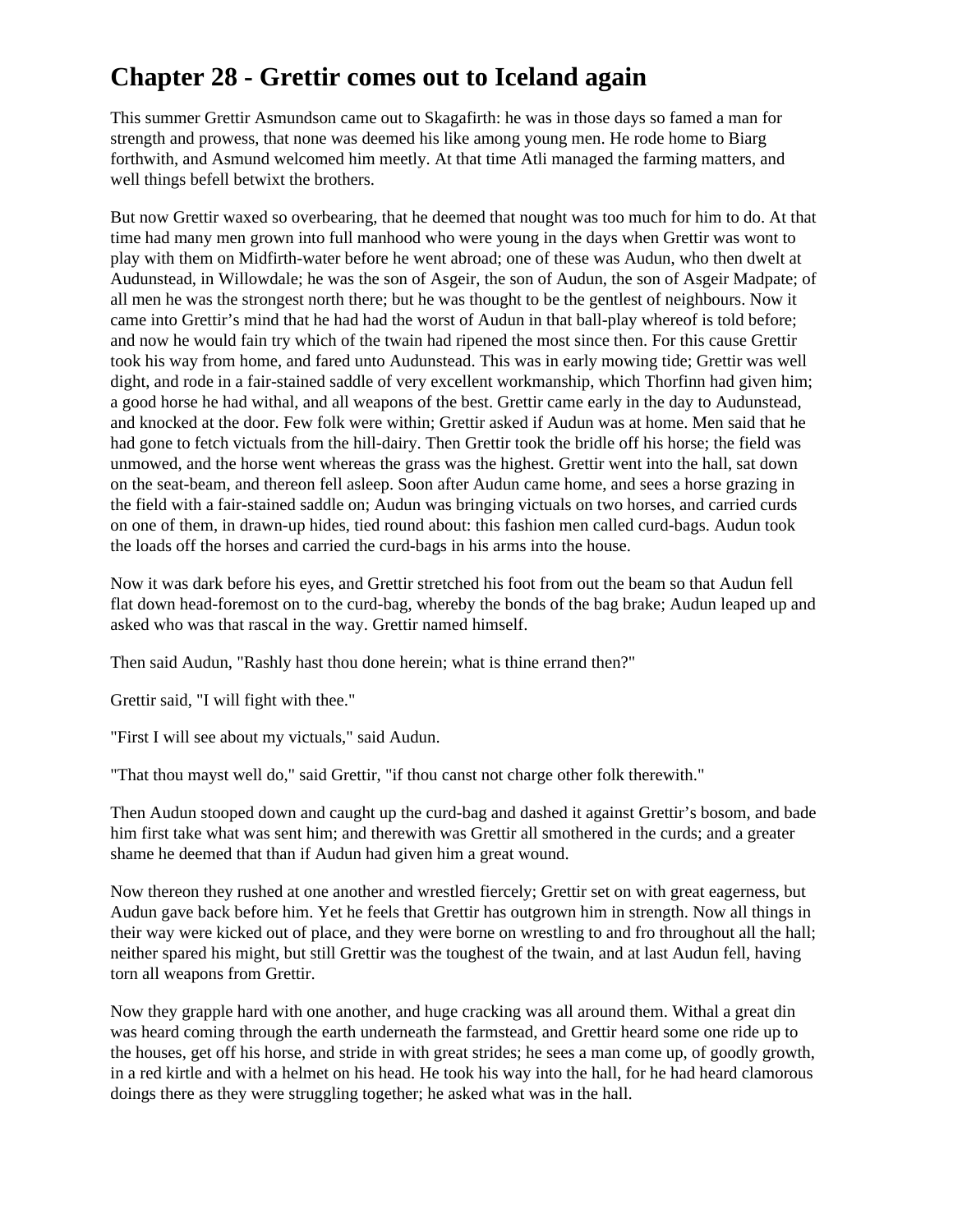Grettir named himself, "But who asks thereof?" quoth he.

"Bardi am I hight," said the new comer.

"Art thou Bardi, the son of Gudmund, from Asbiornsness?"

"That very man am I," said Bardi; "but what art thou doing?"

Grettir said, "We, Audun and I, are playing here in sport."

"I know not as to the sport thereof," said Bardi, "nor are ye even men either; thou art full of unfairness and overbearing, and he is easy and good to deal with; so let him stand up forthwith."

Grettir said, "Many a man stretches round the door to the lock; and meseems it lies more in thy way to avenge thy brother Hall than to meddle in the dealings betwixt me and Audun."

"At all times I hear this," said Bardi, "nor know I if that will be avenged, but none the less I will that thou let Audun be at peace, for he is a quiet man."

Grettir did so at Bardi's bidding, nathless, little did it please him. Bardi asked for what cause they strove.

Grettir sang

"Prithee, Audun, who can tell, But that now thy throat shall swell; That from rough hands thou shalt gain By our strife a certain pain. E'en such wrong as I have done, I of yore from Audun won, When the young, fell-creeping lad At his hands a choking had."

Bardi said that certes it was a matter to be borne with, if he had had to avenge himself.

"Now I will settle matters between you," quoth Bardi; "I will that ye part, leaving things as they are, that thereby there may be an end of all between you."

This they let hold good, but Grettir took ill liking to Bardi and his brothers.

Now they all rode off, and when they were somewhat on their way, Grettir spake

"I have heard that thou hast will to go to Burgfirth this summer, and I now offer to go south with thee; and methinks that herein I do for thee more than thou art worthy of."

Hereat was Bardi glad, and speedily said yea thereto, and bade him have thanks for this; and thereupon they parted. But a little after Bardi came back and said

"I will have it known that thou goest not unless my foster-father Thorarin will have it so, for he shall have all the rule of the faring."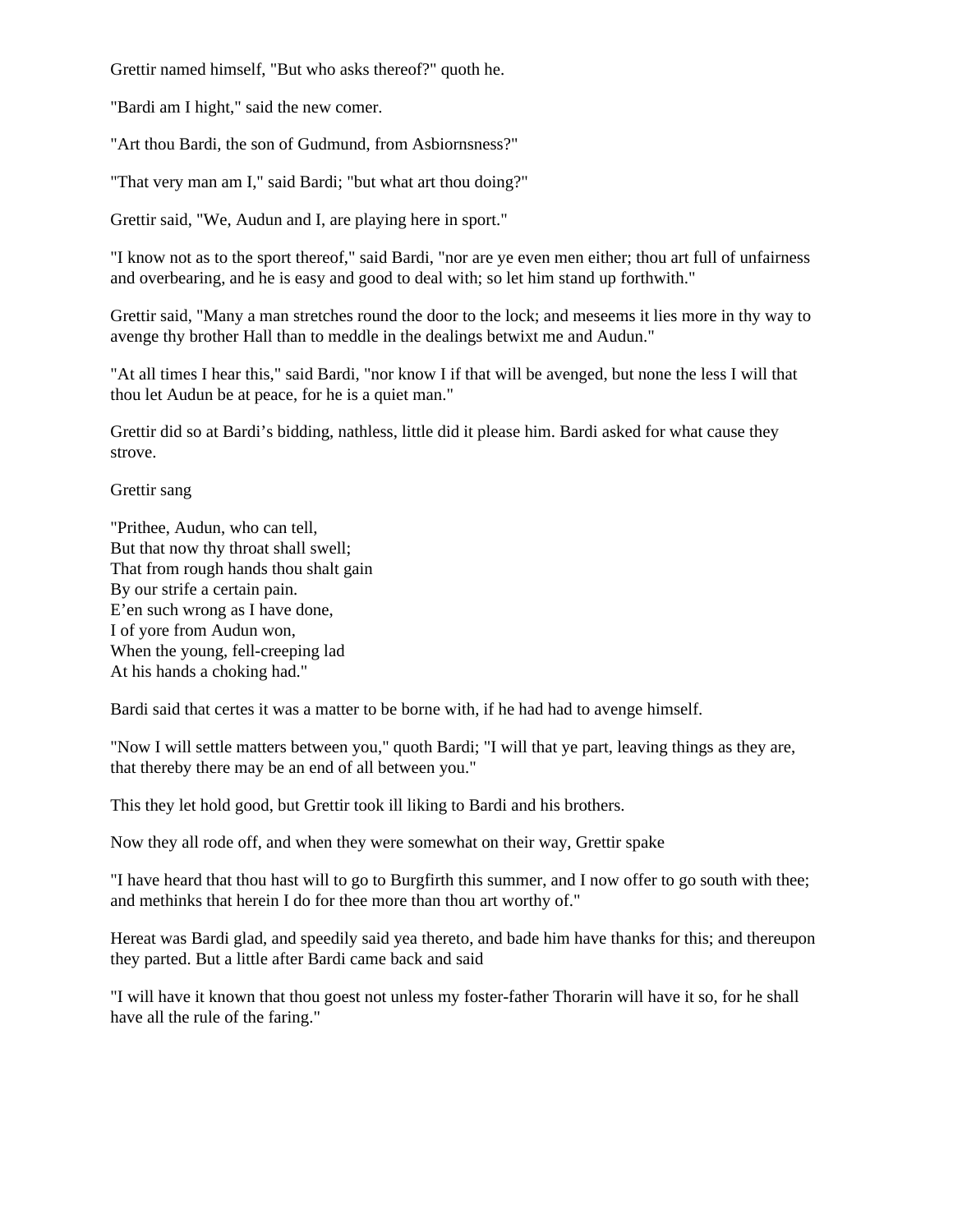"Well mightest thou, methinks, have full freedom as to thine own redes," said Grettir, "and my faring I will not have laid under the choice of other folk; and I shall mislike it if thou easiest me aside from thy fellowship."

Now either went their way, and Bardi said he should let Grettir know for sure if Thorarin would that he should fare with him, but that otherwise he might sit quiet at home. Grettir rode home to Biarg, but Bardi to his own house.

## **Chapter 29 - Of the Horse-fight at Longfit.**

That summer was settled to be a great horse-fight at Longfit, below Reeks. Thither came many men. Atli of Biarg had a good horse, a black-maned roan of Keingala's kin, and father and son had great love for that horse. The brothers, Kormak and Thorgils of Meal, had a brown horse, trusty in fight. These were to fight their horse against Atli of Biarg. And many other good horses were there.

Odd, the Foundling-skald, of Kormak's kin, was to follow the horse of his kinsman through the day. Odd was then growing a big man, and bragged much of himself, and was untameable and reckless. Grettir asked of Atli his brother, who should follow his horse.

"I am not so clear about that," said he.

"Wilt thou that I stand by it?" said Grettir.

"Be thou then very peaceable, kinsman," said Atli, "for here have we to deal with overbearing men."

"Well, let them pay for their own insolence," said Grettir, "if they know not how to hold it back."

Now are the horses led out, but all stood forth on the river-bank tied together. There was a deep hollow in the river down below the bank. The horses bit well at each other, and the greatest sport it was.

Odd drave on his horse with all his might, but Grettir held back, and seized the tail with one hand, and the staff wherewith he goaded the horse he held in the other. Odd stood far before his horse, nor was it so sure that he did not goad Atli's horse from his hold. Grettir made as if he saw it not. Now the horses bore forth towards the river. Then Odd drave his staff at Grettir, and smote the shoulder-blade, for that Grettir turned the shoulder towards him: that was so mighty a stroke, that the flesh shrank from under it, but Grettir was little scratched.

Now in that nick of time the horses reared up high, and Grettir ran under his horse's hocks, and thrust his staff so hard at the side of Odd that three ribs brake in him, but he was hurled out into deep water, together with his horse and all the horses that were tied together. Then men swam out to him and dragged him out of the river; then was a great hooting made thereat; Kormak's folk ran to their weapons, as did the men of Biarg in another place. But when the Ramfirthers and the men of Waterness saw that, they went betwixt them, and they were parted and went home, but both sides had ill-will one with the other, though they sat peacefully at home for a while.

Atli was sparing of speech over this, but Grettir was right unsparing, and said that they would meet another time if his will came to pass.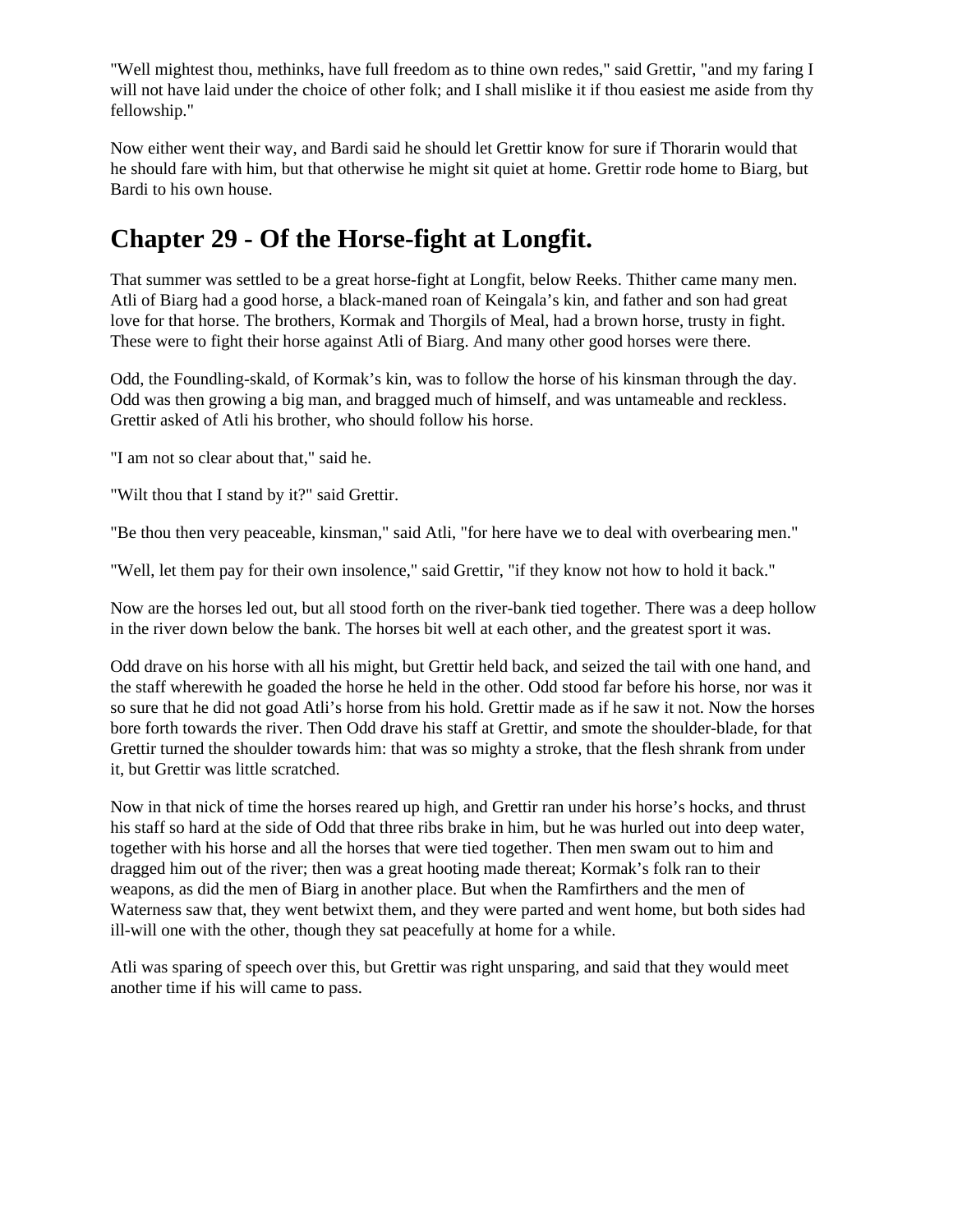# **Chapter 30 - Of Thorbiorn Oxmain and Thorbiorn Tardy, and of Grettir's meeting with Kormak on Ramfirth-neck.**

Thorbiorn was the name of a man who dwelt at Thorodstead in Ramfirth; he was the son of Arnor Hay-nose, the son of Thorod, who had settled Ramfirth on that side out as far as Bank was on the other.

Thorbiorn was the strongest of all men; he was called Oxmain. Thorod was the name of his brother, he was called Drapa-Stump; their mother was Gerd, daughter of Bodvar, from Bodvars-knolls. Thorbiorn was a great and hardy warrior, and had many men with him; he was noted as being worse at getting servants than other men, and barely gave he wages to any man, nor was he thought a good man to deal with. There was a kinsman of his hight Thorbiorn, and bynamed Tardy; he was a sailor, and the namesakes were partners. He was ever at Thorodstead, and was thought to better Thorbiorn but little. He was a fault-finding fellow, and went about jeering at most men.

There was a man hight Thorir, the son of Thorkel of Boardere. He farmed first at Meals in Ramfirth; his daughter was Helga, whom Sleita-Helgi had to wife, but after the man-slaying in Fairslope Thorir set up for himself his abode south in Hawkdale, and farmed at the Pass, and sold the land at Meals to Thorhall, son of Gamli the Vendlander. His son was Gamli, who had to wife Ranveig, daughter of Asmund the Greyhaired, and Grettir's sister. They dwelt at that time at Meals, and had good hap. Thorir of the Pass had two sons, one hight Gunnar, the other Thorgeir; they were both hopeful men, and had then taken the farm after their father, yet were for ever with Thorbiorn Oxmain, and were growing exceeding unruly.

The summer after that just told, Kormak and Thorgils and Narfi their kinsman rode south to Northriverdale, on some errand of theirs. Odd the Foundling-skald fared also with them, and by then was gotten healed of the stiffness he gained at the horse-fight. But while they were south of the heath, Grettir fared from Biarg, and with him two house-carles of Atli's. They rode over to Bowerfell, and thence over the mountain neck to Ramfirth, and came to Meals in the evening.

They were there three nights; Ranveig and Gamli welcomed Grettir well, and bade him abide with them, but he had will to ride home.

Then Grettir heard that Kormak and his fellows were come from the south, and had guested at Tongue through the night. Grettir got ready early to leave Meals; Gamli offered him men to go with him. Now Grim was the name of Gamli's brother; he was of all men the swiftest; he rode with Grettir with another man; they were five in all. Thus they rode on till they came to Ramfirth-neck, west of Bowerfell. There stands a huge stone that is called Grettir's heave; for he tried long that day to lift that stone, and thus they delayed till Kormak and his fellows were come. Grettir rode to meet them, and both sides jumped off their horses. Grettir said it was more like free men now to deal blows of the biggest, than to fight with staves like wandering churles. Then Kormak bade them take the challenge in manly wise, and do their best. Thereafter they ran at one another and fought. Grettir went before his men, and bade them take heed, that none came at his back. Thus they fought a while, and men were wounded on both sides.

Now Thorbiorn Oxmain had ridden that day over the neck to Bowerfell, and when he rode back he saw their meeting. There were with him then Thorbiorn the Tardy, and Gunnar and Thorgeir, Thorir's sons, and Thorod Drapa-Stump. Now when they came thereto, Thorbiorn called on his men to go between them. But the others were by then so eager that they could do nought. Grettir broke forth fiercely, and before him were the sons of Thorir, and they both fell as he thrust them from him; they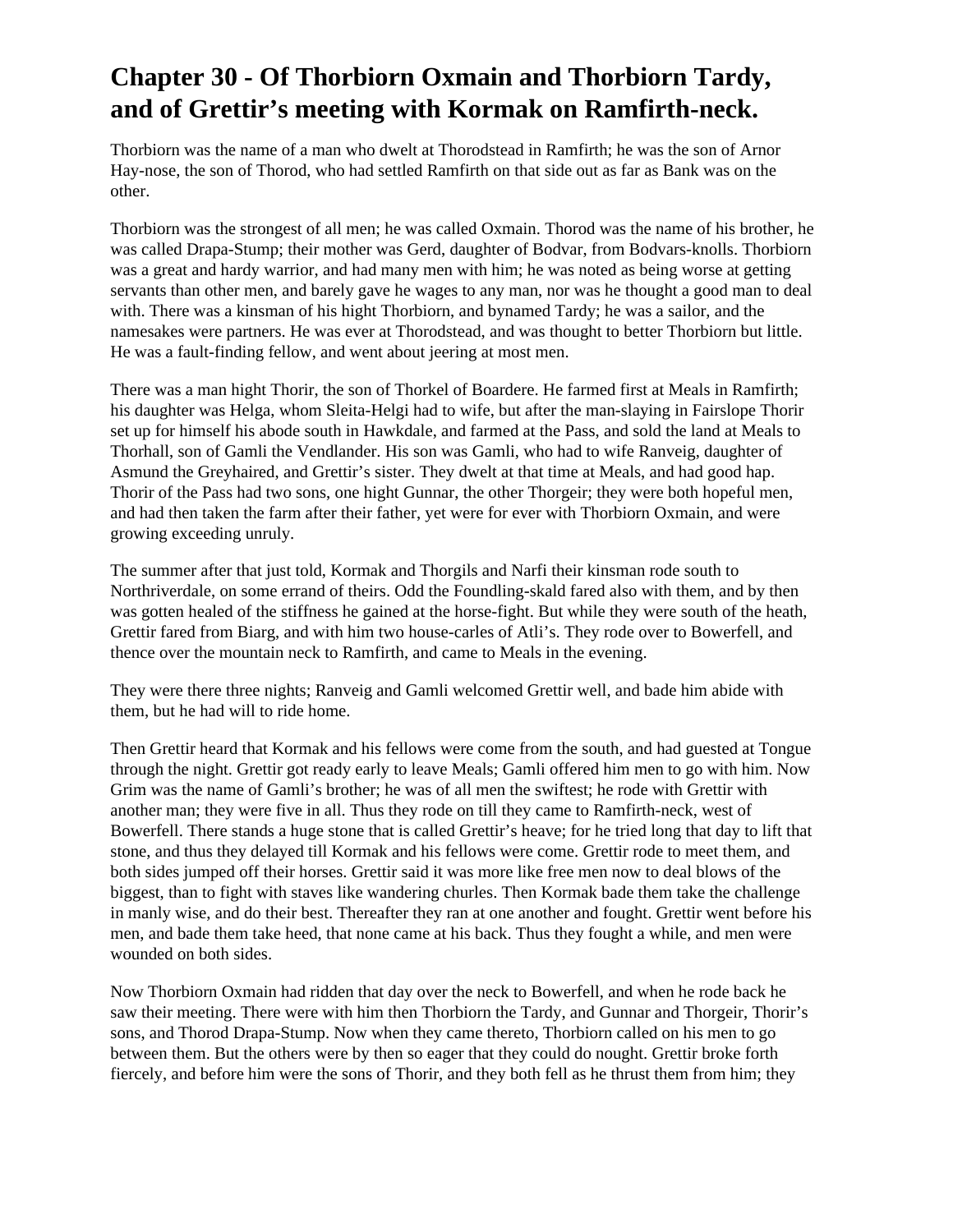waxed exceeding furious thereat, insomuch that Gunnar dealt a death-blow at a house-carle of Atli; and when Thorbiorn saw that, he bade them part, saying withal that he would aid which side soever should pay heed to his words. By then were fallen two house-carles of Kormak, but Grettir saw, that it would hardly do if Thorbiorn should bring aid to them against him, wherefore now he gave up the battle, and all were wounded who had been at that meeting. But much it misliked Grettir that they had been parted.

Thereafter either side rode home, nor did they settle peace after these slayings. Thorbiorn the Tardy made much mocking at all this, therefore things began to worsen betwixt the men of Biarg and Thorbiorn Oxmain, so that therefrom fell much ill-will as came to be known after. No boot was bidden to Atli for his house-carle, but he made as if he knew it not. Grettir sat at home at Biarg until Twainmonth. Nor is it said in story that he and Kormak met ever again after these things betid.

## **Chapter 31 - How Grettir met Bardi, the Son of Gudmund, as he came back from the Heath-slayings**

Bardi, the son of Gudmund, and his brothers, rode home to Asbiornsness after their parting with Grettir.

They were the sons of Gudmund, the son of Solmund. The mother of Solmund was Thorlaug, the daughter of Saemund, the South-Island man, the foster-brother of Ingimund the Old, and Bardi was a very noble man.

Now soon he rode to find Thorarin the Wise, his foster-father. He welcomed Bardi well, and asked what gain he had got of followers and aid, for they had before taken counsel over Bardi's journey. Bardi answered that he had got the aid of that man to his fellow, whose aid he deemed better than that of any other twain. Thorarin got silent thereat, and then said,

"That man will be Grettir Asmundson."

"Sooth is the sage's guess," said Bardi; "that is the very man, foster-father."

Thorarin answered, "True it is, that Grettir is much before any other man of those who are to choose in our land, and late will he be won with weapons, if he be hale, yet it misdoubts me how far he will bring thee luck; but of thy following all must not be luckless, and enough ye will do, though he fare not with thee: nowise shall he go if I may have my will."

"This I could not have deemed, foster-father," said he, "that thou wouldst grudge me the aid of the bravest of men, if my need should be hard. A man cannot foresee all things when he is driven on as methinks I am."

"Thou wilt do well," said Thorarin; "though thou abidest by my foresight."

Now thus must things be, even as Thorarin would, that no word more was sent to Grettir, but Bardi fared south to Burgfirth, and then befell the Heath-slayings.

Grettir was at Biarg when he heard that Bardi had ridden south; he started up in anger for that no word had been sent to him, and said that not thus should they part. He had news of them when they were looked for coming from the south, and thereat he rode down to Thorey's-peak, for the waylaying of Bardi's folk as they came back from the south: he fared from the homestead up on to the hill-side, and abode there. That same day rode Bardi and his men north over Twodaysway, from the Heath-slayings;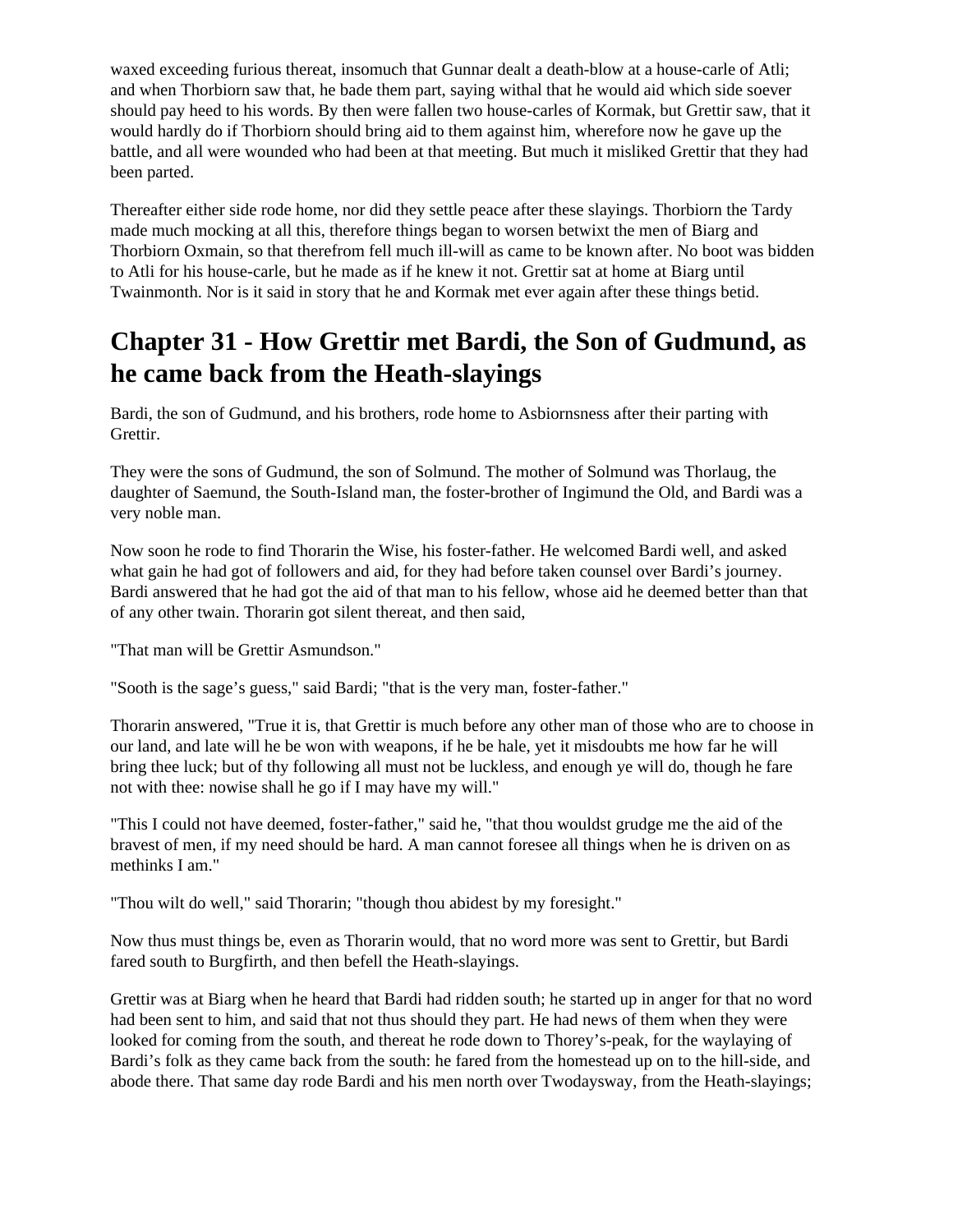they were six in all, and every man sore wounded; and when they came forth by the homestead, then said Bardi

"A man there is up on the hill-side; a big man, armed. What man do ye take him to be?"

They said that they wotted not who he was.

Bardi said, "Methinks there," quoth he, "is Grettir Asmundson; and if so it is, there will he meet us. I deem that it has misliked him that he fared not with us, but methinks we are not in good case, if he be bent on doing us harm. I now shall send after men to Thorey's-peak, and stake nought on the chance of his ill-will."

They said this was a good rede, and so was it done.

Thereafter Bardi and his folk rode on their way. Grettir saw where they fared, and went in the way before them, and when they met, either greeted other.

Grettir asked for tidings, but Bardi told them fearlessly, even as they were. Grettir asked what men were in that journey with him. Bardi said that there were his brothers, and Eyulf his brother-in-law.

"Thou hast now cleared thyself from all blame," said Grettir; "but now is it best that we try between us who is of most might here."

Said Bardi, "Too nigh to my garth have deeds of hard need been, than that I should fight with thee without a cause, and well methinks have I thrust these from me."

"Thou growest soft, methinks, Bardi," said Grettir, "since thou durst not fight with me."

"Call that what thou wilt," said Bardi; "but in some other stead would I that thou wreak thine high-handedness than here on me; and that is like enough, for now does thy rashness pass all bounds."

Grettir thought ill of his spaedom, and now doubted within himself whether he should set on one or other of them; but it seemed rash to him, as they were six and he one: and in that nick of time came up the men from Thorey's-peak to the aid of Bardi and his folk; then Grettir drew off from them, and turned aside to his horse. But Bardi and his fellows went on their way, nor were there farewells between them at parting.

No further dealings between Bardi and Grettir are told of after these things betid.

Now so has Grettir said that he deemed himself well matched to fight with most men, though they were three together, but he would have no mind to flee before four, without trying it; but against more would he fight only if he must needs defend his hand, as is said in this stave

"My life trust I 'gainst three Skilled in Mist's mystery; Whatso in Hilda's weather Shall bring the swords together; If over four they are My wayfaring that bar No gale of swords will I Wake with them willingly."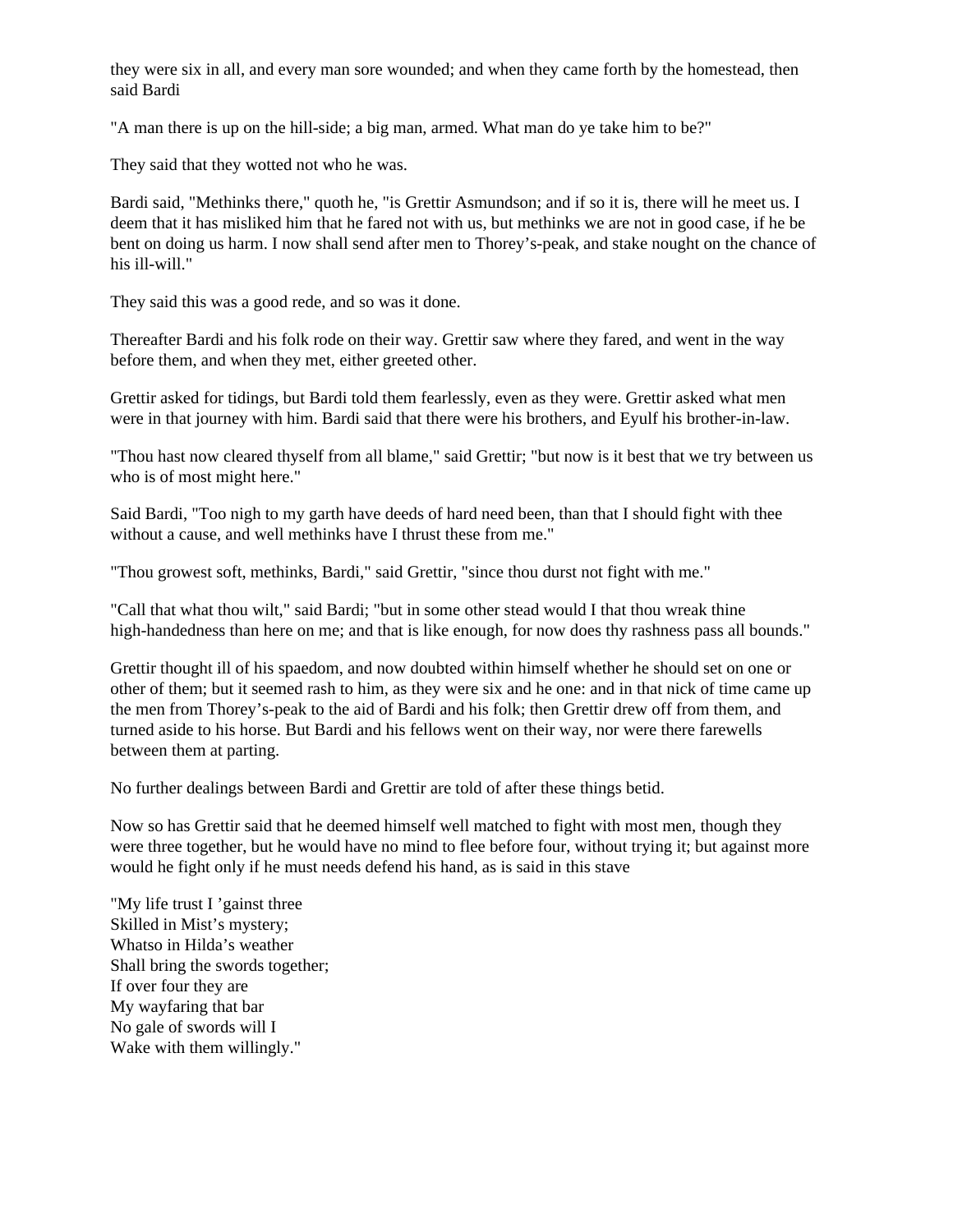After his parting with Bardi, Grettir fared to Biarg, and very ill he it thought that he might nowhere try his strength, and searched all about if anywhere might be somewhat wherewith he might contend.

# **Chapter 32 - Of the Haunting at Thorhall-stead; and how Thorhall took a Shepherd by the rede of Skapti the Lawman, and of what befell thereafter**

There was a man hight Thorhall, who dwelt at Thorhall-stead, in Shady-vale, which runs up from Waterdale. Thorhall was the son of Grim, son of Thorhall, the son of Fridmund, who settled Shady-vale. Thorhall had a wife hight Gudrun. Grim was their son, and Thurid their daughter; they were well-nigh grown up.

Thorhall was a rich man, but mostly in cattle, so that no man had so much of live-stock as he. He was no chief, but an honest bonder he was. Much was that place haunted, and hardly could he get a shepherd that he deemed should serve his turn. He sought counsel of many men as to what he might do therewith, but none gave him a rede that might serve him. Thorhall rode each summer to the Thing, and good horses he had. But one summer at the Althing, Thorhall went to the booth of Skapti Thorodson the Lawman. Skapti was the wisest of men, and wholesome were his redes when folk prayed him for them. But he and his father differed thus much, that Thorod was foretelling, and yet was called under-handed of some folk; but Skapti showed forth to every man what he deemed would avail most, if it were not departed from, therefore was he called "Father-betterer."

Now Thorhall went into Skapti's booth, and Skapti greeted him well, for he knew that he was a man rich in cattle, and he asked him what were the tidings.

Thorhall answered, "A wholesome counsel would I have from thee."

"Little am I meet for that," said Skapti; "but what dost thou stand in need of?"

Thorhall said, "So is the matter grown to be, that but a little while do my shepherds avail me; for ever will they get badly hurt; but others will not serve to the end, and now no one will take the job when he knows what bides in the way."

Skapti answered, "Some evil things shall be there then, since men are more unwilling to watch thy sheep than those of other men. Now, therefore, as thou hast sought rede of me, I shall get thee a shepherd who is hight Glam, a Swede, from Sylgsdale, who came out last summer, a big man and a strong, though he is not much to the mind of most folk."

Thorhall said he heeded that little if he watched the sheep well.

Skapti said that little would be the look out for others, if he could not watch them, despite his strength and daring.

Then Thorhall went out from him, and this was towards the breaking up of the Thing. Thorhall missed two dun horses, and fared himself to seek for them; wherefore folk deem that he was no great man. He went up to Sledgehill, and south along the fell which is called Armansfell; then he saw how a man fared down from Godi's-wood, and bore faggots on a horse. Soon they met together, and Thorhall asked him of his name. He said that he was called Glam. This man was great of growth, uncouth to look on; his eyes were grey and glaring, and his hair was wolf-grey.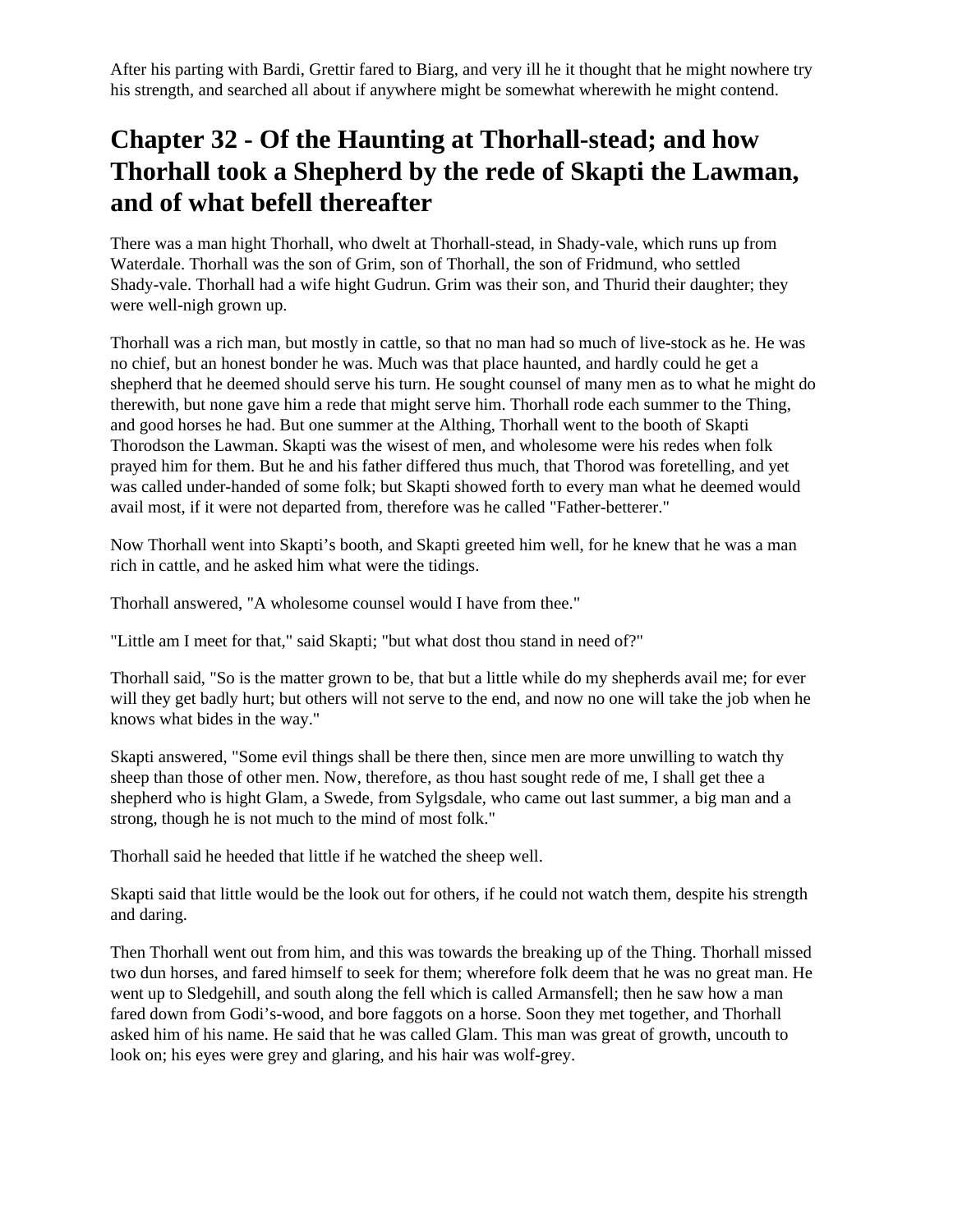Thorhall stared at him somewhat when he saw this man, till he saw that this was he to whom he had been sent.

"What work hast thou best will to do?" said Thorhall.

Glam said, "That he was of good mind to watch sheep in winter."

"Wilt thou watch my sheep?" said Thorhall. "Skapti has given thee to my will."

"So only shall my service avail thee, if I go of my own will, for I am evil of mood if matters mislike me," quoth Glam.

"I fear no hurt thereof," said Thorhall, "and I will that thou fare to my house."

"That may I do," said Glam, "perchance there are some troubles there?"

"Folk deem the place haunted," said Thorhall.

"Such bugs will not scare me," quoth Glam; "life seems to me less irksome thereby."

"It must needs seem so," said Thorhall, "and truly it is better that a mannikin be not there."

Thereafter they struck bargain together, and Glam is to come at winter nights: then they parted, and Thorhall found his horses even where he had just been searching. Thorhall rode home, and thanked Skapti for his good deed.

Summer slipped away, and Thorhall heard nought of his shepherd, nor did any man know aught about him; but at the appointed time he came to Thorhall-stead. The bonder greeted him well, but none of the other folk could abide him, and the good wife least of all.

Now he took to the sheep-watching, and little trouble it seemed to give him; he was big-voiced and husky, and all the beasts would run together when he whooped. There was a church at Thorhall-stead, but nowise would Glam come therein; he was a loather of church-song, and godless, foul-tempered, and surly, and no man might abide him.

Now passed the time till it came to Yule-eve; then Glam got up and straightway called for his meat. The good wife said

"No Christian man is wont to eat meat this day, be-. cause that on the morrow is the first day of Yule," says she, "wherefore must men first fast to-day."

He answers, "Many follies have ye, whereof I see no good come, nor know I that men fare better now than when they paid no heed to such things; and methinks the ways of men were better when they were called heathens; and now will I have my meat, and none of this fooling."

Then said the housewife, "I know for sure that thou shall fare ill to-day, if thou takest up this evil turn."

Glam bade her bring food straightway, and said that she should fare the worse else. She durst do but as he would, and so when he was full, he went out, growling and grumbling.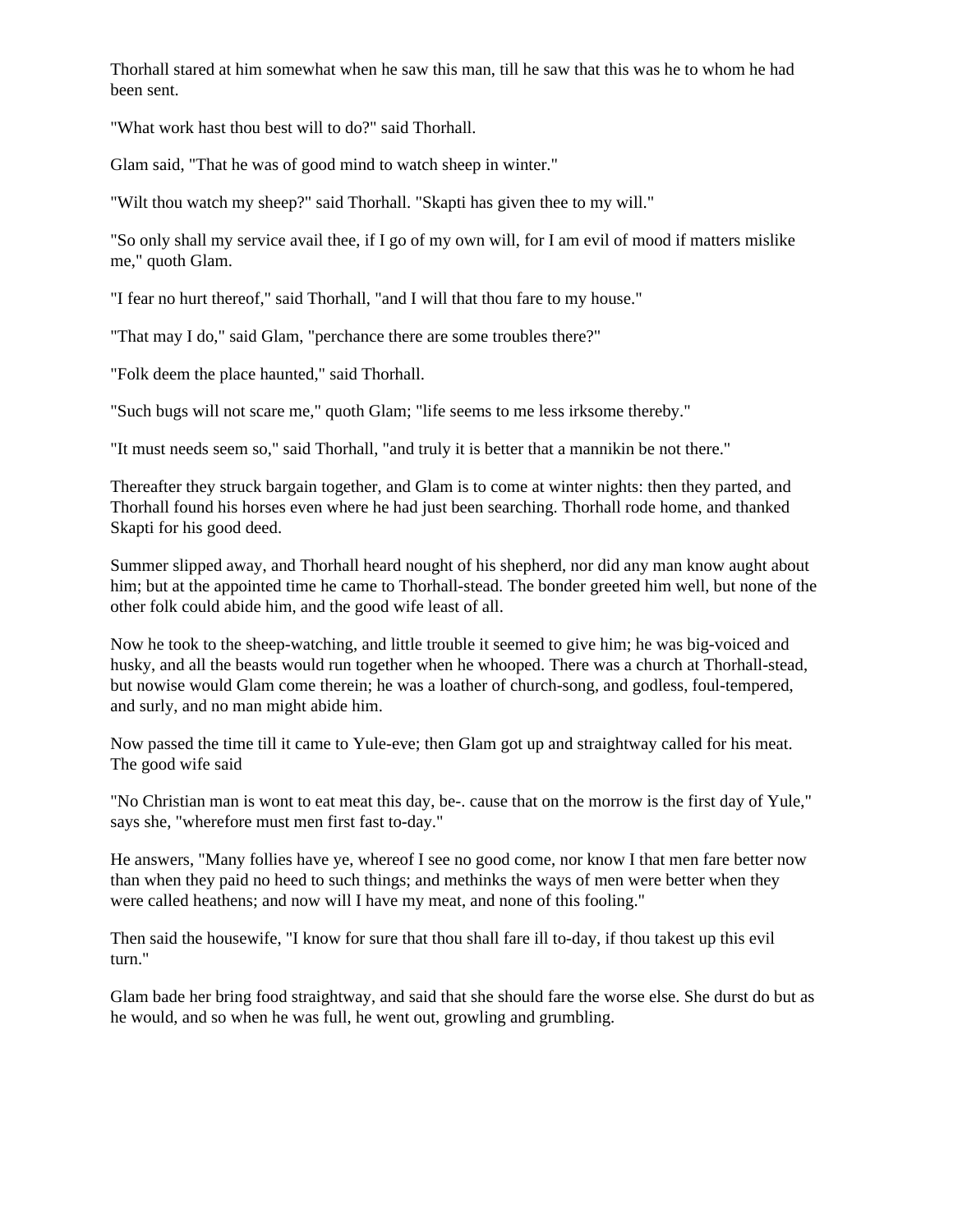Now the weather was such, that mirk was over all, and the snow-flakes drave down, and great din there was, and still all grew much the worse, as the day slipped away.

Men heard the shepherd through the early morning, but less of him as the day wore; then it took to snowing, and by evening there was a great storm; then men went to church, and thus time drew on to nightfall; and Glam came not home; then folk held talk, as to whether search should not be made for him, but, because of the snow-storm and pitch darkness, that came to nought.

Now he came not home on the night of Yule-eve; and thus men abide till after the time of worship; but further on in the day men fared out to the search, and found the sheep scattered wide about in fens, beaten down by the storm, or strayed up into the mountains. Thereafter they came on a great beaten place high up in the valley, and they thought it was as if strong wrestling had gone on there; for that all about the stones had been uptorn and the earth withal; now they looked closely and saw where Glam lay a little way therefrom; he was dead, and as blue as hell, and as great as a neat.

Huge loathing took them, at the sight of him, and they shuddered in their souls at him, yet they strove to bring him to church, but could get him only as far as a certain gil-edge a little way below.

Then they fared home to the farm, and told the bonder what had happed. He asked what was like to have been Glam's bane. They said they had tracked steps as great as if a cask-bottom had been stamped down, from there where the beaten place was, up to beneath sheer rocks which were high up the valley, and there along went great stains of blood. Now men drew from this, that the evil wight which had been there before had killed Glam, but had got such wounds as had been full enough for him, for of him none has since been ware.

The second day of Yule men went afresh to try to bring Glam to church; drag horses were put to him, but could move him nowhere where they had to go on even ground and not down hill; then folk had to go away therefrom leaving things done so far.

The third day the priest fared with them, and they sought all day, but found not Glam. The priest would go no more on such search, but the herdsman was found whenso the priest was not in their company. Then they let alone striving to bring him to church, and buried him there whereto he had been brought.

A little time after men were ware that Glam lay not quiet. Folk got great hurt therefrom, so that many fell into swoons when they saw him, but others lost their wits thereby. But just after Yule men thought they saw him home at the farm. Folk became exceeding afeard thereat, and many fled there and then. Next Glam took to riding the house-roofs at night, so that he went nigh to breaking them in. Now he walked well-nigh night and day. Hardly durst men fare up into the dale, though they had errands enough there. And much scathe the men of the country-side deemed all this.

#### **Chapter 33 - Of the doings of Glam at Thorhall-stead.**

In the spring Thorhall got serving-men, and set up house at his farm; then the hauntings began to go off while the sun was at its height; and so things went on to midsummer. That summer a ship came out to Hunawater, wherein was a man named Thorgaut. He was an outlander of kin, big and stout, and two men's strength he had. He was unhired and single, and would fain do some work, for he was moneyless. Now Thorhall rode to the ship, and asked Thorgaut if he would work for him. Thorgaut said that might be, and moreover that he was not nice about work.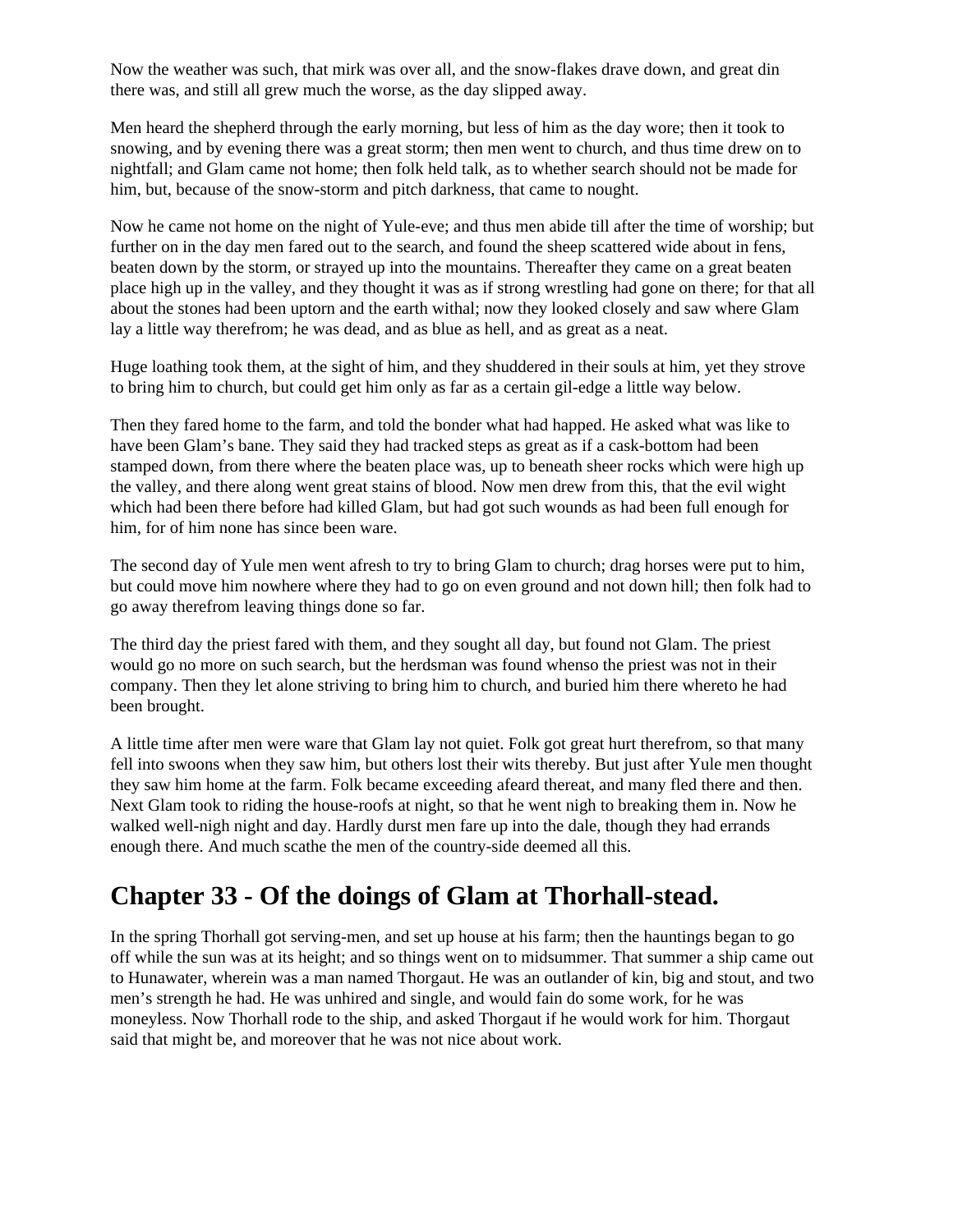"Be sure in thy mind," said Thorhall, "that mannikins are of small avail there because of the hauntings that have been going on there for one while now; for I will not draw thee on by wiles."

Thorgaut answers, "I deem not myself given up, though I should see some wraithlings; matters will not be light when I am scared, nor will I give up my service for that."

Now they come speedily to a bargain, and Thorgaut is to watch the sheep when winter comes. So the summer wore on, and Thorgaut betook himself to the shepherding at winter nights, and all liked him well. But ever came Glam home and rode the house-roofs; this Thorgaut deemed sport enough, and quoth he

"The thrall must come nigher to scare me."

Thorhall bade him keep silence over that. "Better will it be that ye have no trial together."

Thorgaut said, "Surely all might is shaken out of you, nor shall I drop down betwixt morn and eve at such talk."

Now so things go through the winter till Yule-tide. On Yule eve the shepherd would fare out to his sheep. Then said the good wife

"Need is it that things go not the old way."

He answered, "Have no fear thereof, goodwife; something worth telling of will betide if I come not back."

And thereafter he went to his sheep; and the weather was somewhat cold, and there was much snow. Thorgaut was wont to come home when twilight had set in, and now he came not at that time. Folk went to church as they were wont. Men now thought things looked not unlike what they did before; the bonder would have search made for the shepherd, but the church-goers begged off, and said that they would not give themselves into the hands of trolls by night; so the bonder durst not go, and the search came to nought.

Yule-day, when men were full, they fared out and searched for the shepherd; they first went to Glam's cairn, because men thought that from his deeds came the loss of the herdsman. But when they came nigh to the cairn, there they saw great tidings, for there they found the shepherd, and his neck was broken, and every bone in him smashed. Then they brought him to church, and no harm came to men from Thorgaut afterwards.

But Glam began afresh to wax mighty; and such deeds he wrought, that all men fled away from Thorhall-stead, except the good man and his goodwife. Now the same neatherd had long been there, and Thorhall would not let him go, because of his good will and safe ward; he was well on in years, and was very loth to fare away, for he saw that all things the bonder had went to nought from not being watched.

Now after midwinter one morning the housewife fared to the byre to milk the cows after the wonted time; by then was it broad daylight, for none other than the neatherd would trust themselves out before day; but he went out at dawn. She heard great cracking in the byre, with bellowing and roaring; she ran back crying out, and said she knew not what uncouth things were going on in the byre.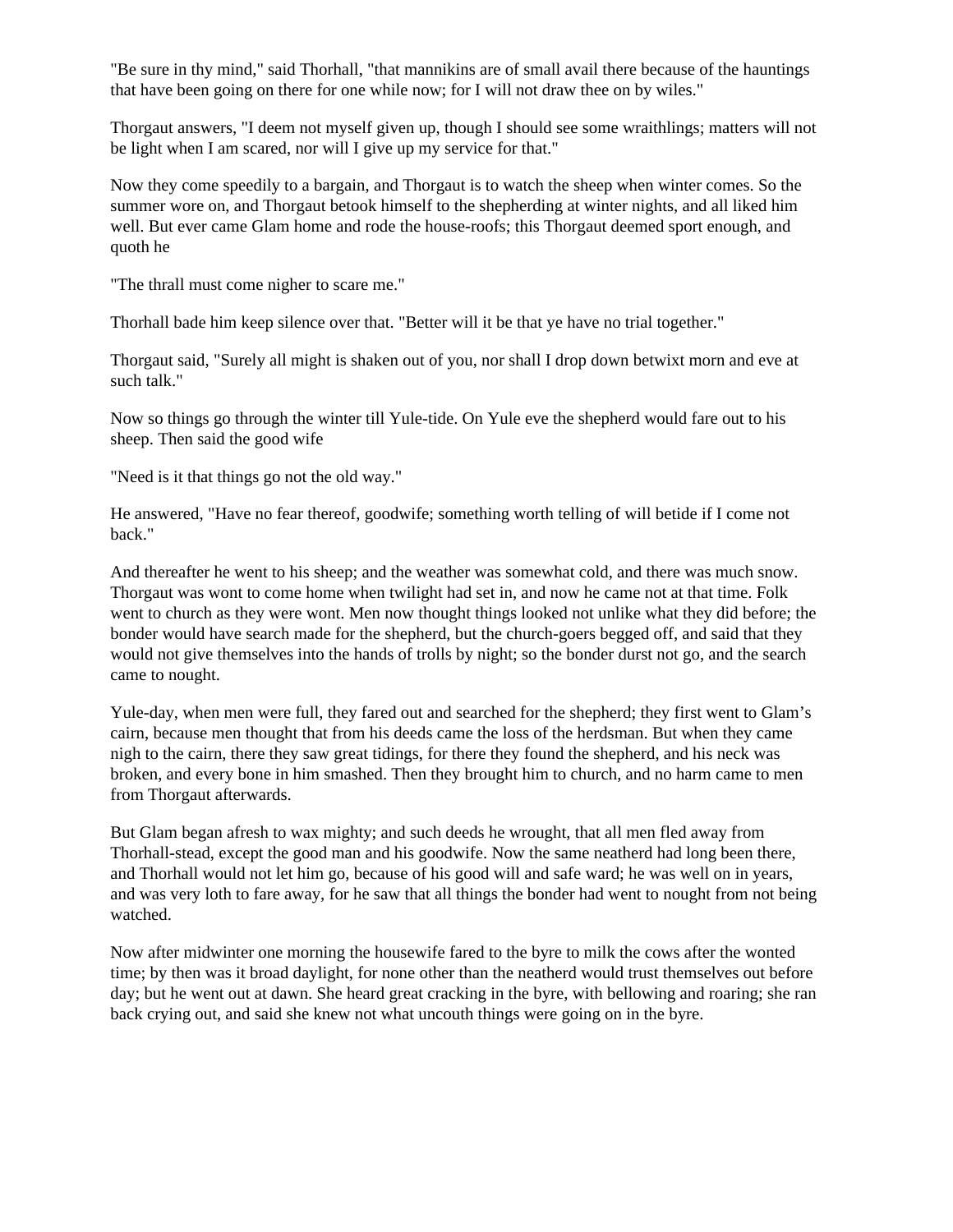The bonder went out and came to the cows, which were goring one another; so he thought it not good to go in there, but went in to the hay-barn. There he saw where lay the neatherd, and had his head in one boose and his feet in the other; and he lay cast on his back. The bonder went up to him, and felt him all over with his hand, and finds soon that he was dead, and the spine of him broken asunder; it had been broken over the raised stone-edge of a boose.

Now the goodman thought there was no abiding there longer; so he fled away from the farm with all that he might take away; but all such live stock as was left behind Glam killed, and then he fared all over the valley and destroyed farms up from Tongue. But Thorhall was with his friends the rest of the winter.

No man might fare up the dale with horse or hound, because straightway it was slain. But when spring came, and the sun-light was the greatest, somewhat the hauntings abated; and now would Thorhall go back to his own land; he had no easy task in getting servants, nathless he set up house again at Thorhall-stead; but all went the same way as before; for when autumn came, the hauntings began to wax again; the bonder's daughter was most set on, and fared so that she died thereof. Many redes were sought, but nought could be done; men thought it like that all Waterdale would be laid waste if nought were found to better this.

## **Chapter 34 - Grettir hears of the Hauntings**

Now we take up the story where Grettir Asmundson sat at Biarg through the autumn after they parted, he and Slaying-Bardi at Thoreys-peak; and when the time of winter-nights had well-nigh come, Grettir rode from home north over the neck to Willowdale, and guested at Audunstead; he and Audun made a full peace, and Grettir gave Audun a good axe, and they talked of friendship between them. Audun dwelt long at Audunstead, and was a man of many and hopeful kin; his son was Egil, who married Ulfheid, daughter of Eyulf Gudmundson, and their son was Eyulf, who was slain at the Althing, he was the father of Orm, who was the chaplain of Bishop Thorlak.

Grettir rode north to Waterdale, and came to see his kin at Tongue. In those days dwelt there Jokull, the son of Bard, the mother's brother of Grettir: Jokull was a big man and a strong, and the most violent of men; he was a seafaring man, very wild, and yet a man of great account.

He greeted Grettir well, and he was there three nights. There were so many words about Glam's hauntings, that nought was so much spoken of as of that. Grettir asked closely about all things that had happed. Jokull said that thereof was told no more than the very truth; "And, perchance, thou art wishful to go there, kinsman?"

Grettir said that so it was.

Jokull bade him do it not, "Because it is a great risk for thy good luck, and thy kinsmen have much to hazard where thou art," said he, "for of young men we think there is none such as thou; but from ill cometh ill whereas Glam is; and far better it is to deal with men than with such evil wights."

Grettir said, "That he had a mind to go to Thorhall-stead and see how things went there."

Said Jokull, "Now I see it is of no avail to let thee; but so it is, as men say, Good luck and goodliness are twain."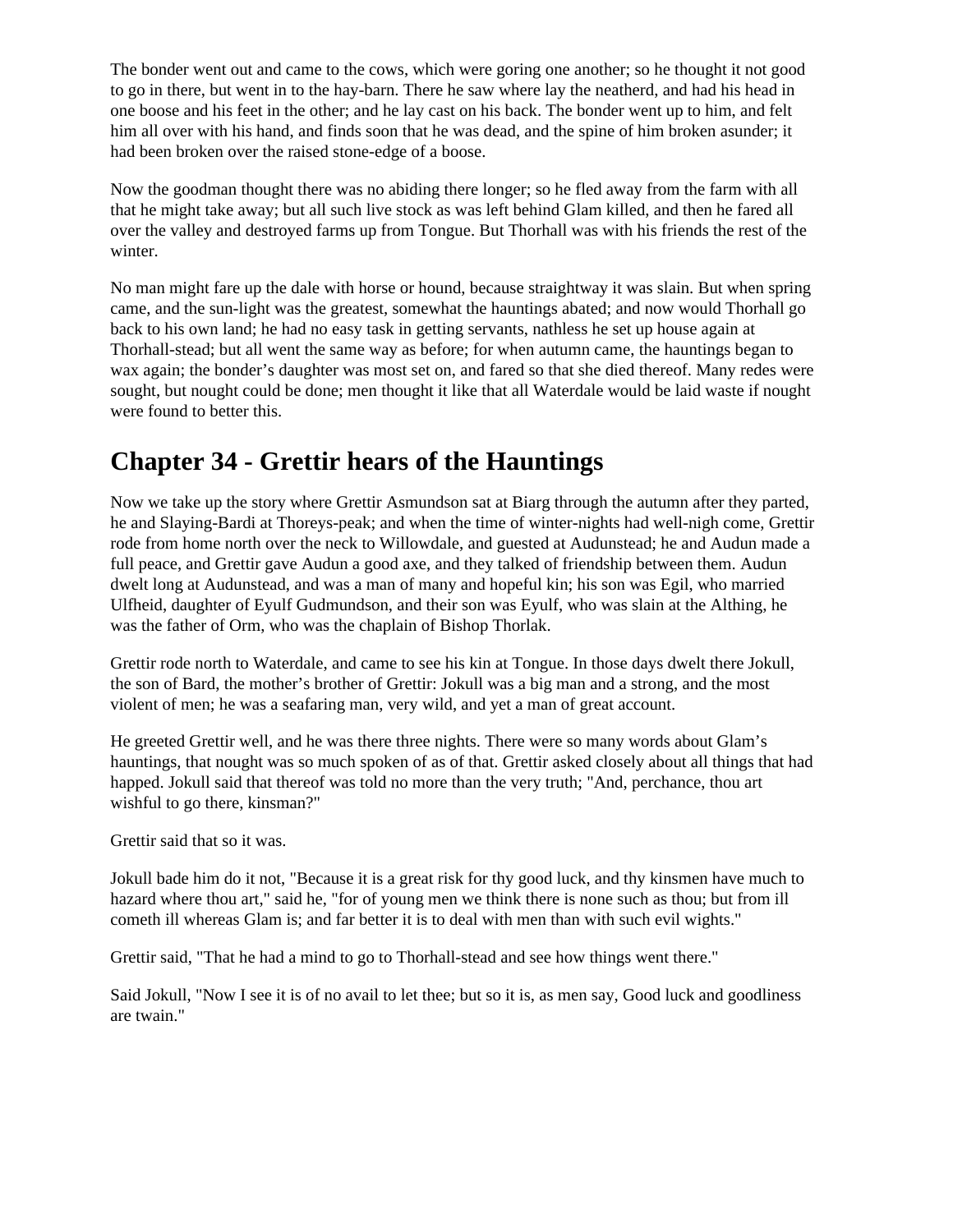"Woe is before one's own door when it is inside one's neighbour's; think how it may fare with thyself ere things are ended," said Grettir.

Jokull answered, "Maybe we may both see somewhat of things to come, but neither may help aught herein."

They parted thereafter, and neither thought well of the other's foretelling.

# **Chapter 35 - Grettir goes to Thorhall-stead, and has to do with Glam**

Grettir rode to Thorhall-stead, and the bonder gave him good welcome; he asked whither Grettir was minded to fare, but Grettir said he would be there that night if the bonder would have it so.

Thorhall said that he thanked him therefor, "But few have thought it a treat to guest here for any time; thou must needs have heard what is going on here, and I fain would that thou shouldest have no trouble from me: but though thou shouldest come off whole thyself, that know I for sure, that thou wilt lose thy horse, for none keeps his horse whole who comes here."

Grettir said that horses were to be had in plenty whatsoever might hap to this. Then Thorhall was glad that Grettir was to be there, and gave him a hearty welcome.

Now Grettir's horse was locked up in a strong house, and they went to sleep; and so the night slipped by, and Glam came not home.

Then said Thorhall, "Things have gone well at thy coming, for every night is Glam wont to ride the house-roofs, or break open doors, as thou mayest well see."

Grettir said, "Then shall one of two things be, either he shall not hold himself back for long, or the hauntings will abate for more than one night; I will bide here another night and see how things fare."

Thereafter they went to Grettir's horse, and nought had been tried against it; then all seemed to the bonder to go one way.

Now is Grettir there another night, and neither came the thrall home; that the farmer deemed very hopeful; withal he fared to see after Grettir's horse. When the farmer came there, he found the house broken into, but the horse was dragged out to the door, and every bone in him broken to pieces. Thorhall told Grettir what had happed there, and bade him save himself, "For sure is thy death if thou abidest Glam."

Grettir answered, "I must not have less for my horse than a sight of the thrall."

The bonder said it was no boon to see him, for he was unlike any shape of man; "but good methinks is every hour that thou art here."

Now the day goes by, and when men should go to sleep Grettir would not put off his clothes, but lay down on the seat over against the bonder's lock-bed. He had a drugget cloak over him, and wrapped one skirt of it under his feet, and twined the other under his head, and looked out through the head-opening; a seat-beam was before the seat, a very strong one, and against this he set his feet. The door-fittings were all broken from the outer door, but a wrecked door was now bound thereby, and all was fitted up in the wretchedest wise. The panelling which had been before the seat athwart the hall,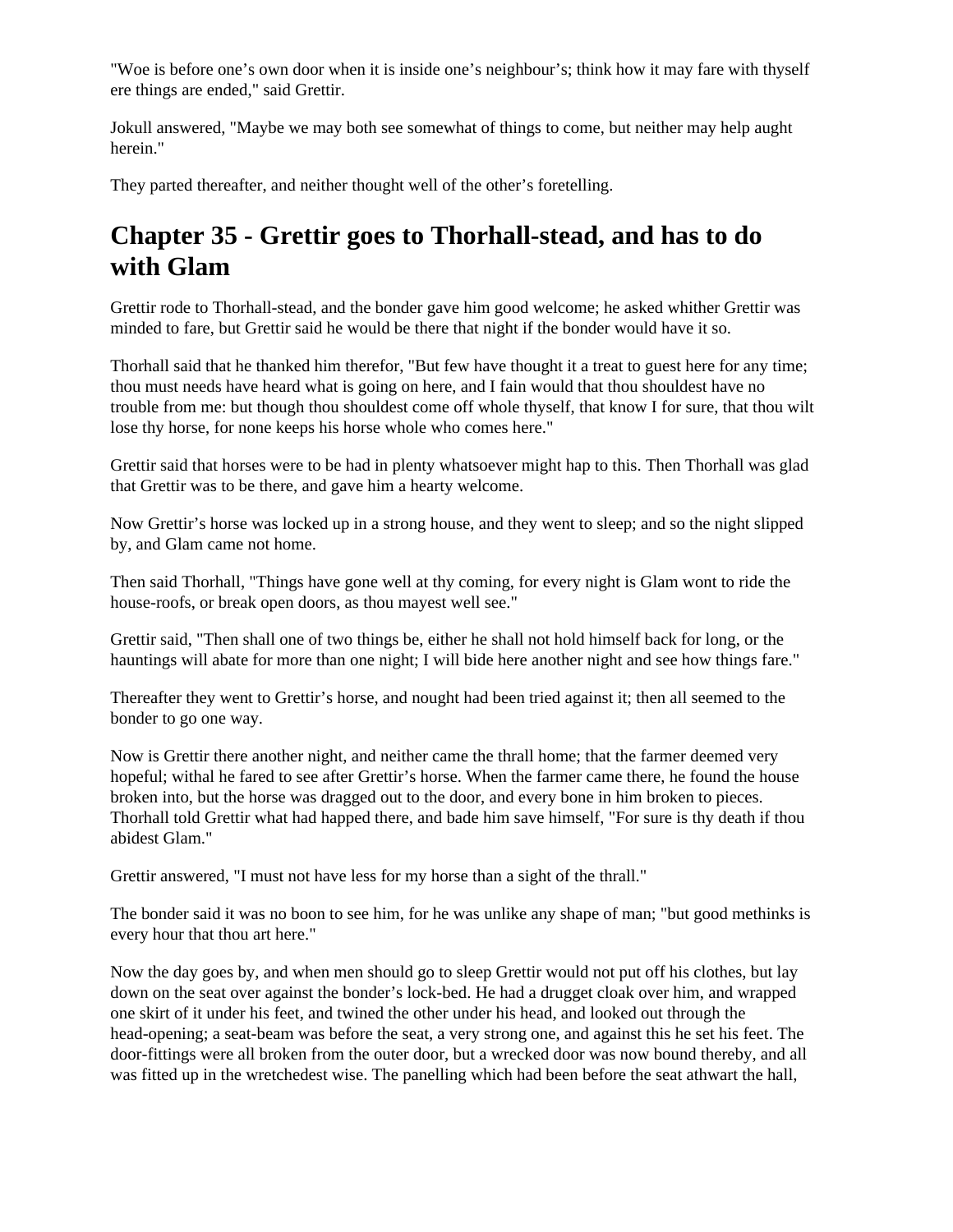was all broken away both above and below the cross-beam; all beds had been torn out of place, and an uncouth place it was.

Light burned in the hall through the night; and when the third part of the night was passed, Grettir heard huge din without, and then one went up upon the houses and rode the hall, and drave his heels against the thatch so that every rafter cracked again.

That went on long, and then he came down from the house and went to the door; and as the door opened, Grettir saw that the thrall stretched in his head, which seemed to him monstrously big, and wondrous thick cut.

Glam fared slowly when he came into the door and stretched himself high up under the roof, and turned looking along the hall, and laid his arms on the tie-beam, and glared inwards over the place. The farmer would not let himself be heard, for he deemed he had had enough in hearing himself what had gone on outside. Grettir lay quiet, and moved no whit; then Glam saw that some bundle lay on the seat, and therewith he stalked up the hall and griped at the wrapper wondrous hard; but Grettir set his foot against the beam, and moved in no wise; Glam pulled again much harder, but still the wrapper moved not at all; the third time he pulled with both hands so hard, that he drew Grettir upright from the seat; and now they tore the wrapper asunder between them.

Glam gazed at the rag he held in his hand, and wondered much who might pull so hard against him; and therewithal Grettir ran under his hands and gripped him round the middle, and bent back his spine as hard as he might, and his mind it was that Glam should shrink thereat; but the thrall lay so hard on Grettir's arms, that he shrank all aback because of Glam's strength.

Then Grettir bore back before him into sundry seats; but the seat-beams were driven out of place, and all was broken that was before them. Glam was fain to get out, but Grettir set his feet against all things that he might; nathless Glam got him dragged from out the hall; there had they a wondrous hard wrestling, because the thrall had a mind to bring him out of the house; but Grettir saw that ill as it was to deal with Glam within doors, yet worse would it be without; therefore he struggled with all his might and main against going out-a-doors.

Now Glam gathered up his strength and knit Grettir towards him when they came to the outer door; but when Grettir saw that he might not set his feet against that, all of a sudden in one rush he drave his hardest against the thrall's breast, and spurned both feet against the half-sunken stone that stood in the threshold of the door; for this the thrall was not ready, for he had been tugging to draw Grettir to him, therefore he reeled aback and spun out against the door, so that his shoulders caught the upper door-case, and the roof burst asunder, both rafters and frozen thatch, and therewith he fell open-armed aback out of the house, and Grettir over him.

Bright moonlight was there without, and the drift was broken, now drawn over the moon, now driven from off her; and, even as Glam fell, a cloud was driven from the moon, and Glam glared up against her. And Grettir himself says that by that sight only was he dismayed amidst all that he ever saw.

Then his soul sank within him so, from all these things both from weariness, and because he had seen Glam turn his eyes so horribly, that he might not draw the short-sword, and lay well-nigh 'twixt home and hell.

But herein was there more fiendish craft in Glam than in most other ghosts, that he spake now in this wise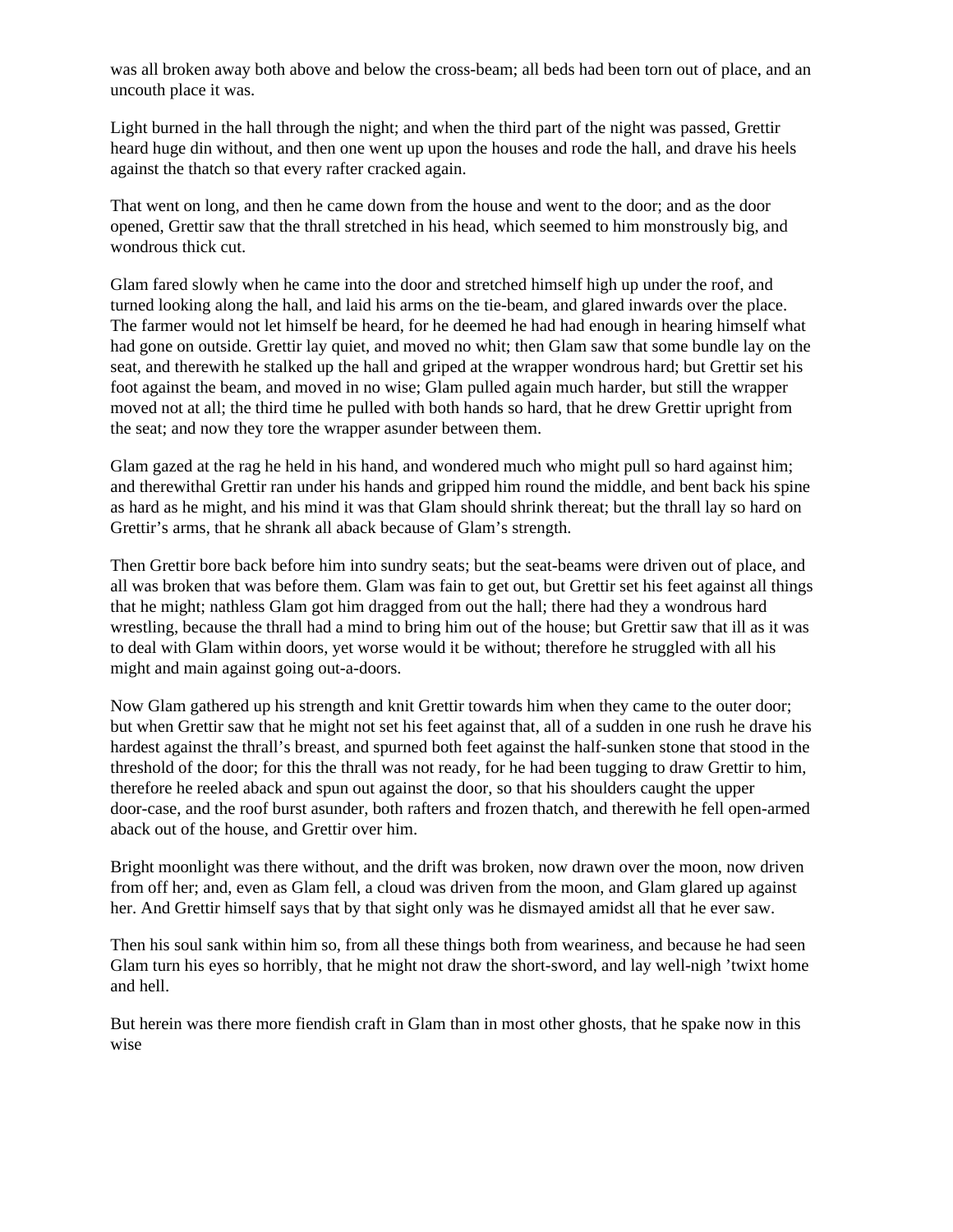"Exceeding eagerly hast thou wrought to meet me, Grettir, but no wonder will it be deemed, though thou gettest no good hap of me; and this must I tell thee, that thou now hast got half the strength and manhood, which was thy lot if thou hadst not met me: now I may not take from thee the strength which thou hast got before this; but that may I rule, that thou shalt never be mightier than now thou art; and nathless art thou mighty enow, and that shall many an one learn. Hitherto hast thou earned fame by thy deeds, but henceforth will wrongs and man-slayings fall on thee, and the most part of thy doings will turn to thy woe and ill-hap; an outlaw shalt thou be made, and ever shall it be thy lot to dwell alone abroad; therefore this weird I lay on thee, ever in those days to see these eyes with thine eyes, and thou wilt find it hard to be aloneand that shall drag thee unto death."

Now when the thrall had thus said, the astonishment fell from Grettir that had lain on him, and therewith he drew the short-sword and hewed the head from Glam, and laid it at his thigh.

Then came the farmer out; he had clad himself while Glam had his spell going, but he durst come nowhere nigh till Glam had fallen.

Thorhall praised God therefor, and thanked Grettir well for that he had won this unclean spirit. Then they set to work and burned Glam to cold coals, thereafter they gathered his ashes into the skin of a beast, and dug it down whereas sheep-pastures were fewest, or the ways of men. They walked home thereafter, and by then it had got far on towards day; Grettir laid him down, for he was very stiff: but Thorhall sent to the nearest farm for men, and both showed them and told them how all things had fared.

All men who heard thereof deemed this a deed of great worth, and in those days it was said by all that none in all the land was like to Grettir Asmundson for great heart and prowess.

Thorhall saw off Grettir handsomely, and gave him a good horse and seemly clothes, for those were all torn to pieces that he had worn before; so they parted in friendly wise. Grettir rode thence to the Ridge in Waterdale, and Thorvald received him well, and asked closely about the struggle with Glam. Grettir told him all, and said thereto that he had never had such a trial of strength, so long was their struggle.

Thorvald bade him keep quiet, "Then all will go well with thee, else wilt thou be a man of many troubles."

Grettir said that his temper had been nowise bettered by this, that he was worse to quiet than before, and that he deemed all trouble worse than it was; but that herein he found the greatest change, in that he was become so fearsome a man in the dark, that he durst go nowhither alone after nightfall, for then he seemed to see all kinds of horrors.

And that has fallen since into a proverb, that Glam lends eyes, or gives Glamsight to those who see things nowise as they are.

But Grettir rode home to Biarg when he had done his errands, and sat at home through the winter.

# **Chapter 36 - Of Thorbiorn Oxmain's autumn-feast, and the mocks of Thorbiorn Tardy**

Thorbiorn Oxmain held a great autumn feast, and many men came thither to him, and that was while Grettir fared north to Waterdale in the autumn; Thorbiorn the Tardy was there at the feast, and many things were spoken of there. There the Ramfirthers asked of those dealings of Grettir on the neck the summer before.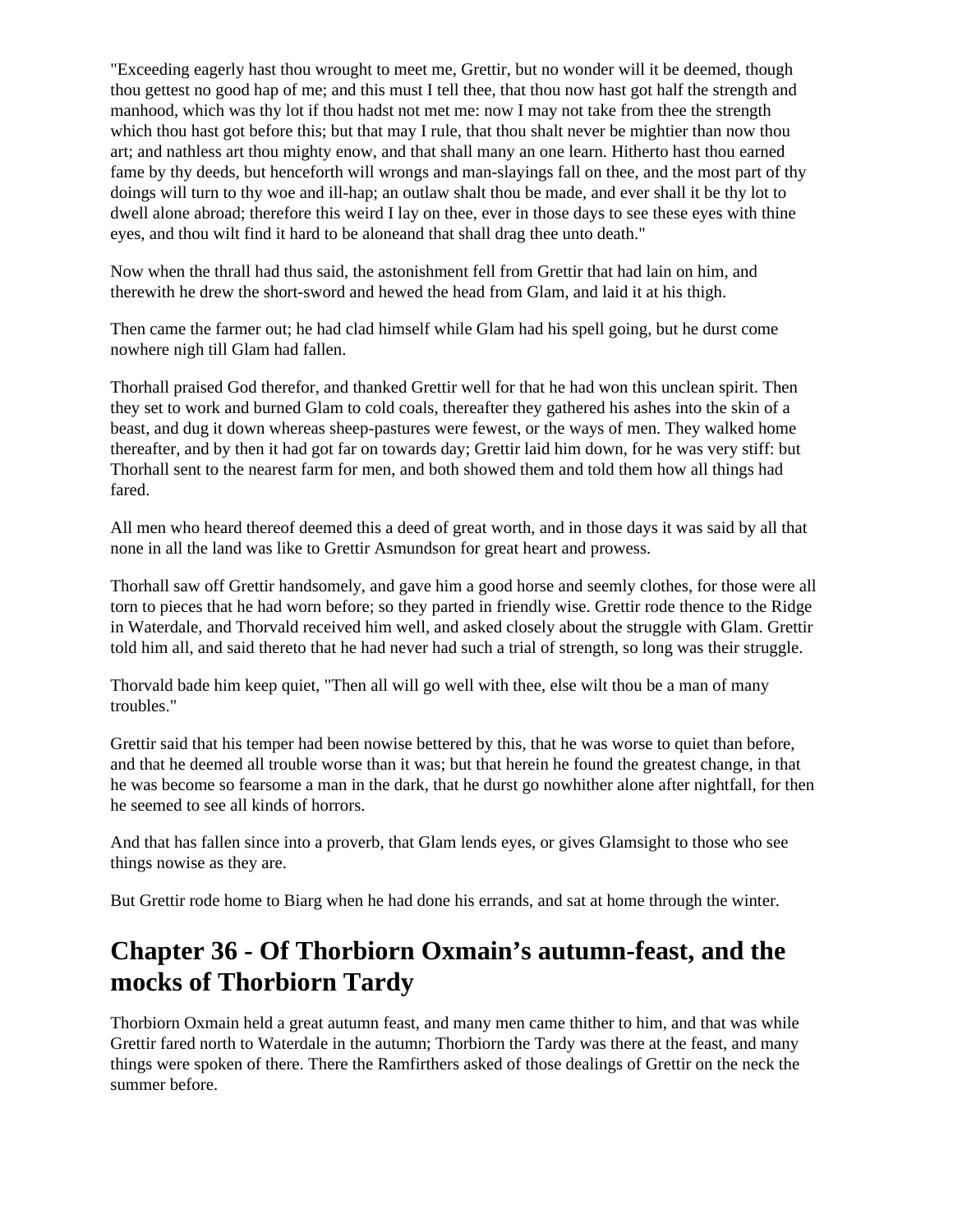Thorbiorn Oxmain told the story right fairly as towards Grettir, and said that Kormak would have got the worst of it, if none had come there to part them.

Then spake Thorbiorn the Tardy, "Both these things are true," said he: "I saw Grettir win no great honour, and I deem withal that fear shot through his heart when we came thereto, and right blithe was he to part, nor did I see him seek for vengeance when Atli's house-carle was slain; therefore do I deem that there is no heart in him if he is not holpen enow."

And thereat Thorbiorn went on gabbling at his most; but many put in a word, and said that this was worthless fooling, and that Grettir would not leave things thus, if he heard that talk.

Nought else befell worth telling of at the feast, and men went home; but much ill-will there was betwixt them that winter, though neither set on other; nor were there other tidings through the winter.

# **Chapter 37 - Olaf the Saint, King in Norway; the slaying of Thorbiorn Tardy; Grettir goes to Norway**

Early the spring after came out a ship from Norway; and that was before the Thing; these folk knew many things to tell, and first that there was change of rulers in Norway, for Olaf Haraldson was come to be king, and Earl Svein had fled the country in the spring after the fight at Ness. Many noteworthy matters were told of King Olaf, and this withal, that he received such men in the best of ways who were of prowess in any deeds, and that he made such his men.

Thereat were many young men glad, and listed to go abroad, and when Grettir heard the tidings he became much minded to sail out; for he, like others, hoped for honour at the king's hands.

A ship lay in Goose-ere in Eyjafirth, therein Grettir got him a berth and made ready for the voyage, nor had he yet much of faring-goods.

Now Asmund was growing very feeble with eld, and was well-nigh bedridden; he and Asdis had a young son who was called Illugi, and was the hopefullest of men; and, by this time, Atli tended all farming and money-keeping, and this was deemed to better matters, because he was a peaceable and foreseeing man.

Now Grettir went shipward, but in that same ship had Thorbiorn the Tardy taken passage, before folk knew that Grettir would sail therein. Now men would hinder Thorbiorn from sailing in the same ship with Grettir, but Thorbiorn said that he would go for all that. He gat him ready for the voyage out, and was somewhat late thereat, nor did he come to the north to Goose-ere before the ship was ready for sea; and before Thorbiorn fared from the west, Asmund the Greyhaired fell sick and was bedridden.

Now Thorbiorn the Tardy came late one day down to the sand; men were getting ready to go to table, and were washing their hands outside the booths; but when Thorbiorn rode up the lane betwixt the booths, he was greeted, and asked for tidings. He made as if there was nought to tell, "Save that I deem that Asmund, the champion of Biarg, is now dead."

Many men said that there where he went, departed a worthy goodman from the world.

"But what brought it about?" said they.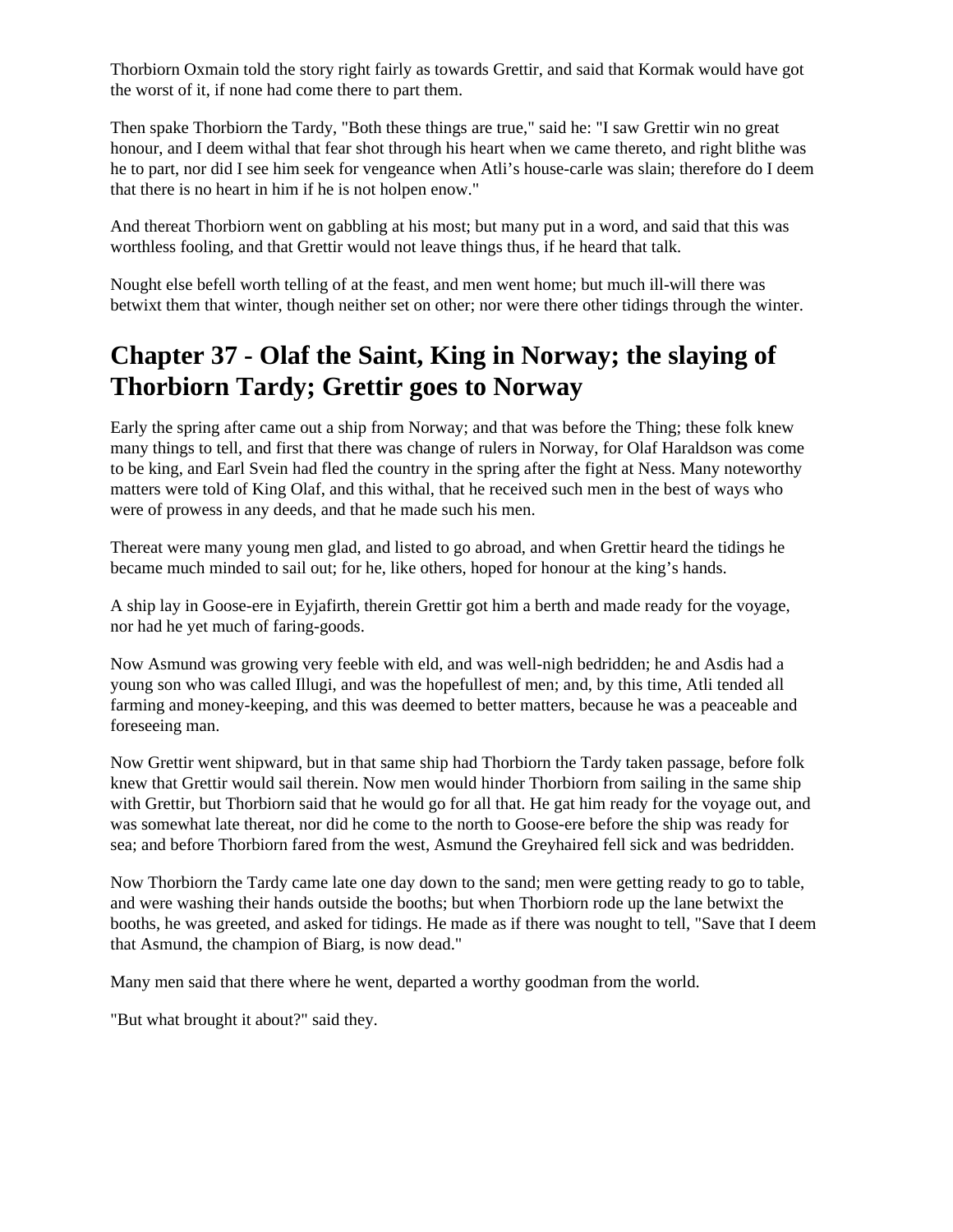He answered, "Little went to the death of that champion, for in the chamber smoke was he smothered like a dog; nor is there loss therein, for he was grown a dotard."

"Thou speakest marvellously of such a man," said they, "nor would Grettir like thy words well, if he heard them."

"That must I bear," said Thorbiorn, "and higher must Grettir bear the sword than he did last summer at Ramfirth-neck, if I am to tremble at him."

Now Grettir heard full well what Thorbiorn said, and paid no heed thereto while he let his tale run on; but when he had made an end, then spake Grettir

"That fate I foretell for thee, Tardy," said he, "that thou wilt not die in chamber smoke, yet may be withal thou wilt not die of eld; but it is strangely done to speak scorn of sackless men."

Thorbiorn said, "I have no will to hold in about these things, and methinks thou didst not bear thyself so briskly when we got thee off that time when the men of Meals beat thee like a neat's head."

Then sang Grettir

"Day by day full over long, Arrow-dealer, grows thy tongue; Such a man there is, that thou Mayst be paid for all words now; Many a man, who has been fain, Wound-worm's tower with hands to gain, With less deeds his death has bought, Than thou, Tardy-one, hast wrought."

Said Thorbiorn, "About as feign do I deem myself as before, despite thy squealing."

Grettir answered, "Heretofore my spaedom has not been long-lived, and so shall things go still; now beware if thou wilt, hereafter will no out-look be left."

Therewith Grettir hewed at Thorbiorn, but he swung up his hand, with the mind to ward the stroke from him, but that stroke came on his arm about the wrist, and withal the short-sword drave into his neck so that the head was smitten off.

Then said the chapmen that he was a man of mighty strokes, and that such should king's men be; and no scathe they deemed it though Thorbiorn were slain, in that he had been both quarrelsome and spiteful.

A little after they sailed into the sea, and came in late summer to Norway, south at Hordaland, and then they heard that King Olaf was north at Drontheim; then Grettir took ship in a trading keel to go north therefrom, because he would fain see the king.

#### **Chapter 38 - Of Thorir of Garth and his sons; and how Grettir fetched fire for his shipmates**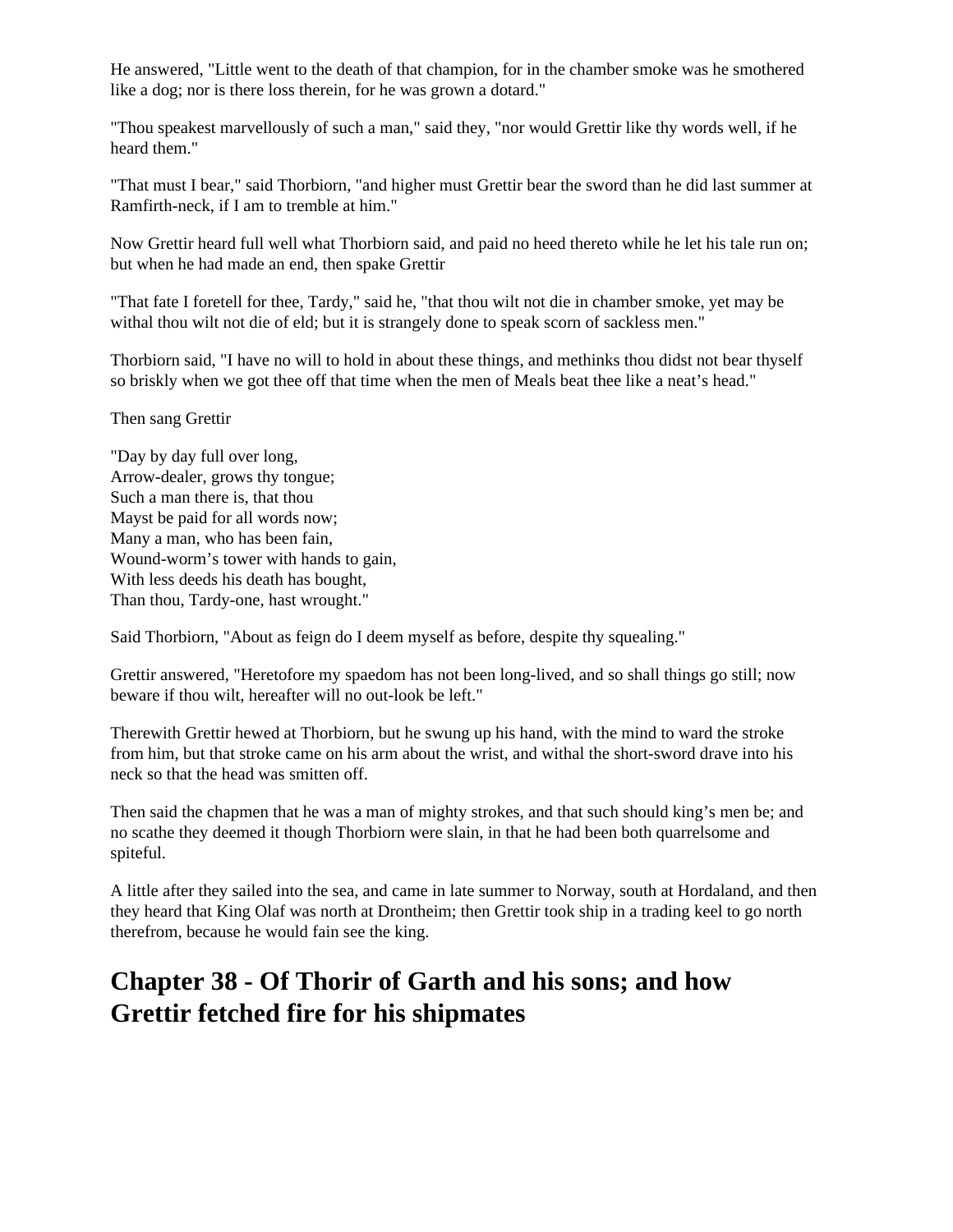There was a man named Thorir, who lived at Garth, in Maindale, he was the son of Skeggi, the son of Botulf. Skeggi had settled Well-wharf up to Well-ness; he had to wife Helga, daughter of Thorkel, of Fishbrook; Thorir, his son, was a great chief, and a seafaring man. He had two sons, one called Thorgeir and one Skeggi, they were both hopeful men, and fully grown in those days. Thorir had been in Norway that summer, when King Olaf came east from England, and got into great friendship with the king, and with Bishop Sigurd as well; and this is a token thereof, that Thorir had had a large ship built in the wood, and prayed Bishop Sigurd to hallow it, and so he did. Thereafter Thorir fared out to Iceland and caused the ship to be broken up, when he grew weary of sailing, but the beaks of the ship, he had set up over his outer door, and they were there long afterwards, and were so full of weather wisdom, that the one whistled before a south wind, and the other before a north wind.

But when Thorir knew that King Olaf had got the sole rule over all Norway, he deemed that he had some friendship there to fall back on; then he sent his sons to Norway to meet the king, and was minded that they should become his men. They came there south, late in autumn, and got to themselves a row-barge, and fared north along the land, with the mind to go and meet the king.

They came to a haven south of Stead, and lay there some nights, and kept themselves in good case as to meat and drink, and were not much abroad when the weather was foul.

Now it is to be told that Grettir and his fellows fared north along the land, and often had hard weather, because it was then the beginning of winter; and when they bore down north on Stead, they had much foul weather, with snow and frost, and with exceeding trouble they make land one evening all much worn with wet; so they lay to by a certain dyke, and could thus save their money and goods; the chapmen were hard put to it for the cold, because they could not light any fire, though thereon they deemed well-nigh their life and health lay.

Thus they lay that evening in evil plight; but as the night wore on they saw that a great fire sprang up in the midst of the sound over against there whereas they had come. But when Grettir's shipmates saw the fire, they said one to the other that he would be a happy man who might get it, and they doubted whether they should unmoor the ship, but to all of them there seemed danger in that. Then they had a long talk over it, whether any man was of might enow to fetch that fire.

Grettir gave little heed thereto, but said, that such men had been as would not have feared the task. The chapmen said that they were not bettered by what had been, if now there was nought to take to.

"Perchance thou deemest thyself man enough thereto, Grettir," said they, "since thou art called the man of most prowess among the men of Iceland, and thou wottest well enough what our need is."

Grettir answered, "It seems to me no great deed to fetch the fire, but I wot not if ye will reward it according to the prayer of him who does it."

They said, "Why deemest thou us such shameful men as that we should reward that deed but with good?"

Quoth he, "I may try this if so be that ye think much lies on it, but my mind bids me hope to get nought of good thereby."

They said that that should never be, and bade all hail to his words; and thereafter Grettir made ready for swimming, and cast his clothes from off him; of clothes he had on but a cape and sail-cloth breeches; he girt up the cape and tied a bast-rope strongly round his middle, and had with him a cask; then he leaped overboard; he stretched across the sound, and got aland.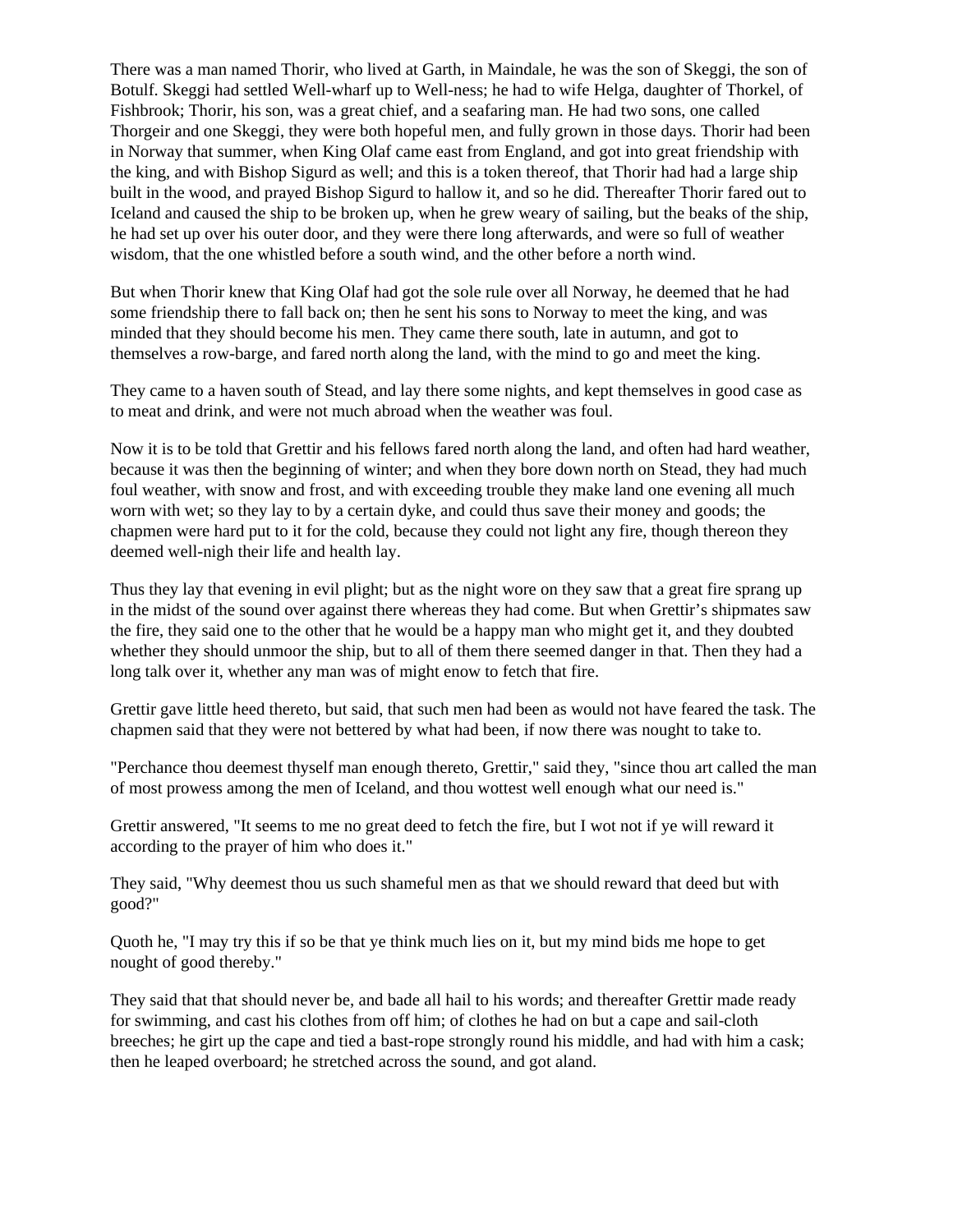There he saw a house stand, and heard therefrom the talk of men, and much clatter, and therewith he turned toward that house.

Now is it to be said of those that were there before, that here were come the sons of Thorir, as is aforesaid; they had lain there many nights, and bided there the falling of the gale, that they might have wind at will to go north, beyond Stead. They had set them down a-drinking, and were twelve men in all; their ship rode in the main haven, and they were at a house of refuge for such men to guest in, as went along the coast.

Much straw had been borne into the house, and there was a great fire on the floor; Grettir burst into the house, and wotted not who was there before; his cape was all over ice when he came aland, and he himself was wondrous great to behold, even as a troll; now those first comers were exceeding amazed at him, and deemed he must be some evil wight; they smote at him with all things they might lay hold of, and mighty din went on around them; but Grettir put off all blows strongly with his arms, then some smote him with fire-brands, and the fire burst off over all the house, and therewith he got off with the fire and fared back again to his fellows.

They mightily praised his journey and the prowess of it, and said that his like would never be. And now the night wore, and they deemed themselves happy in that they had got the fire.

The next morning the weather was fair; the chapmen woke early and got them ready to depart, and they talked together that now they should meet those who had had the rule of that fire, and wot who they were.

Now they unmoored their ship, and crossed over the sound; there they found no hall, but saw a great heap of ashes, and found therein many bones of men; then they deemed that this house of refuge had been utterly burned up, with all those men who had been therein.

Thereat they asked if Grettir had brought about that ill-hap, and said that it was the greatest misdeed.

Grettir said, that now had come to pass even as he had misdoubted, that they should reward him ill for the fetching of the fire, and that it was ill to help unmanly men.

Grettir got such hurt of this, that the chapmen said, wheresoever they came, that Grettir had burned those men. The news soon got abroad that in that house were lost the aforenamed sons of Thorir of Garth, and their fellows; then they drave Grettir from their ship and would not have him with them; and now he became so ill looked on that scarce any one would do good to him.

Now he deemed that matters were utterly hopeless, but before all things would go to meet the king, and so made north to Drontheim. The king was there before him, and knew all or ever Grettir came there, who had been much slandered to the king. And Grettir was some days in the town before he could get to meet the king.

#### **Chapter 39 - How Grettir would fain bear Iron before the King**

Now on a day when the king sat in council, Grettir went before the king and greeted him well. The king looked at him and said, "Art thou Grettir the Strong?"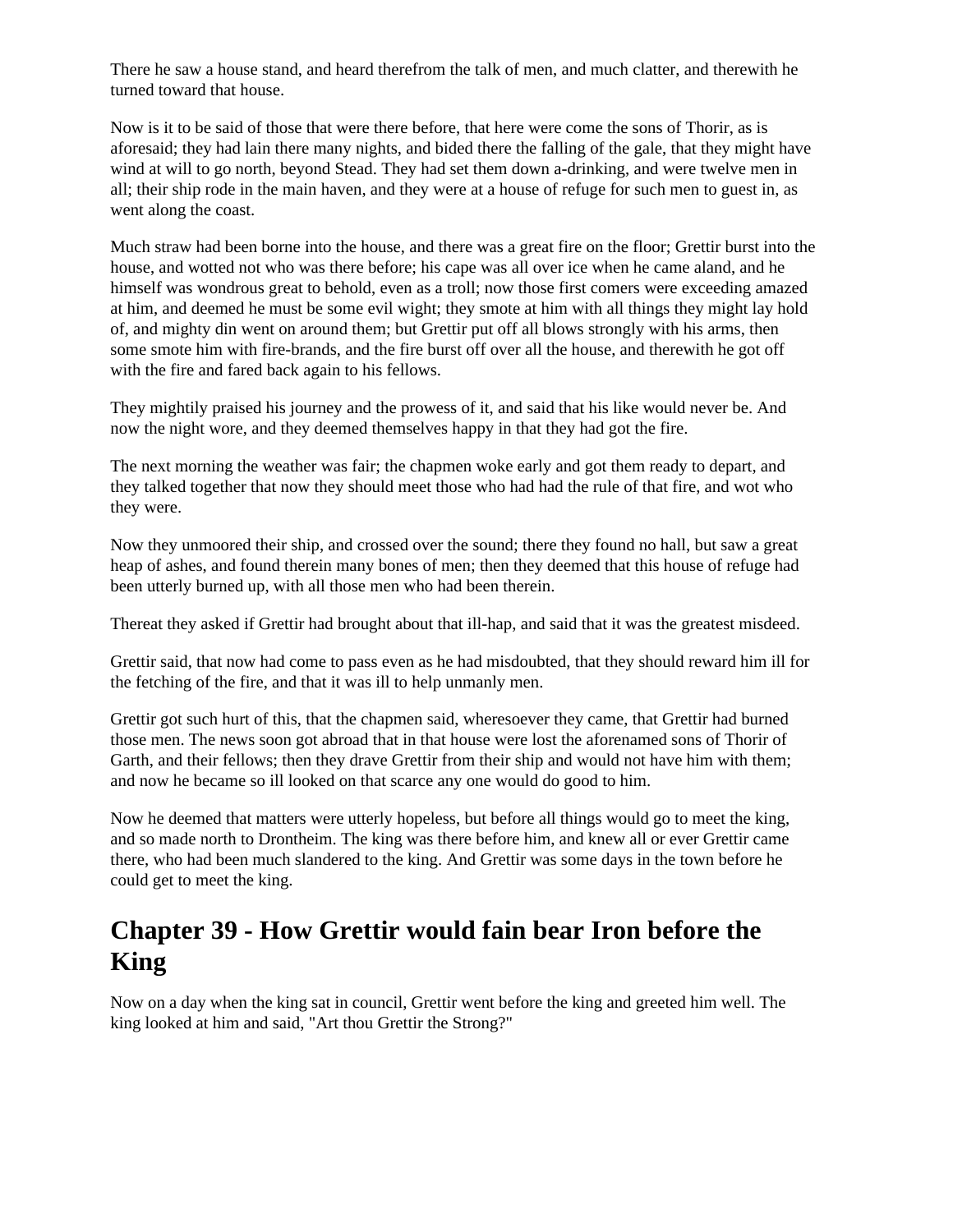He answered, "So have I been called, and for that cause am I come to thee, that I hope from thee deliverance from the evil tale that is laid on me, though I deem that I nowise wrought that deed."

King Olaf said, "Thou art great enough, but I know not what luck thou mayest bear about to cast off this matter from thee; but it is like, indeed, that thou didst not willingly burn the men."

Grettir said he was fain to put from him this slander, if the king thought he might do so; the king bade him tell truthfully, how it had gone betwixt him and those men: Grettir told him all, even as has been said before, and this withal, that they were all alive when he came out with the fire

"And now I will offer to free myself in such wise as ye may deem will stand good in law therefor."

Olaf the king said, "We will grant thee to bear iron for this matter if thy luck will have it so."

Grettir liked this exceeding well; and now took to fasting for the iron; and so the time wore on till the day came whereas the trial should come off; then went the king to the church, and the bishop and much folk, for many were eager to have a sight of Grettir, so much as had been told of him.

Then was Grettir led to the church, and when he came thither, many of those who were there before gazed at him and said one to the other, that he was little like to most folk, because of his strength and greatness of growth.

Now, as Grettir went up the church-floor, there started up a lad of ripe growth, wondrous wild of look, and he said to Grettir

"Marvellous is now the custom in this land, as men are called Christians therein, that ill-doers, and folk riotous, and thieves shall go their ways in peace and become free by trials; yea, and what would the evil man do but save his life while he might? So here now is a misdoer, proven clearly a man of misdeeds, and has burnt sackless men withal, and yet shall he, too, have a trial to free him; ah, a mighty ill custom!"

Therewith he went up to Grettir and pointed finger, and wagged head at him, and called him mermaid's son, and many other ill names.

Grettir grew wroth beyond measure hereat, and could not keep himself in; he lifted up his fist, and smote the lad under the ear, so that forthwith he fell down stunned, but some say that he was slain there and then. None seemed to know whence that lad came or what became of him, but men are mostly minded to think, that it was some unclean spirit, sent thither for Grettir's hurt.

Now a great clamour rose in the church, and it was told the king, "He who should bear the iron is smiting all about him;" then King Olaf went down the church, and saw what was going on, and spake

"A most unlucky man art thou," said he, "that now the trial should not be, as ready as all things were thereto, nor will it be easy to deal with thine ill-luck."

Grettir answered, "I was minded that I should have gained more honour from thee, Lord, for the sake of my kin, than now seems like to be;" and he told withal how men were faring to King Olaf, as was said afore, "and now I am fain," said he, "that thou wouldest take me to thee; thou hast here many men with thee, who will not be deemed more like men-at-arms than I?"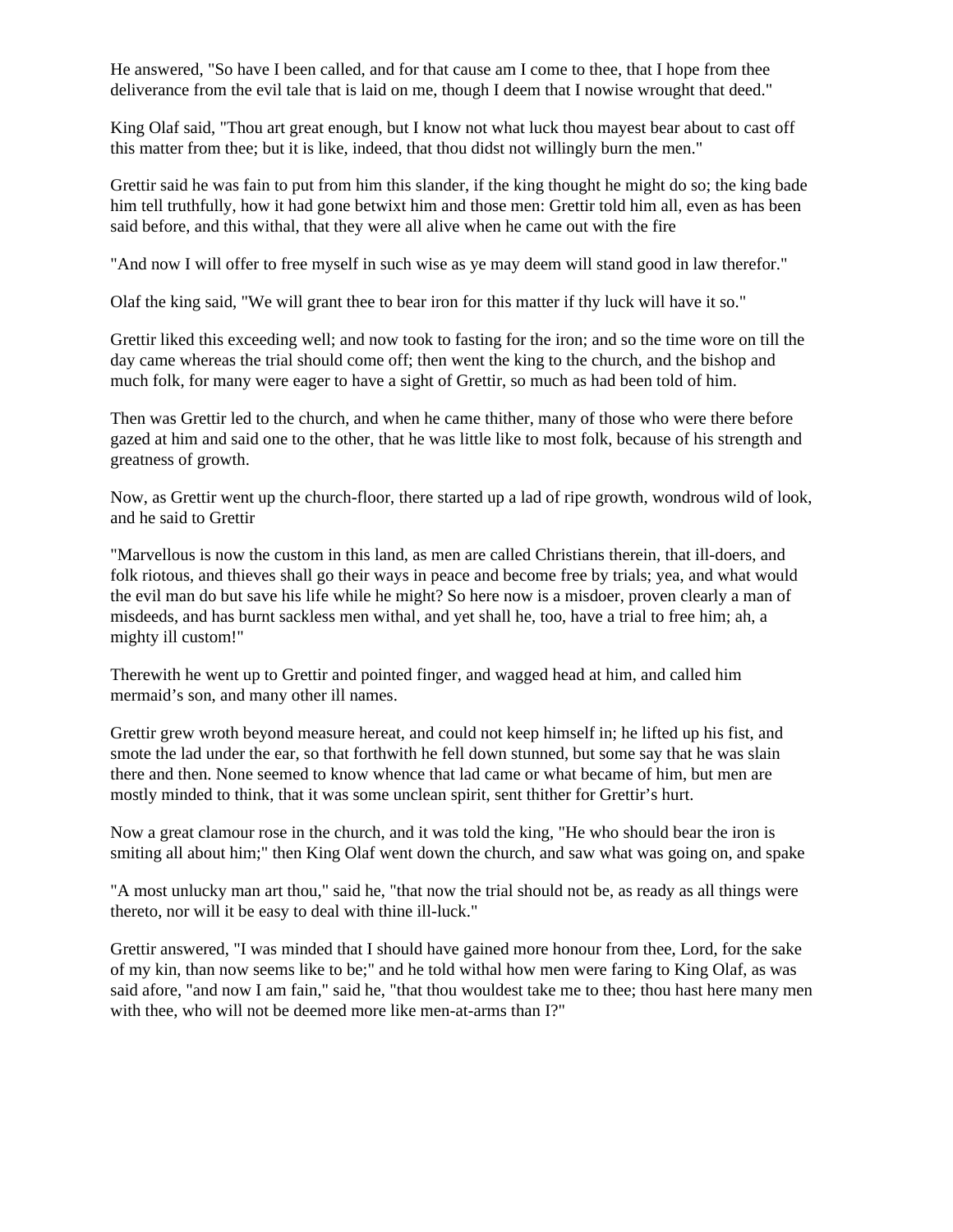"That see I well," said the king, "that few men are like unto thee for strength and stoutness of heart, but thou art far too luckless a man to abide with us: now shall thou go in peace for me, wheresoever thou wilt, the winter long, but next summer go thou out to Iceland, for there will it be thy fate to leave thy bones."

Grettir answered, "First would I put from me this affair of the burning, if I might, for I did not the deed willingly."

"It is most like," said the king; "but yet, because the trial is now come to nought for thy heedlessness' sake, thou will not get this charge cast from thee more than now it is, For ill-heed still to ill doth lead, and if ever man has been cursed, of all men must thou have been."

So Grettir dwelt a while in the town thereafter, but dealt no more with the king than has been told.

Then he fared into the south country, and was minded east for Tunsberg, to find Thorstein Dromond, his brother, and there is nought told of his travels till he came east to Jadar.

# **Chapter 40 - Of Grettir and Snoekoll**

At yule came Grettir to a bonder who was called Einar, he was a rich man, and was married and had one daughter of marriageable age, who was called Gyrid; she was a fair woman, and was deemed a right good match; Einar bade Grettir abide with him through Yule, and that proffer he took.

Then was it the wont far and wide in Norway that woodmen and misdoers would break out of the woods and challenge men for their women, or they took away men's goods with violence, whereas they had not much help of men.

Now it so befell here, that one day in Yule there came to Einar the bonder many ill-doers together, and he was called Snoekoll who was the head of them, and a great bearserk he was. He challenged goodman Einar to give up his daughter, or to defend her, if he thought himself man enough thereto; but the bonder was then past his youth, and was no man for fighting; he deemed he had a great trouble on his hands, and asked Grettir, in a whisper, what rede he would give thereto: "Since thou art called a famous man." Grettir bade him say yea to those things alone, which he thought of no shame to him.

The bearserk sat on his horse, and had a helm on his head, but the cheek-pieces were not made fast; he had an iron-rimmed shield before him, and went on in the most monstrous wise.

Now he said to the bonder, "Make one or other choice speedily, or what counsel is that big churl giving thee who stands there before thee; is it not so that he will play with me?"

Grettir said, "We are about equal herein, the bonder and I, for neither of us is skilled in arms."

Snoekoll said, "Ye will both of you be somewhat afraid to deal with me, if I grow wroth."

"That is known when it is tried," said Grettir.

Now the bearserk saw that there was some edging out of the matter going on, and he began to roar aloud, and bit the rim of his shield, and thrust it up into his mouth, and gaped over the corner of the shield, and went on very madly. Grettir took a sweep along over the field, and when he came alongside of the bearserk's horse, sent up his foot under the tail of the shield so hard, that the shield went up into the mouth of him, and his throat was riven asunder, and his jaws fell down on his breast. Then he wrought so that, all in one rush, he caught hold of the helmet with his left hand, and swept the viking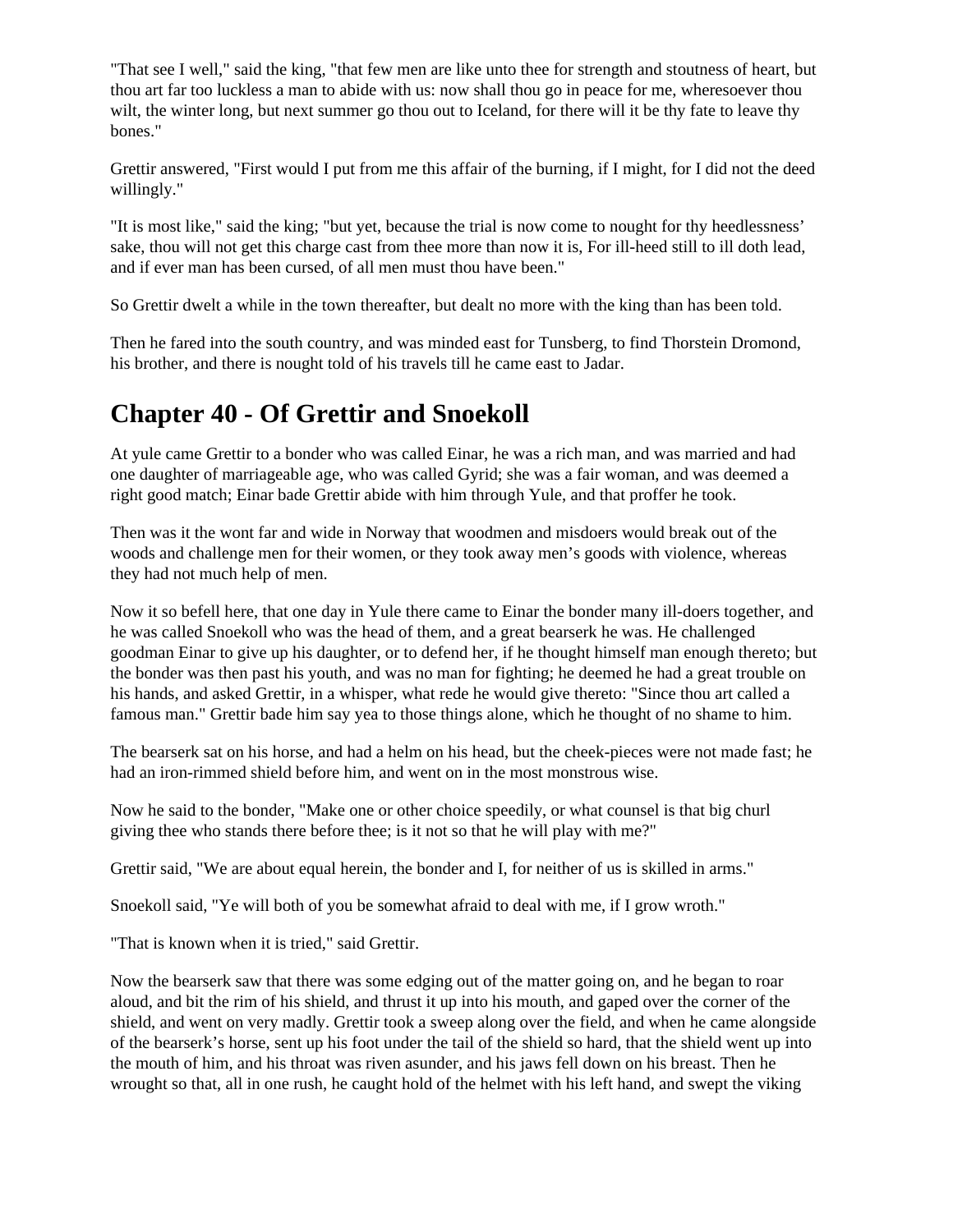off his horse; and with the other hand drew the short-sword that he was girt withal, and drave it at his neck, so that off the head flew. But when Snoekoll's fellows saw that, they fled, each his own way, and Grettir had no mind to follow, for he saw there was no heart in them.

The bonder thanked him well for his work and many other men too; and that deed was deemed to have been wrought both swiftly and hardily.

Grettir was there through Yule, and the farmer saw him off handsomely: then he went east to Tunsberg, and met his brother Thorstein; he received Grettir fondly, and asked of his travels and how he won the bearserk. Then Grettir sang a stave

"There the shield that men doth save Mighty spurn with foot I gave. Snoekoll's throat it smote aright, The fierce follower of the fight, And by mighty dint of it Were the tofts of tooth-hedge split; The strong spear-walk's iron rim, Tore adown the jaws of him."

Thorstein said, "Deft wouldst thou be at many things, kinsman, if mishaps went not therewith."

Grettir answered, "Deeds done will be told of."

#### **Chapter 41 - Of Thorstein Dromond's Arms, and what he deemed they might do**

Now Grettir was with Thorstein for the rest of the winter and on into the spring; and it befell one morning, as those brothers, Thorstein and Grettir, lay in their sleeping-loft, that Grettir had laid his arms outside the bed-clothes; and Thorstein was awake and saw it. Now Grettir woke up a little after, and then spake Thorstein:

"I have seen thine arms, kinsman," said he, "and I deem it nowise wonderful, though thy strokes fall heavy on many, for no man's arms have I seen like thine."

"Thou mayst know well enough," said Grettir, "that I should not have brought such things to pass as I have wrought, if I were not well knit."

"Better should I deem it," said Thorstein, "if they were slenderer and somewhat luckier withal."

Grettir said, "True it is, as folk say, No man makes himself; but let me see thine arms," said he.

Thorstein did so; he was the longest and gauntest of men; and Grettir laughed, and said,

"No need to look at that longer; hooked together are the ribs in thee; nor, methinks, have I ever seen such tongs as thou bearest about, and I deem thee to be scarce of a woman's strength."

"That may be," said Thorstein; "yet shall thou know that these same thin arms shall avenge thee, else shall thou never be avenged; who may know what shall be, when all is over and done?"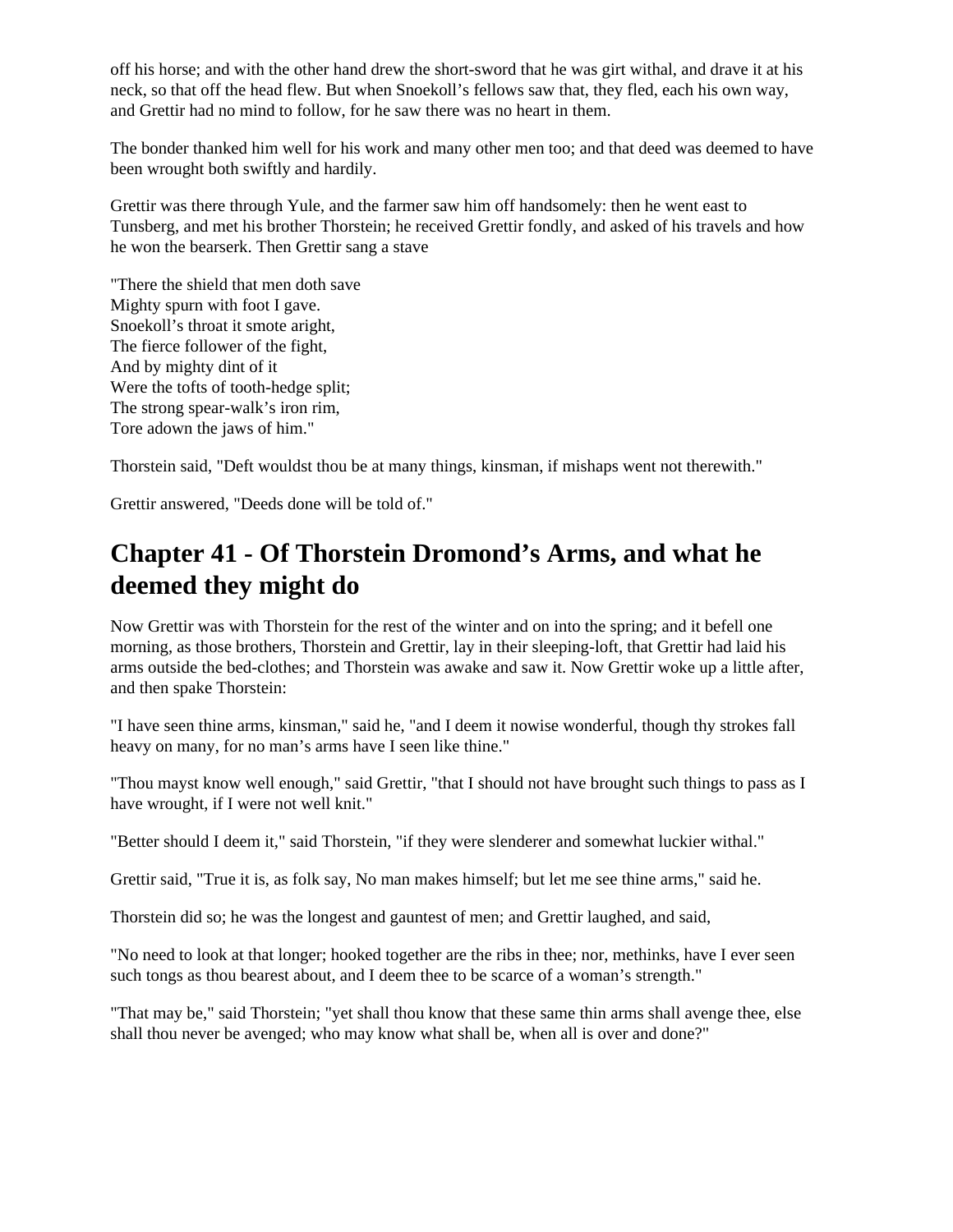No more is told of their talk together; the spring wore on, and Grettir took ship in the summer. The brothers parted in friendship, and saw each other never after.

## **Chapter 42 - Of the Death of Asmund the Grey haired**

Now must the tale be taken up where it was left before, for Thorbiorn Oxmain heard how Thorbiorn Tardy was slain, as aforesaid, and broke out into great wrath, and said it would please him well that now this and now that should have strokes in his garth

Asmund the Greyhaired lay long sick that summer, and when he thought his ailings drew closer on him, he called to him his kin, and said that it was his will, that Atli should have charge of all his goods after his day.

"But my mind misgives me," said Asmund, "that thou mayst scarce sit quiet because of the iniquity of men, and I would that all ye of my kin should help him to the uttermost but of Grettir nought can I say, for methinks overmuch on a whirling wheel his life turns; and though he be a mighty man, yet I fear me that he will have to heed his own troubles more than the helping of his kin: but Illugi, though he be young, yet shall he become a man of prowess, if he keep himself whole."

So, when Asmund had settled matters about his sons as he would, his sickness lay hard on him, and in a little while he died, and was laid in earth at Biarg; for there had he let make a church; but his death his neighbours deemed a great loss.

Now Atli became a mighty bonder, and had many with him, and was a great gatherer of household-stuff. When the summer was far gone, he went out to Snowfellness to get him stockfish. He drave many horses, and rode from home to Meals in Ramfirth to Gamli his brother-in-law; and on this journey rode with him Grim Thorhallson, Gamli's brother, and another man withal. They rode west to Hawkdale Pass, and so on, as the road lay west to Ness: there they bought much stockfish, and loaded seven horses therewith, and turned homeward when they were ready.

# **Chapter 43 - The Onset on Atli at the Pass and the Slaying of Gunnar and Thorgeir**

Thorbiorn Oxmain heard that Atli and Grim were on a journey from home, and there were with him the sons of Thorir from the Pass, Gunnar and Thorgeir. Now Thorbiorn envied Atli for his many friendships, and therefore he egged on the two brothers, the sons of Thorir, to way-lay Atli as he came back from the outer ness. Then they rode home to the Pass, and abode there till Atli and his fellows went by with their train; but when they came as far as the homestead at the Pass, their riding was seen, and those brothers brake out swiftly with their house-carles and rode after them; but when Atli and his folk saw their faring, Atli bade them take the loads from the horses, "for perchance they will give me atonement for my house-carle, whom Gunnar slew last summer. Let us not begin the work, but defend ourselves if they be first to raise strife with us."

Now the brothers came up and leaped off their horses. Atli welcomed them, and asked for tidings: "Perchance, Gunnar, thou wilt give me some atonement for my house-carle."

Gunnar answered, "Something else is your due, men of Biarg, than that I should lay down aught good therefor; yea, atonement is due withal for the slaying of Thorbiorn, whom Grettir slew."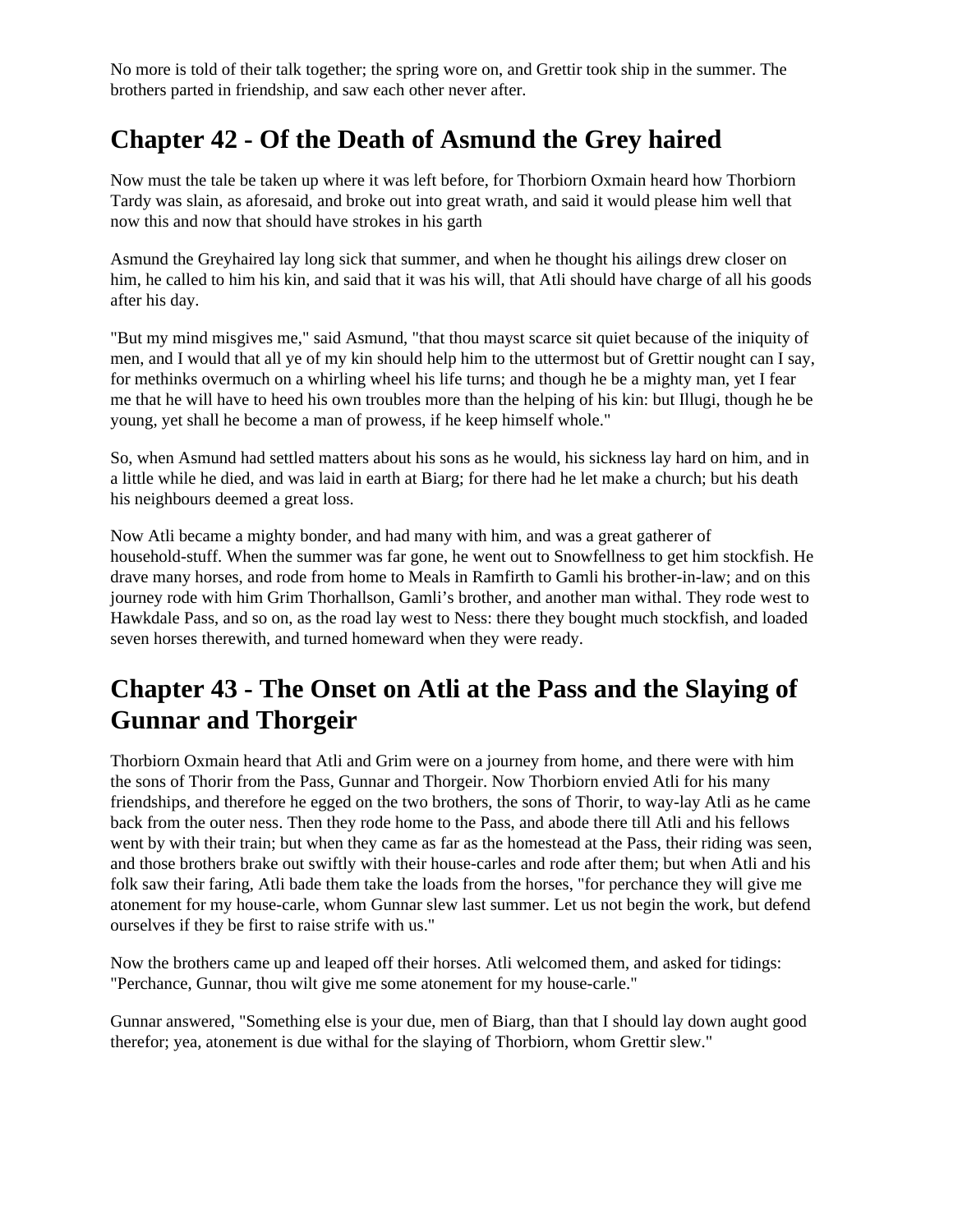"It is not for me to answer thereto," said Atli; "nor art thou a suitor in that case."

Gunnar said he would stand in that stead none-the-less. "Come, let us set on them, and make much of it, that Grettir is not nigh them now."

Then they ran at Atli, eight of them altogether, but Atli and his folk were six.

Atli went before his men, and drew the sword, Jokul's gift, which Grettir had given him.

Then said Thorgeir, "Many like ways have those who deem themselves good; high aloft did Grettir bear his short-sword last summer on the Ramfirth-neck."

Atli answered, "Yea, he is more wont to deal in great deeds than I."

Thereafter they fought; Gunnar set on Atli exceeding fiercely, and was of the maddest; and when they had fought awhile, Atli said,

"No fame there is in thus killing workmen each for the other; more seeming it is that we ourselves play together, for never have I fought with weapons till now."

Gunnar would not have it so, but Atli bade his house-carles look to the burdens; "But I will see what these will do herein."

Then he went forward so mightily that Gunnar and his folk shrunk back before him, and he slew two of the men of those brothers, and thereafter turned to meet Gunnar, and smote at him, so that the shield was cleft asunder almost below the handle, and the stroke fell on his leg below the knee, and then he smote at him again, and that was his bane.

Now is it to be told of Grim Thorhallson that he went against Thorgeir, and they strove together long, for each was a hardy man. Thorgeir saw the fall of his brother Gunnar, and was fain to draw off. Grim ran after him, and followed him till Thorgeir stumbled, and fell face foremost; then Grim smote at him with an axe betwixt the shoulders, so that it stood deep sunken therein.

Then they gave peace to three of their followers who were left; and thereafter they bound up their wounds, and laid the burdens on the horses, and then fared home, and made these man-slayings known.

Atli sat at home with many men through the winter. Thorbiorn Oxmain took these doings exceedingly ill, but could do naught therein because Atli was a man well befriended. Grim was with him through the winter, and Gamli, his brother-in-law; and there was Glum, son of Uspak, another kinsman-in-law of his, who at that time dwelt at Ere in Bitra. They had many men dwelling at Biarg, and great mirth was thereat through the winter.

## **Chapter 44 - The Suit for the Slaying of the Sons of Thorir of the Pass**

Thorbiorn Oxmain took on himself the suit for the slaying of the sons of Thorir of the Pass. He made ready a suit against Grim and Atli, but they set forth for their defence onset and attack, to make those brothers fall unatoned. The suit was brought to the Hunawater Thing, and men came thronging to both sides. Atli had good help because he was exceeding strong of kin.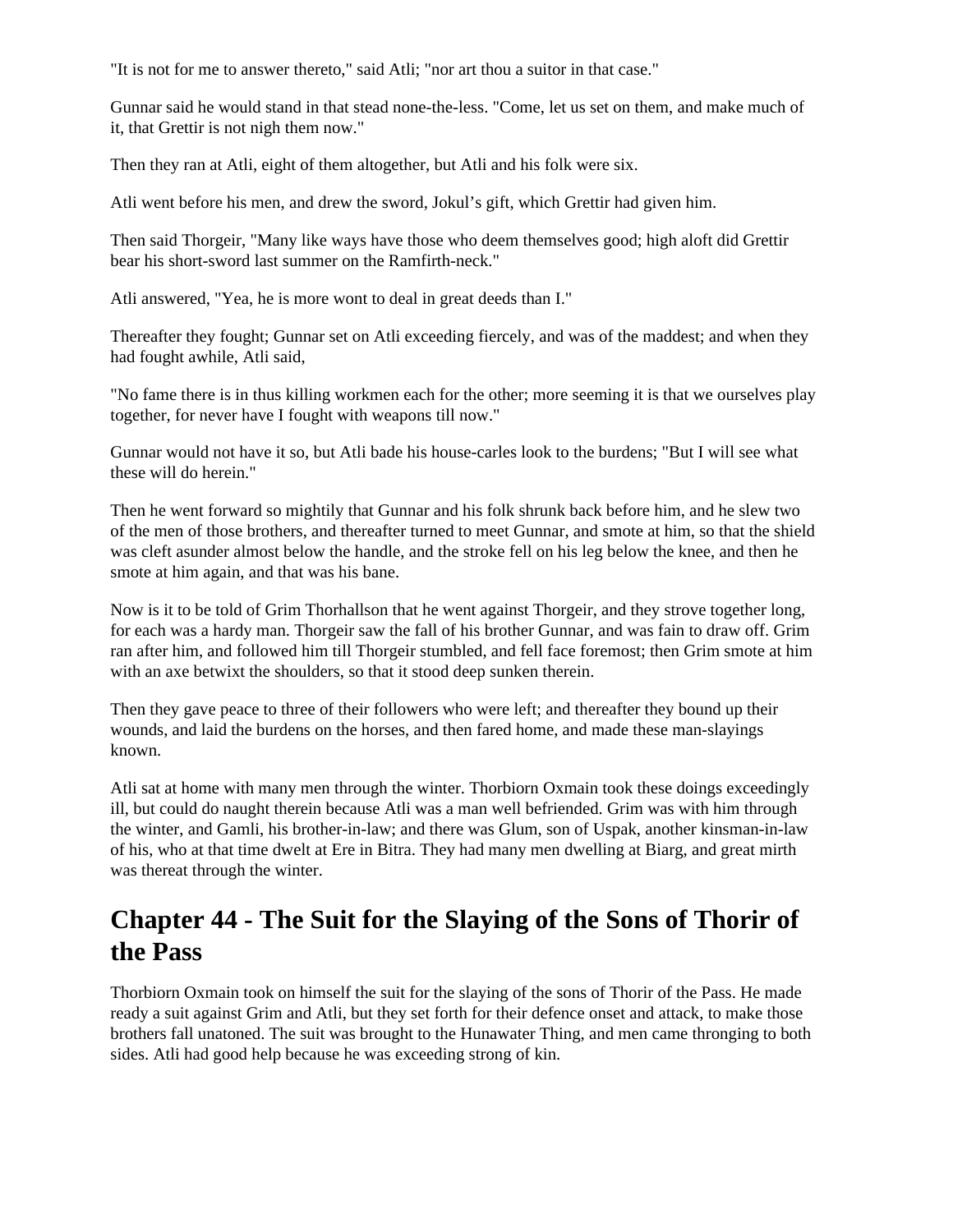Now the friends of both stood forth and talked of peace, and all said that Atli's ways were good, a peaceful man, but stout in danger none-the-less.

Now Thorbiorn deemed that by nought would his honour be served better than by taking the peace offered. Atli laid down before-hand that he would have neither district outlawry nor banishment.

Then were men chosen for the judges. Thorvald, son of Asgeir, on Atli's side, and on Thorbiorn's, Solvi the Proud, who was the son of Asbrand, the son of Thorbrand, the son of Harald Ring, who had settled all Waterness from the Foreland up to Bond-maids River on the west, but on the east all up to Cross-river, and there right across to Berg-ridge, and all on that side of the Bergs down to the sea: this Solvi was a man of great stateliness and a wise man, therefore Thorbiorn chose him to be judge on his behoof.

Now they set forth their judgment, that half-fines should be paid for the sons of Thorir, but half fell away because of the onslaught and attack, and attempt on Atli's life, the slaying of Atli's house-carle, who was slain on Ramfirth-neck, and the slaying of those twain who fell with the sons of Thorir were set off one against the other. Grim Thorhallson should leave dwelling in the district, but Atli alone should pay the money atonement.

This peace pleased Atli much, but Thorbiorn misliked it, but they parted appeased, as far as words went; howsoever it fell from Thorbiorn that their dealings would not be made an end of yet, if things went as he would.

But Atli rode home from the Thing, and thanked Thorvald well for his aid. Grim Thorhallson went south to Burgfirth, and dwelt at Gilsbank, and was a great bonder.

## **Chapter 45 - Of the Slaying of Atli Asmundson**

There was a man with Thorbiorn Oxmain who was called Ali; he was a house-carle, a somewhat lazy and unruly man.

Thorbiorn bade him work better, or he would beat him. Ali said he had no list thereto, and was beyond measure worrying. Thorbiorn would not abide it, and drave him under him, and handled him hardly. Then Ali went off from his service, and fared over the Neck to Midfirth, and made no stay till he came to Biarg. Atli was at home, and asked whither he went. He said that he sought service.

"Art thou not Thorbiorn's workman?" said Atli.

"That did not go off so pleasantly," said Ali; "I was not there long, and evil I deemed it while I was there, and we parted, so that I deemed his song about my throat nowise sweet; and I will go to dwell there no more, whatso else may hap to me; and true it is that much unlike ye are in the luck ye have with servants, and now I would fain work with thee if I might have the choice."

Atli answered, "Enough I have of workmen, though I reach not out to Thorbiorn's hands for such men as he has hired, and methinks there is no gain in thee, so go back to him."

Ali said, "Thither I go not of my own free-will."

And now he dwells there awhile; but one morning he went out to work with Atli's house-carles, and worked so that his hands were everywhere, and thus he went on till far into summer. Atli said nought to him, but bade give him meat, for he liked his working well.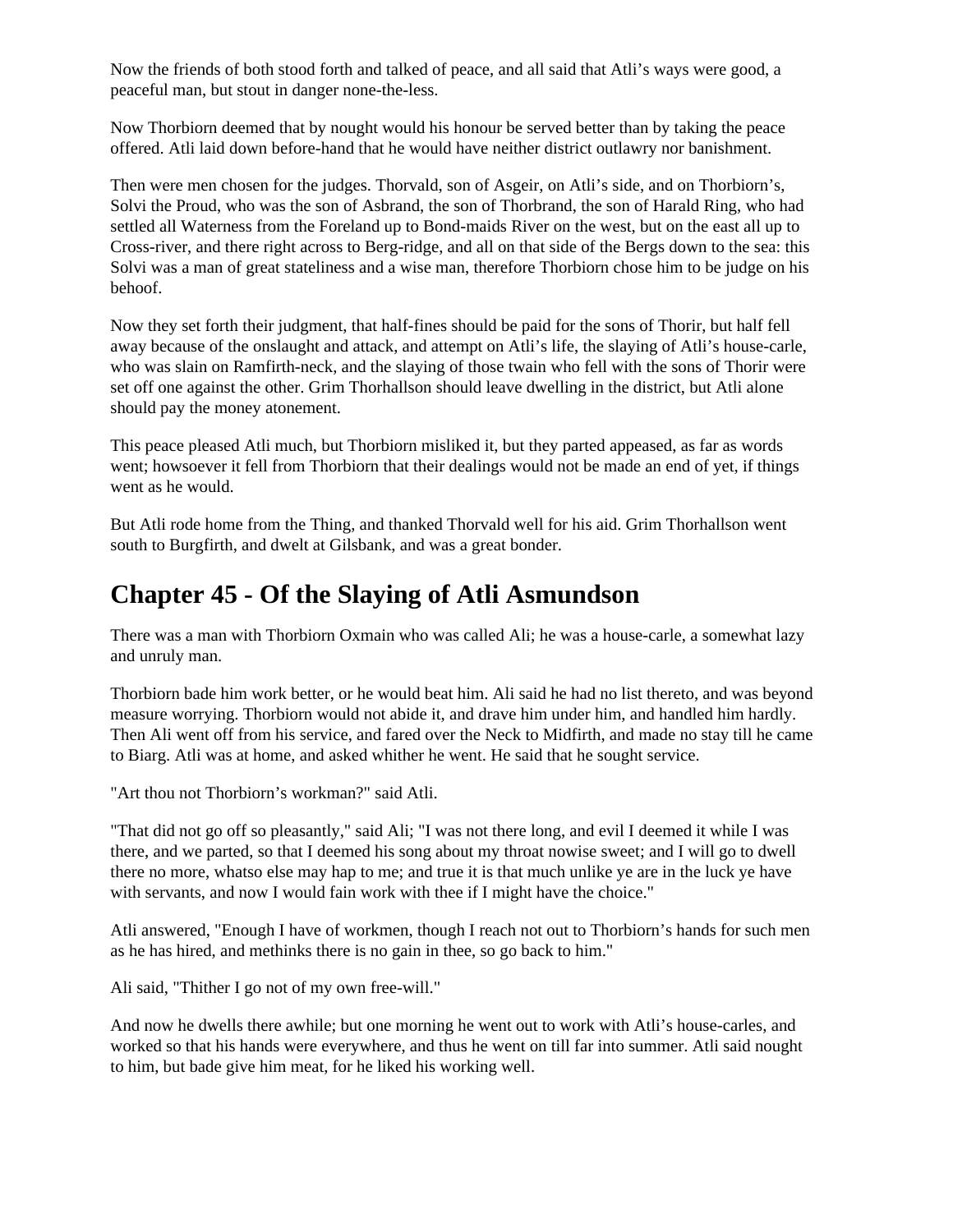Now Thorbiorn hears that Ali is at Biarg; then he rode to Biarg with two men, and called out Atli to talk with him. Atli went out and welcomed him.

Thorbiorn said, "Still wilt thou take up afresh ill-will against me, and trouble me, Atli. Why hast thou taken my workman? Wrongfully is this done."

Atli answered, "It is not proven to me that he is thy workman, nor will I withhold him from thee, if thou showest proofs thereof, yet am I loth to drag him out of my house."

"Thou must have thy will now," said Thorbiorn; "but I claim the man, and forbid him to work here; and I will come again another time, and I know not if we shall then part better friends than now."

Atli said, "I shall abide at home, and take what may come to hand."

Then Thorbiorn rode home; but when the workmen come home in the evening, Atli tells all the talk betwixt him and Thorbiorn, and bids Ali go his way, and said he should not abide there longer.

Ali answered, "True is the old saw, over-praised and first to fail. I deemed not that thou wouldst drive me away after I had toiled here all the summer enough to break my heart, and I hoped that thou wouldst stand up for me somehow; but this is the way of you, though ye look as if good might be hoped from you. I shall be beaten here before thine eyes if thou givest me not some defence or help."

Atli altered his mind at this talk of his, and had no heart now to drive him away from him.

Now the time wore, till men began hay-harvest, and one day, somewhat before midsummer, Thorbiorn Oxmain rode to Biarg, he was so attired that he had a helm on his head, and was girt with a sword, and had a spear in his hand. A barbed spear it was, and the barbs were broad.

It was wet abroad that day. Atli had sent his house-carles to the mowing, but some of them were north at Horn a-fishing. Atli was at home, and few other men.

Thorbiorn came there about high-noon; alone he was, and rode up to the outer door; the door was locked, and no men were abroad. Thorbiorn smote on the door, and then drew aback behind the houses, so that none might see him from the door. The home-folk heard that the door was knocked at, and a woman went out. Thorbiorn had an inkling of the woman, and would not let himself be seen, for he had a mind to do something else.

Now the woman went into the chamber, and Atli asked who was come there. She said, "I have seen nought stirring abroad." And even as they spake Thorbiorn let drive a great stroke on the door.

Then said Atli, "This one would see me, and he must have some errand with me, whatever may be the gain thereof to me."

Then he went forth and out of the door, and saw no one without. Exceeding wet it was, therefore he went not out, but laid a hand on either door-post, and so peered about him.

In that point of time Thorbiorn swung round before the door, and thrust the spear with both hands amidst of Atli, so that it pierced him through.

Then said Atli, when he got the thrust, "Broad spears are about now," says he, and fell forward over the threshold.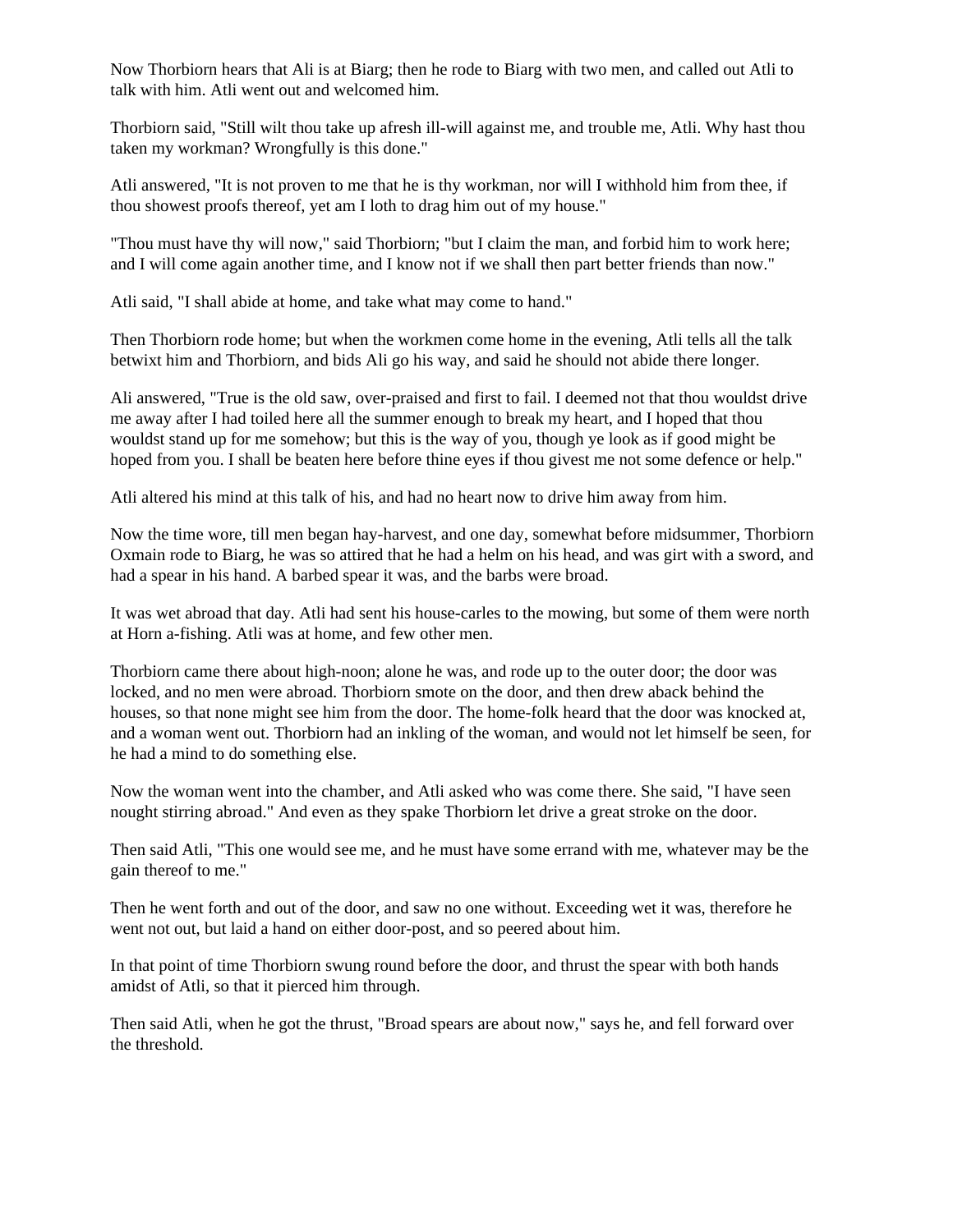Then came out women who had been in the chamber, and saw that Atli was dead. By then was Thorbiorn on horseback, and he gave out the slaying as having been done by his hand, and thereafter rode home.

The goodwife Asdis sent for her men, and Atli's corpse was laid out, and he was buried beside his father. Great mourning folk made for his death, for he had been a wise man, and of many friends.

No weregild came for the slaying of Atli, nor did any claim atonement for him, because Grettir had the blood-suit to take up if he should come out; so these matters stood still for that summer. Thorbiorn was little thanked for that deed of his; but he sat at peace in his homestead.

## **Chapter 46 - Grettir outlawed at the Thing at the Suit of Thorir of Garth**

This summer, whereof the tale was telling e'en now, a ship came out to Goose-ere before the Thing. Then was the news told of Grettir's travels, and therewithal men spake of that house-burning; and at that story was Thorir of Garth mad wroth, and deemed that there whereas Grettir was he had to look for vengeance for his sons. He rode with many men and set forth at the Thing the case for the burning, but men deemed they knew nought to say therein, while there was none to answer.

Thorir said that he would have nought, but that Grettir should be made an outlaw throughout the land for such misdeeds.

Then answered Skapti the Lawman, "Surely an ill deed it is, if things are as is said; but a tale is half told if one man tells it, for most folk are readiest to bring their stories to the worser side when there are two ways of telling them; now, therefore, I shall not give my word that Grettir be made guilty for this that has been done."

Now Thorir was a man of might in his district and a great chief, and well befriended of many great men; and he pushed on matters so hard that nought could avail to acquit Grettir; and so this Thorir made Grettir an outlaw throughout all the land, and was ever thenceforth the heaviest of all his foes, as things would oft show.

Now he put a price on his head, as was wont to be done with other wood-folk, and thereafter rode home.

Many men got saying that this was done rather by the high hand than according to law; but so it stood as it was done; and now nought else happed to tell of till past midsummer.

## **Chapter 47 - Grettir comes out to Iceland again**

When summer was far spent came Grettir Asmundson out to Whiteriver in Burgfirth; folk went down to the ship from thereabout, and these tidings came all at once to Grettir; the first, that his father was dead, the second, that his brother was slain, the third, that he himself was made an outlaw throughout all the land. Then sang Grettir this stave:

"Heavy tidings thick and fast On the singer now are cast; My father dead, my brother dead, A price set upon my head;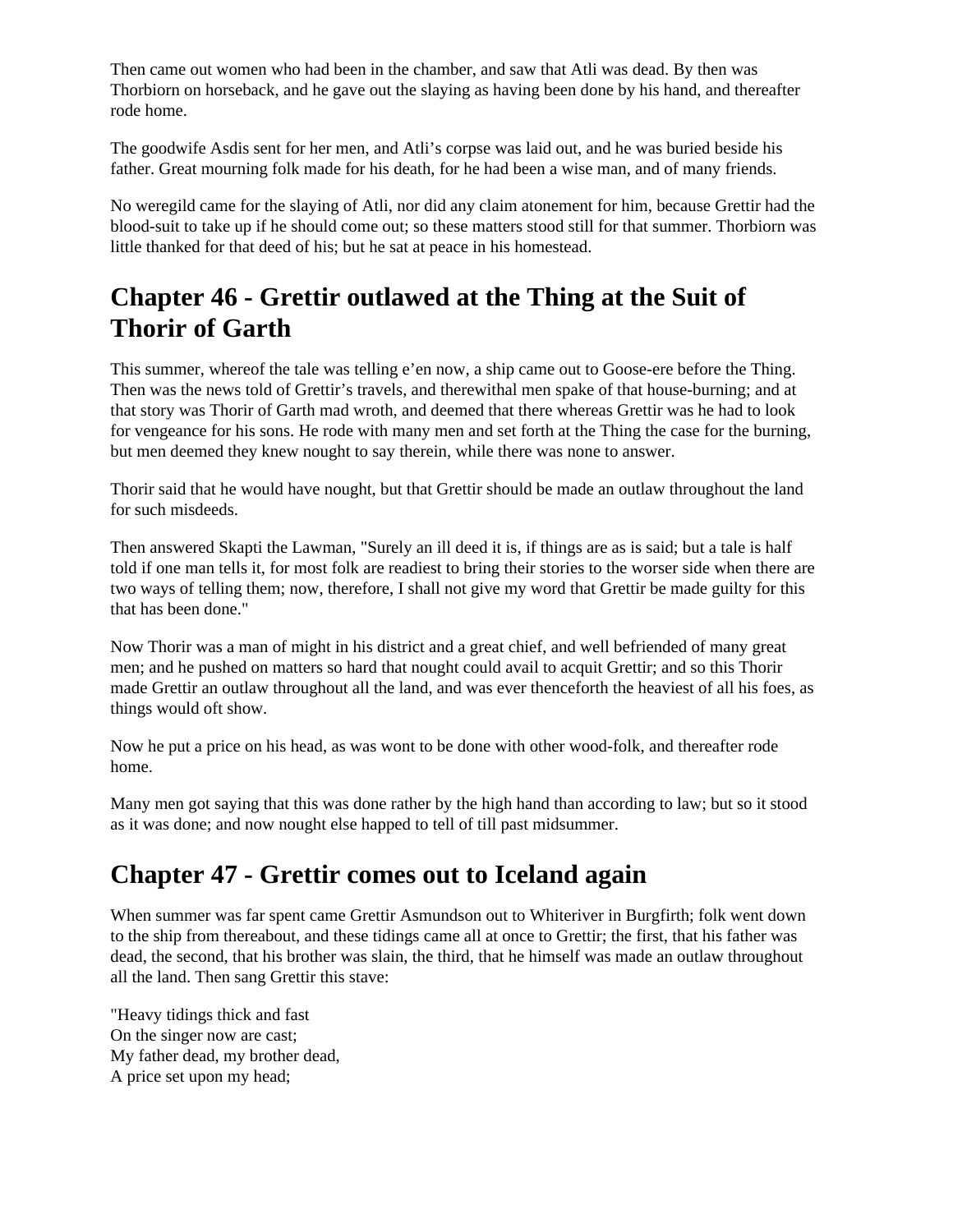Yet, O grove of Hedin's maid, May these things one day be paid; Yea upon another morn Others may be more forlorn."

So men say that Grettir changed nowise at these tidings, but was even as merry as before.

Now he abode with the ship awhile, because he could get no horse to his mind. But there was a man called Svein, who dwelt at Bank up from Thingness, he was a good bonder and a merry man, and often sang such songs as were gamesome to hear; he had a mare black to behold, the swiftest of all horses, and her Svein called Saddle-fair.

Now Grettir went one night away from the wolds, but he would not that the chapmen should be ware of his ways; he got a black cape, and threw it over his clothes, and so was disguised; he went up past Thingness, and so up to Bank, and by then it was daylight. He saw a black horse in the homefield and went up to it, and laid bridle on it, leapt on the back of it, and rode up along Whiteriver, and below Bye up to Flokedale-river, and then up the tracks above Kalfness; the workmen at Bank got up now and told the bonder of the man who had got on his mare; he got up and laughed, and sang

"One that helm-fire well can wield Rode off from my well-fenced field, Helm-stalk stole away from me Saddle-fair, the swift to see; Certes, more great deeds this Frey Yet shall do in such-like way As this was done; I deem him then Most overbold and rash of men."

Then he took horse and rode after him; Grettir rode on till he came up to the homestead at Kropp; there he met a man called Hall, who said that he was going down to the ship at the Wolds; Grettir sang a stave

"In broad-peopled lands say thou That thou sawest even now Unto Kropp-farm's gate anigh, Saddle-fair and Elm-stalk high; That thou sawest stiff on steed (Get thee gone at greatest speed), One who loveth game and play Clad in cape of black to-day."

Then they part, and Hall went down the track and all the way down to Kalfness, before Svein met him; they greeted one another hastily, then sang Svein

"Sawest thou him who did me harm On my horse by yonder farm? Even such an one was he, Sluggish yet a thief to see; From the neighbours presently Doom of thief shall he abye And a blue skin shall he wear, If his back I come anear."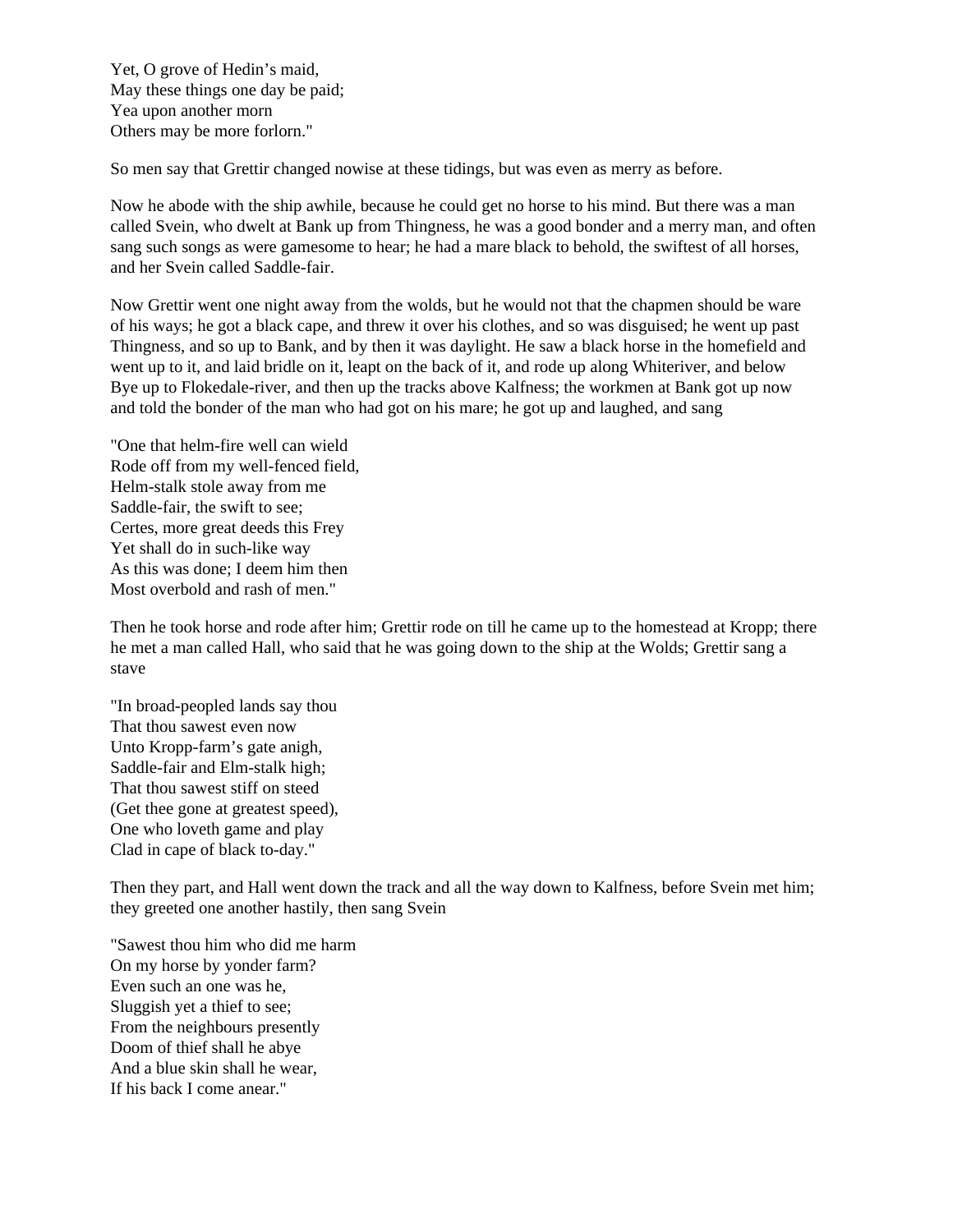"That thou mayst yet do," said Hall, "I saw that man who said that he rode on Saddle-fair, and bade me tell it over the peopled lands and settlements; great of growth he was, and was clad in a black cape."

"He deems he has something to fall back on," said the bonder, "but I shall ride after him and find out who he is."

Now Grettir came to Deildar-Tongue, and there was a woman without the door; Grettir went up to talk to her, and sang this stave

"Say to guard of deep-sea's flame That here worm-land's haunter came; Well-born goddess of red gold, Thus let gamesome rhyme be told. 'Giver forth of Odin's mead Of thy black mare have I need; For to Gilsbank will I ride, Meed of my rash words to bide.'"

The woman learned this song, and thereafter Grettir rode on his way; Svein came there a little after, and she was not yet gone in, and as he came he sang this

"What foreteller of spear-shower E'en within this nigh-passed hour, Swift through the rough weather rode Past the gate of this abode? He, the hound-eyed reckless one, By all good deeds left alone, Surely long upon this day From my hands will flee away."

Then she told him what she had been bidden to; he thought over the ditty, and said, "It is not unlike that he will be no man to play with; natheless, I will find him out."

Now he rode along the peopled lands, and each man ever saw the other's riding; and the weather was both squally and wet.

Grettir came to Gilsbank that day, and when Grim Thorhallson knew thereof, he welcomed him with great joy, and bade him abide with him. This Grettir agreed to; then he let loose Saddle-fair, and told Grim how she had been come by. Therewith came Svein, and leapt from his horse, and saw his own mare, and sang this withal

"Who rode on my mare away? What is that which thou wilt pay? Who a greater theft has seen? What does the cowl-covered mean?"

Grettir by then had doft his wet clothes, and he heard the stave, and answered

"I did ride thy mare to Grim (Thou art feeble weighed with him), Little will I pay to thee, Yet good fellows let us be."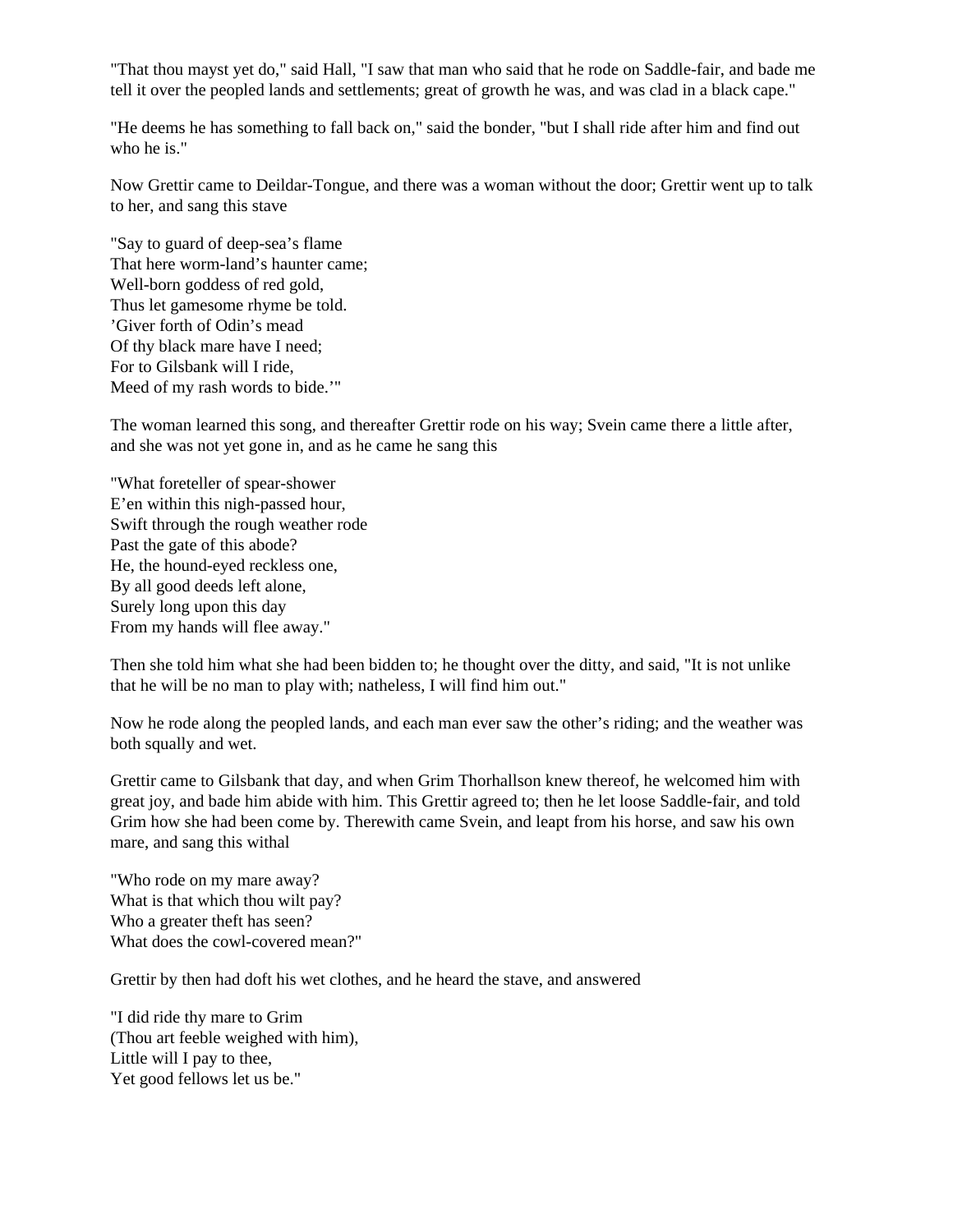"Well, so be it then," said the farmer, "and the ride is well paid for."

Then each sang his own songs, and Grettir said he had no fault to find, though he failed to hold his own; the bonder was there that night, and the twain of them together, and great game they made of this: and they called all this Saddle-fair's lays. Next morning the bonder rode home, and he and Grettir parted good friends.

Now Grim told Grettir of many things from the north and Midfirth, that had befallen while he was abroad, and this withal, that Atli was unatoned, and how that Thorbiorn Oxmain waxed so great, and was so high-handed, that it was not sure that goodwife Asdis might abide at Biarg if matters still went so.

Grettir abode but few nights with Grim, for he was fain that no news should go before him north over the Heaths. Grim bade him come thither if he should have any need of safeguard.

"Yet shall I shun being made guilty in law for the harbouring of thee."

Grettir said he did well. "But it is more like that later on I may need thy good deed more."

Now Grettir rode north over Twodaysway, and so to Biarg, and came there in the dead of night, when all folk were asleep save his mother. He went in by the back of the house and through a door that was there, for the ways of the house were well known to him, and came to the hall, and got to his mother's bed, and groped about before him.

She asked who was there, and Grettir told her; then she sat up and kissed him, and sighed withal, heavily, and spake, "Be welcome; son," she said, "but my joyance in my sons is slipping from me; for he is slain who was of most avail, and thou art made an outlaw and a guilty man, and the third is so young; that he may do nought for me."

"An old saw it is," said Grettir, "Even so shall bale be bettered, by biding greater bale; but there are more things to be thought of by men than money atonements alone, and most like it is that Atli will be avenged; but as to things that may fall to me, many must even take their lot at my hand in dealing with me, and like it as they may."

She said that was not unlike. And now Grettir was there a while with the knowledge of few folk; and he had news of the doings of the folk of the country-side; and men knew not that Grettir was come into Midfirth: but he heard that Thorbiorn Oxmain was at home with few men; and that was after the homefield hay-harvest.

## **Chapter 48 - The Slaying of Thorbiorn Oxmain**

On a fair day Grettir rode west over the Necks to Thorodstead, and came there about noon, and knocked at the door; women came out and welcomed him, but knew him not; he asked for Thorbiorn, but they said he was gone to the meadow to bind hay, and with him his son of sixteen winters, who was called Arnor; for Thorbiorn was a very busy man, and well-nigh never idle.

So when Grettir knew this, he bade them well betide, and went his way on the road toward Reeks, there a marsh stretches down from the hill-side, and on it was much grass to mow, and much hay had Thorbiorn made there, and now it was fully dry, and he was minded to bind it up for home, he and the lad with him, but a woman did the raking.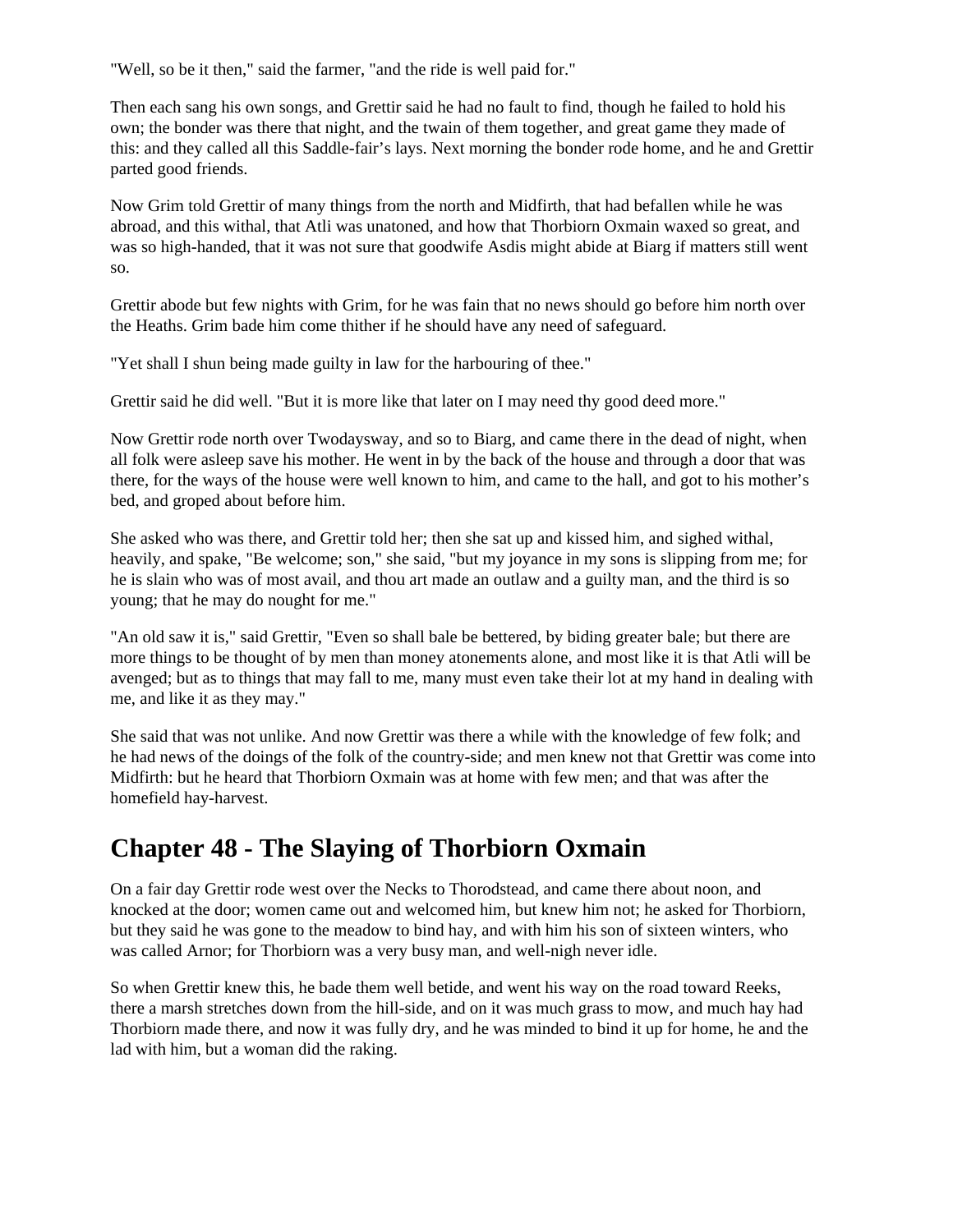Now Grettir rode from below up into the field, but the father and son were higher up, and had bound one load, and were now at another; Thorbiorn had set his shield and sword against the load, and the lad had a hand-axe beside him.

Now Thorbiorn saw a man coming, and said to the lad, "Yonder is a man riding toward us, let us leave binding the hay, and know what he will with us."

So did they, and Grettir leapt off his horse; he had a helm on his head, and was girt with the short-sword, and bore a great spear in his hand, a spear without barbs, and the socket inlaid with silver. Now he sat down and knocked out the socket-nail, because he would not that Thorbiorn should cast the spear back.

Then said Thorbiorn, "He is a big man, and no man in field know I, if that is not Grettir Asmundson, and he must needs think he has enough against us; so let us meet him sharply, and let him see no signs of failing in us. We shall deal cunningly; for I will go against him in front, and take thou heed how matters go betwixt us, for I will trust myself against any man if I have one alone to meet; but do thou go behind him, and drive the axe at him with both hands atwixt his shoulders; thou needest not fear that he will do thee hurt, as his back will be turned to thee."

Neither Thorbiorn nor his son had a helm.

Now Grettir got into the mead, and when he came within spear-throw of them, he cast his spear at Thorbiorn, but the head was looser on the shaft than he deemed it would be, and it swerved in its flight, and fell down from the shaft to the earth: then Thorbiorn took his shield, and put it before him, but drew his sword and went against Grettir when he knew him; then Grettir drew his short-sword, and turned about somewhat, so that he saw how the lad stood at his back, wherefore he kept himself free to move here or there, till he saw that the lad was come within reach of him, and therewith he raised the short-sword high aloft, and sent it back against Arnor's head so mightily that the skull was shattered, and that was his bane. Then Thorbiorn ran against Grettir and smote at him, but he thrust forth his buckler with his left hand, and put the blow from him, and smote with the short-sword withal, and cleft the shield of Thorbiorn, and the short-sword smote so hard into his head that it went even unto the brain, and he fell dead to earth beneath that stroke, nor did Grettir give him any other wound.

Then he sought for his spear-head, and found it not; so he went to his horse and rode out to Reeks, and there told of the slayings. Withal the woman who was in the meadow saw the slayings, and ran home full of fear, and said that Thorbiorn was slain, and his son both; this took those of the house utterly unawares, for they knew nought of Grettir's travelling. So were men sent for to the next homestead, and soon came many folk, and brought the bodies to church. Thorod Drapa-Stump took up the blood-suit for these slayings and had folk a-field forthwith.

But Grettir rode home to Biarg, and found his mother, and told her what had happed; and she was glad thereat, and said that now he got to be like unto the Waterdale kin. "Yet will this be the root and stem of thine outlawry, and I know for sooth that thou mayest not abide here long because of the kin of Thorbiorn; but now may they know that thou mayest be angered."

Grettir sang this stave thereupon

"Giant's friend fell dead to earth On the grass of Wetherfirth, No fierce fighting would avail, Oxmain in the Odin's gale. So, and in no other wise,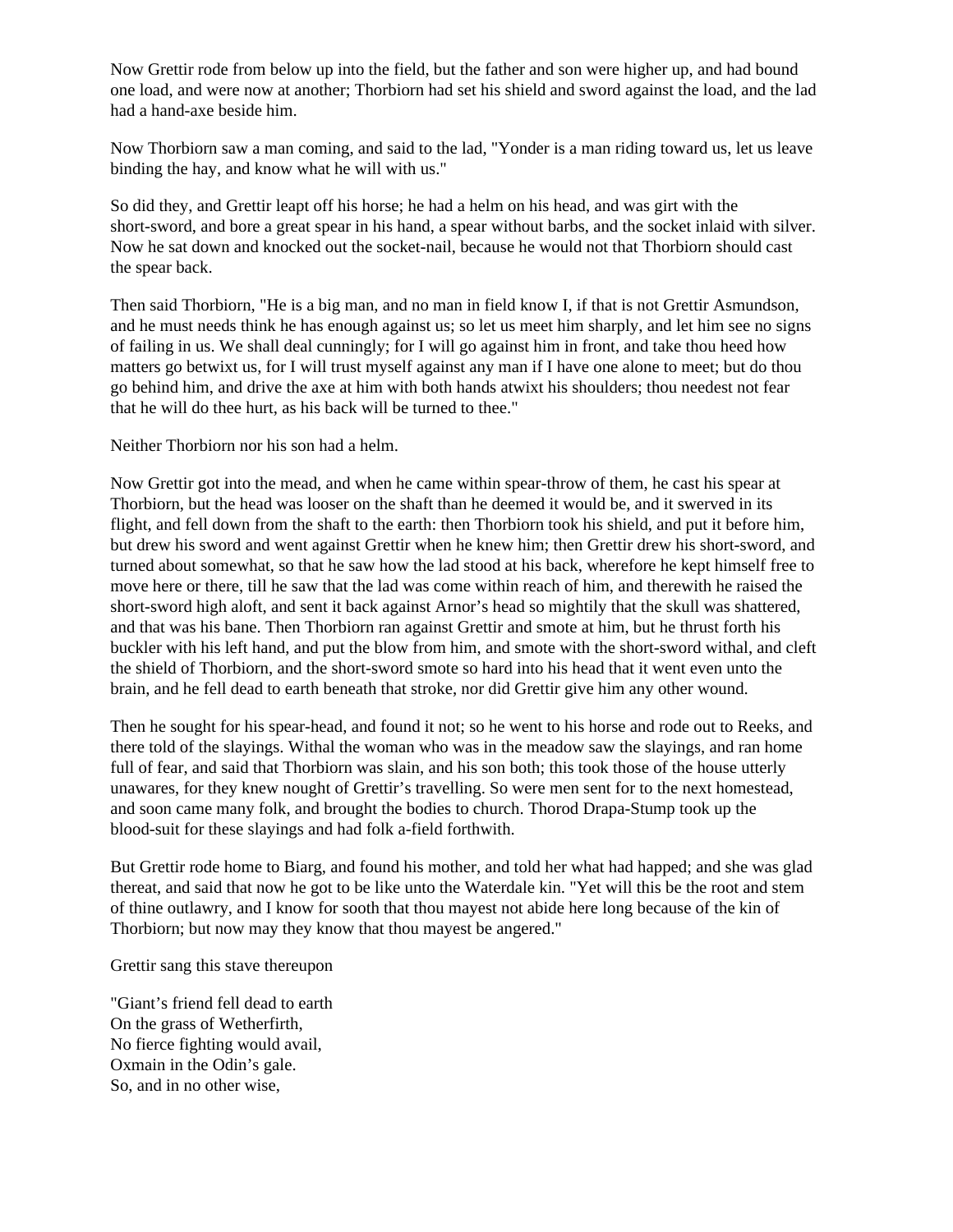Has been paid a fitting price For that Atli, who of yore, Lay dead-slain anigh his door."

Goodwife Asdis said that was true; "But I know not what rede thou art minded to take?"

Grettir said that he would seek help of his friends and kin in the west; "But on thee shall no trouble fall for my sake," said he.

So he made ready to go, and mother and son parted in love; but first he went to Meals in Ramfirth, and told Gamli his brother-in-law all, even as it had happed, concerning the slaying of Thorbiorn.

Gamli told him he must needs depart from Ramfirth while Thorbiorn's kin had their folk about; "But our aid in the suit for Atli's slaying we shall yield thee as we may."

So thereafter Grettir rode west over Laxdale-heath, and stayed not till he came to Liarskogar to Thorstein Kuggson, where he dwelt long that autumn.

## **Chapter 49 - The gathering to avenge Thorbiorn Oxmain**

Thorod Drapa-Stump sought tidings of this who might have slain Thorbiorn and his son, and when he came to Reeks, it was told him that Grettir had been there and given out the slayings as from his hand. Now, Thorod deemed he saw how things had come to pass; so he went to Biarg, and there found many folk, but he asked if Grettir were there.

The goodwife said he had ridden away, and that she would not slip him into hiding-places if he were there.

"Now ye will be well pleased that matters have so been wrought; nor was the slaying of Atli over-avenged, though this was paid for it. Ye asked not then what grief of heart I had; and now, too, it is well that things are even so."

Therewith they rode home, and found it not easy to do aught therein.

Now that spear-head which Grettir lost was not found till within the memory of men living now; it was found in the latter days of Sturla Thordson the lawman, and in that marsh where Thorbiorn fell, which is now called Spear-mead; and that sign men have to show that Thorbiorn was slain there, though in some places it is said that he was slain on Midfit.

Thorod and his kin heard that Grettir abode at Liarskogar; then they gathered men, and were minded to go thither; but when Gamli of Meals was ware thereof, he made Thorstein and Grettir sure of the farings of the Ramfirthers; and when Thorstein knew it, he sent Grettir in to Tongue to Snorri Godi, for then there was no strife between them, and Thorstein gave that counsel to Grettir that he should pray Snorri the Godi for his watch and ward; but if he would not grant it, he made Grettir go west to Reek-knolls to Thorgils Arisen, "and he will take thee to him through this winter, and keep within the Westfirths till these matters are settled."

Grettir said he would take good heed to his counsels; then he rode into Tongue, and found Snorri the Godi, and talked with him, and prayed him to take him in.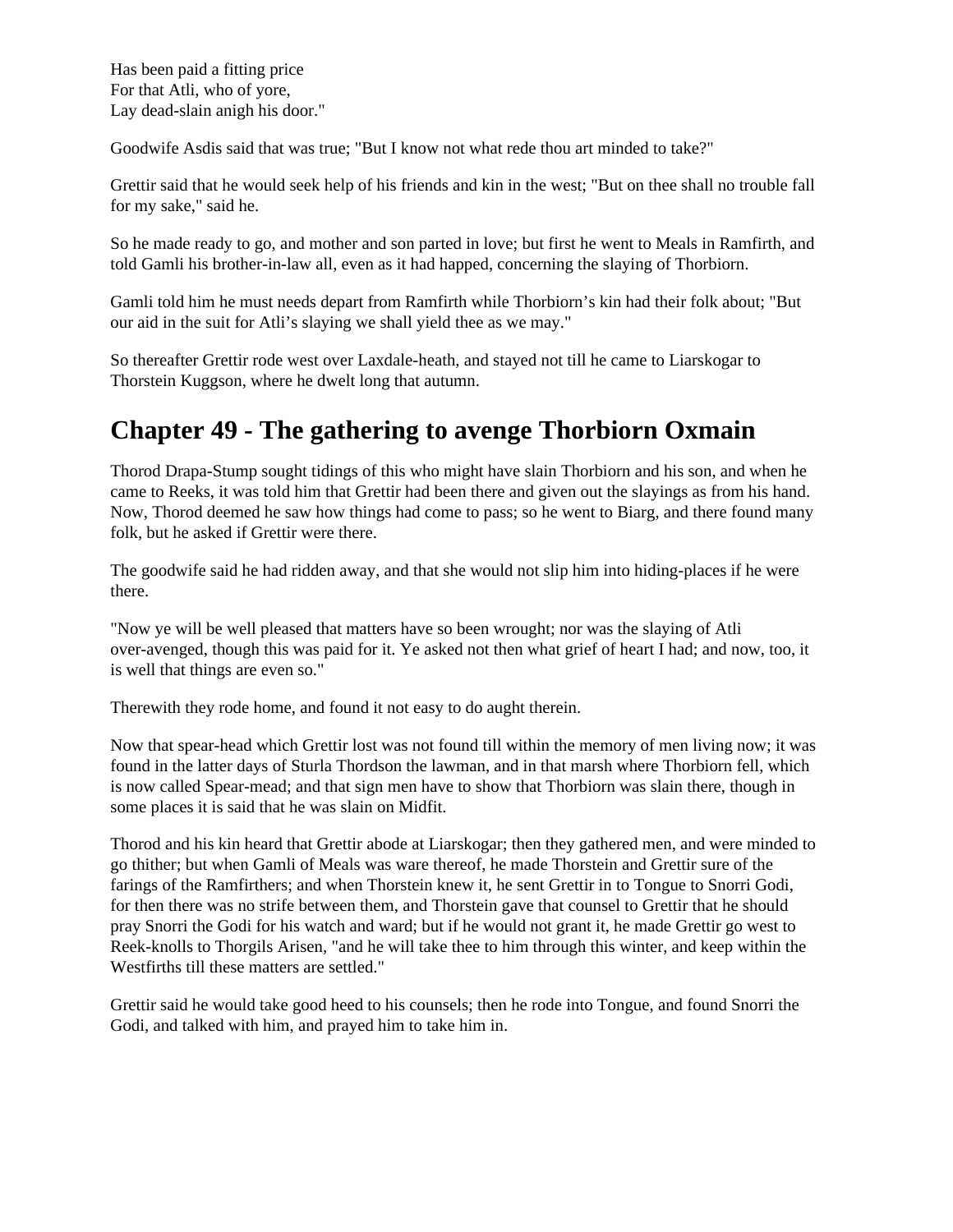Snorri answered, "I grow an old man now, and loth am I to harbour outlawed men if no need drive me thereto. What has come to pass that the elder put thee off from him?"

Grettir said that Thorstein had often done well to him; "But more shall I need than him alone, if things are to go well."

Said Snorri, "My good word I shall put in for thee if that may avail thee aught, but in some other place than with me must thou seek a dwelling."

With these words they parted, and Grettir turned west to Reekness; the Ramfirthers with their band got as far as Samstead, and there they heard that Grettir had departed from Liarskogar, and thereat they went back home.

#### **Chapter 50 - Grettir and the Foster-brothers at Reek-knolls**

Now Grettir came to Reek-knolls about winter-nights, and prayed Thorgils for winter abode; Thorgils said, that for him as for other free men meat was ready; "but the fare of guests here is nowise choice." Grettir said he was not nice about that.

"There is yet another thing here for thy trouble," said Thorgils: "Men are minded to harbour here, who are deemed somewhat hard to keep quiet, even as those foster-brothers, Thorgeir and Thormod; I wot not how meet it may be for you to be together; but their dwelling shall ever be here if they will it so: now mayst thou abide here if thou wilt, but I will not have it that either of you make strife with the other."

Grettir said he would not be the first to raise strife with any man, and so much the less as the bonder's will was such.

A little after came those foster-brothers home; things went not merrily betwixt Thorgeir and Grettir, but Thormod bore himself well. Goodman Thorgils said to the foster-brothers even as he had said to Grettir; and of such worth they held him, that neither cast an untoward word at the other although their minds went nowise the same way: and so wore the early winter.

Now men say that Thorgils owned those isles, which are called Olaf's-isles, and lie out in the firth a sea-mile and a half off Reekness; there had bonder Thorgils a good ox that he might not fetch home in the autumn; and he was ever saying that he would fain have him against Yule. Now, one day those foster-brothers got ready to seek the ox, if a third man could be gotten to their aid: Grettir offered to go with them, and they were well pleased thereat; they went, the three of them, in a ten-oared boat: the weather was cold, and the wind shifting from the north, and the craft lay up on Whaleshead-holm.

Now they sail out, and somewhat the wind got up, but they came to the isle and got hold of the ox; then asked Grettir which they would do, bear the ox aboard or keep hold of the craft, because the surf at the isle was great; then they bade him hold the boat; so he stood amidships on that side which looked from shore, and the sea took him up to the shoulder-blades, yet he held her so that she moved nowise: but Thorgeir took the ox behind and Thormod before, and so hove it down to the boat; then they sat down to row, and Thormod rowed in the bows, Thorgeir amidships, and Grettir aft, and therewith they made out into the open bay; but when they came off Goat-rock, a squall caught them, then said Thorgeir, "The stern is fain to lag behind."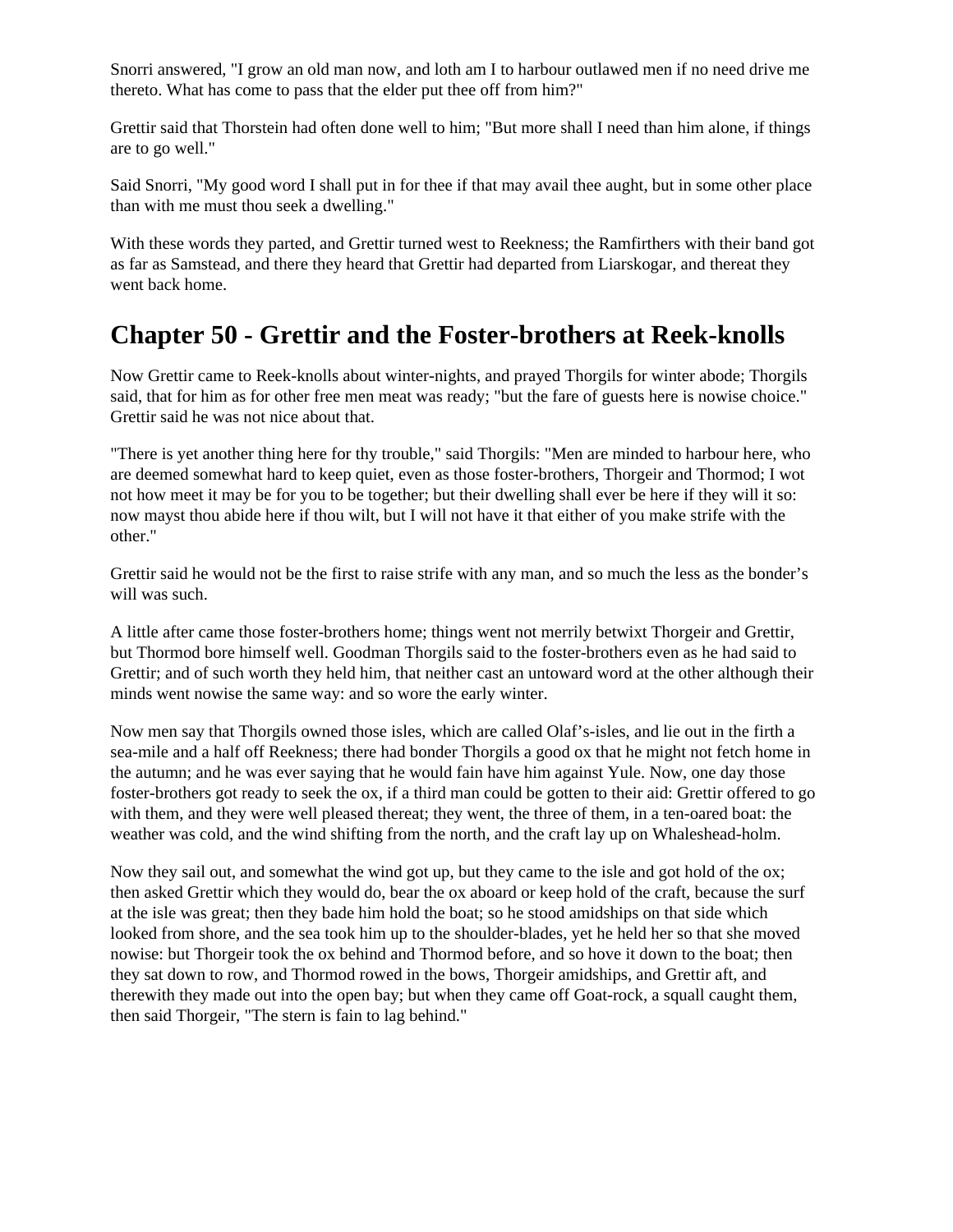Then said Grettir, "The stern will not be left if the rowing afore be good."

Thereat Thorgeir fell to rowing so hard that both the tholes were broken: then said he, "Row on, Grettir, while I mend the thole-pins."

Then Grettir pulled mightily while Thorgeir did his mending, but when Thorgeir took to rowing again, the oars had got so worn that Grettir shook them asunder on the gunwale.

"Better," quoth Thormod, "to row less and break nought."

Then Grettir caught up two unshapen oar beams that lay in the boat and bored large holes in the gunwales, and rowed withal so mightily that every beam creaked, but whereas the craft was good, and the men somewhat of the brisker sort, they reached Whaleshead-holm.

Then Grettir asked whether they would rather go home with the ox or haul up the boat; they chose to haul up the boat, and hauled it up with all the sea that was in it, and all the ice, for it was much covered with icicles: but Grettir led home the ox, and exceeding stiff in tow he was, and very fat, and he grew very weary, and when they came up below Titling-stead could go no more.

The foster-brothers went up to the house, for neither would help the other in his allotted work; Thorgils asked after Grettir, but they told him where they had parted; then he sent men to meet him, and when they came down to Cave-knolls they saw how there came towards them a man with a neat on his back, and lo, there was Grettir come, bearing the ox: then all men wondered at his great might.

Now Thorgeir got very envious of Grettir's strength, and one day somewhat after Yule, Grettir went alone to bathe; Thorgeir knew thereof, and said to Thormod, "Let us go on now, and try how Grettir will start if I set on him as he comes from his bathing."

"That is not my mind," said Thormod, "and no good wilt thou get from him."

"I will go though," says Thorgeir; and therewith he went down to the slope, and bore aloft an axe.

By then was Grettir walking up from the bath, and when they met, Thorgeir said; "Is it true, Grettir," says he, "that thou hast said so much as that thou wouldst never run before one man?"

"That I know not for sure," said Grettir, "yet but a little way have I run before thee."

Thorgeir raised aloft the axe, but therewith Grettir ran in under Thorgeir and gave him an exceeding great fall: then said Thorgeir to Thormod, "Wilt thou stand by and see this fiend drive me down under him?"

Thormod caught hold of Grettir's feet, and was minded to pull him from off Thorgeir, but could do nought thereat: he was girt with a short-sword and was going to draw it, when goodman Thorgils came up and bade them be quiet and have nought to do with Grettir.

So did they and turned it all to game, and no more is told of their dealings; and men thought Thorgils had great luck in that he kept such reckless men in good peace.

But when spring came they all went away; Grettir went round to Codfirth, and he was asked, how he liked the fare of the winter abode at Reek-knolls; he answered, "There have I ever been as fain as might be of my meals when I got at them."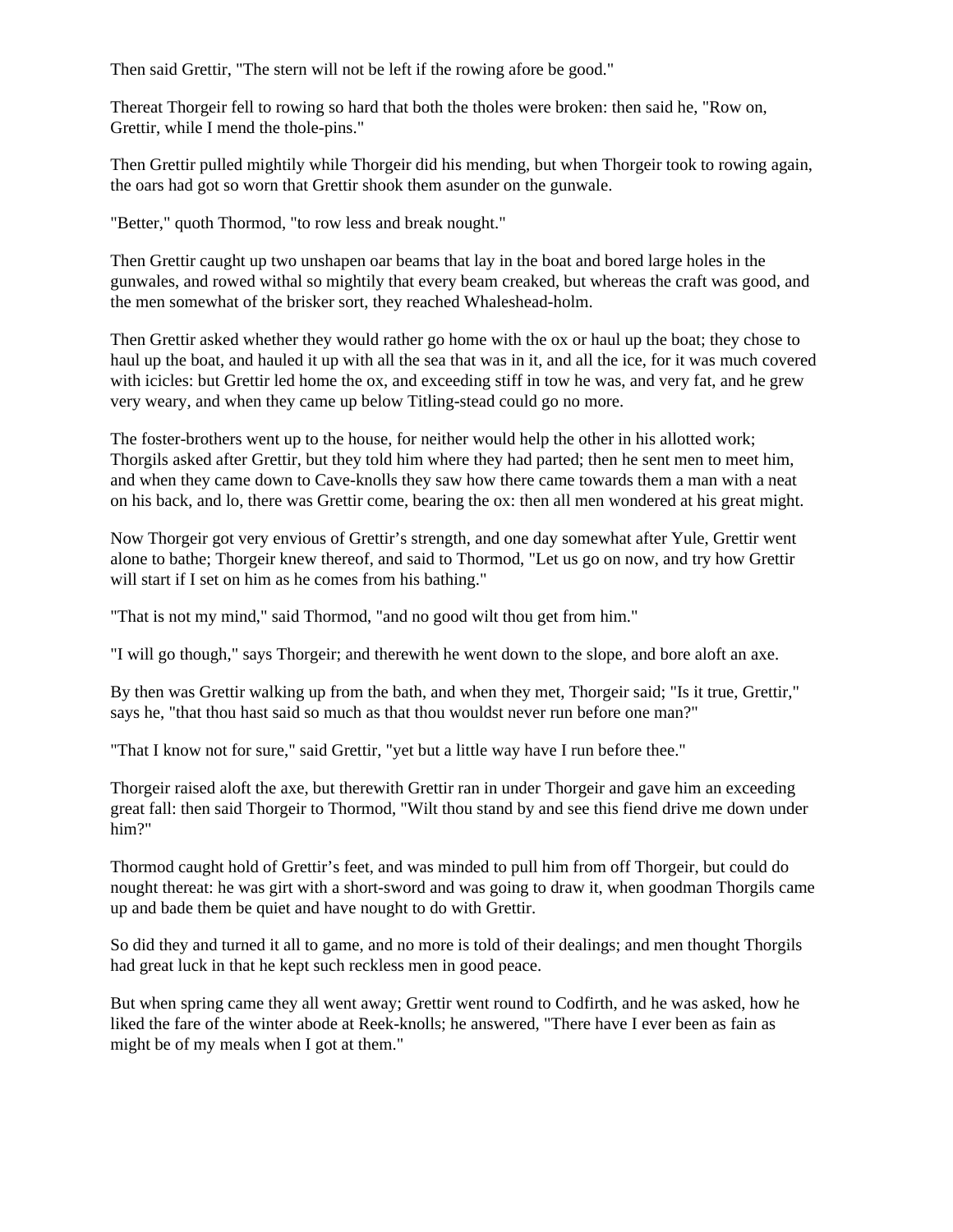# **Chapter 51 - Of the suit for the Slaying of Thorbiorn Oxmain, and how Thorir of Garth would not that Grettir should be made sackless.**

Thorgils Arison rode to the Thing with many men; and thither came all the great men of the land. Now Thorgils and Skapti the Lawman soon met, and fell to talking.

Then said Skapti, "Is it true, Thorgils, that thou hast harboured those three men through the winter who are deemed to be the wildest of all men; yea, and all of them outlawed withal, and yet hast kept them so quiet, that no one of them has done hurt to the other?"

Thorgils said it was true enough.

Skapti said that great might over men it showed forth in him; "But how goes it, thinkest thou, with the temper of each of them; and which of them thinkest thou the bravest man?"

Thorgils said, "I deem they are all of them full stout of heart; but two of them I deem know what fear is, and yet in unlike ways; for Thormod is a great believer and fears God much; but Grettir is so fearsome in the dark, that he dares go nowhither after dusk has set in, if he may do after his own mind. But my kinsman Thorgeir I deem knows not how to fear."

"Yea, so it is with their minds as thou sayest," said Skapti; and with that they left talking.

Now, at this Althing Thorod Drapa-Stump brought forward a suit for the slaying of Thorbiorn Oxmain, which he had not brought to a hearing at the Hunawater Thing, because of the kin of Atli, and he deemed that here his case would be less like to be thrown over. The kinsmen of Atli sought counsel of Skapti about the case; and he said he saw in it a lawful defence, so that full atonement would be forthcoming therefor. Then were these matters laid unto umpiredom, and most men were minded that the slayings of Atli and Thorbiorn should be set one against the other.

But when Skapti knew that, he went to the judges, and asked whence they had that? They said that they deemed the slain men were bonders of equal worth.

Then Skapti asked, which was the first, the outlawry of Grettir or the slaying of Atli? So, when that was reckoned up, there was a week's space betwixt Grettir's outlawry at the Althing and the slaying of Atli, which befell just after it.

Then said Skapti, "Thereof my mind misgave me, that ye had made an oversight in setting on foot the suit in that ye made him a suitor, who was outlawed already, and could neither defend nor prosecute his own case. Now I say that Grettir has nought to do with the case of the slaying, but let him take up the blood-suit, who is nighest of kin by law."

Then said Thorod Drapa-Stump, "And who shall answer for the slaying of Thorbiorn my brother?"

"See ye to that for yourselves," said Skapti; "but the kin of Grettir will never pour out fee for him or his works, if no peace is to be bought for him."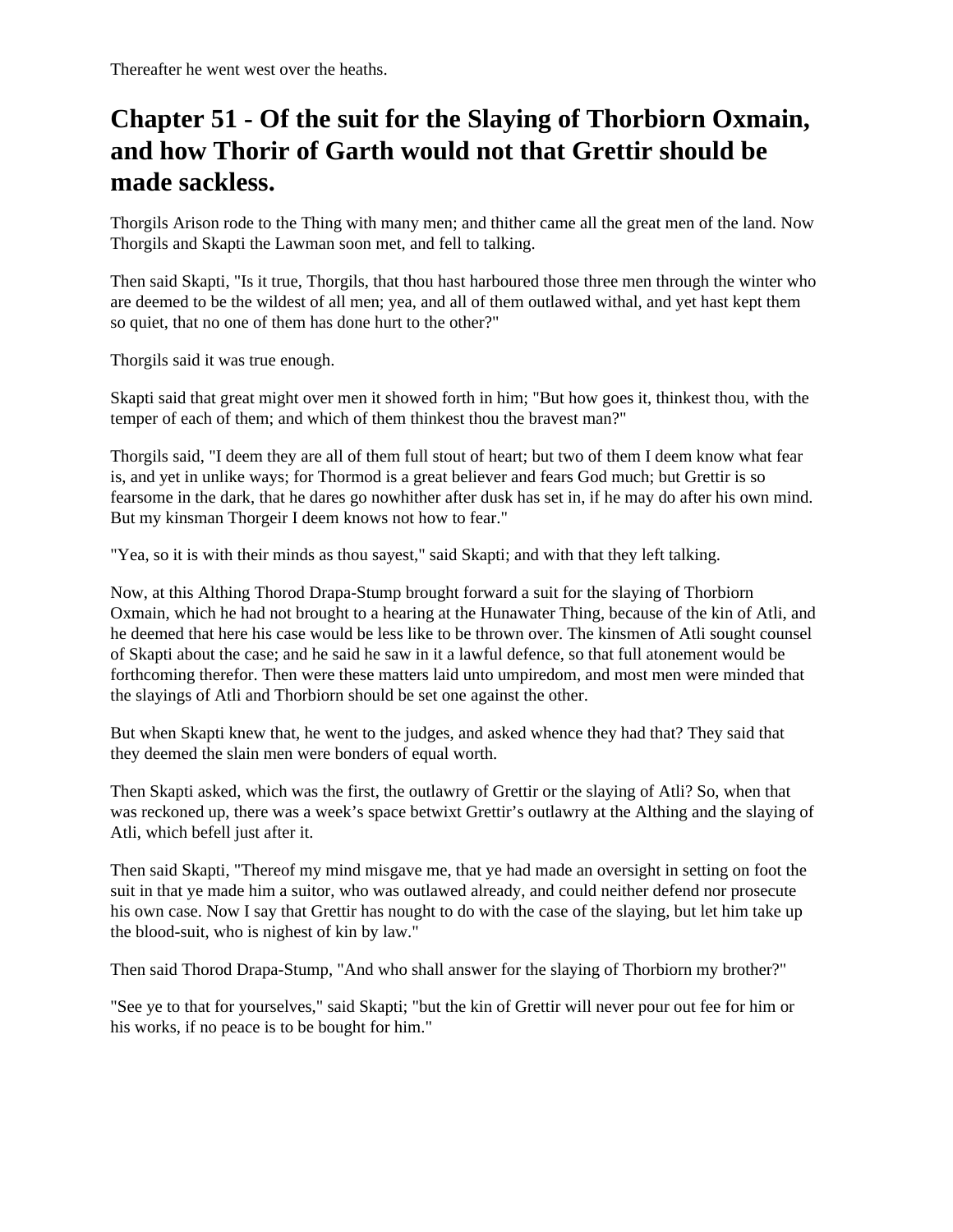Now when Thorvald Asgeirson was aware that Grettir was set aside from following the blood-suit, he and his sought concerning who was the next of kin; and that turned out to be Skeggi, son of Gamli of Meals, and Uspak, son of Glum of Ere in Bitra; they were both of them exceeding zealous and pushing.

Now must Thorod give atonement for Atli's slaying, and two hundreds in silver he had to pay.

Then spake Snorri the Godi, "Will ye now, Ramfirthers," says he, "that this money-fine should fall away, and that Grettir be made sackless withal, for in my mind it is that as a guilty man he will be sorely felt?"

Grettir's kin took up his word well, and said that they heeded the fee nought if he might have peace and freedom. Thorod said that he saw Grettir's lot would be full of heavy trouble, and made as if he would take the offer, for his part. Then Snorri bade them first know if Thorir of Garth would give his leave to Grettir being made free; but when Thorir heard thereof he turned away exceeding wroth, and said that Grettir should never either get out of his outlawry or be brought out of it: "And the more to bring that about," said he, "a greater price shall be put on his head than on the head of any outlaw or wood-man yet."

So, when he took the thing so ill, the freeing of Grettir came to nought, and Gamli and his fellows took the money to them, and kept it in their ward; but Thorod Drapa-Stump had no atonement for his brother Thorbiorn.

Now Thorir and Thorod set each of them on Grettir's head three marks of silver, and that folk deemed a new thing, for never had any greater price been laid down to such an end before than three marks in all.

Snorri said it was unwisely done to make a sport of keeping a man in outlawry who might work so much ill, and that many a man would have to pay for it.

But now men part and ride home from the Thing.

### **Chapter 52 - How Grettir was taken by the Icefirth Carles**

When Grettir came over Codfirth-heath down into Longdale, he swept up unsparingly the goods of the petty bonders, and had of every man what he would; from some he took weapons, from some clothes; and these folk gave up in very unlike ways; but as soon as he was gone, all said they gave them unwillingly.

In those days dwelt in Waterfirth Vermund the Slender, the brother of Slaying-Styr; he had to wife Thorbiorg, the daughter of Olaf Peacock, son of Hoskuld. She was called Thorbiorg the Big; but at the time that Grettir was in Longdale had Vermund ridden to the Thing.

Now Grettir went over the neck to Bathstead. There dwelt a man called Helgi, who was the biggest of bonders thereabout: from there had Grettir a good horse, which the bonder owned, and thence he went to Giorvidale, where farmed a man named Thorkel. He was well stored with victuals, yet a mannikin withal: therefrom took Grettir what he would, nor durst Thorkel blame him or withhold aught from him.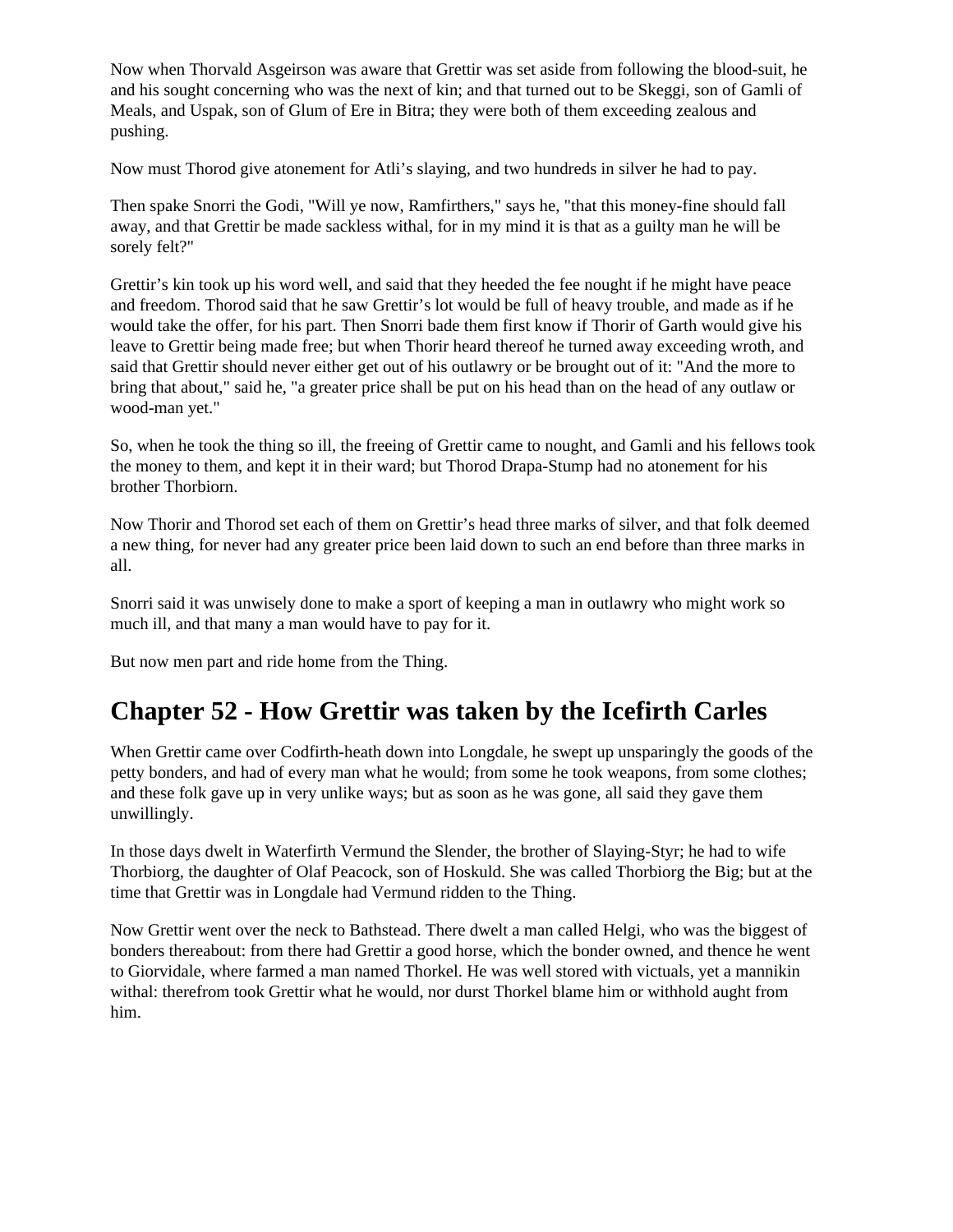Thence went Grettir to Ere, and out along the side of the firth, and had from every farm victuals and clothes, and dealt hardly with many; so that most men deemed him a heavy trouble to live under.

Now he fared fearlessly withal, and took no keep of himself, and so went on till he came to Waterfirth-dale, and went to the mountain-dairy, and there he dwelt a many nights, and lay in the woods there, and took no heed to himself; but when the herdsmen knew that, they went to the farm, and said that to that stead was a fiend come whom they deemed nowise easy to deal with; then the farmers gathered together, and were thirty men in all: they lurked in the wood, so that Grettir was unaware of them, and let a shepherd spy on Grettir till they might get at him, yet they wotted not clearly who the man was.

Now so it befell that on a day as Grettir lay sleeping, the bonders came upon him, and when they saw him they took counsel how they should take him at the least cost of life, and settled so that ten men should leap on him, while some laid bonds on his feet; and this they did, and threw themselves on him, but Grettir broke forth so mightily that they fell from off him, and he got to his knees, yet thereby they might cast the bonds over him, and round about his feet; then Grettir spurned two of them so hard about the ears that they lay stunned on the earth. Now one after the other rushed at him, and he struggled hard and long, yet had they might to overcome him at the last, and so bound him.

Thereafter they talked over what they should do with him, and they bade Helgi of Bathstead take him and keep him in ward till Vermund came home from the Thing. He answered

"Other things I deem more helpful to me than to let my house-carles sit over him, for my lands are hard to work, nor shall he ever come across me."

Then they bade Thorkel of Giorvidale take and keep him, and said that he was a man who had enow.

But Thorkel spake against it, and said that for nought would he do that: "Whereas I live alone in my house with my Carline, far from other men; nor shall ye lay that box on me," said he.

"Then, Thoralf of Ere," said they, "do thou take Grettir and do well to him till after the Thing; or else bring him on to the next farm, and be answerable that he get not loose, but deliver him bound as now thou hast him."

He answers, "Nay, I will not take Grettir, for I have neither victuals nor money to keep him withal, nor has he been taken on my land, and I deem it more trouble than honour to take him, or to have aught to do with him, nor shall he ever come into my house."

Thereafter they tried it with every bonder, but one and all spake against it; and after this talk have merry men made that lay which is hight Grettir's-faring, and added many words of good game thereto for the sport of men.

So when they had talked it over long, they said, with one assent, that they would not make ill hap of their good-hap; so they went about and straightway reared up a gallows there in the wood, with the mind to hang Grettir, and made great clatter thereover.

Even therewith they see six folk riding down below in the dale, and one in coloured clothes, and they guessed that there would goodwife Thorbiorg be going from Waterfirth; and so it was, and she was going to the mountain-dairy. Now she was a very stirring woman, and exceeding wise; she had the ruling of the neighbourhood, and settled all matters, when Vermund was from home. Now she turned to where the men were gathered, and was helped off her horse, and the bonders gave her good welcome.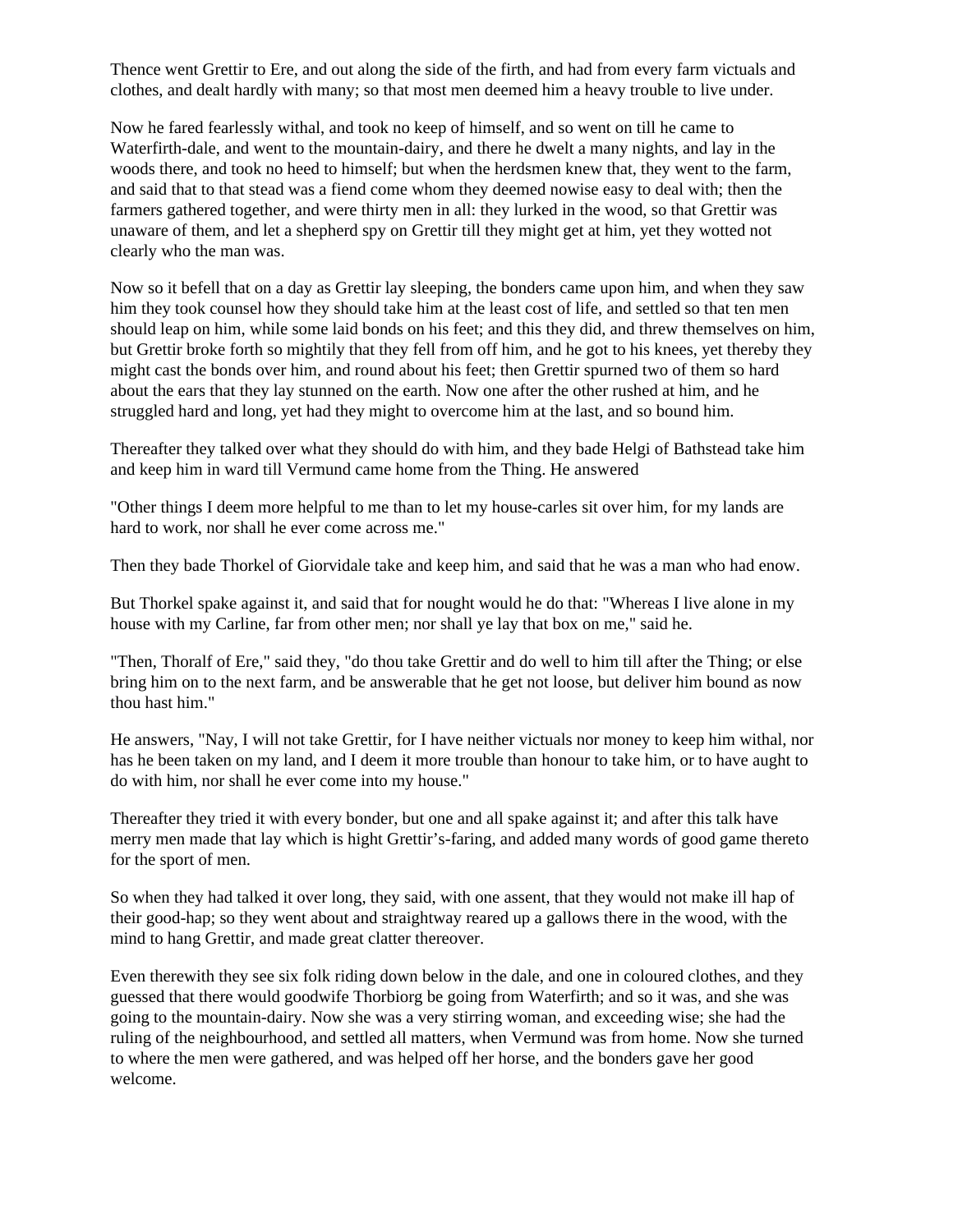Then said she, "What have ye here? or who is the big-necked one who sits in bonds yonder?"

Grettir named himself, and greeted her.

She spake again, "What drove thee to this, Grettir," says she, "that thou must needs do riotously among my Thing-men?"

"I may not look to everything; I must needs be somewhere," said he.

"Great ill luck it is," says she, "that these milksops should take thee in such wise that none should fall before thee. What are ye minded to do with him?"

The bonders told her that they were going to tie him up to the gallows for his lawlessness.

She answers, "Maybe Grettir is guilty enough therefor, but it is too great a deed for you, Icefirthers, to take his life, for he is a famous man, and of mighty kin, albeit he is no lucky man; but now what wilt thou do for thy life, Grettir, if I give it thee?"

He answered, "What sayest thou thereto?"

She said, "Thou shalt make oath to work no evil riots here in Icefirth, and take no revenge on whomsoever has been at the taking of thee."

Grettir said that she should have her will, and so he was loosed; and he says of himself that at that time of all times did he most rule his temper, when he smote them not as they made themselves great before him.

Now Thorbiorg bade him go home with her, and gave him a horse for his riding; so he went to Waterfirth and abode there till Vermund came home, and the housewife did well to him, and for this deed was she much renowned far and wide in the district.

But Vermund took this ill at his coming home, and asked what made Grettir there? Then Thorbiorg told him how all had gone betwixt Grettir and the Icefirthers.

"What reward was due to him," said Vermund, "that thou gavest him his life?"

"Many grounds there were thereto," said Thorbiorg; "and this, first of all, that thou wilt be deemed a greater chief than before in that thou hast a wife who has dared to do such a deed; and then withal surely would Hrefna his kinswoman say that I should not let men slay him; and, thirdly, he is a man of the greatest prowess in many wise."

"A wise wife thou art withal," said Vermund, "and have thou thanks therefor."

Then he said to Grettir, "Stout as thou art, but little was to be paid for thee, when thou must needs be taken of mannikins; but so ever it fares with men riotous."

Then Grettir sang this stave

"Ill luck-to me That I should be On sea-roof-firth Borne unto earth; Ill luck enow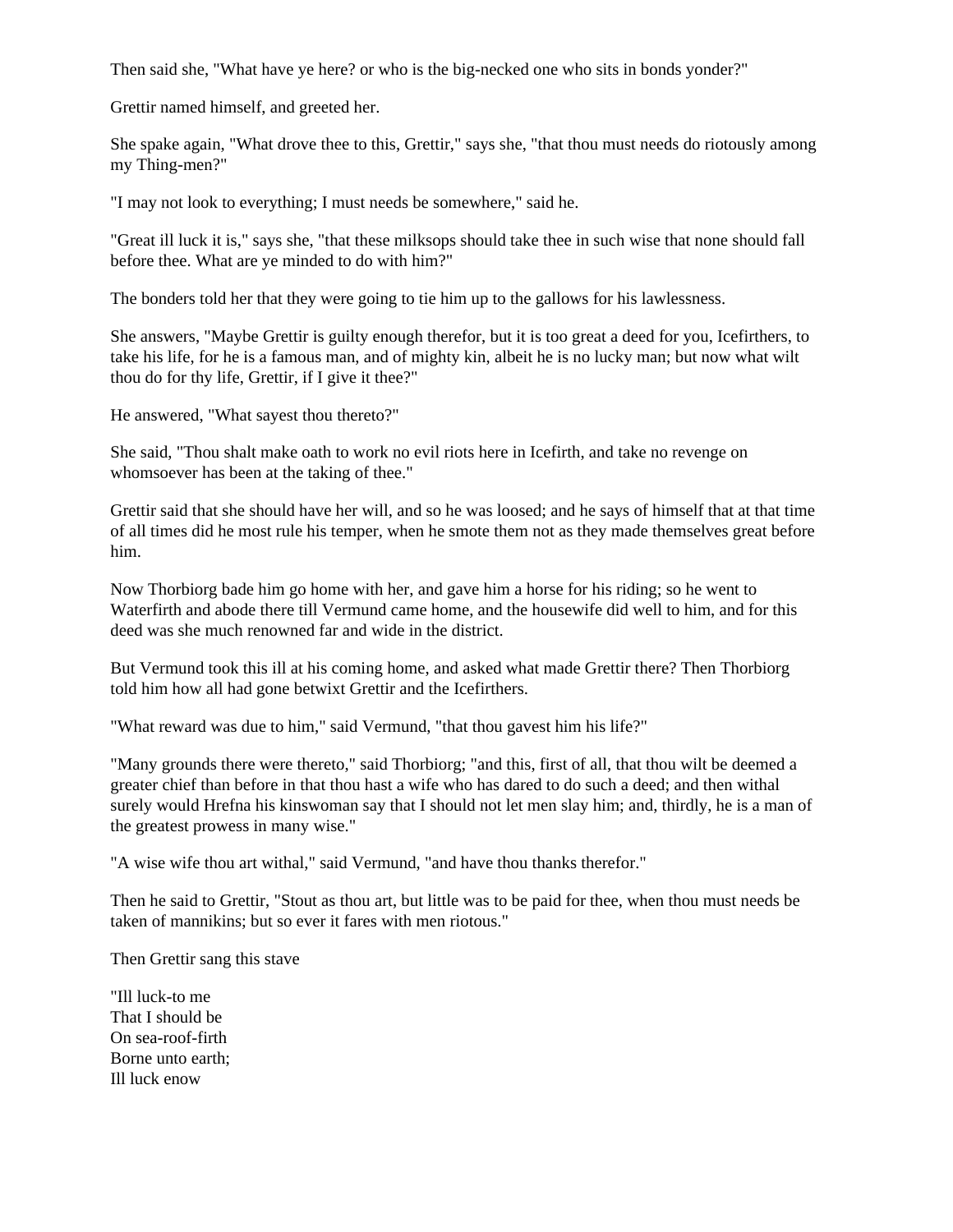To lie alow, This head of mine Griped fast by swine."

"What were they minded to do to thee," said Vermund, "when they took thee there?"

Quoth Grettir

"There many men Bade give me then E'en Sigar's meed

For lovesome deed; Till found me there That willow fair, Whose leaves are praise, Her stems good days."

Vermund asked, "Would they have hanged thee then, if they alone had had to meddle with matters?"

Said Grettir

"Yea, to the snare That dangled there My head must I Soon bring anigh; But Thorbiorg came The brightest dame, And from that need The singer freed."

Then said Vermund, "Did she bid thee to her?"

Grettir answered

"Sif's lord's good aid, My saviour, bade To take my way With her that day; So did it fall; And therewithal A horse she gave; Good peace I have."

"Mighty will thy life be and troublous," said Vermund; "but now thou hast learned to beware of thy foes; but I have no will to harbour thee, and gain therefor the ill-will of many rich men; but best is it for thee to seek thy kinsmen, though few men will be willing to take thee in if they may do aught else; nor to most men art thou an easy fellow withal."

Now Grettir was in Waterfirth a certain space, and then fared thence to the Westfirths, and sought shelter of many great men; but something ever came to pass whereby none of them would harbour him.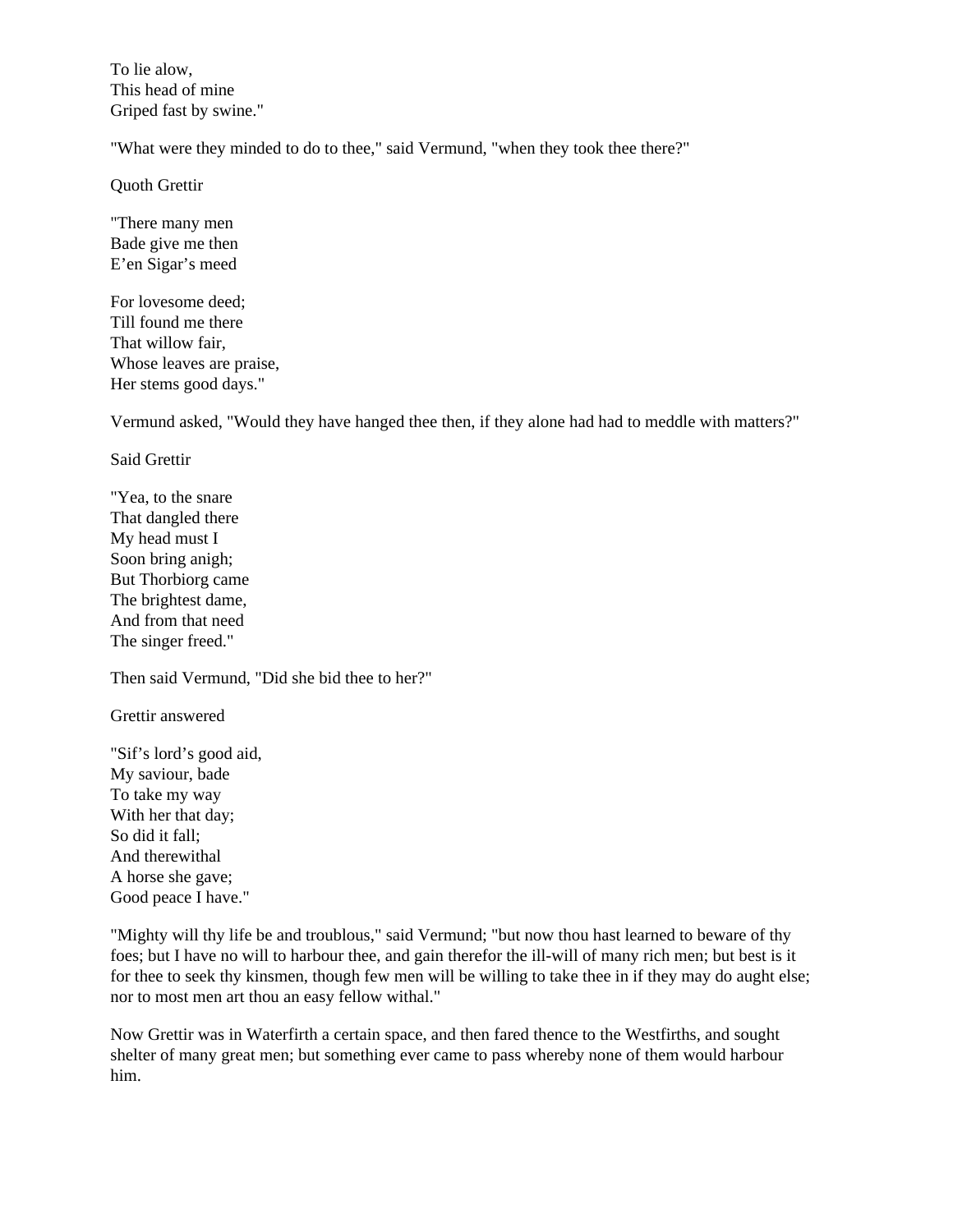# **Chapter 53 - Grettir with Thorstein Kuggson**

When the autumn was somewhat spent, Grettir turned back by the south, and made no stay till he came to Liarskogar to Thorstein Kuggson, his kinsman, and there had he good welcome, for Thorstein bade him abide there through the winter, and that bidding he agreed to. Thorstein was a busy man and a good smith, and kept men close to their work; but Grettir had little mind to work, wherefore their tempers went but little together.

Thorstein had let make a church at his homestead; and a bridge he had made out from his house, wrought with great craft; for in the outside bridge, under the beams that held it up, were rings wrought all about, and din-bells, so that one might hear over to Scarf-stead, half a sea-mile off, if aught went over the bridge, because of the shaking of the rings. Thorstein had much to do over this work, for he was a great worker of iron; but Grettir went fiercely at the iron-smiting, yet was in many minds thereover; but he was quiet through the winter, so that nought befell worthy telling. But when the Ramfirthers knew that Grettir was with Thorstein, they had their band afoot as soon as spring came. So when Thorstein knew that, he bade Grettir seek some other shelter than his house, "For I see thou wilt not work, and men who will do nought are not meet men for me."

"Where wouldst thou have me go, then?" said Grettir.

Thorstein bade him fare to the south country, and find his kin, "But come to me if they avail thee not."

Now so Grettir wrought that he went south to Burgfirth, to Grim Thorhallson, and dwelt there till over the Thing. Then Grim sent him on to Skapti the Lawman at Hjalli, and he went south by the lower heaths and stayed not till he came to Thorhall, son of Asgrim, son of Ellida-grim, and went little in the peopled lands. Thorhall knew Grettir because of his father and mother, and, indeed, by then was the name of Grettir well renowned through all the land because of his great deeds.

Thorhall was a wise man, and he did well to Grettir, but would not let him abide there long.

#### **Chapter 54 - Grettir meets Hallmund on the Keel**

Now Grettir fared from Tongue up to Hawkdale, and thence north upon the Keel, and kept about there long that summer; nor was there trust of him that he would not take men's goods from them, as they went from or to the north over the Keel, because he was hard put to it to get wares.

Now on a day, when as Grettir would keep about the north at Doveness-path, he saw a man riding from the north over the Keel; he was huge to behold on horseback, and had a good horse, and an embossed bridle well wrought; another horse he had in tow and bags thereon; this man had withal a slouched hat on his head, nor could his face be clearly seen.

Now Grettir looked hard at the horse and the goods thereon, and went to meet the man, and greeting him asked his name, but he said he was called Air. "I wot well what thou art called," said he, "for thou shalt be Grettir the Strong, the son of Asmund. Whither art thou bound?"

"As to the place I have not named it yet," said Grettir; "but as to my errand, it is to know if thou wilt lay down some of the goods thou farest with."

Said Air, "Why should I give thee mine own, or what wilt thou give me therefor?"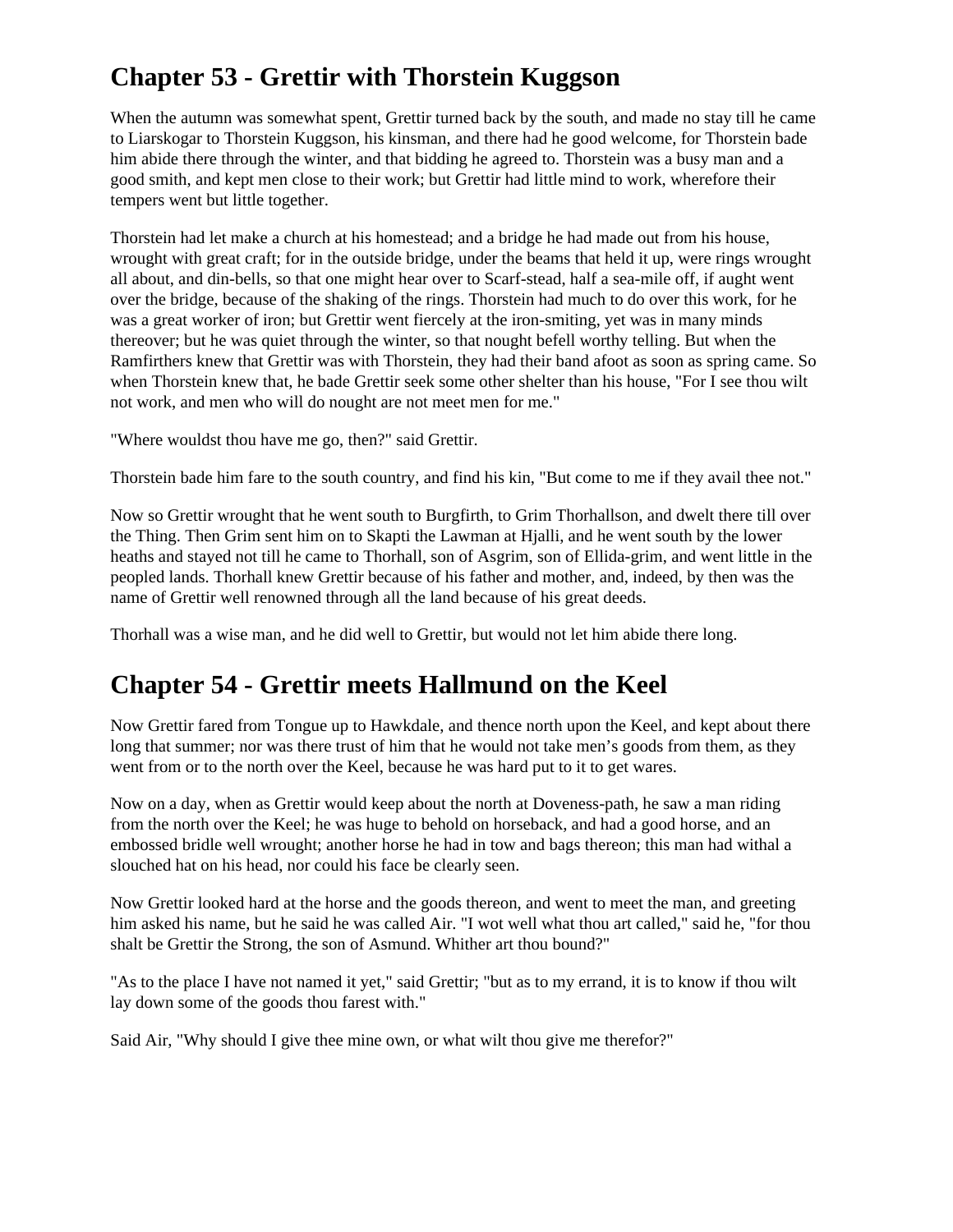Grettir answers, "Hast thou not heard that I take, and give no money again? and yet it seems to most men that I get what I will."

Said Air, "Give such choice as this to those who deem it good, but not thus will I give up what I have; let each of us go his own way."

And therewithal he rode forth past Grettir and spurred his horse.

"Nay, we part not so hastily," said Grettir, and laid hold of the reins of Air's horse in front of his hands, and held on with both hands.

Said Air, "Go thy ways, nought thou hast of me if I may hold mine own."

"That will now be proven," said Grettir.

Now Air stretched his hands down the head-gear and laid hold of the reins betwixt Grettir's hands and the snaffle-rings and dragged at them so hard that Grettir's hands were drawn down along the reins, till Air dragged all the bridle from him.

Grettir looked into the hollow of his hands, and saw that this man must have strength in claws rather than not, and he looked after him, and said, "Whither art thou minded to fare?"

Air answered and sang

"To the Kettle's side Now will I ride, Where the waters fall From the great ice-wall; If thou hast mind There mayest thou find With little stone Fist's land alone."

Grettir said, "It is of no avail to seek after thine abode if thou tellest of it no clearer than this."

Then Air spake and sang

"I would not hide Where I abide, If thou art fain To see me again; From that lone weald, Over Burgfirth field, That ye men name Balljokul, I came."

Thereat they parted, and Grettir sees that he has no strength against this man; and therewithal he sang a stave

"Too far on this luckless day, Atli, good at weapon-play, Brisk Illugi were from me; Such-like oft I shall not be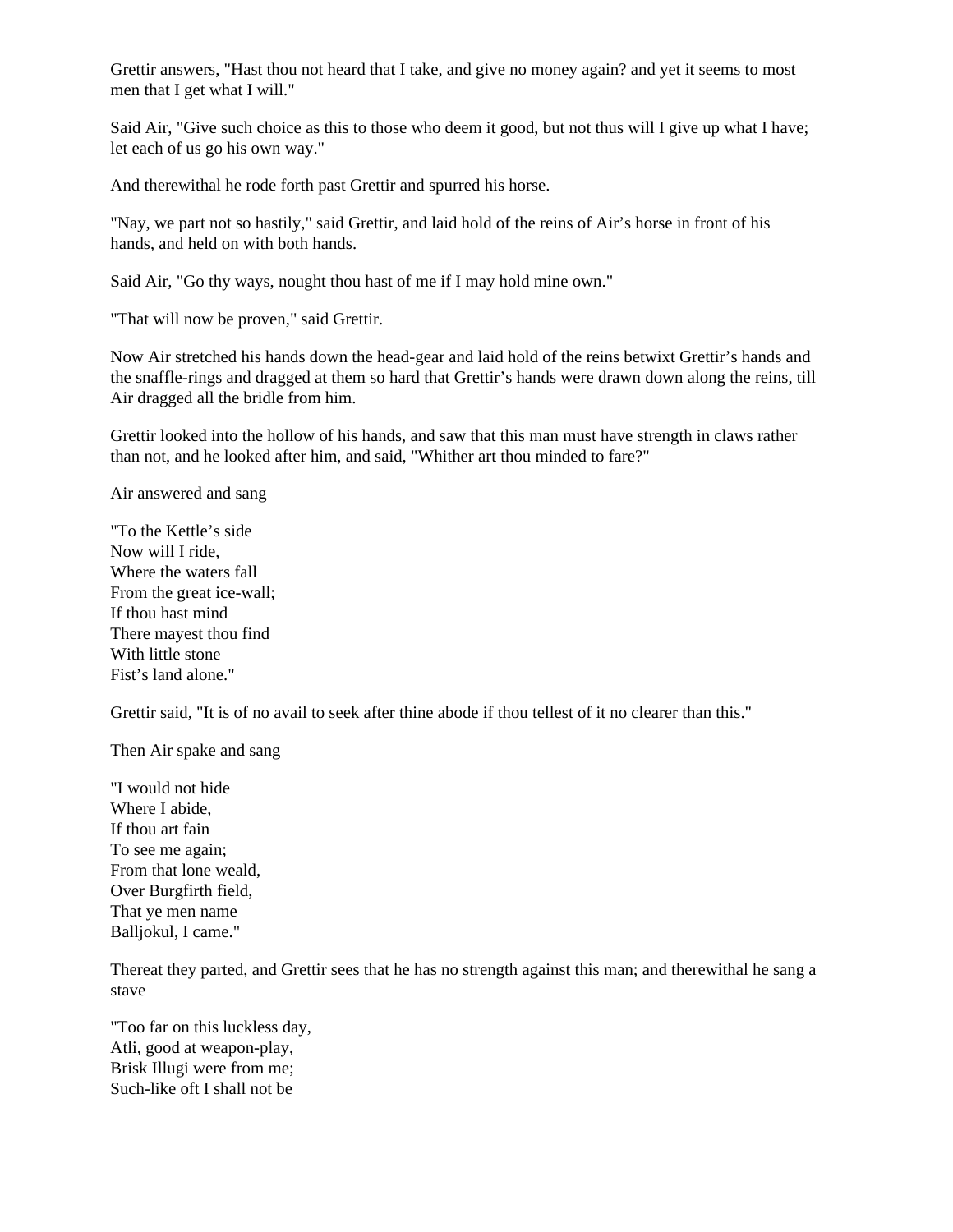As I was, when I must stand With the reins drawn through my hand By the unflinching losel Air. Maids weep when they know I fear."

Thereafter Grettir went to the south from the Keel; and rode to Hjalli and found Skapti, and prayed for watch and ward from him.

Skapti said, "It is told me that thou farest somewhat lawlessly, and layest hand on other men's goods; and this beseems thee ill, great of kin as thou art. Now all would make a better tale, if thou didst not rob and reive; but whereas I have to bear the name of lawman in the land, folk would not abide that I should take outlawed men to me, and break the laws thereby. I will that thou seek some place wherein thou wilt not have need to take men's goods from them."

Grettir said he would do even so, yet withal that he might scarcely be alone because he so feared the dark.

Skapti said that of that one thing then, which he deemed the best, he might not avail himself; "But put not such trust in any as to fare as thou didst in the Westfirths; it has been many a man's bane that he has been too trustful."

Grettir thanked him for his wholesome redes, and so turned back to Burgfirth in the autumn, and found Grim Thorhallson, his friend, and told him of Skapti's counsels; so Grim bade him fare north to Fishwater lakes on Ernewaterheath; and thus did he.

### **Chapter 55 - Of Grettir on Ernewaterheath, and his dealings with Grim there**

Grettir went up to Ernewaterheath and made there a hut for himself (whereof are yet signs left) and dwelt there, for now was he fain to do anything rather than rob and reive; he got him nets and a boat and caught fish for his food; exceeding dreary he deemed it in the mountains, because he was so fearsome of the dark.

But when other outlaws heard this, that Grettir was come down there, many of them had a mind to see him, because they thought there was much avail of him. There was a man called Grim, a Northlander, who was an outlaw; with him the Northlanders made a bargain that he should slay Grettir, and promised him freedom and gifts of money, if he should bring it to pass; so he went to meet Grettir, and prayed him to take him in.

Grettir answers, "I see not how thou art the more holpen for being with me, and troublous to heed are ye wood-folk; but ill I deem it to be alone, if other choice there were; but I will that such an one only be with me as shall do whatso work may befall."

Grim said he was of no other mind, and prayed hard that he might dwell there; then Grettir let himself be talked round, and took him in; and he was there on into the winter, and watched Grettir, but deemed it no little matter to set on him. Grettir misdoubted him, and had his weapons by his side night and day, nor durst Grim attack him while he was awake.

But one morning whenas Grim came in from fishing, he went into the hut and stamped with his foot, and would know whether Grettir slept, but he started in nowise, but lay still; and the short-sword hung up over Grettir's head.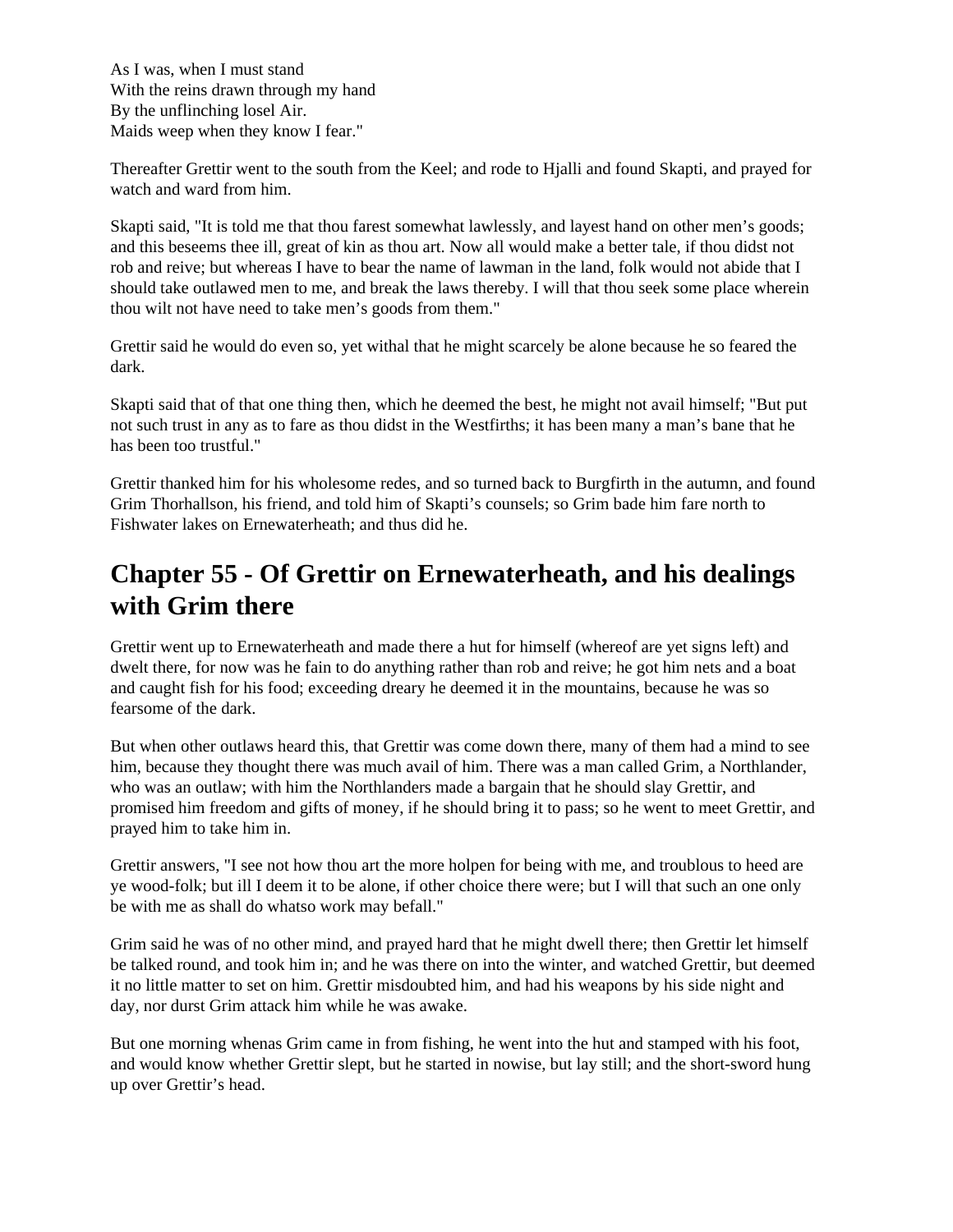Now Grim thought that no better chance would happen, so he made a great noise, that Grettir might chide him, therefore, if he were awake, but that befell not. Now he thought that Grettir must surely be asleep, so he went stealthily up to the bed and reached out for the short-sword, and took it down, and unsheathed it. But even therewith Grettir sprang up on to the floor, and caught the short-sword just as the other raised it aloft, and laid the other hand on Grim betwixt the shoulders, and cast him down with such a fall, that he was well-nigh stunned; "Ah, such hast thou shown thyself," said he, "though thou wouldest give me good hope of thee." Then he had a true story from him, and thereafter slew him.

And now Grettir deemed he saw what it was to take in wood-folk, and so the winter wore; and nothing Grettir thought to be of more trouble than his dread of the dark.

## **Chapter 56 - Of Grettir and Thorir Redbeard**

Now Thorir of Garth heard where Grettir had set himself down, and was fain to set afoot some plot whereby he might be slain. There was a man called Thorir Redbeard; he was the biggest of men, and a great man-slayer, and therefore was he made outlaw throughout the land. Thorir of Garth sent word to him, and when they met he bade him go on an errand of his, and slay Grettir the Strong. Redbeard said that was no easy task, and that Grettir was a wise man and a wary.

Thorir bade him make up his mind to this; "A manly task it is for so brisk a fellow as thou; but I shall bring thee out of thine outlawry, and therewithal give thee money enough."

So by that counsel Redbeard abode, and Thorir told him how he should go about the winning of Grettir. So thereafter he went round the land by the east, for thus he deemed his faring would be the less misdoubted; so he came to Ernewaterheath when Grettir had been there a winter. But when he met Grettir, he prayed for winter dwelling at his hands.

Grettir answered, "I cannot suffer you often to play the like play with me that he did who came here last autumn, who bepraised me cunningly, and when he had been here a little while lay in wait for my life; now, therefore, I have no mind to run the risk any more of the taking in of wood-folk."

Thorir answered, "My mind goes fully with thine in that thou deemest ill of outlawed men: and thou wilt have heard tell of me as of a man-slayer and a misdoer, but not as of a doer of such foul deeds as to betray my master. Now, ill it is ill to be, for many deem others to do after their own ways; nor should I have been minded to come hither, if I might have had a choice of better things; withal I deem we shall not easily be won while we stand together; thou mightest risk trying at first how thou likest me, and let me go my ways whenso thou markest ill faith in me."

Grettir answered, "Once more then will I risk it, even with thee; but wot thou well, that if I misdoubt me of thee, that will be thy bane."

Thorir bade him do even so, and thereafter Grettir received him, and found this, that he must have the strength of twain, what work soever he took in hand: he was ready for anything that Grettir might set him to, and Grettir need turn to nothing, nor had he found his life so good since he had been outlawed, yet was he ever so wary of himself that Thorir never got a chance against him.

Thorir Redbeard was with Grettir on the heath for two winters, and now he began to loathe his life on the heath, and falls to thinking what deed he shall do that Grettir will not see through; so one night in spring a great storm arose while they were asleep; Grettir awoke therewith, and asked where was their boat. Thorir sprang up, and ran down to the boat, and brake it all to pieces, and threw the broken pieces about here and there, so that it seemed as though the storm had driven them along. Then he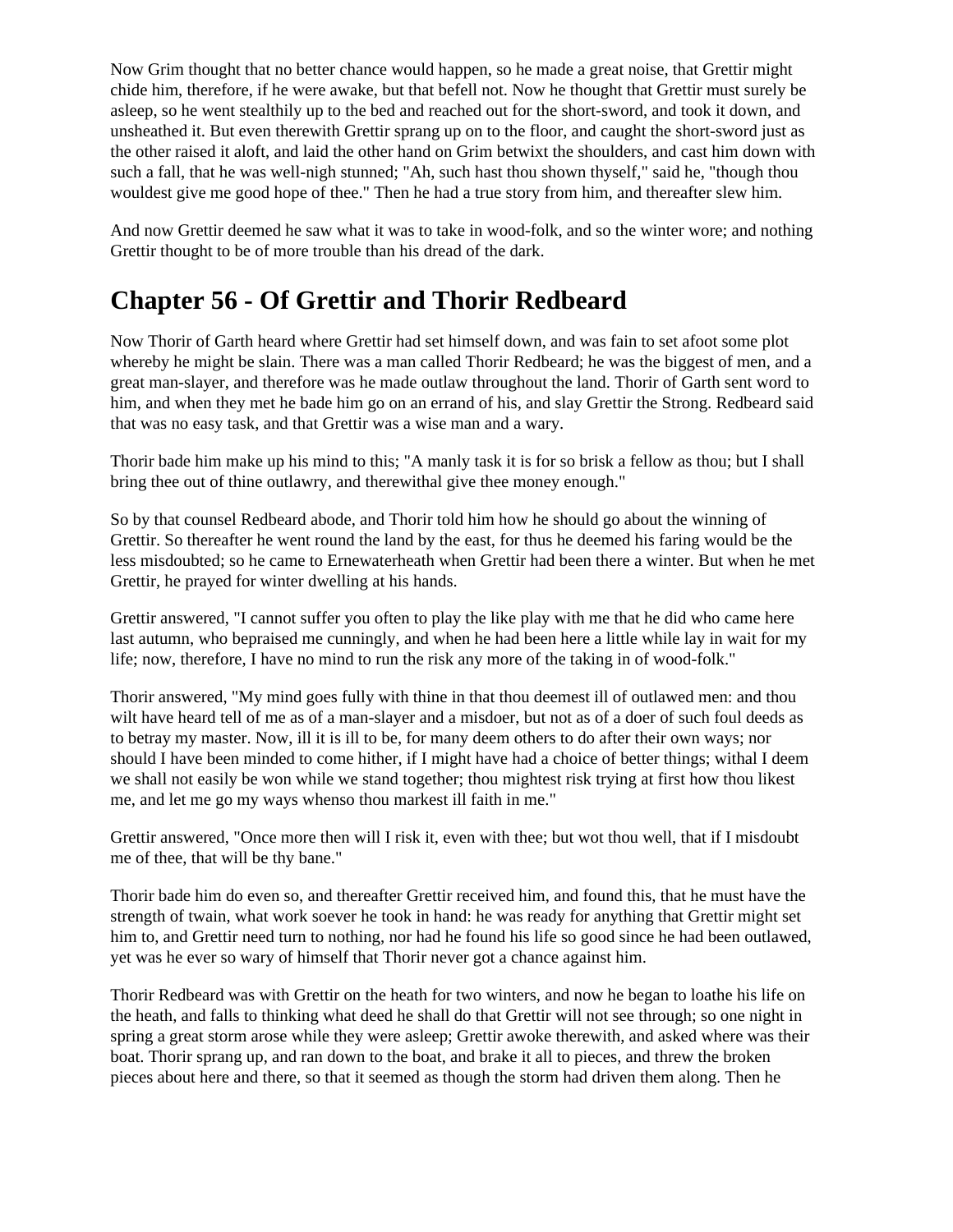went into the hut, and called out aloud,

"Good things have not befallen us, my friend," said he; "for our boat is all broken to pieces, and the nets lie a long way out in the water."

"Go and bring them in then," said Grettir, "for methinks it is with thy goodwill that the boat is broken."

Thorir answered, "Among manly deeds swimming is the least handy to me, but most other deeds, I think, I may do against men who are not marvellous; thou mayest wot well enough that I was minded that thou shouldst not have to work while I abode here, and this I would not bid if it were in me to do it."

Then Grettir arose and took his weapons, and went to the water-side. Now the land was so wrought there that a ness ran into the water, and a great creek was on the other side, and the water was deep right up to the shore.

Now Grettir spake: "Swim off to the nets, and let me see how skilled a man thou art."

"I told thee before," said Thorir, "that I might not swim; and now I know not what is gone with thy manliness and daring."

"Well, the nets I may get in," said Grettir, "but betray thou me not, since I trust in thee."

Said Thorir, "Deem me not to be so shamed and worthless."

"Thou wilt thyself prove thyself, what thou art," said Grettir, and therewith he put off his clothes and weapons, and swam off for the nets. He swept them up together, and brought them to land, and cast them on to the bank; but when he was minded to come aland, then Thorir caught up the short-sword and drew it hastily, and ran therewith swiftly on Grettir, and smote at him as he set foot on the bank; but Grettir fell on his back down into the water, and sank like a stone; and Thorir stood gazing out on to the water, to keep him off from the shore if he came up again; but Grettir dived and groped along the bottom as near as he might to the bank, so that Thorir might not see him till he came into the creek at his back, and got aland; and Thorir heeded him not, and felt nought till Grettir heaved him up over his head, and cast him down so hard that the short-sword flew out of his hand; then Grettir got hold of it and had no words with him, but smote off his head straightway, and this was the end of his life.

But after this would Grettir never take outlaws to him, yet hardly might he bear to be alone.

### **Chapter 57 - How Thorir of Garth set on Grettir on Ernewaterheath**

At the Althing Thorir of Garth heard of the slaying of Thorir Redbeard, and now he thought he saw that he had no light task to deal with; but such rede he took that he rode west over the lower heathlands from the Thing with well-nigh eighty men, and was minded to go and take Grettir's life: but when Grim Thorhallson knew thereof he sent Grettir word and bade him beware of himself, so Grettir ever took heed to the goings of men. But one day he saw many men riding who took the way to his abode; so he ran into a rift in the rocks, nor would he flee because he had not seen all the strength of those folk.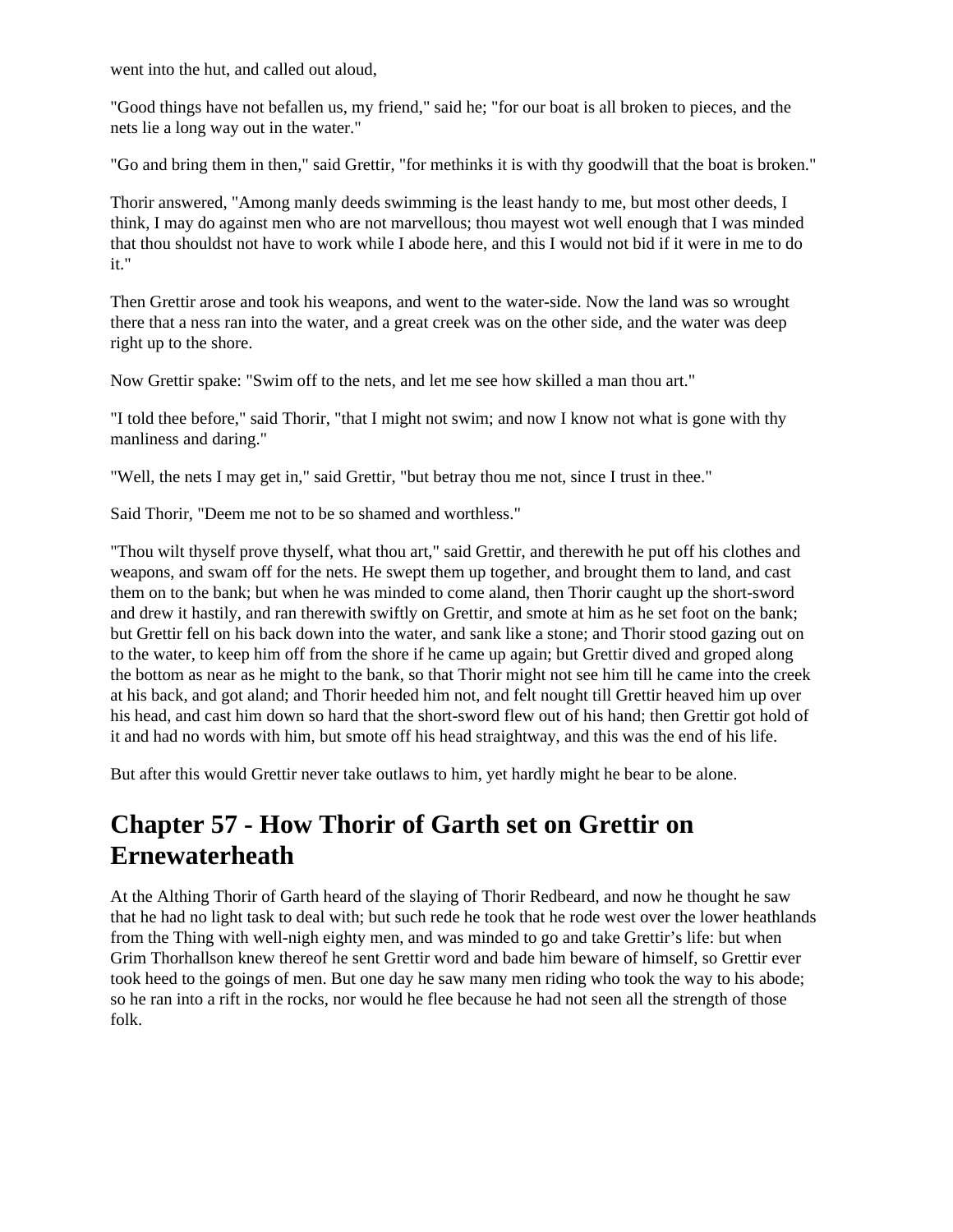Then up came Thorir and all his men, and bade them smite Grettir's head from his body, and said that the ill-doer's life would be had cheaply now.

Grettir answered, "Though the spoon has taken it up, yet the mouth has had no sup. From afar have ye come, and marks of the game shall some have ere we part."

Then Thorir egged on his men busily to set on him; but the pass was narrow, and he could defend it well from one side; yet hereat he marvelled, that howsoever they went round to the back of him, yet no hurt he got thereby; some fell of Thorir's company, and some were wounded, but nothing might they do.

Then said Thorir, "Oft have I heard that Grettir is a man of marvel before all others for prowess and good heart, but never knew I that he was so wise a wizard as now I behold him; for half as many again fall at his back as fall before him; lo, now we have to do with trolls and no men."

So he bid them turn away and they did so. Grettir marvelled how that might be, for withal he was utterly foredone.

Thorir and his men turn away and ride toward the north country, and men deemed their journey to be of the shame fullest; eighteen men had they left there and many were wounded withal.

Now Grettir went up into the pass, and found there one great of growth, who sat leaning against the rock and was sore wounded. Grettir asked him of his name, and he said he was hight Hallmund.

"And this I will tell thee to know me by, that thou didst deem me to have a good hold of the reins that summer when we met on the Keel; now, methinks, I have paid thee back therefor."

"Yea, in sooth," said Grettir, "I deem that thou hast shown great manliness toward me; whenso I may, I will reward thee."

Hallmund said, "But now I will that thou come to my abode, for thou must e'en think time drags heavily here on the heaths."

Grettir said he was fain thereof; and now they fare both together south under Balljokul, and there had Hallmund a huge cave, and a daughter great of growth and of high mind; there they did well to Grettir, and the woman healed the wounds of both of them, and Grettir dwelt long there that summer, and a lay he made on Hallmund, wherein is this

"Wide and high doth Hallmund stride In the hollow mountain side."

And this stave also is therein

"At Ernewater, one by one, Stole the swords forth in the sun,

Eager for the road of death Swept athwart by sharp spears' breath; Many a dead Wellwharfer's lands That day gave to other hands. Hallmund, dweller in the cave, Grettir's life that day did save."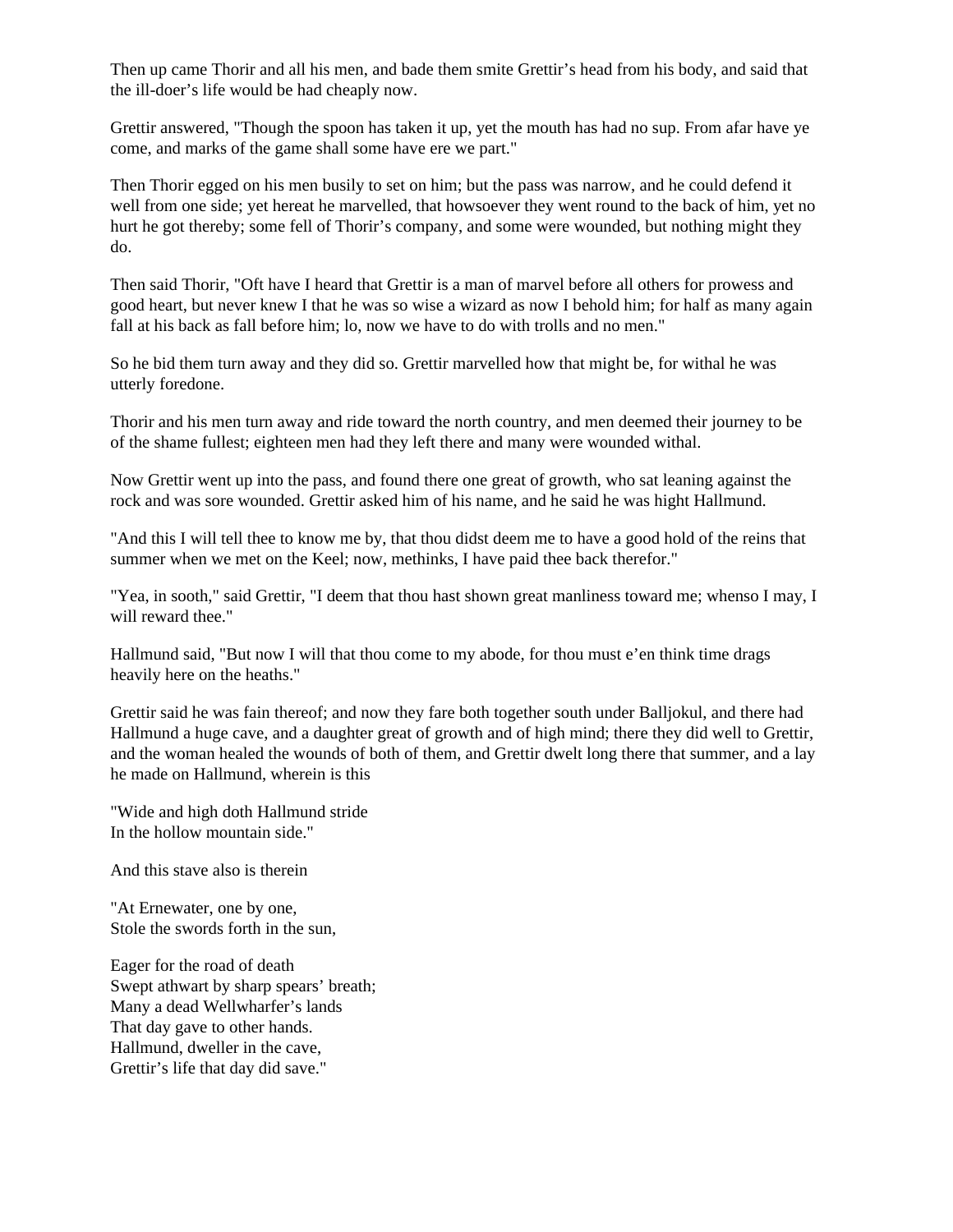Men say that Grettir slew six men in that meeting, but Hallmund twelve.

Now as the summer wore Grettir yearned for the peopled country, to see his friends and kin; Hallmund bade him visit him when he came to the south country again, and Grettir promised him so to do; then he went west to Burgfirth, and thence to the Broadfirth Dales, and sought counsel of Thorstein Kuggson as to where he should now seek for protection, but Thorstein said that his foes were now so many that few would harbour him; "But thou mightest fare south to the Marshes and see what fate abides thee there."

So in the autumn Grettir went south to the Marshes.

### **Chapter 58 - Grettir in Fairwoodfell**

In those days dwelt at Holm Biorn the Hitdale-Champion, who was the son of Arngeir, the son of Berse the Godless, the son of Balk, who settled Ramfirth as is aforesaid; Biorn was a great chief and a hardy man, and would ever harbour outlawed men.

Now Grettir came to Holm, and Biorn gave him good cheer, for there had been friendship between the earlier kin of both of them; so Grettir asked if he would give him harbourage; but Biorn said that he had got to himself so many feuds through all the land that men would shun harbouring him so long as to be made outlaws therefor: "But some gain will I be to thee, if thou lettest those men dwell in peace who are under my ward, whatsoever thou dost by other men in the country-side."

Grettir said yea thereto. Then said Biorn, "Well, I have thought over it, and in that mountain, which stretches forth outside of Hitriver, is a stead good for defence, and a good hiding-place withal, if it be cunningly dealt with; for there is a hollow through the mountain, that is seen from the way below; for the highway lies beneath it, but above is a slip of sand and stones so exceeding steep, that few men may come up there if one hardy man stand on his defence above in the lair. Now this seems to me the best rede for thee, and the one thing worth talking of for thine abode, because, withal, it is easy to go thence and get goods from the Marshes, and right away to the sea."

Grettir said that he would trust in his foresight if he would give him any help. Then he went up to Fairwoodfell and made his abode there; he hung grey wadmal before the hole in the mountain, and from the way below it was like to behold as if one saw through. Now he was wont to ride for things needful through the country-side, and men deemed a woful guest had come among them whereas he went.

Thord Kolbeinson dwelt at Hitness in those days, and a good skald he was; at that time was there great enmity betwixt him and Biorn; and Biorn was but half loth, though Grettir wrought some ill on Thord's men or his goods.

Grettir was ever with Biorn, and they tried their skill in many sports, and it is shown in the story of Biorn that they were deemed equal in prowess, but it is the mind of most that Grettir was the strongest man ever known in the land, since Orm the son of Storolf, and Thoralf the son of Skolm, left off their trials of strength. Grettir and Biorn swam in one spell all down Hitriver, from the lake right away to the sea: they brought those stepping-stones into the river that have never since been washed away either by floods, or the drift of ice, or glacier slips.

So Grettir abode in Fairwoodfell for one winter, in such wise, that none set on him, though many lost their goods at his hands and could do nought therefor, for a good place for defence he had, and was ever good friend to those nighest to him.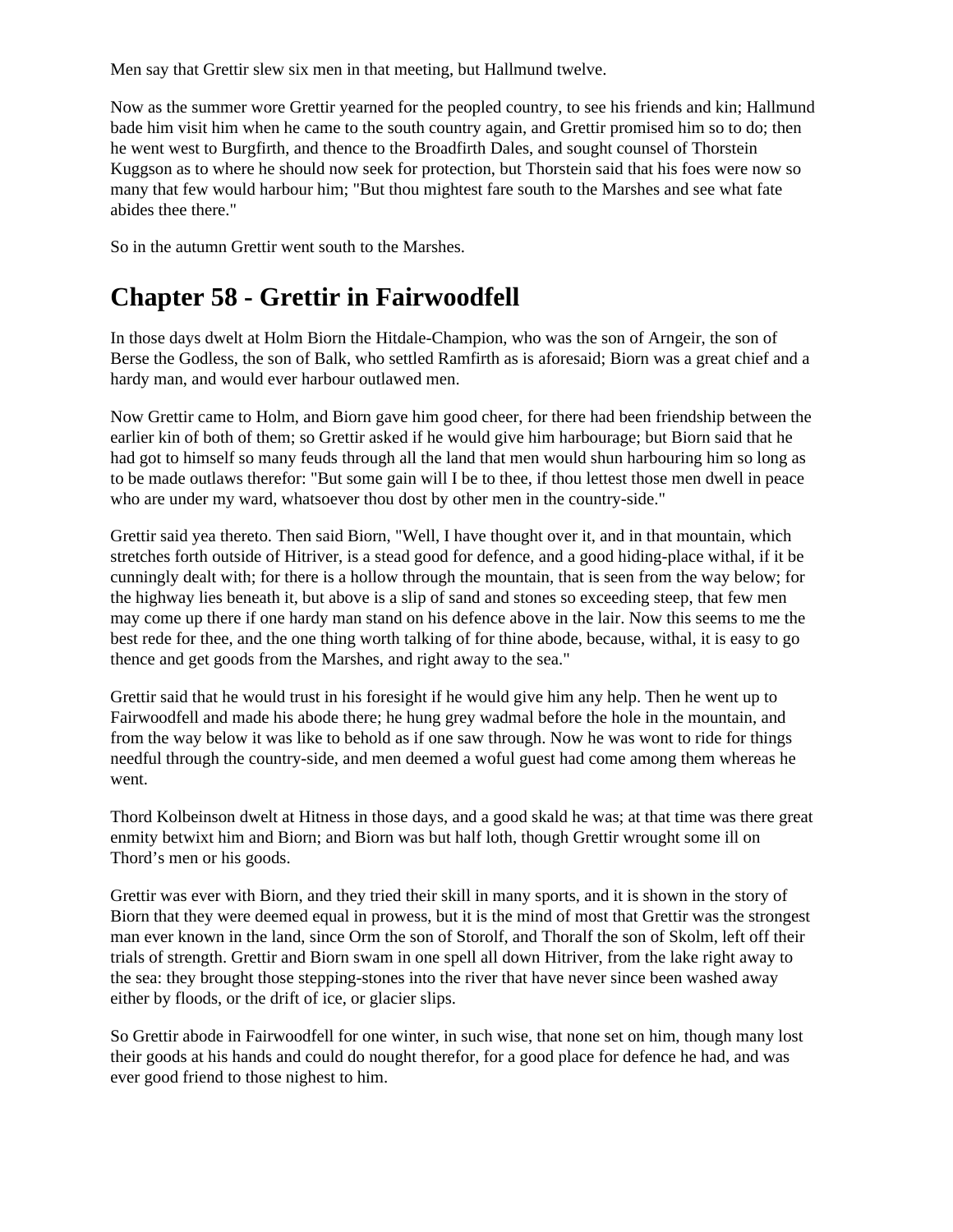# **Chapter 59 - Gisli's meeting with Grettir**

There was a man hight Gisli, the son of that Thorstein whom Snorri Godi had slain. Gisli was a big man and strong, a man showy in weapons and clothes, who made much of himself, and was somewhat of a self-praiser; he was a seafaring man, and came one summer out to Whiteriver, whenas Grettir had been a winter on the fell. Thord, son of Kolbein, rode to his ship, and Gisli gave him good welcome, and bade him take of his wares whatso he would; thereto Thord agreed, and then they fell to talk one with the other, and Gisli said:

"Is that true which is told me, that ye have no counsel that avails to rid you of a certain outlaw who is doing you great ill?"

Thord said, "We have not tried aught on him yet, but to many he seems a man hard to deal with, and that has been proven on many a man."

"It is like, methinks, that you should find Biorn a heavy trouble, if ye may not drive away this man: luckless it is for you withal, that I shall be too far off this winter to better matters for you."

"Thou wilt be better pleased to deal with him by hearsay."

"Nay, no need to tell me of Grettir," said Gisli; "I have borne harder brunts when I was in warfare along with King Knut the Mighty, and west over the Sea, and I was ever thought to hold my own; and if I should have a chance at him I would trust myself and my weapons well enough."

Thord said he would not work for nought if he prevailed against Grettir; "For there is more put upon his head than on the head of any other of wood-folk; six marks of silver it was; but last summer Thorir of Garth laid thereto yet three marks; and men deem he will have enough to do therefor whose lot it is to win it."

"All things soever will men do for money," says Gisli, "and we chapmen not the least; but now shall we keep this talk hushed up, for mayhap he will be the warier," says he, "if he come to know that I am with you against him: now I am minded to abide this winter at Snowfellsness at Wave-ridge. Is his lair on my way at all? for he will not foresee this, nor shall I draw together many men against him."

Thord liked the plot well, he rode home therewith and held his peace about this; but now things went according to the saw, a listening ear in the holt is anear; men had been by at the talk betwixt Thord and Gisli, who were friends to Biorn of Hitdale, and they told him all from end to end; so when Biorn and Grettir met, Biorn showed forth the whole matter to him, and said that now he might prove how he could meet a foe.

"It would not be bad sport," said he, "if thou wert to handle him roughly, but to slay him not, if thou mightest do otherwise."

Grettir smiled thereat, but spake little.

Now at the folding time in the autumn Grettir went down to Flysia-wharf and got sheep for himself; he had laid hold on four wethers; but the bonders became ware of his ways and went after him; and these two things befell at the same time, that he got up under the fell-side, and that they came upon him, and would drive the sheep from him, yet bare they no weapon against him; they were six altogether, and stood thick in his path. Now the sheep troubled him and he waxed wroth, and caught up two of those men, and cast them down over the hill-side, so that they lay stunned; and when the others saw that, they came on less eagerly; then Grettir took up the sheep and locked them together by the horns, and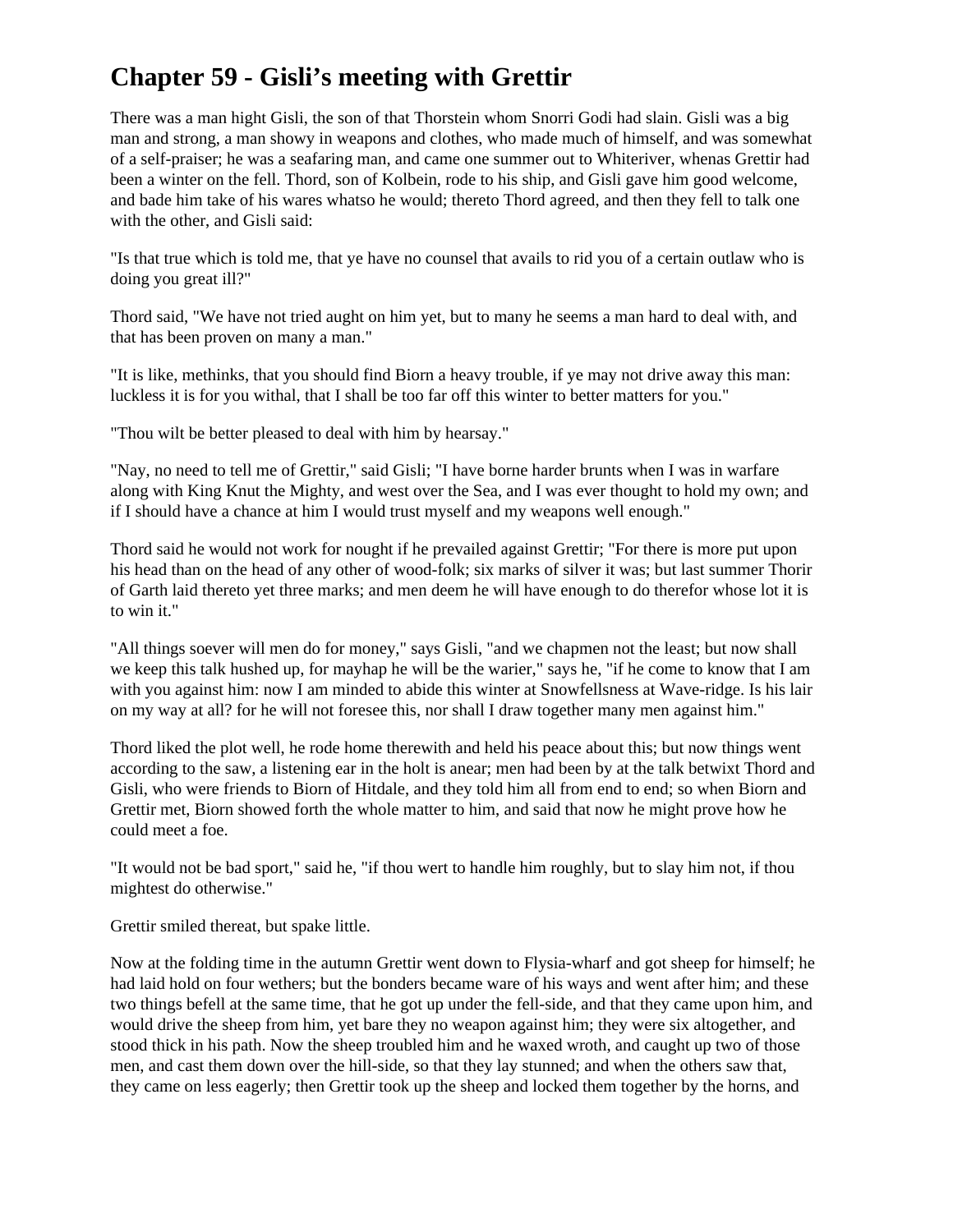threw them over his shoulders, two on each side, and went up into his lair.

So the bonders turned back, and deemed they had got but ill from him, and their lot misliked them now worse than before.

Now Gisli abode at his ship through the autumn till it was rolled ashore. Many things made him abide there, so he was ready late, and rode away but a little before winter-nights. Then he went from the south, and guested under Raun on the south side of Hitriver. In the morning, before he rode thence, he began a talk with his fellows:

"Now shall we ride in coloured clothes to-day, and let the outlaw see that we are not like other wayfarers who are drifted about here day by day."

So this they did, and they were three in all: but when they came west over the river, he spake again to them:

"Here in these bents, I am told, lurks the outlaw, and no easy way is there up to him; but may it not perchance seem good to him to come and meet us and behold our array?"

They said that it was ever his wont so to do. Now that morning Grettir had risen early in his lair; the weather was cold and frosty, and snow had fallen, but not much of it. He saw how three men rode from the south over Hitriver, and their state raiment glittered and their inlaid shields. Then it came into his mind who these should be, and he deems it would be good for him to get some rag of their array; and he was right wishful withal to meet such braggarts: so he catches up his weapons and runs down the slip-side. And when Gisli heard the clatter of the stones, he spake thus:

"There goes a man down the hill-side, and somewhat big he is, and he is coming to meet us: now, therefore, let us go against him briskly, for here is good getting come to hand."

His fellows said that this one would scarce run into their very hands, if he knew not his might; "And good it is that he bewail who brought the woe."

So they leapt off their horses, and therewith Grettir came up to them, and laid hands on a clothes-bag that Gisli had tied to his saddle behind him, and said

"This will I have, for oft I lowt for little things."

Gisli answers, "Nay, it shall not be; dost thou know with whom thou hast to do?"

Says Grettir, "I am not very clear about that; nor will I have much respect for persons, since I am lowly now, and ask for little."

"Mayhap thou thinkest it little," says he, "but I had rather pay down thirty hundreds; but robbery and wrong are ever uppermost in thy mind methinks; so on him, good fellows, and let see what he may do."

So did they, and Grettir gave back before them to a stone which stands by the way and is called Grettir's-Heave, and thence defended himself; and Gisli egged on his fellows eagerly; but Grettir saw now that he was no such a hardy heart as he had made believe, for he was ever behind his fellows' backs; and withal he grew aweary of this fulling business, and swept round the short-sword, and smote one of Gisli's fellows to the death, and leaped down from the stone, and set on so fiercely, that Gisli shrank aback before him all along the hill-side: there Gisli's other fellow was slain, and then Grettir spake: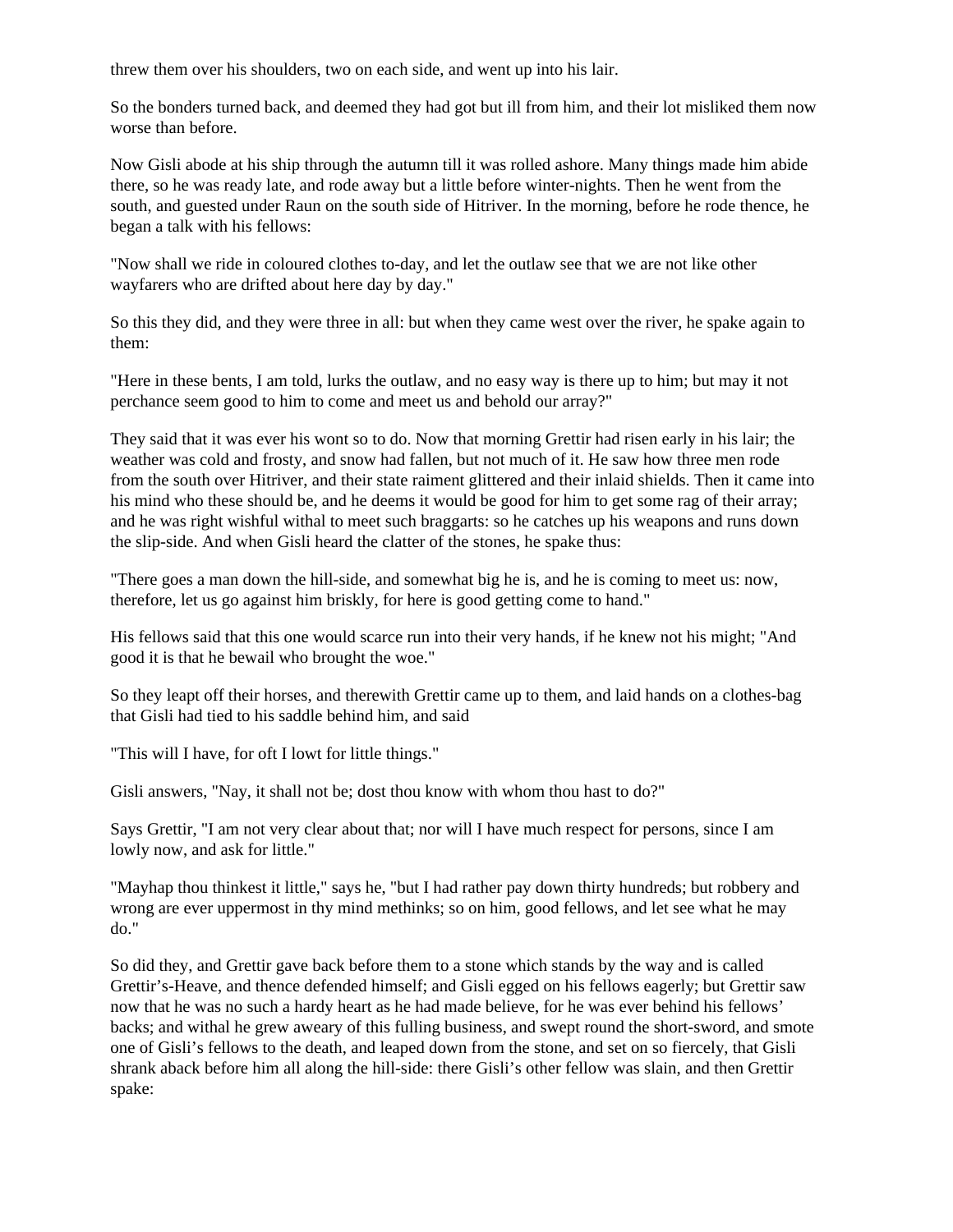"Little is it seen in thee that thou hast done well wide in the world, and in ill wise dost thou part from thy fellows."

Gisli answers, "Hottest is the fire that lies on oneselfwith hell's-man are dealings ill."

Then they gave and took but a little, before Gisli cast away his weapons, and took to his heels out along the mountain. Grettir gave him time to cast off whatso he would, and every time Gisli saw a chance for it he threw off somewhat of his clothes; and Grettir never followed him so close but that there was still some space betwixt them. Gisli ran right past that mountain and then across Coldriver-dale, and then through Aslaug's-lithe and above by Kolbeinstead, and then out into Burgh-lava; and by then was he in shirt and breech alone, and was now exceeding weary. Grettir still followed after him, and there was ever a stone's throw between them; and now he pulled up a great bush. But Gisli made no stay till he came out at Haf-firth-river, and it was swollen with ice and ill to ford; Gisli made straightway for the river, but Grettir ran in on him and seized him, and then the strength of either was soon known: Grettir drave him down under him, and said,

"Art thou that Gisli who would fain meet Grettir Asmundson?"

Gisli answers, "I have found him now, in good sooth, nor do I know in what wise we shall part: keep that which thou hast got, and let me go free."

Grettir said, "Nay, thou art scarce deft enow to learn what I have to teach thee, so needs must I give thee somewhat to remember it by."

Therewith he pulls the shirt up over his head and let the twigs go all down his back, and along both sides of him, and Gisli strove all he might to wriggle away from him; but Grettir flogged him through and through, and then let him go; and Gisli thought he would learn no more of Grettir and have such another flogging withal; nor did he ever again earn the like skin-rubbing.

But when he got his legs under him again, he ran off unto a great pool in the river, and swam it, and came by night to a farm called Horseholt, and utterly foredone he was by then. There he lay a week with his body all swollen, and then fared to his abode.

Grettir turned back, and took up the things Gisli had cast down, and brought them to his place, nor from that time forth gat Gisli aught thereof.

Many men thought Gisli had his due herein for the noise and swagger he had made about himself; and Grettir sang this about their dealings together

"In fighting ring where steed meets steed, The sluggish brute of mongrel breed,

Certes will shrink back nothing less Before the stallion's dauntlessness, Than Gisli before me to-day; As, casting shame and clothes away, And sweating o'er the marsh with fear, He helped the wind from mouth and rear."

The next spring Gisli got ready to go to his ship, and bade men above all things beware of carrying aught of his goods south along the mountain, and said that the very fiend dwelt there.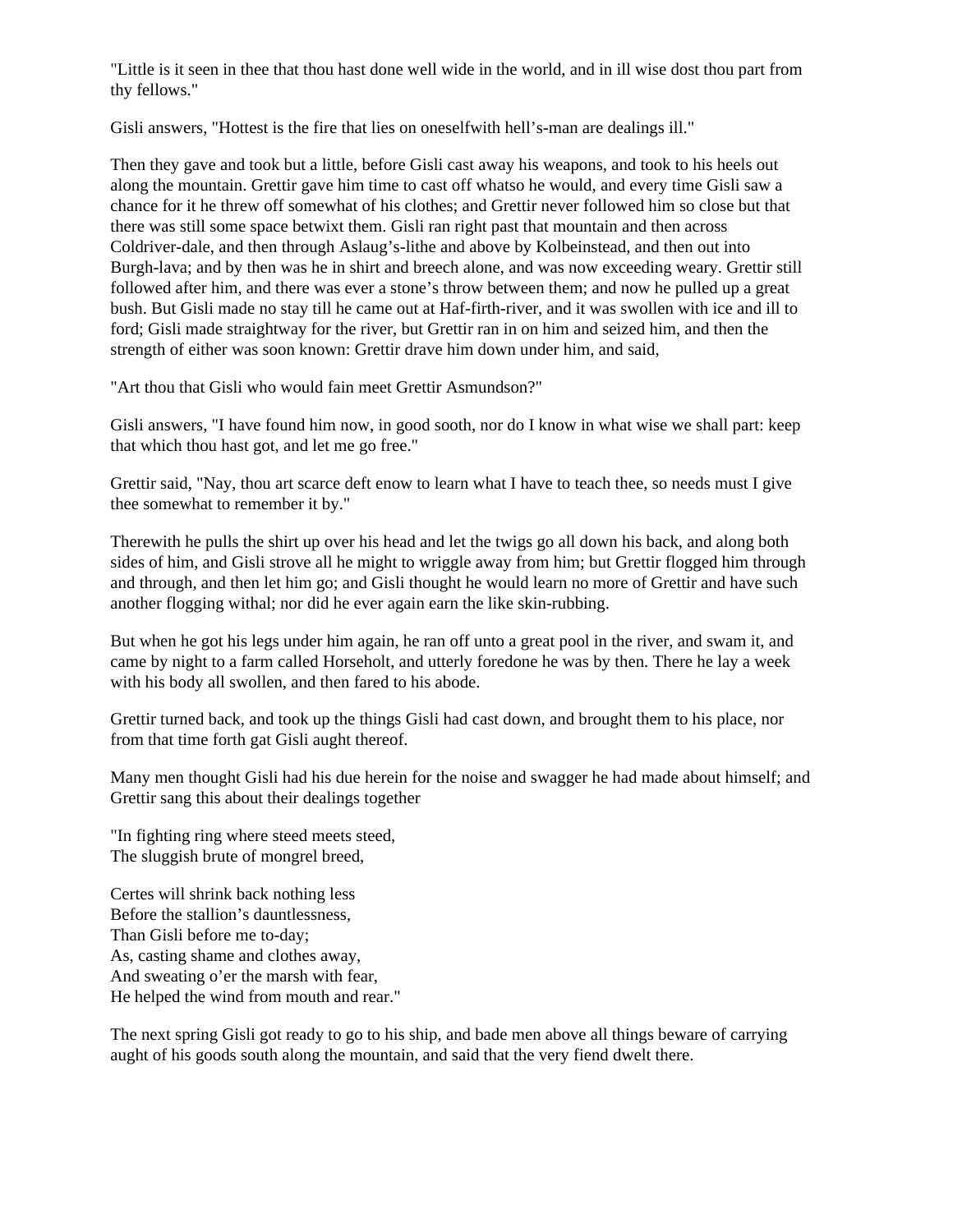Gisli rode south along the sea all the way to his ship, and never met Grettir again; and now he is out of the story.

But things grew worse between Thord Kolbeinson and Grettir, and Thord set on foot many a plot to get Grettir driven away or slain.

### **Chapter 60 - Of the Fight at Hitriver**

When Grettir had been two winters at Fairwoodfell, and the third was now come, he fared south to the Marshes, to the farm called Brook-bow, and had thence six wethers against the will of him who owned them. Then he went to Acres and took away two neat for slaughtering, and many sheep, and then went up south of Hitriver.

But when the bonders were ware of his ways, they sent word to Thord at Hitness, and bade him take in hand the slaying of Grettir; but he hung back, yet for the prayers of men got his son Arnor, who was afterwards called Earls' Skald, to go with them, and bade them withal to take heed that Grettir escaped not.

Then were men sent throughout all the country-side. There was a man called Biarni, who dwelt at Jorvi in Flysia-wharf, and he gathered men together from without Hitriver; and their purpose was that a band should be on either bank of the river.

Now Grettir had two men with him; a man called Eyolf, the son of the bonder at Fairwood, and a stout man; and another he had besides.

First came up Thorarin of Acres and Thorfinn of Brook-bow, and there were nigh twenty men in their company. Then was Grettir fain to make westward across the river, but therewith came up on the west side thereof Arnor and Biarni. A narrow ness ran into the water on the side whereas Grettir stood; so he drave the beasts into the furthermost parts of the ness, when he saw the men coming up, for never would he give up what he had once laid his hands on.

Now the Marsh-men straightway made ready for an onslaught, and made themselves very big; Grettir bade his fellows take heed that none came at his back; and not many men could come on at once.

Now a hard fight there was betwixt them, Grettir smote with the short-sword with both hands, and no easy matter it was to get at him; some of the Marsh-men fell, and some were wounded; those on the other side of the river were slow in coming up, because the ford was not very near, nor did the fight go on long before they fell off; Thorarin of Acres was a very old man, so that he was not at this onslaught. But when this fight was over, then came up Thrand, son of Thorarin, and Thorgils Ingialdson, the brother's son of Thorarin, and Finnbogi, son of Thorgeir Thorhaddson of Hitdale, and Steinulf Thorleifson from Lavadale; these egged on their men eagerly to set on, and yet another fierce onslaught they made. Now Grettir saw that he must either flee or spare himself nought; and now he went forth so fiercely that none might withstand him; because they were so many that he saw not how he might escape, but that he did his best before he fell; he was fain withal that the life of such an one as he deemed of some worth might be paid for his life; so he ran at Steinulf of Lavadale, and smote him on the head and clave him down to the shoulders, and straightway with another blow smote Thorgils Ingialdson in the midst and well-nigh cut him asunder; then would Thrand run forth to revenge his kinsman, but Grettir smote him on the right thigh, so that the blow took off all the muscle, and straightway was he unmeet for fight; and thereafter withal a great wound Grettir gave to Finnbogi.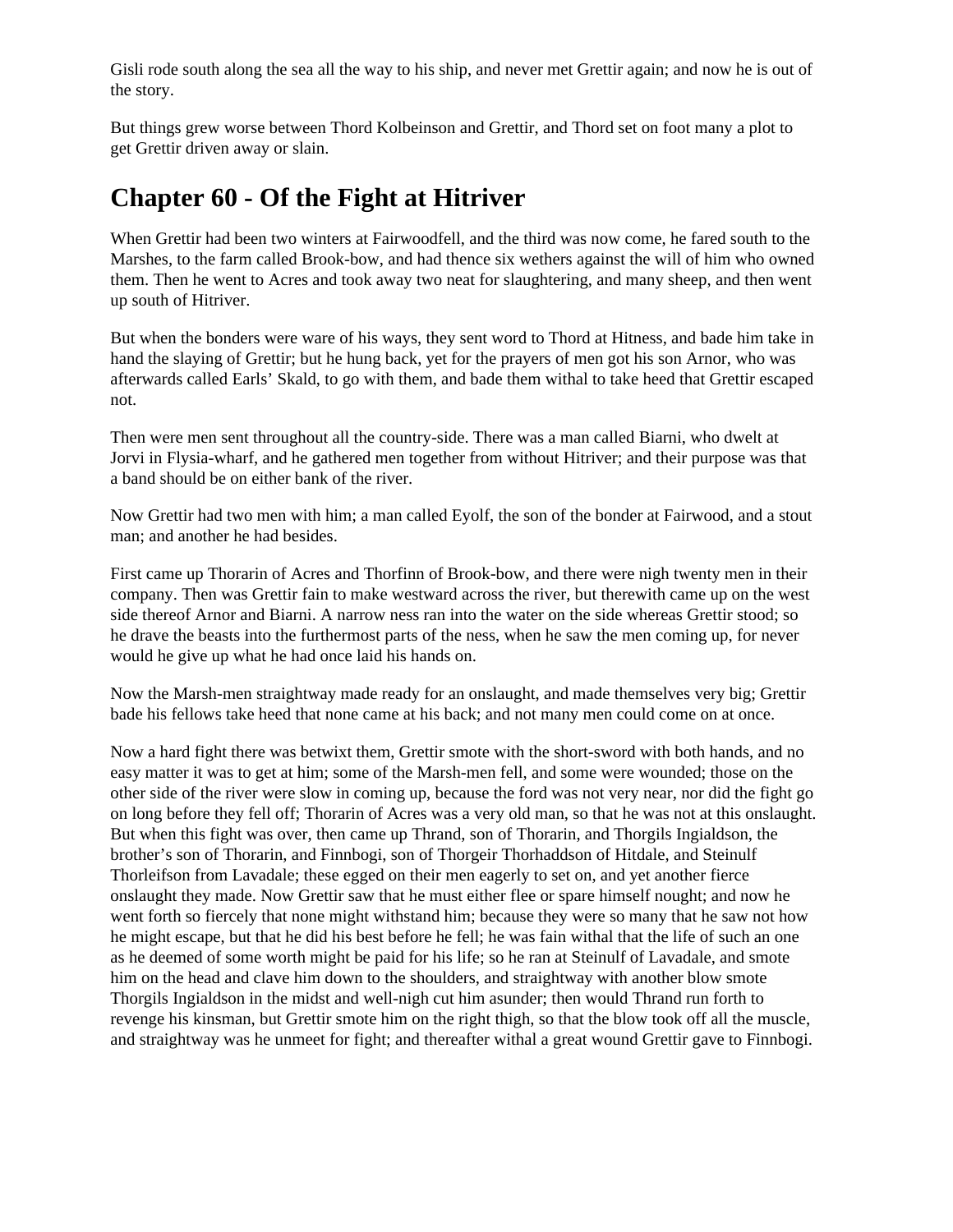Then Thorarin cried out and bade them fall back, "For the longer ye fight the worse ye will get of him, and he picks out men even as he willeth from your company."

So did they, and turned away; and there had ten men fallen, and five were wounded to death, or crippled, but most of those who had been at that meeting had some hurt or other; Grettir was marvellously wearied and yet but a little wounded.

And now the Marsh-men made off with great loss of men, for many stout fellows had fallen there.

But those on the other side of the river fared slowly, and came not up till the meeting was all done; and when they saw how ill their men had fared, then Arnor would not risk himself, and much rebuke he got therefor from his father and many others; and men are minded to think that he was no man of prowess.

Now that place where they fought is called Grettir's-point to-day.

### **Chapter 61 - How Grettir left Fairwoodfell, and of his abiding in Thorir's-dale.**

But Grettir and his men took horse and rode up to the fell, for they were all wounded, and when they came to Fairwood there was Eyolf left; the farmer's daughter was out of doors, and asked for tidings; Grettir told all as clearly as might be, and sang a stave withal

"O thou warder of horn's wave, Not on this side of the grave Will Steinulf s head be whole again; Many more there gat their bane; Little hope of Thorgils now After that bone-breaking blow: Eight Gold-scatterers more they say, Dead along the river lay."

Thereafter Grettir went to his lair and sat there through the winter; but when he and Biorn met, Biorn said to him, that he deemed that much had been done; "and no peace thou wilt have here in the long run: now hast thou slain both kin and friends of mine, yet shall I not cast aside what I have promised thee whiles thou art here."

Grettir said he must needs defend his hands and life, "but ill it is if thou mislikest it."

Biorn said that things must needs be as they were.

A little after came men to Biorn who had lost kinsmen at Grettir's hands, and bade him not to suffer that riotous man to abide there longer in their despite; and Biorn said that it should be as they would as soon as the winter was over.

Now Thrand, the son of Thorarin of Acres, was healed; a stout man he was, and had to wife Steinun, daughter of Rut of Combeness; Thorleif of Lavadale, the father of Steinulf, was a very mighty man, and from him are come the men of Lavadale.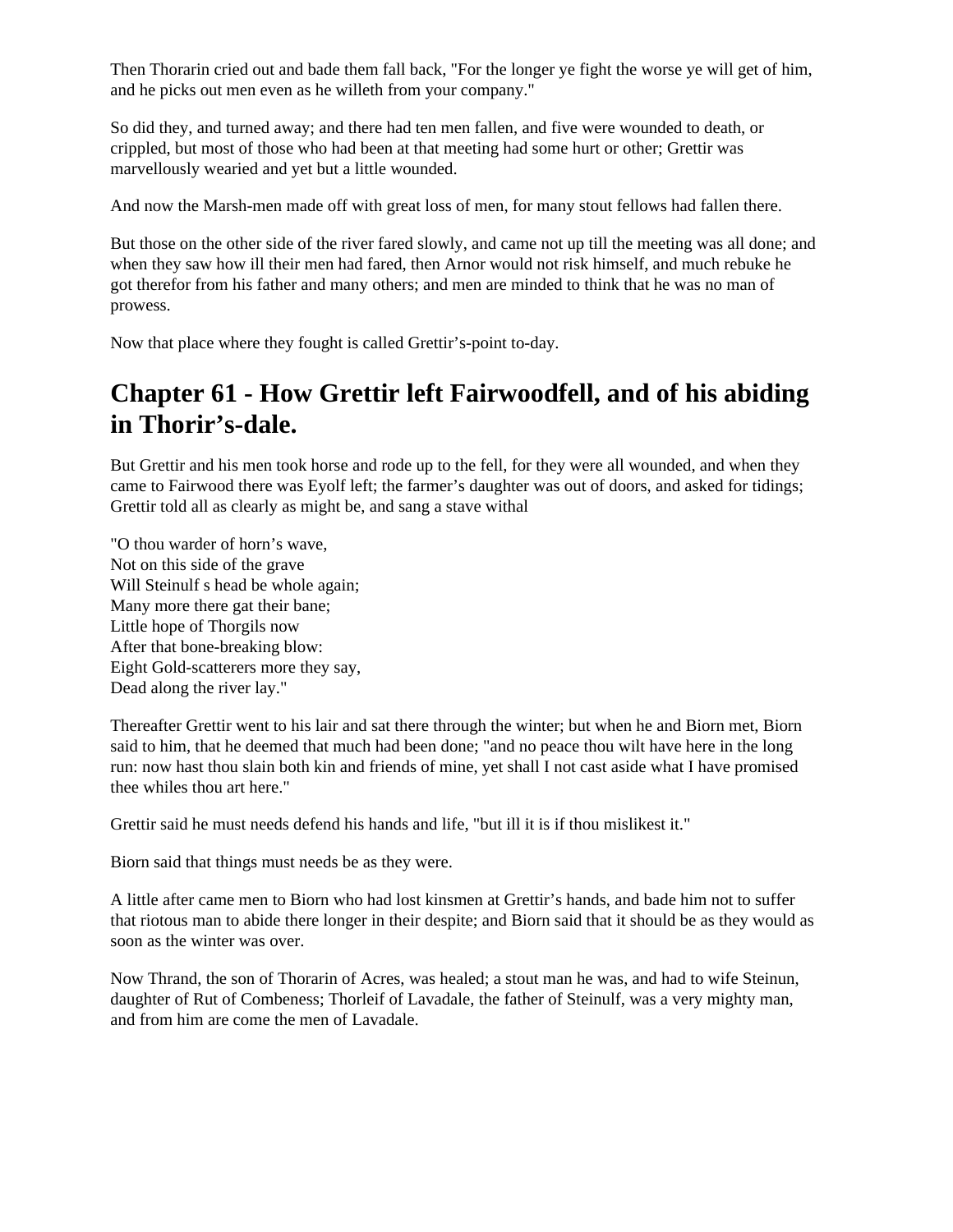Now nought more is told of the dealings of Grettir with the Marsh-men while he was on the mountain; Biorn still kept up his friendship with him, though his friends grew somewhat the fewer for that he let Grettir abide there, because men took it ill that their kin should fall unatoned.

At the time of the Thing, Grettir departed from the Marsh-country, and went to Burgfirth and found Grim Thorhallson, and sought counsel of him, as to what to do now. Grim said he had no strength to keep him, therefore fared Grettir to find Hallmund his friend, and dwelt there that summer till it wore to its latter end.

In the autumn Grettir went to Goatland, and waited there till bright weather came on; then he went up to Goatland Jokul, and made for the south-east, and had with him a kettle, and tools to strike fire withal. But men deem that he went there by the counsel of Hallmund, for far and wide was the land known of him.

So Grettir went on till he found a dale in the jokul, long and somewhat narrow, locked up by jokuls all about, in such wise that they overhung the dale. He came down somehow, and then he saw fair hill-sides grass-grown and set with bushes. Hot springs there were therein, and it seemed to him that it was by reason of earth-fires that the ice-cliffs did not close up over the vale.

A little river ran along down the dale, with level shores on either side thereof. There the sun came but seldom; but he deemed he might scarcely tell over the sheep that were in that valley, so many they were; and far better and fatter than any he had ever seen.

Now Grettir abode there, and made himself a hut of such wood as he could come by. He took of the sheep for his meat, and there was more on one of them than on two elsewhere: one ewe there was, brown with a polled head, with her lamb, that he deemed the greatest beauty for her goodly growth. He was fain to take the lamb, and so he did, and thereafter slaughtered it: three stone of suet there was in it, but the whole carcase was even better. But when Brownhead missed her lamb, she went up on Grettir's hut every night, and bleated in suchwise that he might not sleep anight, so that it misliked him above all things that he had slaughtered the lamb, because of her troubling.

But every evening at twilight he heard some one hoot up in the valley, and then all the sheep ran together to one fold every evening.

So Grettir says, that a half-troll ruled over the valley, a giant hight Thorir, and in trust of his keeping did Grettir abide there; by him did Grettir name the valley, calling it Thorir's-dale. He said withal that Thorir had daughters, with whom he himself had good game, and that they took it well, for not many were the new-comers thereto; but when fasting time was, Grettir made this change therein, that fat and livers should be eaten in Lent.

Now nought happed to be told of through the winter. At last Grettir found it so dreary there, that he might abide there no longer: then he gat him gone from the valley, and went south across the jokul, and came from the north, right against the midst of Shieldbroadfell.

He raised up a flat stone and bored a hole therein, and said that whoso put his eye to the hole in that stone should straightway behold the gulf of the pass that leads from Thorir's-vale.

So he fared south through the land, and thence to the Eastfirths; and in this journey he was that summer long, and the winter, and met all the great men there, but somewhat ever thrust him aside that nowhere got he harbouring or abode; then he went back by the north, and dwelt at sundry places.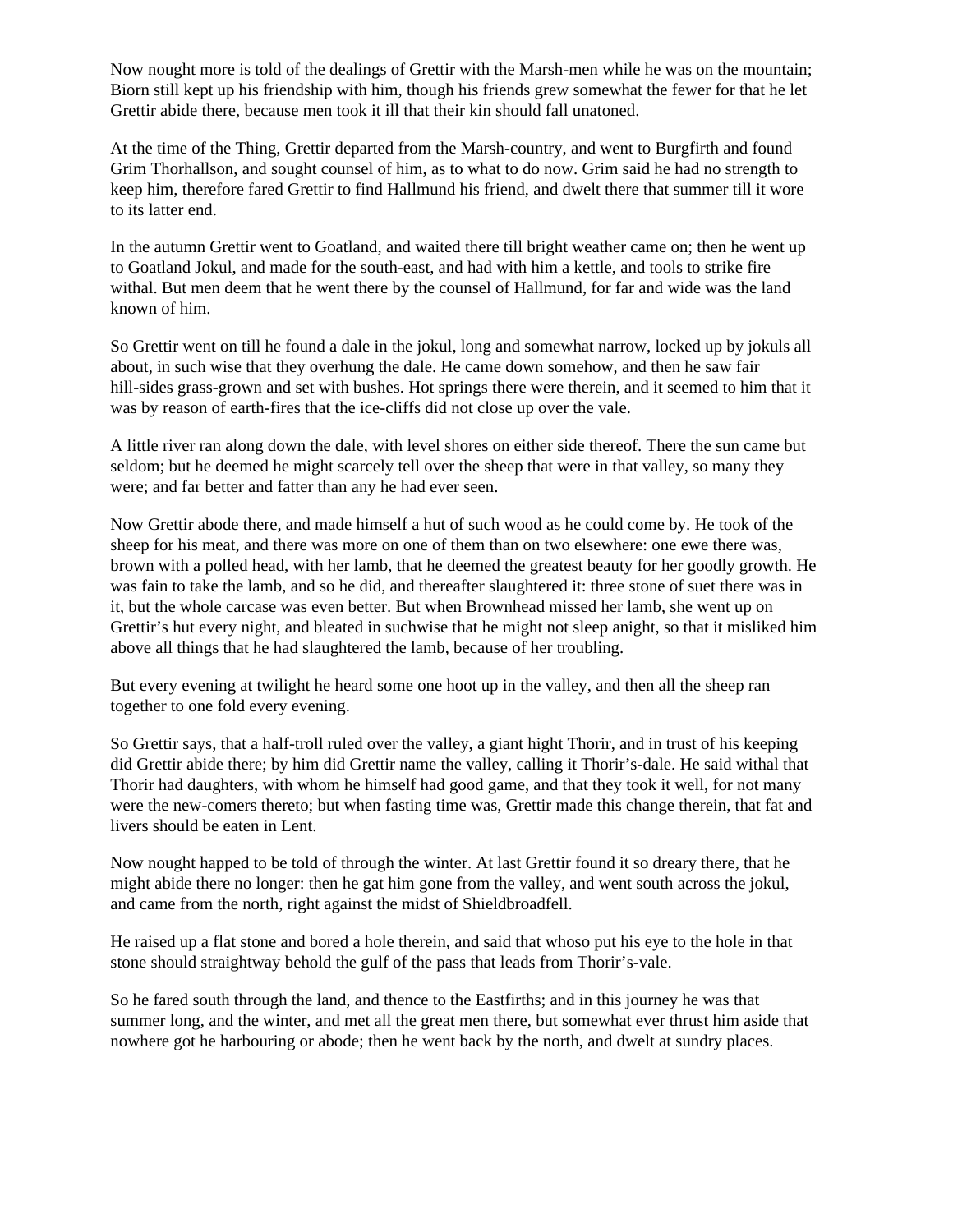# **Chapter 62 - Of the Death of Hallmund, Grettir's Friend.**

A little after Grettir had gone from Ernewaterheath, there came a man thither, Grim by name, the son of the widow at Kropp. He had slain the son of Eid Skeggison of the Ridge, and had been outlawed therefor; he abode whereas Grettir had dwelt afore, and got much fish from the water. Hallmund took it ill that he had come in Grettir's stead, and was minded that he should have little good hap how much fish soever he caught.

So it chanced on a day that Grim had caught a hundred fish, and he bore them to his hut and hung them up outside, but the next morning when he came thereto they were all gone; that he deemed marvellous, and went to the water; and now he caught two hundred fish, went home and stored them up; and all went the same way, for they were all gone in the morning; and now he thought it hard to trace all to one spring. But the third day he caught three hundred fish, brought them home and watched over them from his shed, looking out through a hole in the door to see if aught might come anigh. Thus wore the night somewhat, and when the third part of the night was gone by, he heard one going along outside with heavy footfalls; and when he was ware thereof, he took an axe that he had, the sharpest of weapons, for he was fain to know what this one was about; and he saw that the new-comer had a great basket on his back. Now he set it down, and peered about, and saw no man abroad; he gropes about to the fishes, and deems he has got a good handful, and into the basket he scoops them one and all; then is the basket full, but the fishes were so big that Grim thought that no horse might bear more. Now he takes them up and puts himself under the load, and at that very point of time, when he was about to stand upright, Grim ran out, and with both hands smote at his neck, so that the axe sank into the shoulder; thereat he turned off sharp, and set off running with the basket south over the mountain.

Grim turned off after him, and was fain to know if he had got enough. They went south all the way to Balljokul, and there this man went into a cave; a bright fire burnt in the cave, and thereby sat a woman, great of growth, but shapely withal. Grim heard how she welcomed her father, and called him Hallmund. He cast down his burden heavily, and groaned aloud; she asked him why he was all covered with blood, but he answered and sang

"Now know I aright, That in man's might, And in man's bliss, No trust there is; On the day of bale Shall all things fail; Courage is o'er, Luck mocks no more."

She asked him closely of their dealings, but he told her all even as it had befallen.

"Now shall thou hearken," said he, "for I shall tell of my deeds and sing a song thereon, and thou shall cut it on a staff as I give it out."

So she did, and he sung Hallmund's song withal, wherein is this

"When I drew adown The bridle brown Grettir's hard hold, Men deemed me bold; Long while looked then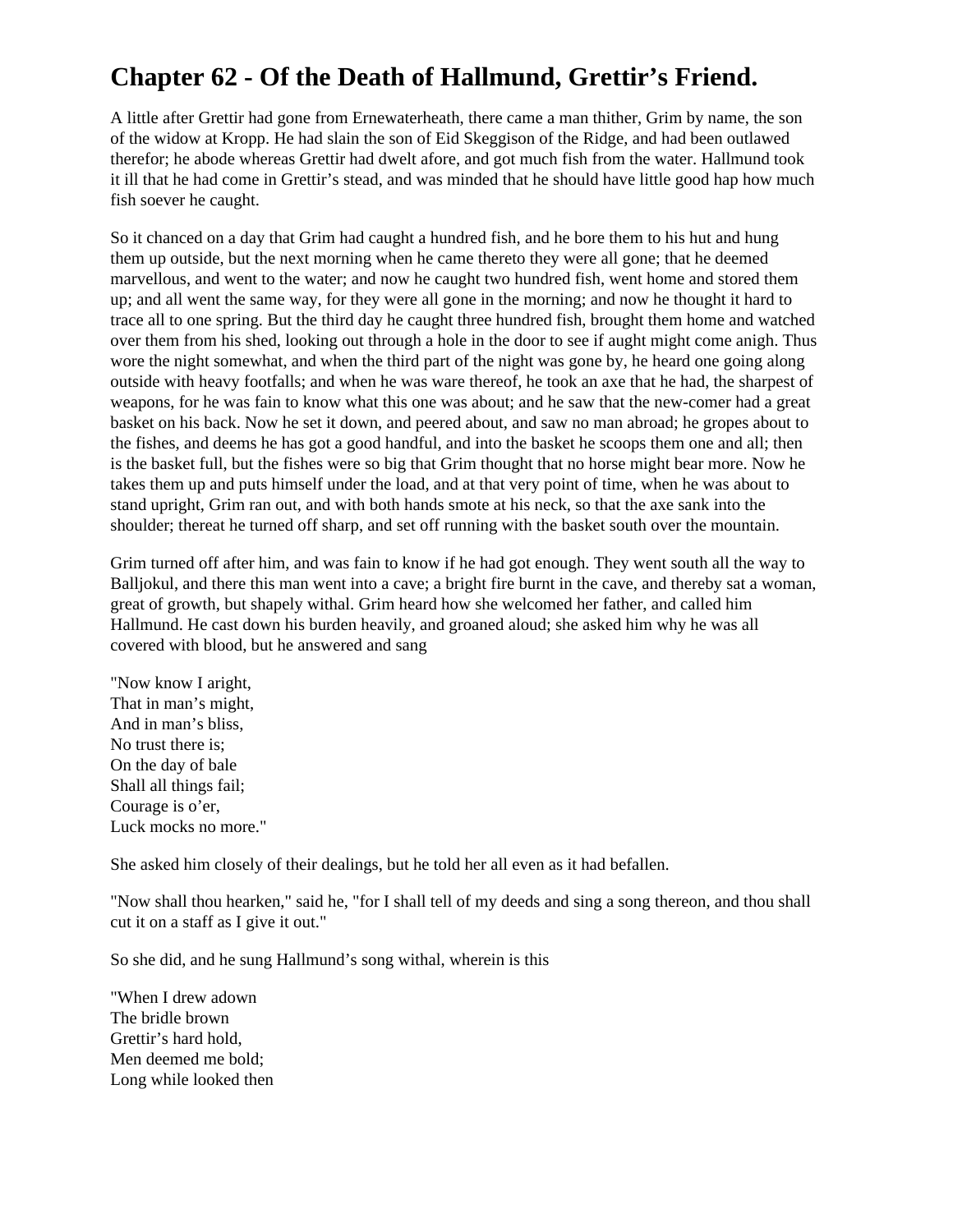The brave of men In his hollow hands, The harm of lands.

"Then came the day Of Thorir's play On Ernelakeheath, When we from death Our life must gain; Alone we twain With eighty men Must needs play then.

"Good craft enow Did Grettir show On many a shield In that same field; Natheless I hear That my marks were The deepest still; The worst to fill.

"Those who were fain His back to gain Lost head and hand, Till of the band, From the Well-wharf-side, Must there abide Eighteen behind That none can find.

"With the giant's kin Have I oft raised din; To the rock folk Have I dealt out stroke; Ill things could tell That I smote full well; The half-trolls know My baneful blow.

"Small gain in me Did the elf-folk see, Or the evil wights Who ride anights."

Many other deeds of his did Hallmund sing in that song, for he had fared through all the land.

Then spake his daughter, "A man of no slippery hand was that; nor was it unlike that this should hap, for in evil wise didst thou begin with him: and now what man will avenge thee?"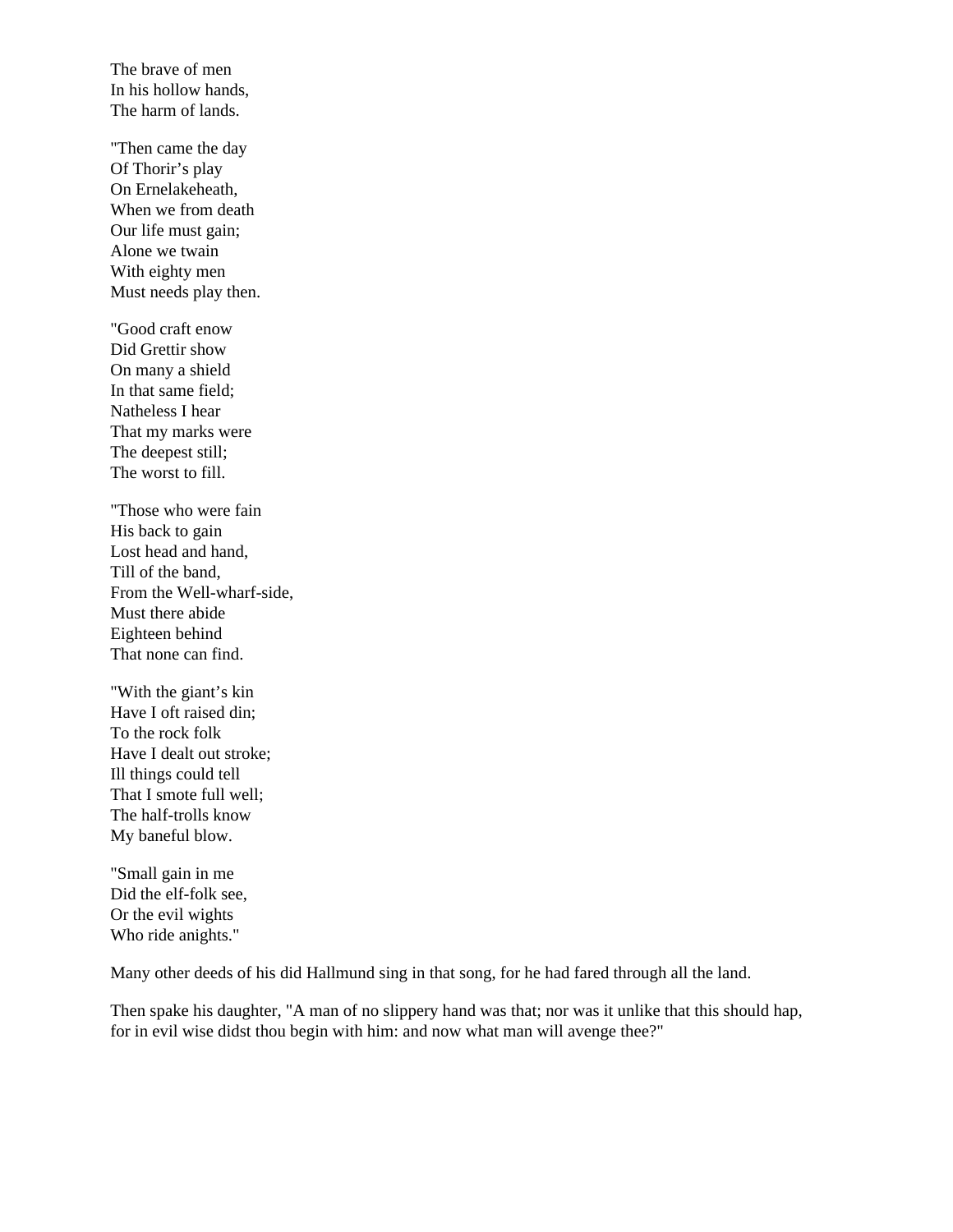Hallmund answered, "It is not so sure to know how that may be; but, methinks, I know that Grettir would avenge me if he might come thereto; but no easy matter will it be to go against the luck of this man, for much greatness lies stored up for him."

Thereafter so much did Hallmund's might wane as the song wore, that well-nigh at one while it befell that the song was done and Hallmund dead; then she grew very sad and wept right sore. Then came Grim forth and bade her be of better cheer, "For all must fare when they are fetched. This has been brought about by his own deed, for I could scarce look on while he robbed me."

She said he had much to say for it, "For ill deed gains ill hap."

Now as they talked she grew of better cheer, and Grim abode many nights in the cave, and got the song by heart, and things went smoothly betwixt them.

Grim abode at Ernewaterheath all the winter after Hallmund's death, and thereafter came Thorkel Eyulfson to meet him on the Heath, and they fought together; but such was the end of their play that Grim might have his will of Thorkel's life, and slew him not. So Thorkel took him to him, and got him sent abroad and gave him many goods; and therein either was deemed to have done well to the other. Grim betook himself to seafaring, and a great tale is told of him.

### **Chapter 63 - How Grettir beguiled Thorir of Garth when he was nigh taking him**

Now the story is to be taken up where Grettir came from the firths of the east-country; and now he fared with hidden-head for that he would not meet Thorir, and lay out that summer on Madderdale-heath and in sundry places, and at whiles he was at Reek-heath.

Thorir heard that Grettir was at Reek-heath, so he gathered men and rode to the heath, and was well minded that Grettir should not escape this time.

Now Grettir was scarce aware of them before they were on him; he was just by a mountain-dairy that stood back a little from the wayside, and another man there was with him, and when he saw their band, speedy counsel must he take; so he bade that they should fell the horses and drag them into the dairy shed, and so it was done.

Then Thorir rode north over the heath by the dairy, and missed friend from stead, for he found nought, and so turned back withal.

But when his band had ridden away west, then said Grettir, "They will not deem their journey good if we be not found; so now shall thou watch our horses while I go meet them, a fair play would be shown them if they knew me not."

His fellow strove to let him herein, yet he went none-the-less, and did on him other attire, with a slouched hat over his face and a staff in his hand, then he went in the way before them. They greeted him and asked if he had seen any men riding over the heath.

"Those men that ye seek have I seen; but little was wanting e'ennow but that ye found them, for there they were, on the south of yon bogs to the left."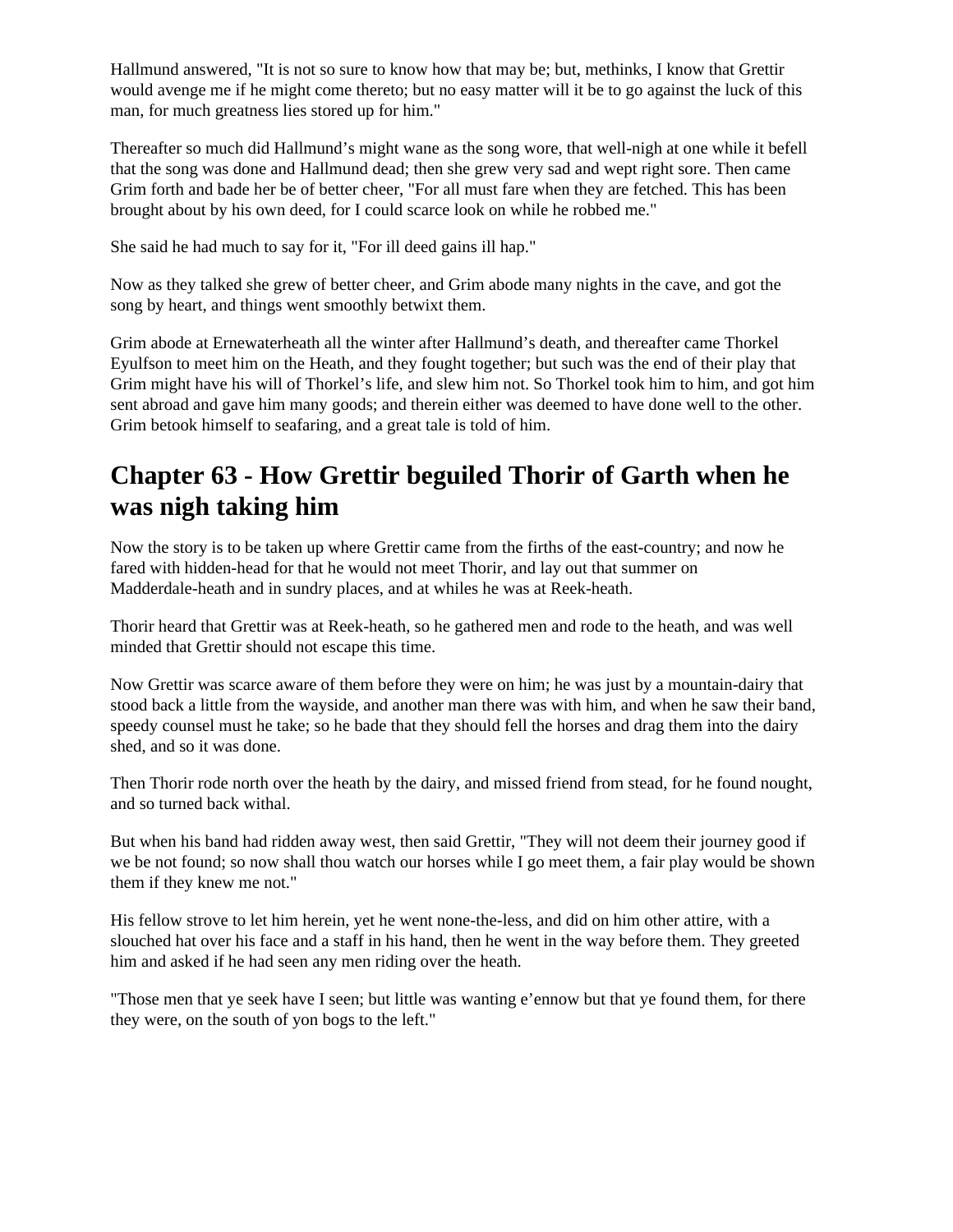Now when they heard that, off they galloped out on to the bogs, but so great a mire was there that nohow could they get on, and had to drag their horses out, and were wallowing there the more part of the day; and they gave to the devil withal the wandering churl who had so befooled them.

But Grettir turned back speedily to meet his fellow, and when they met he sang this stave

"Now make I no battle-field With the searching stems of shield. Rife with danger is my day, And alone I go my way: Nor shall I go meet, this tide, Odin's storm, but rather bide Whatso fate I next may have; Scarce, then, shall thou deem me brave.

"Thence where Thorir's company Thronging ride, I needs must flee; If with them I raised the din, Little thereby should I win; Brave men's clashing swords I shun, Woods must hide the hunted one; For through all things, good and ill, Unto life shall I hold still."

Now they ride at their swiftest west over the heath and forth by the homestead at Garth, before ever Thorir came from the wilderness with his band; and when they drew nigh to the homestead a man fell in with them who knew them not.

Then saw they how a woman, young and grand of attire, stood without, so Grettir asked who that woman would be. The new-comer said that she was Thorir's daughter. Then Grettir sang this stave

"O wise sun of golden stall, When thy sire comes back to hall. Thou mayst tell him without sin This, though little lies therein,

That thou saw'st me ride hereby, With but two in company, Past the door of Skeggi's son, Nigh his hearth, O glittering one."

Hereby the new-comer thought he knew who this would be, and he rode to peopled parts and told how Grettir had ridden by.

So when Thorir came home, many deemed that Grettir had done the bed well over their heads. But Thorir set spies on Grettir's ways, whereso he might be. Grettir fell on such rede that he sent his fellow to the west country with his horses; but he went up to the mountains and was in disguised attire, and fared about north there in the early winter, so that he was not known.

But all men deemed that Thorir had got a worse part than before in their dealings together.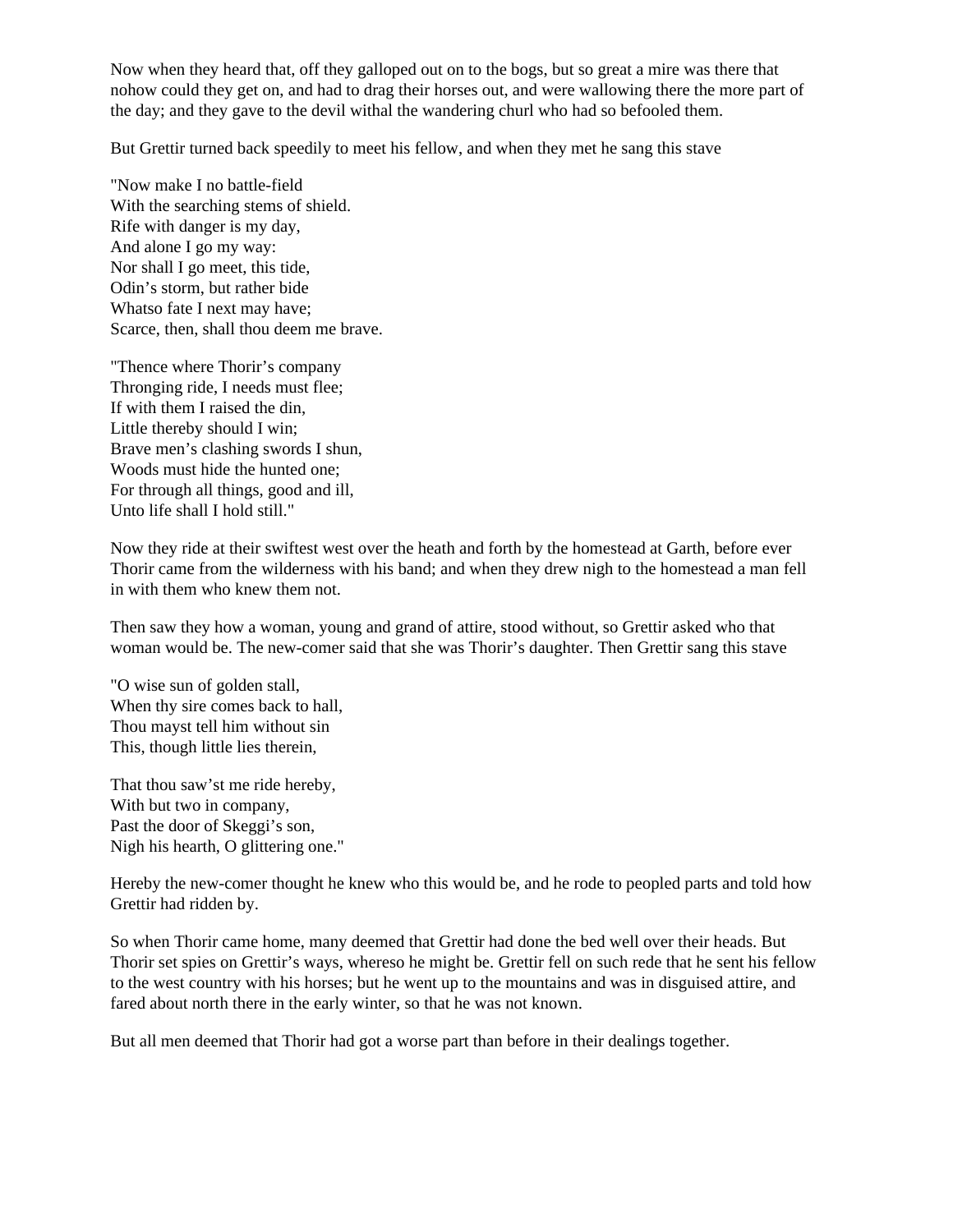### **Chapter 64 - Of the ill haps at Sand-heaps, and how Guest came to the Goodwife there**

There was a priest called Stein, who dwelt at Isledale-river, in Bard-dale; he was good at husbandry and rich in beasts; his son was Kiartan, a brisk man and a well grown. Thorstein the White was the name of him who dwelt at Sand-heaps, south of Isledale-river; his wife was called Steinvor, a young woman and merry-hearted, and children they had, who were young in those days. But that place men deemed much haunted by the goings of trolls.

Now it befell two winters before Grettir came into the north country that Steinvor the goodwife of Sand-heaps fared at Yule-tide to the stead of Isledale-river according to her wont, but the goodman abode at home. Men lay down to sleep in the evening, but in the night they heard a huge crashing about the bonder's bed; none durst arise and see thereto, for very few folk were there. In the morning the goodwife came home, but the goodman was gone, and none knew what had become of him.

Now the next year wears through its seasons, but the winter after the goodwife would fain go to worship, and bade her house-carle abide behind at home; thereto was he loth, but said nathless that she must rule; so all went the same way and the house-carle vanished; and marvellous men deemed it; but folk saw certain stains of blood about the outer door; therefore they deemed it sure that an evil wight had taken them both.

Now that was heard of wide through the country-side, and Grettir withal was told thereof; so he took his way to Bard-dale, and came to Sand-heaps at Yule-eve, and made stay there, and called himself Guest. The goodwife saw that he was marvellous great of growth, but the home-folk were exceeding afeard of him; he prayed for guesting there; the mistress said that there was meat ready for him, "but as to thy safety see to that thyself."

He said that so he should do: "Here will I abide, but thou shalt go to worship if thou wilt."

She answered, "Meseems thou art a brave man if thou durst abide at home here."

"For one thing alone will I not be known," said he.

She said, "I have no will to abide at home, but I may not cross the river."

"I will go with thee," says Guest.

Then she made her ready for worship, and her little daughter with her. It thawed fast abroad, and the river was in flood, and therein was the drift of ice great: then said the goodwife,

"No way across is there either for man or horse."

"Nay, there will be fords there," said Guest, "be not afeard."

"Carry over the little maiden first," said the goodwife; "she is the lightest."

"I am loth to make two journeys of it," said Guest, "I will bear thee in my arms."

She crossed herself, and said, "This will not serve; what wilt thou do with the maiden?"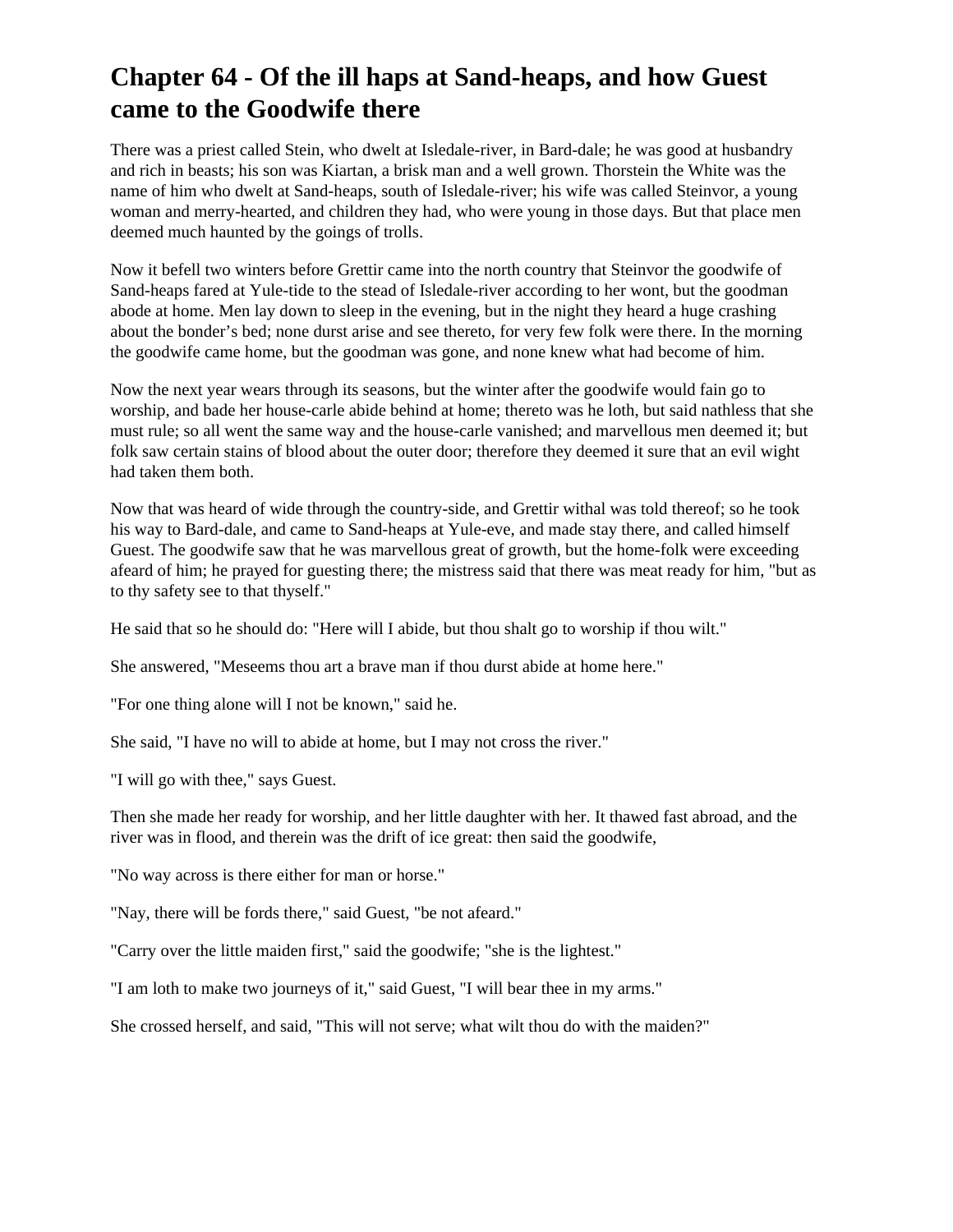"A rede I see for that," said he, and therewith caught them both up, and laid the little one in her mother's lap, and set both of them thus on his left arm, but had his right free; and so he took the ford withal, nor durst they cry out, so afeard were they.

Now the river took him up to his breast forthwith, and a great ice-floe drave against him, but he put forth the hand that was free and thrust it from him; then it grew so deep, that the stream broke on his shoulder; but he waded through it stoutly, till he came to the further shore, and there cast them aland: then he turned back, and it was twilight already by then he came home to Sand-heaps, and called for his meat.

So when he was fulfilled, he bade the home-folk go into the chamber; then he took boards and loose timber, and dragged it athwart the chamber, and made a great bar, so that none of the home-folk might come thereover: none durst say aught against him, nor would any of them make the least sound. The entrance to the hall was through the side wall by the gable, and dais was there within; there Guest lay down, but did not put off his clothes, and light burned in the chamber over against the door: and thus Guest lay till far on in the night.

The goodwife came to Isledale-river at church-time, and men marvelled how she had crossed the river; and she said she knew not whether a man or a troll had brought her over.

The priest said he was surely a man, though a match for few; "But let us hold our peace hereon," he said; "maybe he is chosen for the bettering of thy troubles." So the goodwife was there through the night.

#### **Chapter 65 - Of Guest and the Troll-wife.**

Now it is to be told of Guest, that when it drew towards midnight, he heard great din without, and thereafter into the hall came a huge troll-wife, with a trough in one hand and a chopper wondrous great in the other; she peered about when she came in, and saw where Guest lay, and ran at him; but he sprang up to meet her, and they fell a-wrestling terribly, and struggled together for long in the hall. She was the stronger, but he gave back with craft, and all that was before them was broken, yea, the cross-panelling withal of the chamber. She dragged him out through the door, and so into the outer doorway, and then he betook himself to struggling hard against her. She was fain to drag him from the house, but might not until they had broken away all the fittings of the outer door, and borne them out on their shoulders: then she laboured away with him down towards the river, and right down to the deep gulfs.

By then was Guest exceeding weary, yet must he either gather his might together, or be cast by her into the gulf. All night did they contend in such wise; never, he deemed, had he fought with such a horror for her strength's sake; she held him to her so hard that he might turn his arms to no account save to keep fast hold on the middle of the witch.

But now when they came on to the gulf of the river, he gives the hag a swing round, and therewith got his right hand free, and swiftly seized the short-sword that he was girt withal, and smote the troll therewith on the shoulder, and struck off her arm; and therewithal was he free, but she fell into the gulf and was carried down the force.

Then was Guest both stiff and weary, and lay there long on the rocks, then he went home, as it began to grow light, and lay down in bed, and all swollen and blue he was.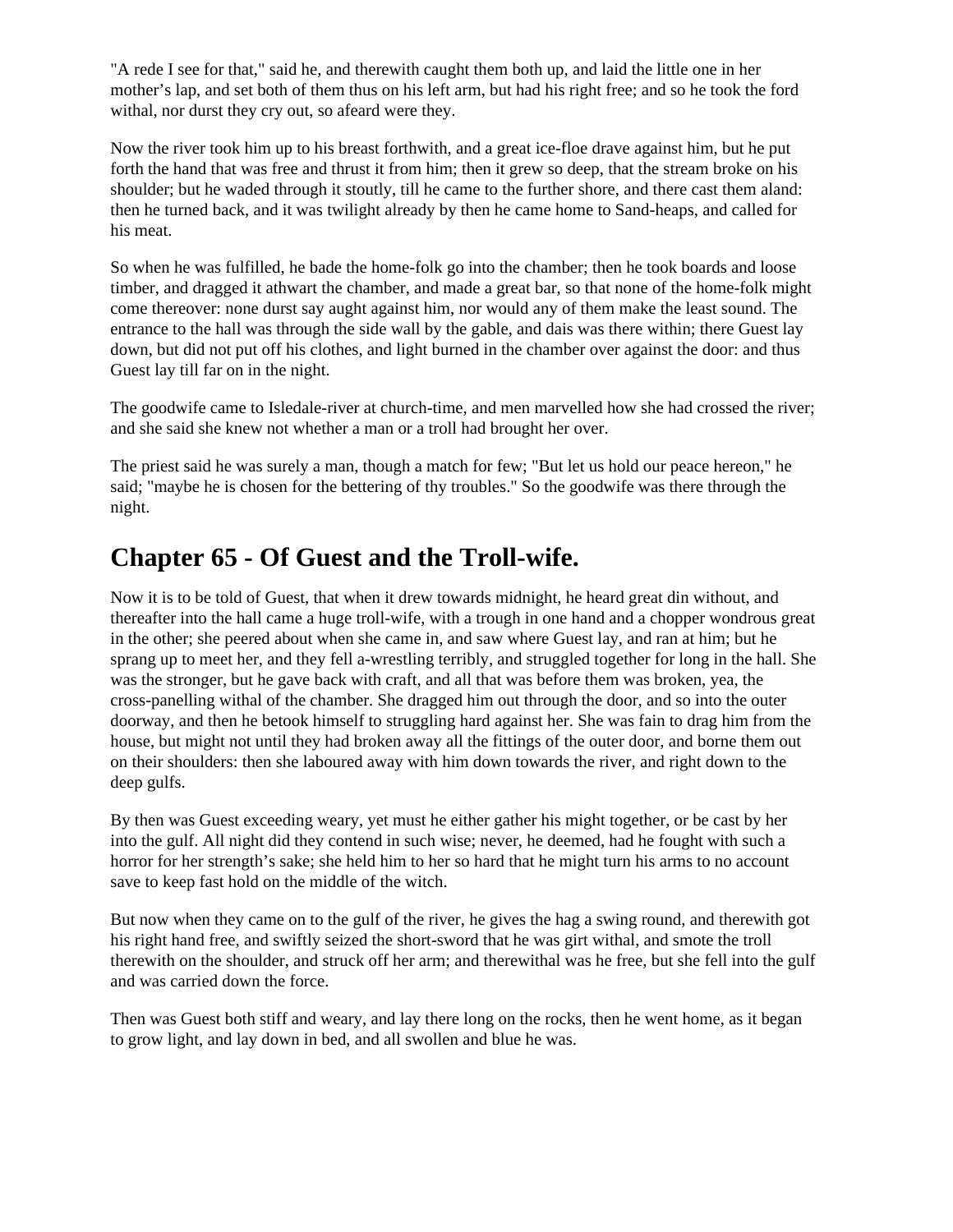But when the goodwife came from church, she thought her house had been somewhat roughly handled: so she went to Guest and asked what had happed that all was broken and down-trodden. He told her all as it had befallen: she deemed these things imported much, and asked him what man he was in good sooth. So he told her the truth, and prayed that the priest might be fetched, for that he would fain see him: and so it was done.

But when Stein the priest came to Sand-heaps, he knew forthwith, that thither was come Grettir Asmundson, under the name of Guest.

So the priest asked what he deemed had become of those men who had vanished; and Grettir said that he thought they would have gone into the gulf: the priest said that he might not trow that, if no signs could be seen thereof: then said Grettir that later on that should be known more thoroughly. So the priest went home.

Grettir lay many nights a-bed, and the mistress did well to him, and so Yule-tide wore.

Now Grettir's story is that the troll-wife cast herself into the gulf when she got her wound; but the men of Bard-dale say that day dawned on her, while they wrestled, and that she burst, when he cut the arm from her; and that there she stands yet on the cliff, a rock in the likeness of a woman.

Now the dale-dwellers kept Grettir in hiding there; but in the winter after Yule, Grettir fared to Isledale-river, and when he met the priest, he said, "Well, priest, I see that thou hadst little faith in my tale; now will I, that thou go with me to the river, and see what likelihood there is of that tale being true."

So the priest did; and when they came to the force-side, they saw a cave up under the cliff; a sheer rock that cliff was, so great that in no place might man come up thereby, and well-nigh fifty fathoms was it down to the water. Now they had a rope with them, but the priest said:

"A risk beyond all measure, I deem it to go down here."

"Nay," said Grettir, "it is to be done, truly, but men of the greatest prowess are meetest therefor: now will I know what is in the force, but thou shall watch the rope."

The priest bade him follow his own rede, and drave a peg down into the sward on the cliff, and heaped stones up over it, and sat thereby.

#### **Chapter 66 - Of the Dweller in the Cave under the Force**

Now it is to be told of Grettir that he set a stone in a bight of the rope and let it sink down into the water.

"In what wise hast thou mind to go?" said the priest.

"I will not go bound into the force," said Grettir; "such things doth my heart forebode."

With that he got ready for his journey, and was lightly clad, and girt with the short-sword, and had no weapon more.

Then he leapt off the cliff into the force; the priest saw the soles of his feet, and knew not afterwards what was become of him. But Grettir dived under the force, and hard work it was, because the whirlpool was strong, and he had to dive down to the bottom, before he might come up under the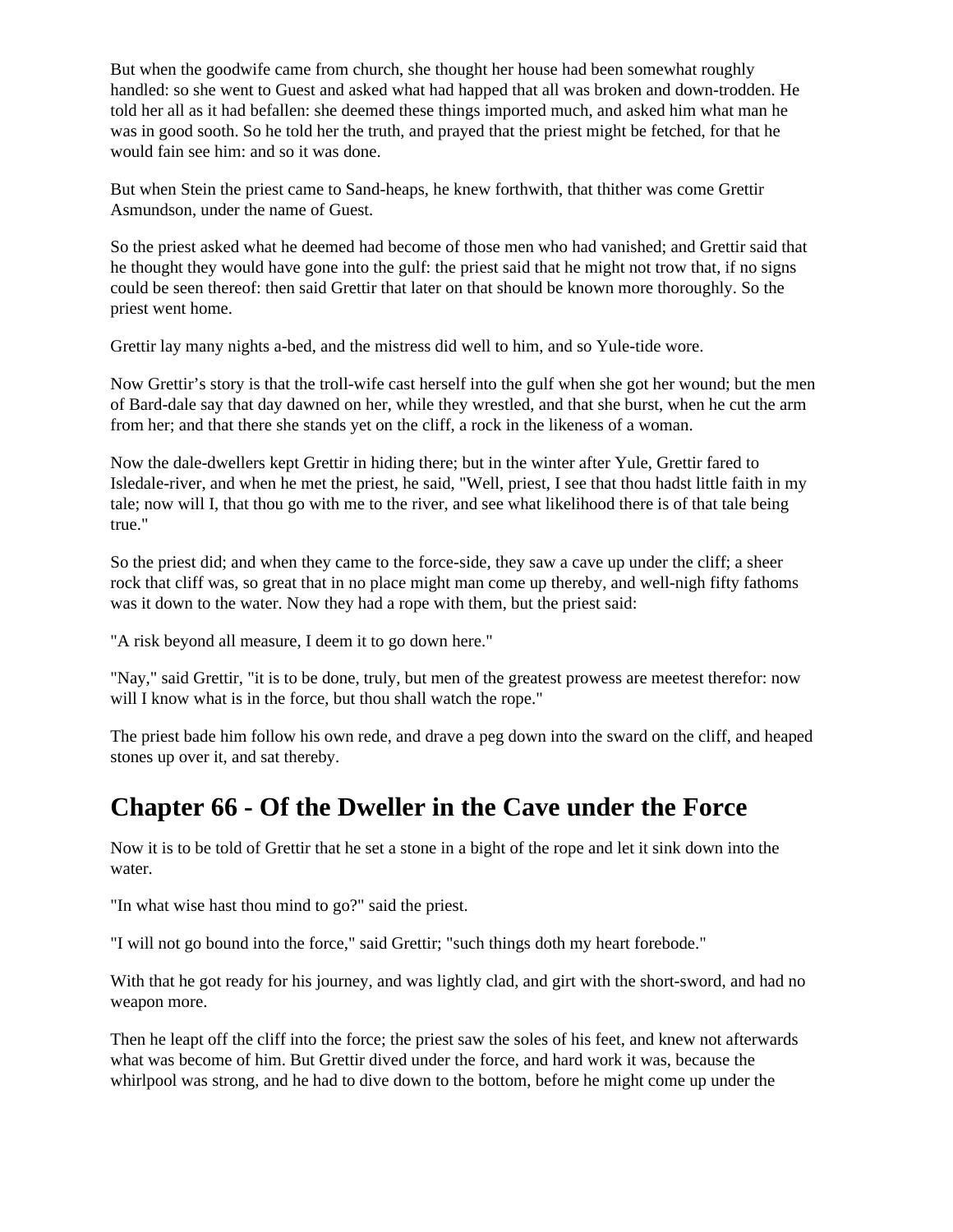force. But thereby was a rock jutting out, and thereon he gat; a great cave was under the force, and the river fell over it from the sheer rocks. He went up into the cave, and there was a great fire flaming from amidst of brands; and there he saw a giant sitting withal, marvellously great and dreadful to look on. But when Grettir came anigh, the giant leapt up and caught up a glaive and smote at the new-comer, for with that glaive might a man both cut and thrust; a wooden shaft it had, and that fashion of weapon men called then, heft-sax. Grettir hewed back against him with the short-sword, and smote the shaft so that he struck it asunder; then was the giant fain to stretch aback for a sword that hung up there in the cave; but therewithal Grettir smote him afore into the breast, and smote off well-nigh all the breast bone and the belly, so that the bowels tumbled out of him and fell into the river, and were driven down along the stream; and as the priest sat by the rope, he saw certain fibres all covered with blood swept down the swirls of the stream; then he grew unsteady in his place, and thought for sure that Grettir was dead, so he ran from the holding of the rope, and gat him home. Thither he came in the evening and said, as one who knew it well, that Grettir was dead, and that great scathe was it of such a man.

Now of Grettir must it be told that he let little space go betwixt his blows or ever the giant was dead; then he went up the cave, and kindled a light and espied the cave. The story tells not how much he got therein, but men deem that it must have been something great. But there he abode on into the night; and he found there the bones of two men, and bore them together in a bag; then he made off from the cave and swam to the rope and shook it, and thought that the priest would be there yet; but when he knew that the priest had gone home, then must he draw himself up by strength of hand, and thus he came up out on to the cliff.

Then he fared home to Isledale-river, and brought into the church porch the bag with the bones, and therewithal a rune-staff whereon this song was marvellous well cut

"There into gloomy gulf I passed, O'er which from the rock's throat is cast The swirling rush of waters wan, To meet the sword-player feared of man. By giant's hall the strong stream pressed Cold hands against the singer's breast; Huge weight upon him there did hurl The swallower of the changing whirl."

And this other one withal

"The dreadful dweller of the cave Great strokes and many 'gainst me drave; Full hard he had to strive for it, But toiling long he wan no whit; For from its mighty shaft of tree The heft-sax smote I speedily; And dulled the flashing war-flame fair In the black breast that met me there."

Herein was it said how that Grettir had brought those bones from the cave; but when the priest came to the church in the morning he found the staff and that which went with it, but Grettir was gone home to Sand-heaps.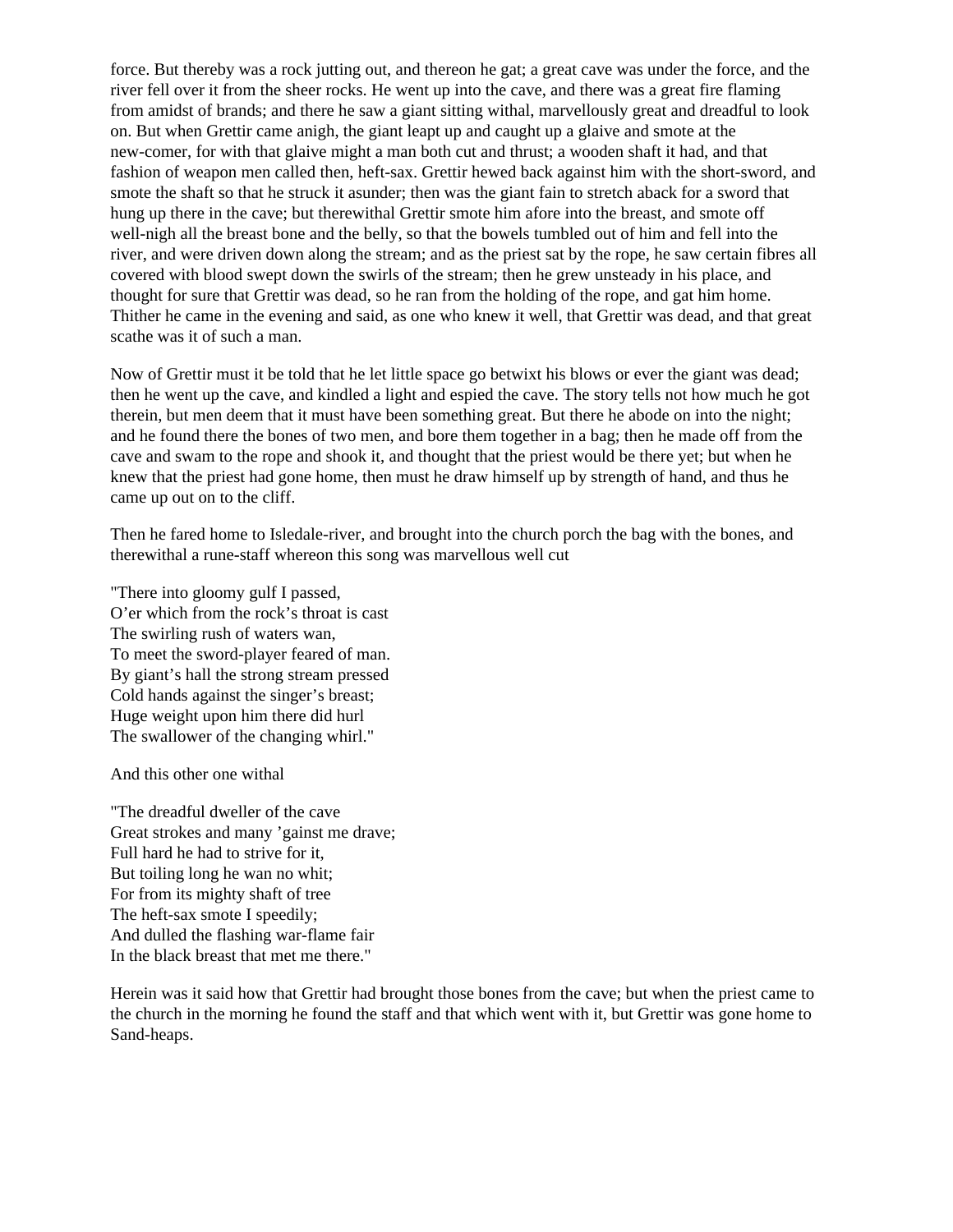### **Chapter 67 - Grettir driven from Sand-heaps to the West**

But when the priest met Grettir he asked him closely about what had happed; so he told him all the tale of his doings, and said withal that the priest had been unfaithful to him in the matter of the rope-holding; and the priest must needs say that so it was.

Now men deemed they could see that these evil wights had wrought the loss of the men there in the dale; nor had folk hurt ever after from aught haunting the valley, and Grettir was thought to have done great deeds for the cleansing of the land. So the priest laid those bones in earth in the churchyard.

But Grettir abode at Sand-heaps the winter long, and was hidden there from all the world.

But when Thorir of Garth heard certain rumours of Grettir being in Bard-dale, he sent men for his head; then men gave him counsel to get him gone therefrom, so he took his way to the west.

Now when he came to Maddervales to Gudmund the Rich, he prayed Gudmund for watch and ward; but Gudmund said he might not well keep him. "But that only is good for thee," said he, "to set thee down there, whereas thou shouldst have no fear of thy life."

Grettir said he wotted not where such a place might be.

Gudmund said, "An isle there lies in Skagafirth called Drangey; so good a place for defence it is, that no man may come thereon unless ladders be set thereto. If thou mightest get there, I know for sure that no man who might come against thee, could have good hope while thou wert on the top thereof, of overcoming thee, either by weapons or craft, if so be thou shouldst watch the ladders well."

"That shall be tried," said Grettir, "but so fearsome of the dark am I grown, that not even for the keeping of my life may I be alone."

Gudmund said, "Well, that may be; but trust no man whatsoever so much as not to trust thyself better; for many men are hard to see through."

Grettir thanked him for his wholesome redes, and then fared away from Maddervales, nor made stay before he came to Biarg; there his mother and Illugi his brother welcomed him joyfully, and he abode there certain nights.

There he heard of the slaying of Thorstein Kuggson, which had befallen the autumn before Grettir went to Bard-dale; and he deemed therewithal that felling went on fast enough.

Then Grettir rode south to Holtbeacon-heath, and was minded to avenge Hallmund if he might meet Grim; but when he came to Northriverdale, he heard that Grim had been gone two winters ago, as is aforesaid; but Grettir had heard so late of these tidings because he had gone about disguised those two winters, and the third winter he had been in Thorirs-dale, and had seen no man who might tell him any news. Then he betook himself to the Broadfirth-dales, and dwelt in Eastriverdale, and lay in wait for folk who fared over Steep-brent; and once more he swept away with the strong hand the goods of the small bonders. This was about the height of summer-tide.

Now when the summer was well worn, Steinvor of Sand-heaps bore a man-child, who was named Skeggi; he was first fathered on Kiartan, the son of Stein, the priest of Isle-dale-river. Skeggi was unlike unto his kin because of his strength and growth, but when he was fifteen winters old he was the strongest man in the north-country, and was then known as Grettir's son; men deemed he would be a marvel among men, but he died when he was seventeen years of age, and no tale there is of him.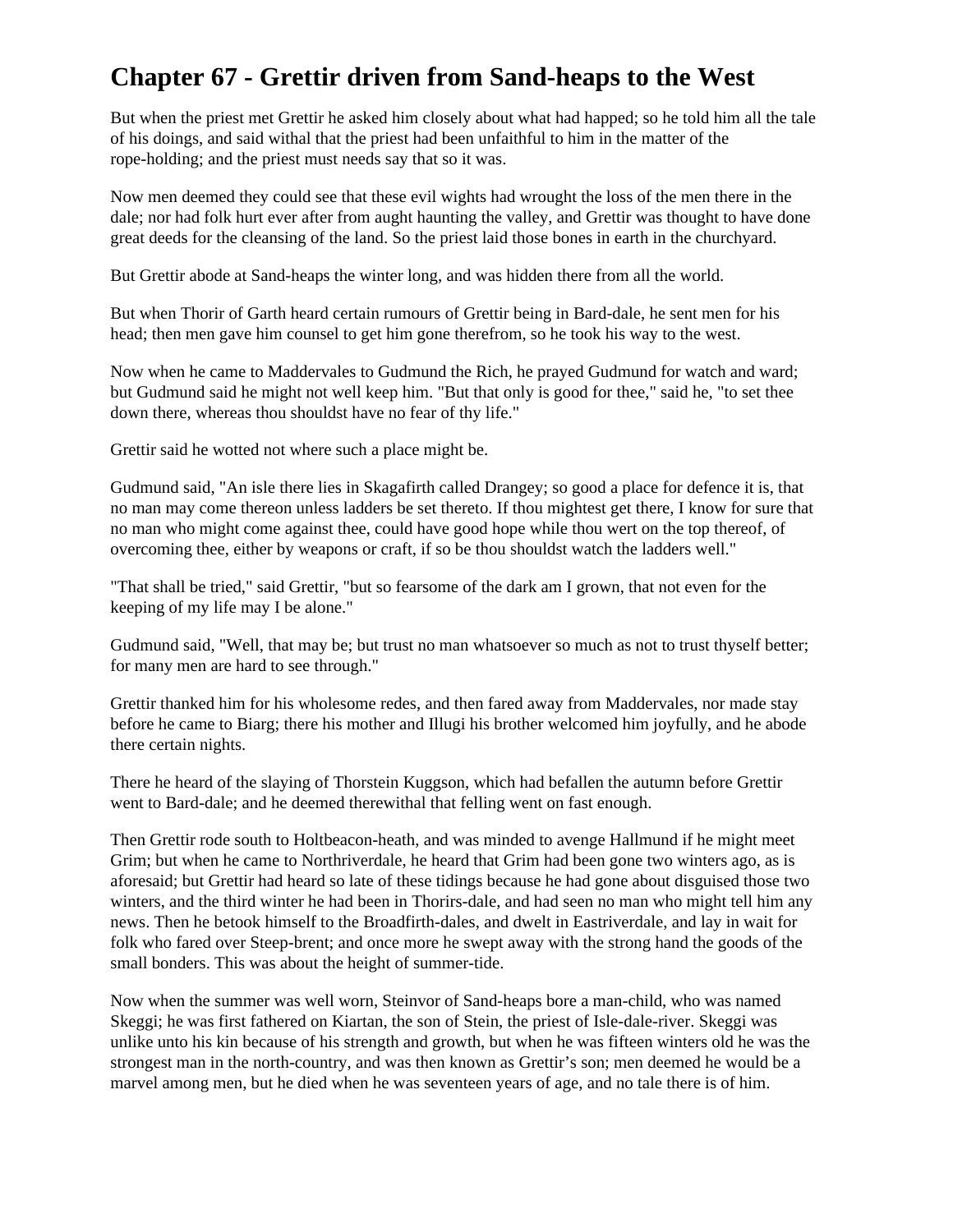## **Chapter 68 - How Thorod, the Son of Snorri Godi, went against Grettir.**

After the slaying of Thorstein Kuggson, Snorri Godi would have little to do with his son Thorod, or with Sam, the son of Bork the Fat; it is not said what they had done therefor, unless it might be that they had had no will to do some great deed that Snorri set them to; but withal Snorri drave his son Thorod away, and said he should not come back till he had slain some wood-dweller; and so must matters stand.

So Thorod went over to the Dales; and at that time dwelt at Broadlair-stead in Sokkolfsdale a widow called Geirlaug; a herdsman she kept, who had been outlawed for some onslaught; and he was a growing lad. Now Thorod Snorrison heard thereof, and rode in to Broadlair-stead, and asked where was the herdsman; the goodwife said that he was with the sheep.

"What wilt thou have to do with him?"

"His life will I have," says Thorod, "because he is an outlaw, and a wood-wight."

She answers, "No glory is it for such a great warrior as thou deemest thyself, to slay a mannikin like that; I will show thee a greater deed, if thine heart is so great that thou must needs try thyself."

"Well, and what deed?" says he.

She answers, "Up in the fell here, lies Grettir Asmundson; play thou with him, for such a game is more meet for thee."

Thorod took her talk well; "So shall it be," says he, and therewith he smote his horse with his spurs, and rode along the valley; and when he came to the hill below Eastriver, he saw where was a dun horse, with his saddle on, and thereby a big man armed, so he turned thence to meet him.

Grettir greeted him, and asked who he was. Thorod named himself, and said,

"Why askest thou not of my errand rather than of my name?"

"Why, because," said Grettir, "it is like to be such as is of little weight: art thou son to Snorri Godi?"

"Yea, yea," says Thorod; "but now shall we try which of us may do the most."

"A matter easy to be known," says Grettir; "hast thou not heard that I have ever been a treasure-hill that most men grope in with little luck?"

"Yea, I know it," said Thorod; "yet must somewhat be risked."

And now he drew his sword therewith and set on Grettir eagerly; but Grettir warded himself with his shield, but bore no weapon against Thorod; and so things went awhile, nor was Grettir wounded.

At last he said, "Let us leave this play, for thou wilt not have victory in our strife."

But Thorod went on dealing blows at his maddest. Now Grettir got aweary of dealing with him, and caught him and set him down by his side, and said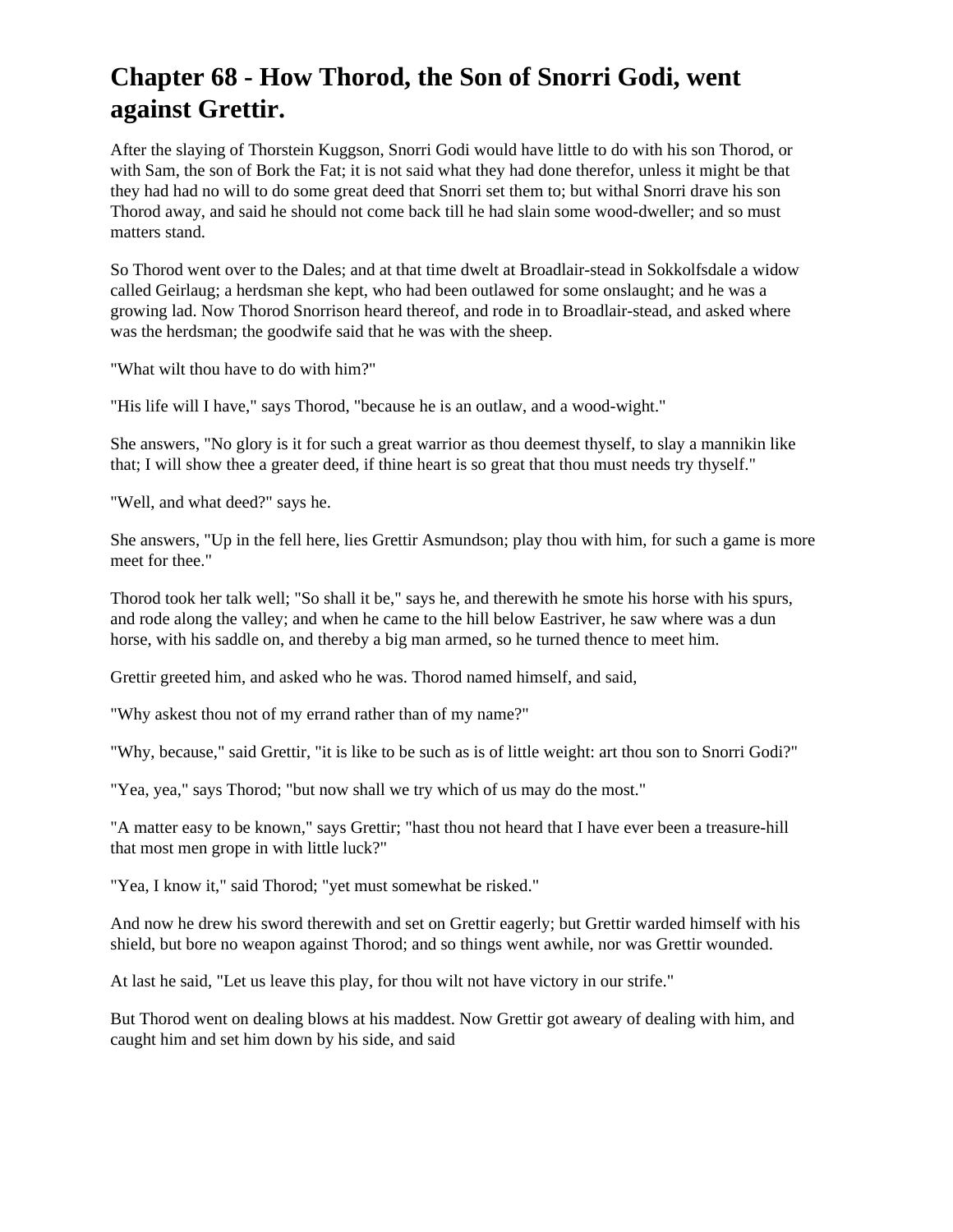"I may do with thee even as I will, nor do I fear that thou wilt ever be my bane; but the grey old carle, thy father, Snorri, I fear in good sooth, and his counsels that have brought most men to their knees: and for thee, thou shouldst turn thy mind to such things alone as thou mayst get done, nor is it child's play to fight with me."

But when Thorod saw that he might bring nought to pass, he grew somewhat appeased, and therewithal they parted. Thorod rode home to Tongue and told his father of his dealings with Grettir. Snorri Godi smiled thereat, and said,

"Many a man lies hid within himself, and far unlike were your doings; for thou must needs rush at him to slay him, and he might have done with thee even as he would. Yet wisely has Grettir done herein, that he slew thee not; for I should scarce have had a mind to let thee lie unavenged; but now indeed shall I give him aid, if I have aught to do with any of his matters."

It was well seen of Snorri, that he deemed Grettir had done well to Thorod, and he ever after gave his good word for Grettir.

### **Chapter 69 - How Grettir took leave of his Mother at Biarg, and fared with Illugi his Brother to Drangey**

Grettir rode north to Biarg a little after he parted with Thorod, and lay hid there yet awhile; then so great grew his fear in the dark, that he durst go nowhere as soon as dusk set in. His mother bade him abide there, but said withal, that she saw that it would scarce avail him aught, since he had so many cases against him throughout all the land. Grettir said that she should never have trouble brought on her for his sake.

"But I shall no longer do so much for the keeping of my life," says he, "as to be alone."

Now Illugi his brother was by that time about fifteen winters old, and the goodliest to look on of all men; and he overheard their talk together. Grettir was telling his mother what rede Gudmund the Rich had given him, and now that he should try, if he had a chance, to get out to Drangey, but he said withal, that he might not abide there, unless he might get some trusty man to be with him. Then said Illugi,

"I will go with thee, brother, though I know not that I shall be of any help to thee, unless it be that I shall be ever true to thee, nor run from thee whiles thou standest up; and moreover I shall know more surely how thou farest if I am still in thy fellowship."

Grettir answered, "Such a man thou art, that I am gladder in thee than in any other; and if it cross not my mother's mind, fain were I that thou shouldst fare with me."

Then said Asdis, "Now can I see that it has come to this, that two troubles lie before us: for meseems I may ill spare Illugi, yet I know that so hard is thy lot, Grettir, that thou must in somewise find rede therefor: and howsoever it grieves me, O my sons, to see you both turn your backs on me, yet thus much will I do, if Grettir might thereby be somewhat more holpen than heretofore."

Hereat was Illugi glad, for that he deemed it good to go with Grettir.

So she gave them much of her chattels, and they made them ready for their journey. Asdis led them from out the garth, and before they parted she spake thus: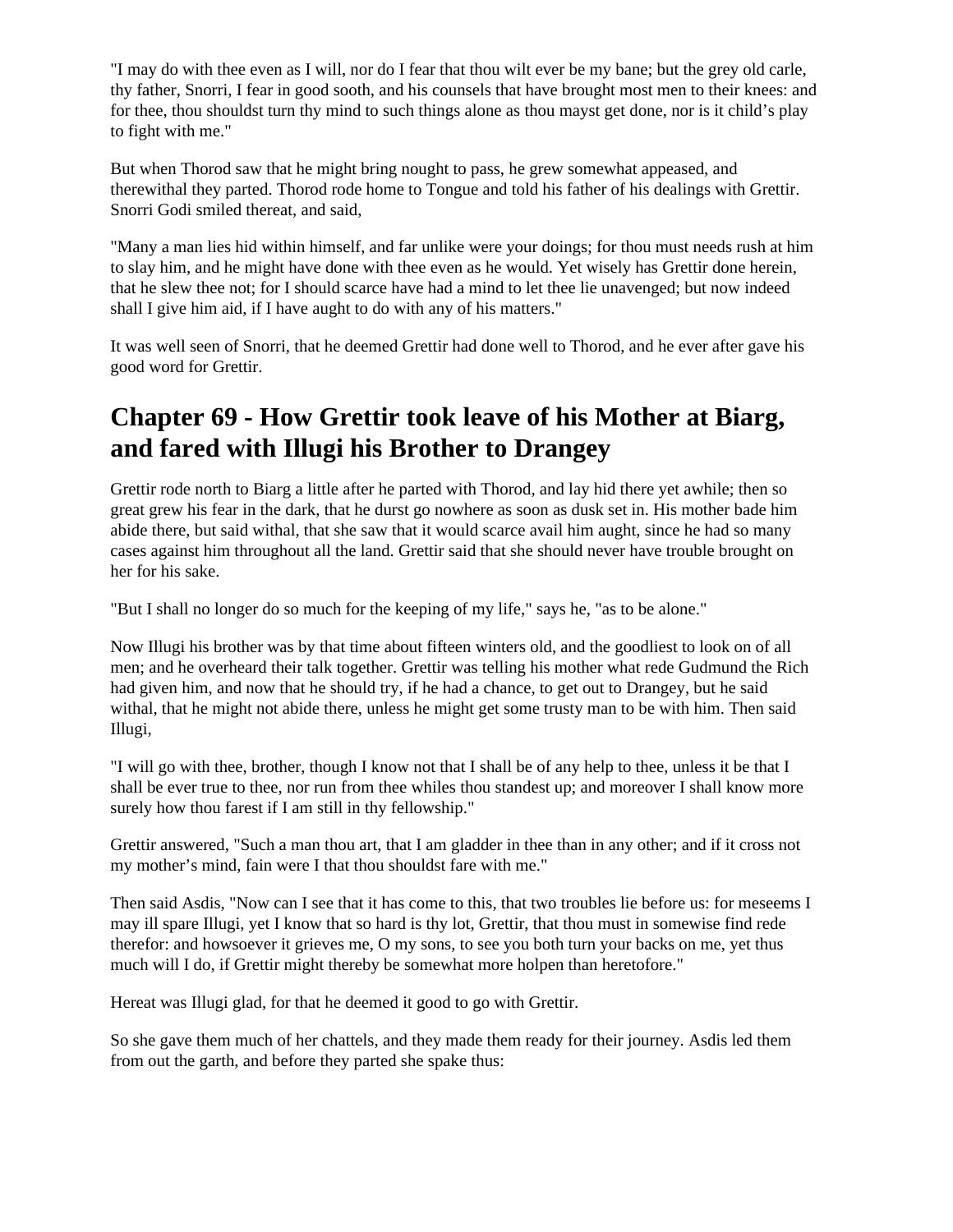"Ah, my sons twain, there ye depart from me, and one death ye shall have together; for no man may flee from that which is wrought for him: on no day now shall I see either of you once again; let one fate be over you both, then; for I know not what weal ye go to get for yourselves in Drangey, but there shall ye both lay your bones, and many will begrudge you that abiding place. Keep ye heedfully from wiles, yet none the less there shall ye be bitten of the edge of the sword, for marvellously have my dreams gone: be well ware of sorcery, for little can cope with the cunning of eld."

And when she had thus spoken she wept right sore.

Then said Grettir, "Weep not, mother, for if we be set on with weapons, it shall be said of thee, that thou hast had sons, and not daughters: live on, well and hale."

Therewithal they parted. They fared north through the country side and saw their kin; and thus they lingered out the autumn into winter; then they turned toward Skagafirth and went north through Waterpass and thence to Reekpass, and down Saemunds-lithe and so unto Longholt, and came to Dinby late in the day.

Grettir had cast his hood back on to his shoulders, for in that wise he went ever abroad whether the day were better or worse. So they went thence, and when they had gone but a little way, there met them a man, big-headed, tall, and gaunt, and ill clad; he greeted them, and either asked other for their names; they said who they were, but he called himself Thorbiorn: he was a land-louper, a man too lazy to work, and a great swaggerer, and much game and fooling was made with him by some folk: he thrust himself into their company, and told them much from the upper country about the folk there. Grettir had great game and merriment of him; so he asked if they had no need of a man who should work for them, "for I would fain fare with you," says he; and withal he got so much from their talk that they suffered him to follow them.

Much snow there was that day, and it was cold; but whereas that man swaggered exceedingly, and was the greatest of tomfools, he had a by-name, and was called Noise.

"Great wonder had those of Dinby when thou wentest by e'en now unhooded, in the foul weather," said Noise, "as to whether thou wouldst have as little fear of men as of the cold: there were two bonders' sons, both men of great strength, and the shepherd called them forth to go to the sheep-watching with him, and scarcely could they clothe themselves for the cold."

Grettir said, "I saw within doors there a young man who pulled on his mittens, and another going betwixt byre and midden, and of neither of them should I be afeared."

Thereafter they went down to Sorbness, and were there through the night; then they fared out along the strand to a farm called Reeks, where dwelt a man, Thorwald by name, a good bonder. Him Grettir prayed for watch and ward, and told him how he was minded to get out to Drangey: the bonder said that those of Skagafirth would think him no god-send, and excused himself therewithal.

Then Grettir took a purse his mother had given to him, and gave it to the bonder; his brows lightened over the money, and he got three house-carles of his to bring them out in the night time by the light of the moon. It is but a little way from Reeks out to the island, one sea-mile only. So when they came to the isle, Grettir deemed it good to behold, because it was grass-grown, and rose up sheer from the sea, so that no man might come up thereon save there where the ladders were let down, and if the uppermost ladder were drawn up, it was no man's deed to get upon the island. There also were the cliffs full of fowl in the summer-tide, and there were eighty sheep upon the island which the bonders owned, and they were mostly rams and ewes which they had mind to slaughter.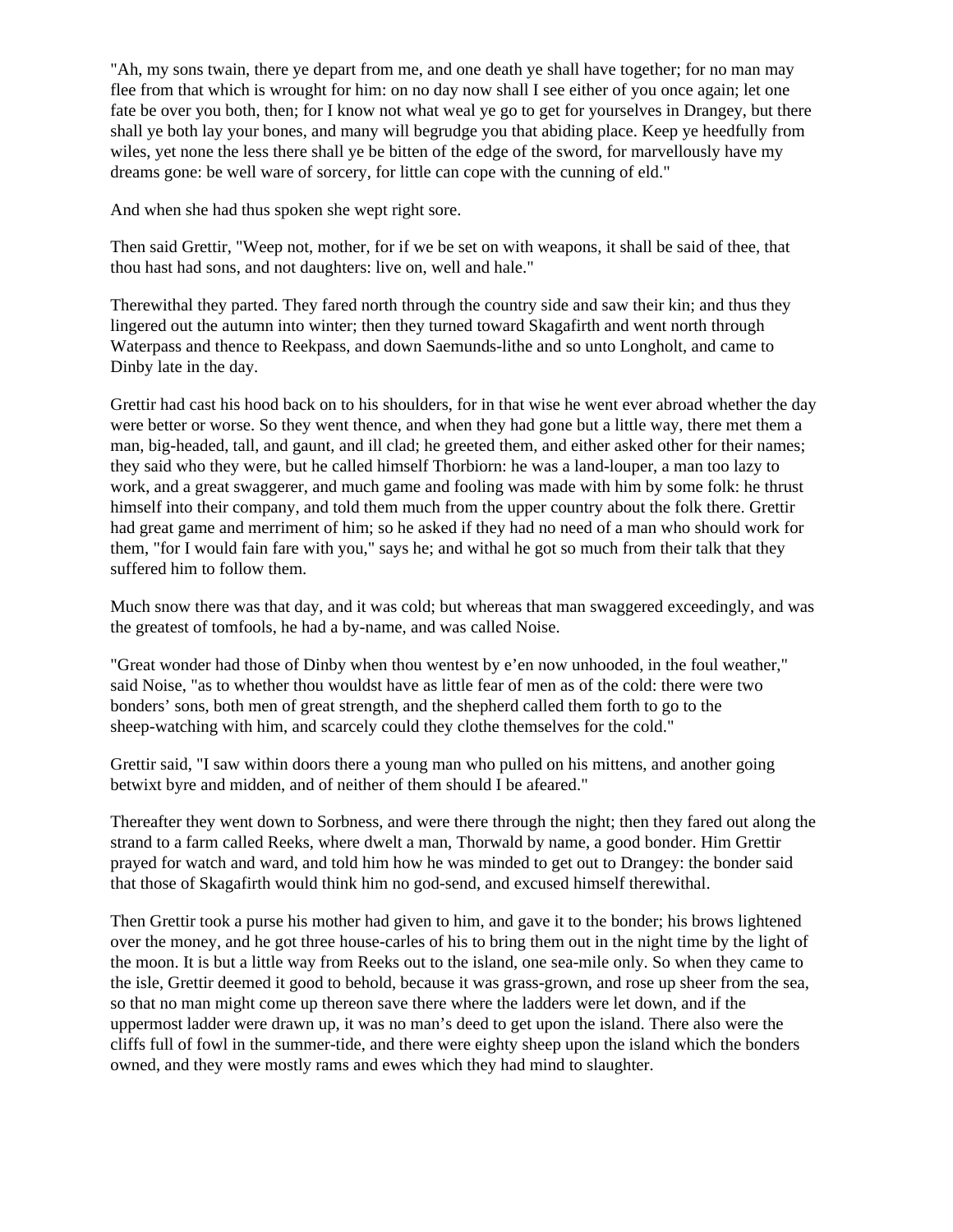There Grettir set himself down in peace; and by then had he been fifteen or sixteen winters in outlawry, as Sturla Thordson has said.

### **Chapter 70 - Of the Bonders who owned Drangey between them**

In the days when Grettir came to Drangey, these were chief men of the country side of Skagafirth. Hialti dwelt at Hof in Hialtidale, he was the son of Thord, the son of Hialti, the son of Thord the Scalp: Hialti was a great chief, a right noble man, and much befriended. Thorbiorn Angle was the name of his brother, a big man and a strong, hardy and wild withal. Thord, the father of these twain, had married again in his old age, and that wife was not the mother of the brothers; and she did ill to her step-children, but served Thorbiorn the worst, for that he was hard to deal with and reckless. And on a day Thorbiorn Angle sat playing at tables, and his stepmother passed by and saw that he was playing at the knave-game, and the fashion of the game was the large tail-game. Now she deemed him thriftless, and cast some word at him, but he gave an evil answer; so she caught up one of the men, and drave the tail thereof into Thorbiorn's cheek-bone wherefrom it glanced into his eye, so that it hung out on his cheek. He sprang up, caught hold of her, and handled her roughly, insomuch that she took to her bed, and died thereof afterwards, and folk say that she was then big with child.

Thereafter Thorbiorn became of all men the most riotous; he took his heritage, and dwelt at first in Woodwick.

Haldor the son of Thorgeir, who was the son of Head-Thord, dwelt at Hof on Head-strand, he had to wife Thordis, the daughter of Thord Hialtison, and sister to those brothers Hialti and Thorbiorn Angle. Haldor was a great bonder, and rich in goods.

Biorn was the name of a man who dwelt at Meadness in the Fleets; he was a friend to Haldor of Hof. These men held to each other in all cases.

Tongue-Stein dwelt at Stonestead; he was the son of Biorn, the son of Ufeigh Thinbeard, son of that Crow-Hreidar to whom Eric of God-dales gave the tongue of land down from Hall-marsh. Stein was a man of great renown.

One named Eric was the son of Holmgang-Starri, the son of Eric of God-dales, the son of Hroald, the son of Geirmund Thick-beard; Eric dwelt at Hof in God-dales.

Now all these were men of great account.

Two brothers there were who dwelt at a place called Broad-river in Flat-lithe, and they were both called Thord; they were wondrous strong, and yet withal peaceable men both of them.

All these men had share in Drangey, and it is said that no less than twenty in all had some part in the island, nor would any sell his share to another; but the sons of Thord, Hialti and Thorbiorn Angle, had the largest share, because they were the richest men.

# **Chapter 71 - How those of Skagafirth found Grettir on Drangey**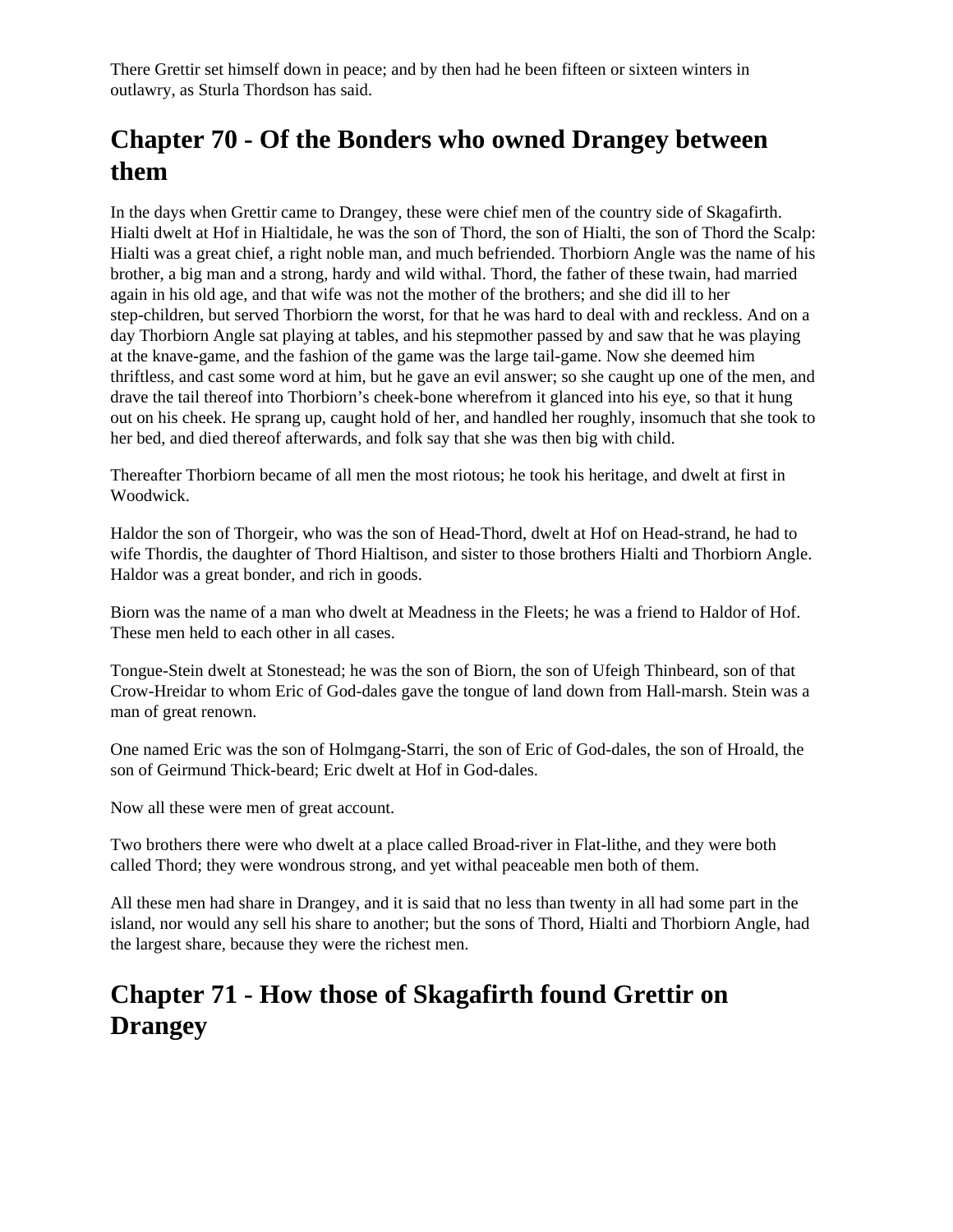Now time wears on towards the winter solstice; then the bonders get ready to go fetch the fat beasts for slaughter from the island; so they manned a great barge, and every owner had one to go in his stead, and some two.

But when these came anigh the island they saw men going about there; they deemed that strange, but guessed that men had been shipwrecked, and got aland there: so they row up to where the ladders were, when lo, the first-comers drew up the ladders.

Then the bonders deemed that things were taking a strange turn, and hailed those men and asked them who they were: Grettir named himself and his fellows withal: but the bonders asked who had brought him there.

Grettir answered, "He who owned the keel and had the hands, and who was more my friend than yours."

The bonders answered and said, "Let us now get our sheep, but come thou aland with us, keeping freely whatso of our sheep thou hast slaughtered."

"A good offer," said Grettir, "but this time let each keep what he has got; and I tell you, once for all, that hence I go not, till I am dragged away dead; for it is not my way to let that go loose which I have once laid hand on."

Thereat the bonders held their peace, and deemed that a woeful guest had come to Drangey; then they gave him choice of many things, both moneys and fair words, but Grettir said nay to one and all, and they gat them gone with things in such a stead, and were ill content with their fate; and told the men of the country-side what a wolf had got on to the island.

This took them all unawares, but they could think of nought to do herein; plentifully they talked over it that winter, but could see no rede whereby to get Grettir from the island.

#### **Chapter 72 - Of the Sports at Heron-ness Thing**

Now the days wore till such time as men went to the Heron-ness Thing in spring-tide, and many came thronging there from that part of the country, wherefrom men had to go to that Thing for their suits. Men sat there long time both over the suits and over sports, for there were many blithe men in that country-side. But when Grettir heard that all men fared to the Thing, he made a plot with his friends; for he was in goodwill with those who dwelt nighest to him, and for them he spared nought that he could get. But now he said that he would go aland, and gather victuals, but that Illugi and Noise should stay behind. Illugi thought this ill counselled, but let things go as Grettir would.

So Grettir bade them watch the ladders well, for that all things lay thereon; and thereafter he went to the mainland, and got what he deemed needful: he hid himself from men whereso he came, nor did any one know that he was on the land. Withal he heard concerning the Thing, that there was much sport there, and was fain to go thither; so he did on old gear and evil, and thus came to the Thing, whenas men went from the courts home to their booths. Then fell certain young men to talking how that the day was fair and good, and that it were well, belike, for the young men to betake them to wrestling and merrymaking. Folk said it was well counselled; and so men went and sat them down out from the booths.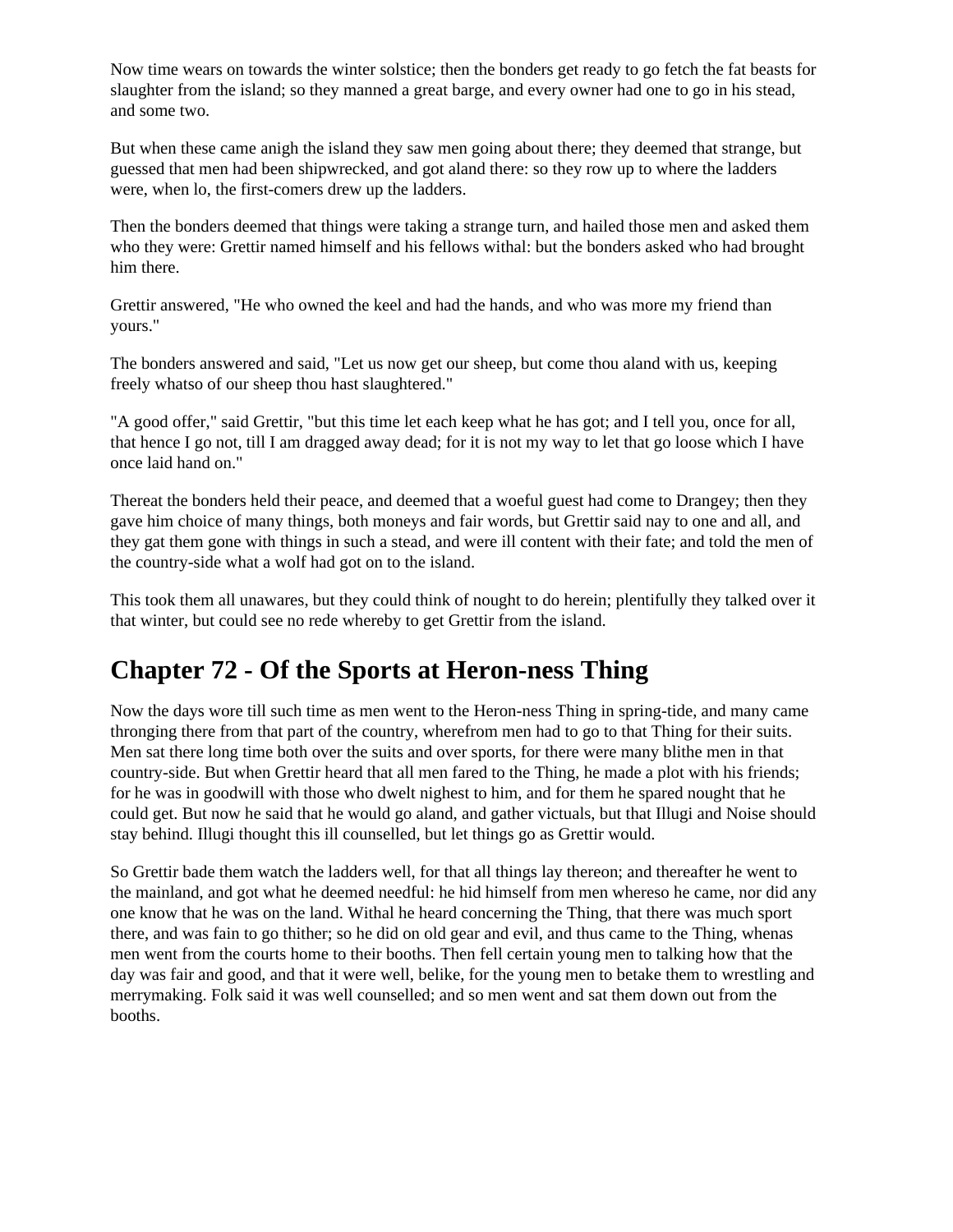Now the sons of Thord, Hialti and Thorbiorn Angle, were the chief men in this sport; Thorbiorn Angle was boisterous beyond measure, and drove men hard and fast to the place of the sports, and every man must needs go whereas his will was; and he would take this man and that by the hands and drag him forth unto the playing-ground.

Now first those wrestled who were weakest, and then each man in his turn, and therewith the game and glee waxed great; but when most men had wrestled but those who were the strongest, the bonders fell to talking as to who would be like to lay hand to either of the Thords, who have been aforenamed; but there was no man ready for that. Then the Thords went up to sundry men, and put themselves forward for wrestling, but the nigher the call the further the man. Then Thorbiorn Angle looks about, and sees where a man sits, great of growth, and his face hidden somewhat. Thorbiorn laid hold of him, and tugged hard at him, but he sat quiet and moved no whit. Then said Thorbiorn,

"No one has kept his place before me to-day like thou hast; what man art thou?"

He answers, "Guest am I hight."

Said Thorbiorn, "Belike thou wilt do somewhat for our merriment; a wished-for guest wilt thou be."

He answered, "About and about, methinks, will things change speedily; nor shall I cast myself into play with you here, where all is unknown to me."

Then many men said he were worthy of good at their hands, if he, an unknown man, gave sport to the people. Then he asked what they would of him; so they prayed him to wrestle with some one.

He said he had left wrestling, "though time agone it was somewhat of a sport to me."

So, when he did not deny them utterly, they prayed him thereto yet the more.

He said, "Well, if ye are so fain that I be dragged about here, ye must do so much therefor, as to handsel me peace, here at the Thing, and until such time as I come back to my home."

Then they all sprang up and said that so they would do indeed; but Hafr was the name of him who urged most that peace should be given to the man. This Hafr was the son of Thorarin, the son of Hafr, the son of Thord Knob, who had settled land up from the Weir in the Fleets to Tongue-river, and who dwelt at Knobstead; and a wordy man was Hafr.

So now he gave forth the handselling grandly with open mouth, and this is the beginning thereof.

#### **Chapter 73 - The Handselling of Peace**

Says he, "Herewith I establish peace betwixt all men, but most of all betwixt all men and this same Guest who sits here, and so is named; that is to say, all men of rule, and goodly bonders, and all men young, and fit to bear arms, and all other men of the country-side of Heron-ness Thing, whencesoever any may have come here, of men named or unnamed. Let us handsel safety and full peace to that unknown new-comer, yclept Guest by name, for game, wrestling, and all glee, for abiding here, and going home, whether he has need to fare over water, or over land, or over ferry; safety shall he have, in all steads named and unnamed, even so long as needs be for his coming home whole, under faith holden. This peace I establish on behoof of us, and of our kin, friends, and men of affinity, women even as men, bondswomen, even as bonds-men, swains and men of estate. Let him be a shamed peace-breaker, who breaks the peace, or spills the troth settled; turned away and driven forth from God, and good men of the kingdom of Heaven, and all Holy ones. A man not to be borne of any man,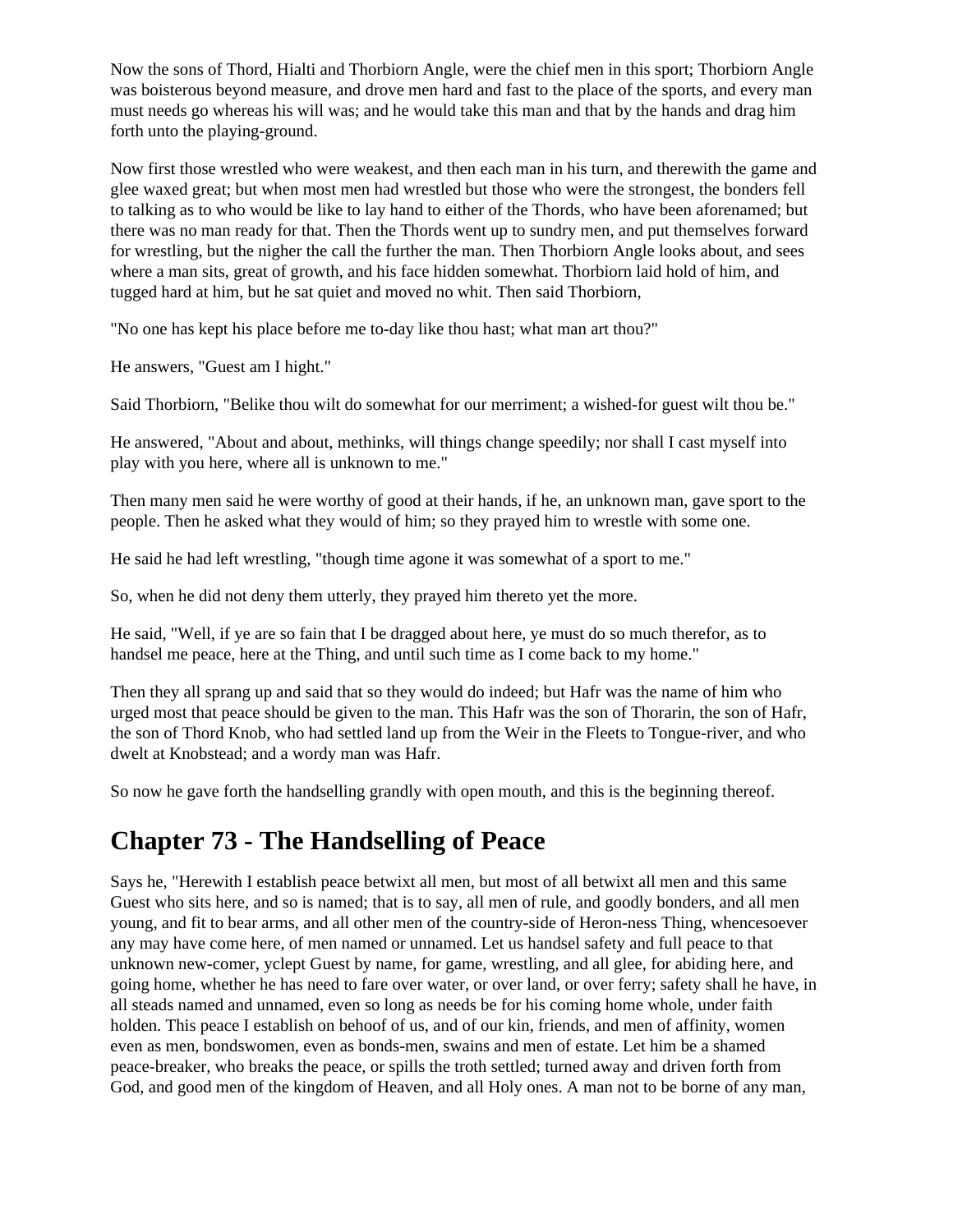but cast out from all, as wide as wolves stray, or Christian men make for Churches, or heathen in God's-houses do sacrifice, or fire burns, or earth brings forth, or a child, new-come to speech, calls mother, or mother bears son, or the sons of men kindle fire, or ships sweep on, or shields glitter, or the sun shines, or the snow falls, or a Finn sweeps on skates, or a fir-tree waxes, or a falcon flies the spring-long day with a fair wind under either wing, or the Heavens dwindle far away, or the world is built, or the wind turns waters seaward, or carles sow corn. Let him shun churches, and Christian folk, and heathen men, houses and caves, and every home but the home of Hell. Now shall we be at peace and of one mind each with the other, and of goodwill, whether we meet on fell or foreshore, ship or snow-shoes, earth or ice-mount, sea or swift steed, even as each found his friend on water, or his brother on broad ways; in just such peace one with other, as father with son, or son with father in all dealings together. Now we lay hands together, each and all of us, to hold well this say of peace, and all words spoken in our settled troth: As witness God and good men, and all those who hear my words, and nigh this stead chance to stand."

### **Chapter 74 - Of Grettir's Wrestling: and how Thorbiorn Angle now bought the more part of Drangey**

Then many fell to saying that many and great words had been spoken hereon; but now Guest said,

"Good is thy say and well hast thou spoken it; if ye spill not things hereafter, I shall not withhold that which I have to show forth."

So he cast off his hood, and therewith all his outer clothes.

Then they gazed one on the other, and awe spread over their faces, for they deemed they knew surely that this was Grettir Asmundson, for that he was unlike other men for his growth and prowess' sake: and all stood silent, but Hafr deemed he had made himself a fool. Now the men of the country-side fell into twos and twos together, and one upbraided the other, but him the most of all, who had given forth the words of peace.

Then said Grettir; "Make clear to me what ye have in your minds, because for no long time will I sit thus unclad; it is more your matter than mine, whether ye will hold the peace, or hold it not."

They answered few words and then sat down: and now the sons of Thord, and Halldor their brother-in-law, talked the matter over together; and some would hold the peace, and some not; so as they elbowed one another, and laid their heads together. Grettir sang a stave

"I, well known to men, have been On this morn both hid and seen; Double face my fortune wears, Evil now, now good it bears; Doubtful play-board have I shown Unto these men, who have grown Doubtful of their given word; Hafr's big noise goes overboard."

Then said Tongue-stein, "Thinkest thou that, Grettir? Knowest thou then what the chiefs will make their minds up to? but true it is thou art a man above all others for thy great heart's sake: yea, but dost thou not see how they rub their noses one against the other?"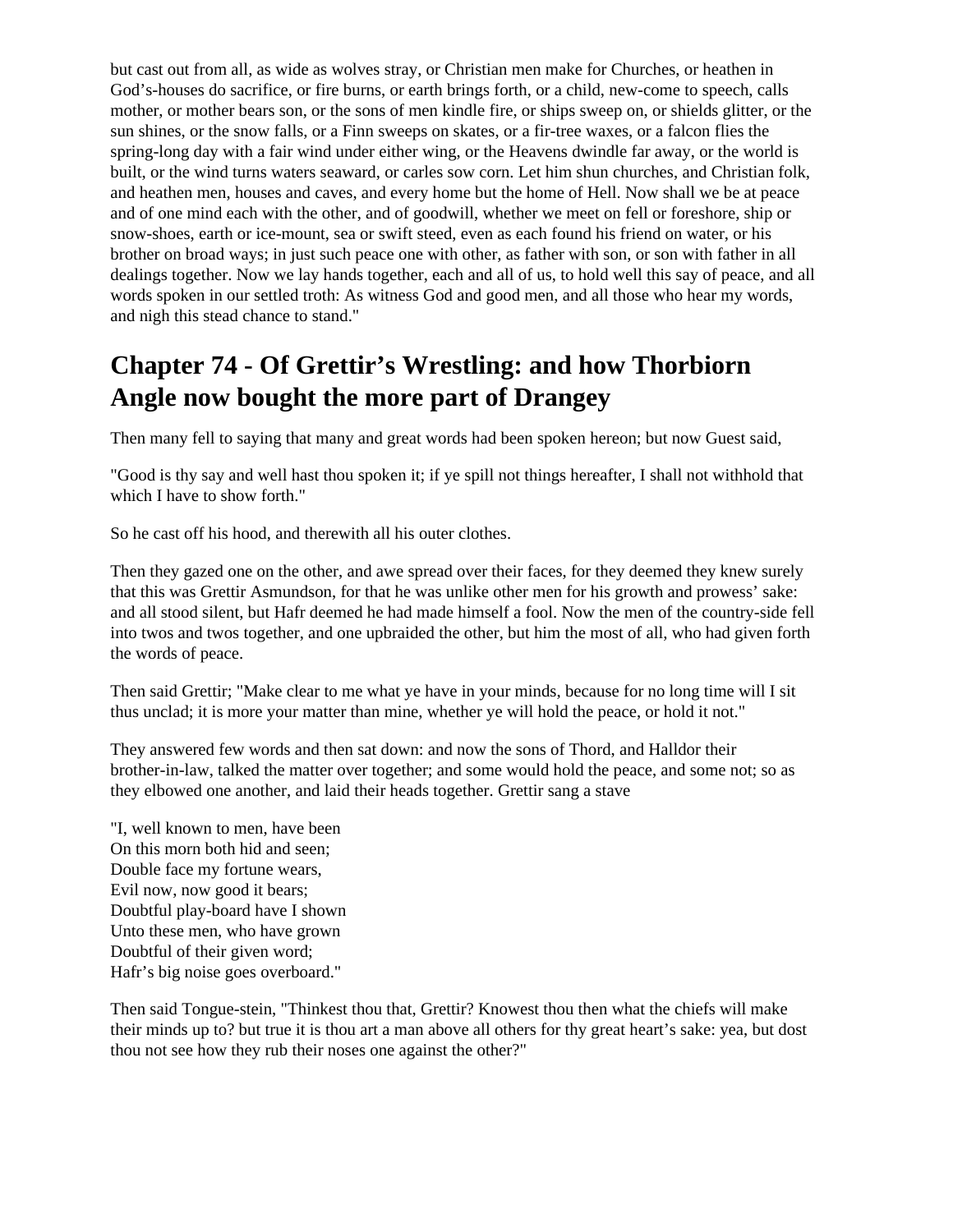Then Grettir sang a stave

"Raisers-up of roof of war, Nose to nose in counsel are; Wakeners of the shield-rain sit Wagging beard to talk of it: Scatterers of the serpent's bed Round about lay head to head.

For belike they heard my name; And must balance peace and shame."

Then spake Hialti the son of Thord; "So shall it not be," says he; "we shall hold to our peace and troth given, though we have been beguiled, for I will not that men should have such a deed to follow after, if we depart from that peace, that we ourselves have settled and handselled: Grettir shall go whither he will, and have peace until such time as he comes back from this journey; and then and not till then shall this word of truce be void, whatsoever may befall betwixt us meanwhile."

All thanked him therefor, and deemed that he had done as a great chief, such blood-guilt as there was on the other side: but the speech of Thorbiorn Angle was little and low thereupon.

Now men said that both the Thords should lay hand to Grettir, and he bade them have it as they would: so one of the brothers stood forth; and Grettir stood up stiff before him, and he ran at Grettir at his briskest, but Grettir moved no whit from his place: then Grettir stretched out his hand down Thord's back, over the head of him, and caught hold of him by the breeches, and tripped up his feet, and cast him backward over his head in such wise that he fell on his shoulder, and a mighty fall was that.

Then men said that both those brothers should go against Grettir at once; and thus was it done, and great swinging and pulling about there was, now one side, now the other getting the best of it, though one or other of the brothers Grettir ever had under him; but each in turn must fall on his knee, or have some slip one of the other; and so hard they griped each at each, that they were all blue and bruised.

All men thought this the best of sport, and when they had made an end of it, thanked them for the wrestling; and it was the deeming of those who sat thereby, that the two brothers together were no stronger than Grettir alone, though each of them had the strength of two men of the strongest: so evenly matched they were withal, that neither might get the better of the other if they tried it between them.

Grettir abode no long time at the Thing; the bonders bade him give up the island, but he said nay to this, nor might they do aught herein.

So Grettir fared back to Drangey, and Illugi was as fain of him as might be; and there they abode peacefully, and Grettir told them the story of his doings and his journeys; and thus the summer wore away.

All men deemed that those of Skagafirth had shown great manliness herein, that they held to their peace given; and folk may well mark how trusty men were in those days, whereas Grettir had done such deeds against them.

Now the less rich men of the bonders spake together, that there was little gain to them in holding small shares in Drangey; so they offered to sell their part to the sons of Thord; Hialti said that he would not deal with them herein, for the bonders made it part of the bargain, that he who bought of them should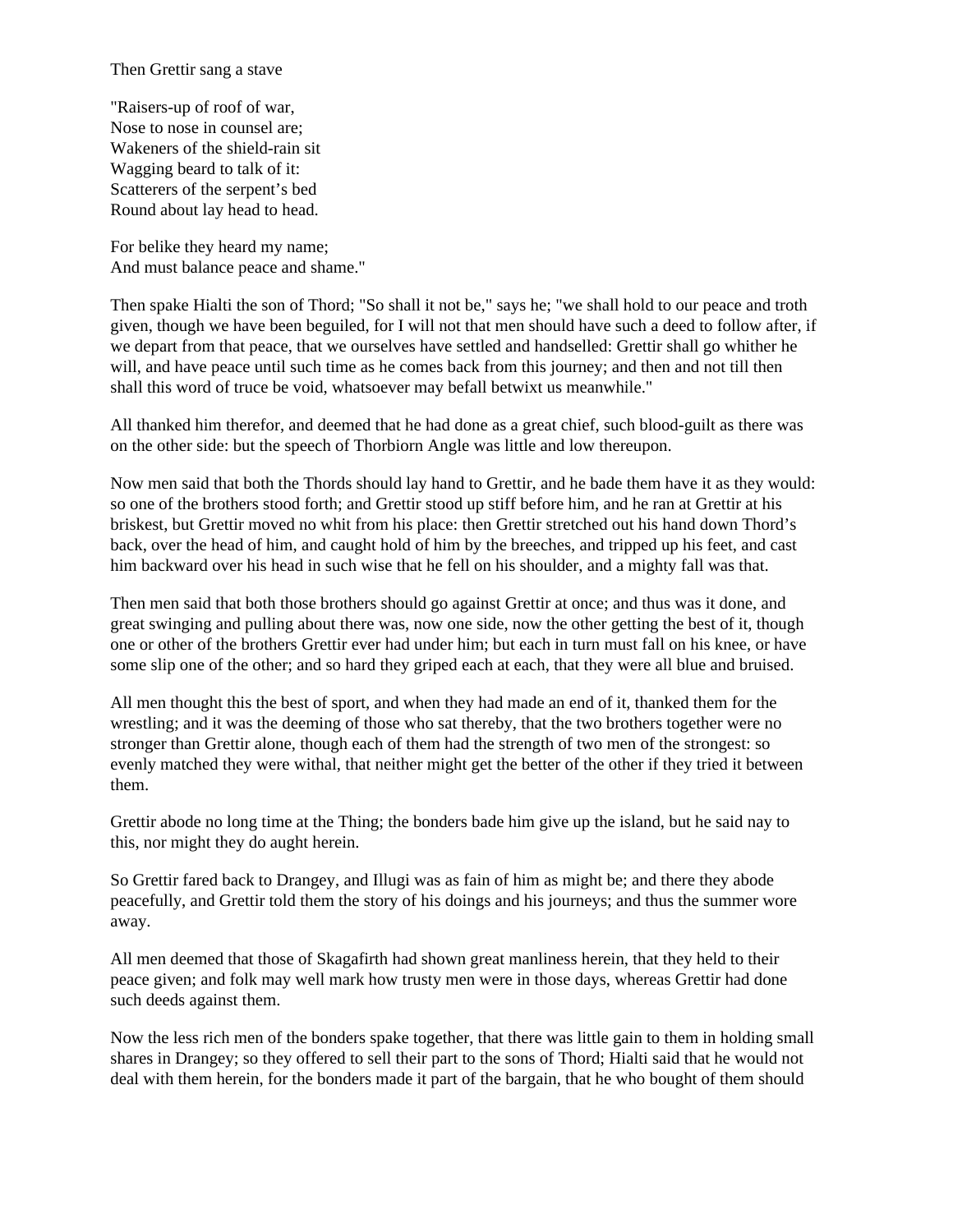either slay Grettir or get him away. But Thorbiorn Angle said, that he would not spare to take the lead of an onset against Grettir if they would give him wealth therefor. So his brother Hialti gave up to him his share in the island, for that he was the hardest man, and the least befriended of the twain; and in likewise too did other bonders; so Thorbiorn Angle got the more part of the island for little worth, but bound himself withal to get Grettir away.

## **Chapter 75 - Thorbiorn Angle goes to Drangey to speak with Grettir**

Whenas summer was far spent, Thorbiorn Angle went with a well-manned barge out to Drangey, and Grettir and his fellows stood forth on the cliff's edge; so there they talked together. Thorbiorn prayed Grettir to do so much for his word, as to depart from the island; Grettir said there was no hope of such an end.

Then said Thorbiorn, "Belike I may give thee meet aid if thou dost this, for now have many bonders given up to me their shares in the island."

Grettir answered, "Now hast thou shown forth that which brings me to settle in my mind that I will never go hence, whereas thou sayest that thou now hast the more part of the island; and good is it that we twain alone share the kale: for in sooth, hard I found it to have all the men of Skagafirth against me; but now let neither spare the other, for not such are we twain, as are like to be smothered in the friendship of men; and thou mayst leave coming hither, for on my side is all over and done."

"All things bide their day," said Thorbiorn, "and an ill day thou bidest."

"I am content to risk it," said Grettir; and in such wise they parted, and Thorbiorn went home.

## **Chapter 76 - How Noise let the fire out on Drangey, and how Grettir must needs go aland for more**

So the tale tells, that by then they had been two winters on Drangey, they had slaughtered well-nigh all the sheep that were there, but one ram, as men say, they let live; he was piebald of belly and head, and exceeding big-horned; great game they had of him, for he was so wise that he would stand waiting without, and run after them whereso they went; and he would come home to the hut anights and rub his horns against the door.

Now they deemed it good to abide on the island, for food was plenty, because of the fowl and their eggs; but firewood was right hard to come by; and ever Grettir would let the thrall go watch for drift, and logs were often drifted there, and he would bear them to the fire; but no need had the brothers to do any work beyond climbing into the cliffs when it liked them. But the thrall took to loathing his work, and got more grumbling and heedless than he was wont heretofore: his part it was to watch the fire night by night, and Grettir gave him good warning thereon, for no boat they had with them.

Now so it befell that on a certain night their fire went out; Grettir was wroth thereat, and said it was but his due if Noise were beaten for that deed; but the thrall said that his life was an evil life, if he must lie there in outlawry, and be shaken and beaten withal if aught went amiss.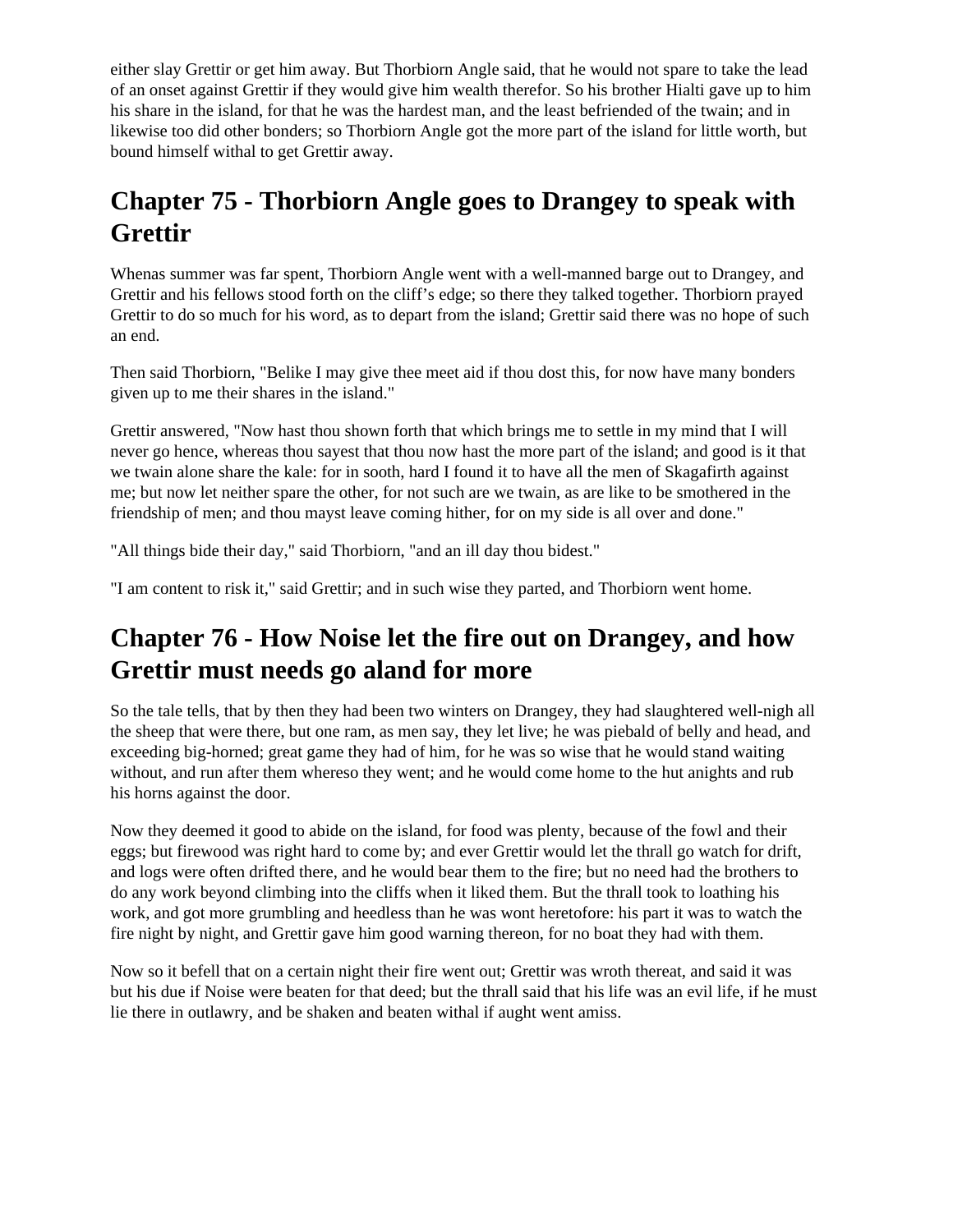Grettir asked Illugi what rede there was for the matter, but he said he could see none, but that they should abide there till some keel should be brought thither: Grettir said it was but blindness to hope for that. "Rather will I risk whether I may not come aland."

"Much my mind misgives me thereof," said Illugi, "for we are all lost if thou comest to any ill."

"I shall not be swallowed up swimming," said Grettir; "but henceforward I shall trust the thrall the worse for this, so much as lies hereon."

Now the shortest way to the mainland from the island, was a sea-mile long.

### **Chapter 77 - Grettir at the home-stead of Reeks**

Now Grettir got all ready for swimming, and had on a cowl of market-wadmal, and his breeches girt about him, and he got his fingers webbed together, and the weather was fair. So he went from the island late in the day, and desperate Illugi deemed his journey. Grettir made out into the bay, and the stream was with him, and a calm was over all. He swam on fast, and came aland at Reekness by then the sun had set: he went up to the homestead at Reeks, and into a bath that night, and then went into the chamber; it was very warm there, for there had been a fire therein that evening, and the heat was not yet out of the place; but he was exceeding weary, and there fell into a deep sleep, and so lay till far on into the next day.

Now as the morning wore the home folk arose, and two women came into the chamber, a handmaid and the goodman's daughter. Grettir was asleep, and the bed-clothes had been cast off him on to the floor; so they saw that a man lay there, and knew him.

Then said the handmaiden: "So may I thrive, sister! here is Grettir Asmundson lying bare, and I call him right well ribbed about the chest, but few might think he would be so small of growth below; and so then that does not go along with other kinds of bigness."

The goodman's daughter answered: "Why wilt thou have everything on thy tongue's end? Thou art a measure-less fool; be still."

"Dear sister, how can I be still about it?" says the handmaid. "I would not have believed it, though one had told me."

And now she would whiles run up to him and look, and whiles run back again to the goodman's daughter, screaming and laughing; but Grettir heard what she said, and as she ran in over the floor by him he caught hold of her, and sang this stave

"Stay a little, foolish one! When the shield-shower is all done, With the conquered carles and lords, Men bide not to measure swords: Many a man had there been glad, Lesser war-gear to have had. With a heart more void of fear; Such I am not, sweet and dear."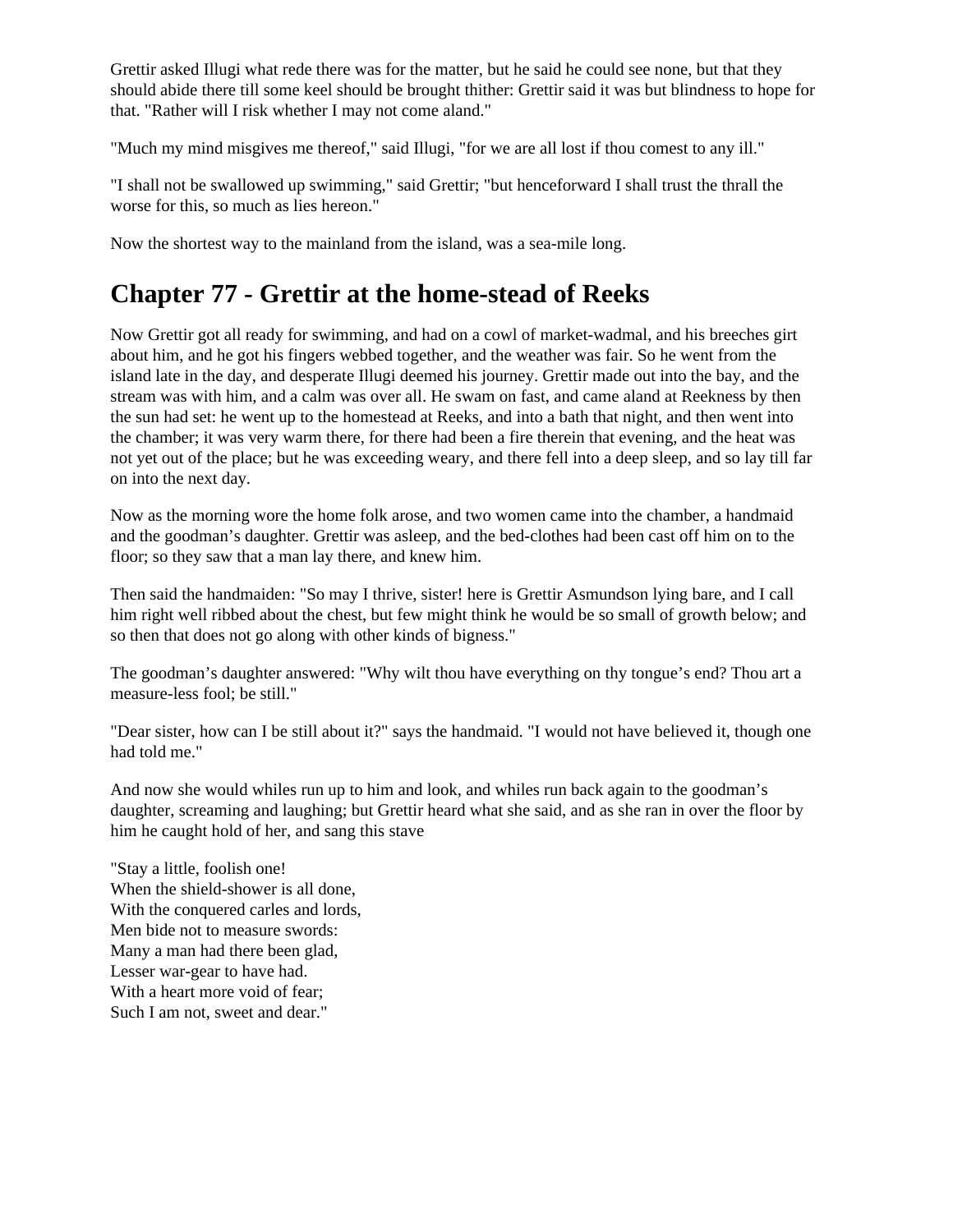Therewithal he swept her up into the bed, but the bonder's daughter ran out of the place; then sang Grettir this other stave

"Sweet amender of the seam, Weak and worn thou dost me deem:

O light-handed dear delight, Certes thou must say aright. Weak I am, and certainly Long in white arms must I lie: Hast thou heart to leave me then, Fair-limbed gladdener of great men?"

The handmaid shrieked out, but in such wise did they part that she laid no blame on Grettir when all was over.

A little after, Grettir arose, and went to Thorvald the goodman, and told him of his trouble, and prayed bring him out; so did he, and lent him a boat, and brought him out, and Grettir thanked him well for his manliness.

But when it was heard that Grettir had swam a sea-mile, all deemed his prowess both on sea and land to be marvellous.

Those of Skagafirth had many words to say against Thorbiorn Angle, in that he drave not Grettir away from Drangey, and said they would take back each his own share; but he said he found the task no easy one, and prayed them be good to him, and abide awhile.

## **Chapter 78 - Of Haring at Drangey, and the end of him**

That same summer a ship came to the Gangpass-mouth, and therein was a man called Haeringa young man he was, and so lithe that there was no cliff that he might not climb. He went to dwell with Thorbiorn Angle, and was there on into the autumn; and he was ever urging Thorbiorn to go to Drangey, saying that he would fain see whether the cliffs were so high that none might come up them. Thorbiorn said that he should not work for nought if he got up into the island, and slew Grettir, or gave him some wound; and withal he made it worth coveting to Haering. So they fared to Drangey, and set the eastman ashore in a certain place, and he was to set on them unawares if he might come up on to the island, but they laid their keel by the ladders, and fell to talking with Grettir; and Thorbiorn asked him if he were minded now to leave the place; but he said that to nought was his mind so made up as to stay there.

"A great game hast thou played with us," said Thorbiorn; "but thou seemest not much afeard for thyself."

Thus a long while they gave and took in words, and came nowise together hereon.

But of Haering it is to be told that he climbed the cliffs, going on the right hand and the left, and got up by such a road as no man has gone by before or since; but when he came to the top of the cliff, he saw where the brothers stood, with their backs turned toward him, and thought in a little space to win both goods and great fame; nor were they at all aware of his ways, for they deemed that no man might come up, but there whereas the ladders were. Grettir was talking with Thorbiorn, nor lacked there words of the biggest on either side; but withal Illugi chanced to look aside, and saw a man drawing anigh them.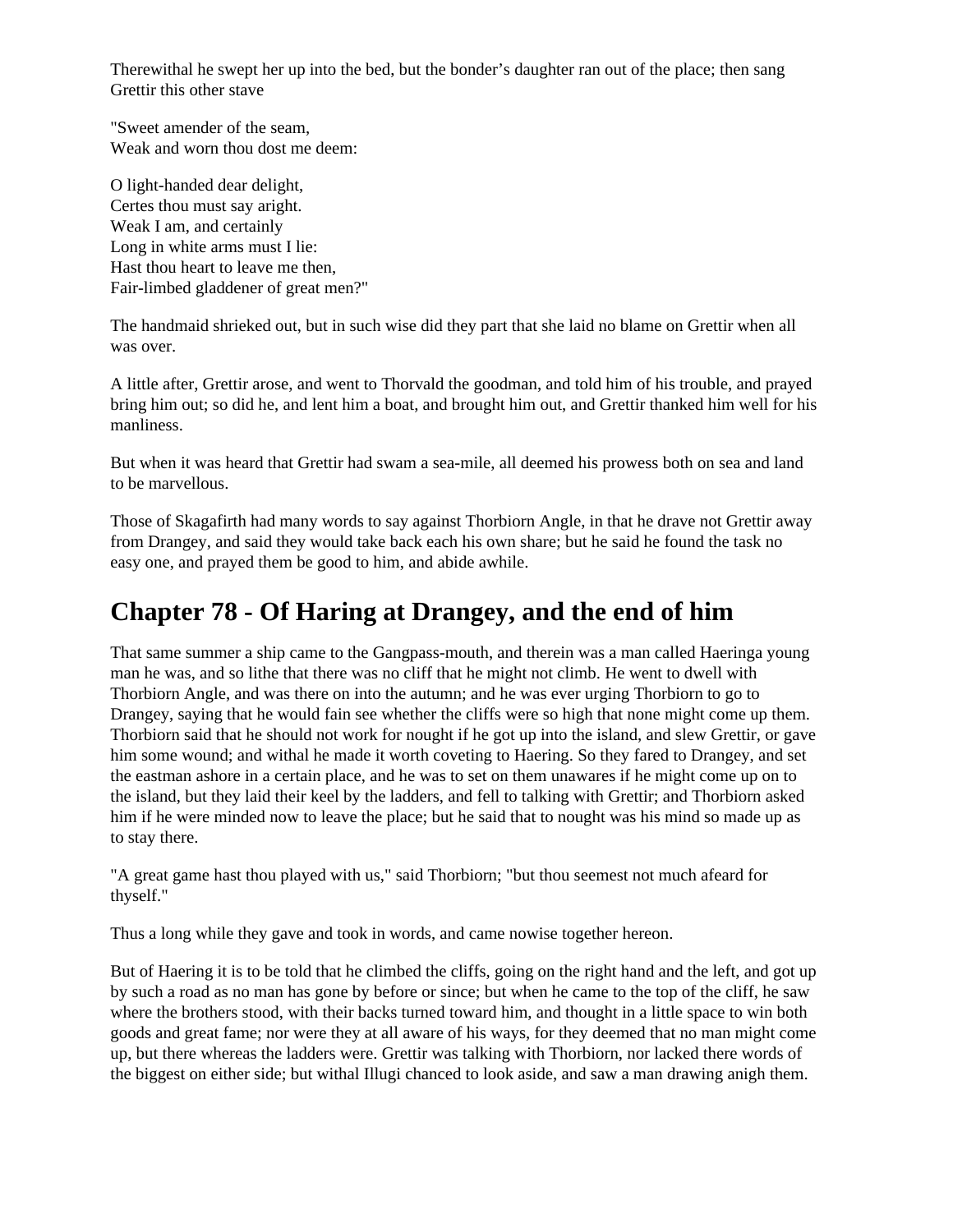Then he said, "Here comes a man at us, with axe raised aloft, and in right warlike wise he seems to fare."

"Turn thou to meet him," says Grettir, "but I will watch the ladders."

So Illugi turned to meet Haering, and when the eastman saw him, he turned and fled here and there over the island. Illugi chased him while the island lasted, but when he came forth on to the cliff's edge Haering leapt down thence, and every bone in him was broken, and so ended his life; but the place where he was lost has been called Haering's-leap ever since.

Illugi came back, and Grettir asked how he had parted from this one who had doomed them to die.

"He would have nought to do," says Illugi, "with my seeing after his affairs, but must needs break his neck over the rock; so let the bonders pray for him as one dead."

So when Angle heard that, he bade his folk make off. "Twice have I fared to meet Grettir, but no third time will I go, if I am nought the wiser first; and now belike they may sit in Drangey as for me; but in my mind it is, that Grettir will abide here but a lesser time than heretofore."

With that they went home, and men deemed this journey of theirs worser than the first, and Grettir abode that winter in Drangey, nor in that season did he and Thorbiorn meet again.

In those days died Skapti Thorodson the Lawman, and great scathe was that to Grettir, for he had promised to busy himself about his acquittal as soon as he had been twenty winters in outlawry, and this year, of which the tale was told e'en now, was the nineteenth year thereof.

In the spring died Snorri the Godi, and many matters befell in that season that come not into this story.

## **Chapter 79 - Of the Talk at the Thing about Grettir's Outlawry**

That summer, at the Althing, the kin of Grettir spake many things concerning his outlawry, and some deemed he had outworn the years thereof, if he had come at all into the twentieth year; but they who had blood-suits against him would not have it so, and said, that he had done many an outlaw's deed since he was first outlawed, and deemed his time ought to last longer therefor.

At that time was a new lawman made, Stein, the son of Thorgest, the son of Stein the Far-sailing, the son of Thorir Autumn-mirk; the mother of Stein was Arnora, the daughter of Thord the Yeller; and Stein was a wise man.

Now was he prayed for the word of decision; and he bade them search and see whether this were the twentieth summer since Grettir was made an outlaw, and thus it seemed to be.

But then stood forth Thorir of Garth, and brought all into dispute again, for he found that Grettir had been one winter out here a sackless man, amidst the times of his outlawry, and then nineteen were the winters of his outlawry found to be. Then said the lawman that no one should be longer in outlawry than twenty winters in all, though he had done outlaw's deeds in that time.

"But before that, I declare no man sackless."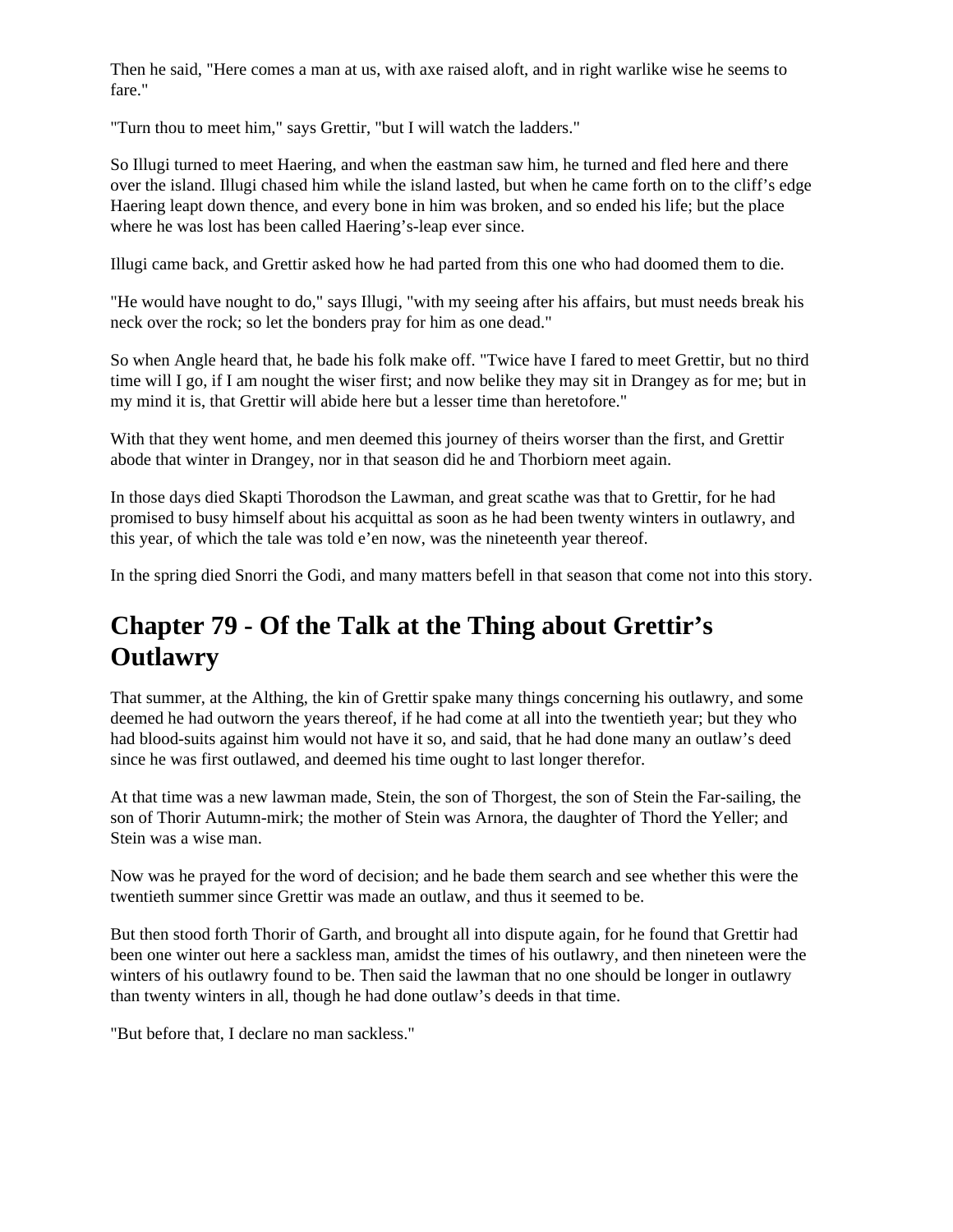Now because of this was the acquittal delayed for this time, but it was thought a sure thing that he would be made sackless the next summer. But that misliked the Skagafirthers exceeding ill, if Grettir were to come out of his outlawry, and they bade Thorbiorn Angle do one of two things, either give back the island or slay Grettir; but he deemed well that he had a work on his hands, for he saw no rede for the winning of Grettir, and yet was he fain to hold the island; and so all manner of craft he sought for the overcoming of Grettir, if he might prevail either by guile or hardihood, or in any wise soever.

# **Chapter 80 - Thorbiorn Angle goes with his Foster-mother out to Drangey**

Thorbiorn Angle had a foster-mother, Thurid by name, exceeding old, and meet for little, as folk deemed, very cunning she had been in many and great matters of lore, when she was young, and men were yet heathen; but men thought of her as of one, who had lost all that. But now, though Christ's law were established in the land, yet abode still many sparks of heathendom. It had been law in the land, that men were not forbidden to sacrifice secretly, or deal with other lore of eld, but it was lesser outlawry if such doings oozed out. Now in such wise it fared with many, that hand for wont did yearn, and things grew handiest by time that had been learned in youth.

So now, whenas Thorbiorn Angle was empty of all plots, he sought for help there, whereas most folk deemed it most unlike that help wasat the hands of his foster-mother, in sooth, and asked, what counsel was in her therefor.

She answered, "Now belike matters have come to this, even as the saw saysTo the goat-house for wool: but what could I do less than this, to think myself before folk of the country-side, but be a man of nought, whenso anything came to be tried? nor see I how I may fare worse than thou, though I may scarce rise from my bed. But if thou art to have my rede, then shall I have my will as to how and what things are done."

He gave his assent thereto, and said that she had long been of wholesome counsel to him.

Now the time wore on to Twainmonth of summer; and one fair-weather day the carline spake to Angle,

"Now is the weather calm and bright, and I will now that thou fare to Drangey and pick a quarrel with Grettir; I shall go with thee, and watch how heedful he may be of his words; and if I see them, I shall have some sure token as to how far they are befriended of fortune, and then shall I speak over them such words as seem good to me."

Angle answered, "Loth am I to be faring to Drangey, for ever am I of worser mind when I depart thence than when I come thereto."

Then said the carline, "Nought will I do for thee if thou sufferest me to rule in no wise."

"Nay, so shall it not be, foster-mother," said he; "but so much have I said, as that I would so come thither the third time that somewhat should be made of the matter betwixt us."

"The chance of that must be taken," said the carline "and many a heavy labour must thou have, or ever Grettir be laid to earth; and oft will it be doubtful to thee what fortune thine shall be, and heavy troubles wilt thou get therefrom when that is done; yet art thou so bounden here-under, that to somewhat must thou make up thy mind."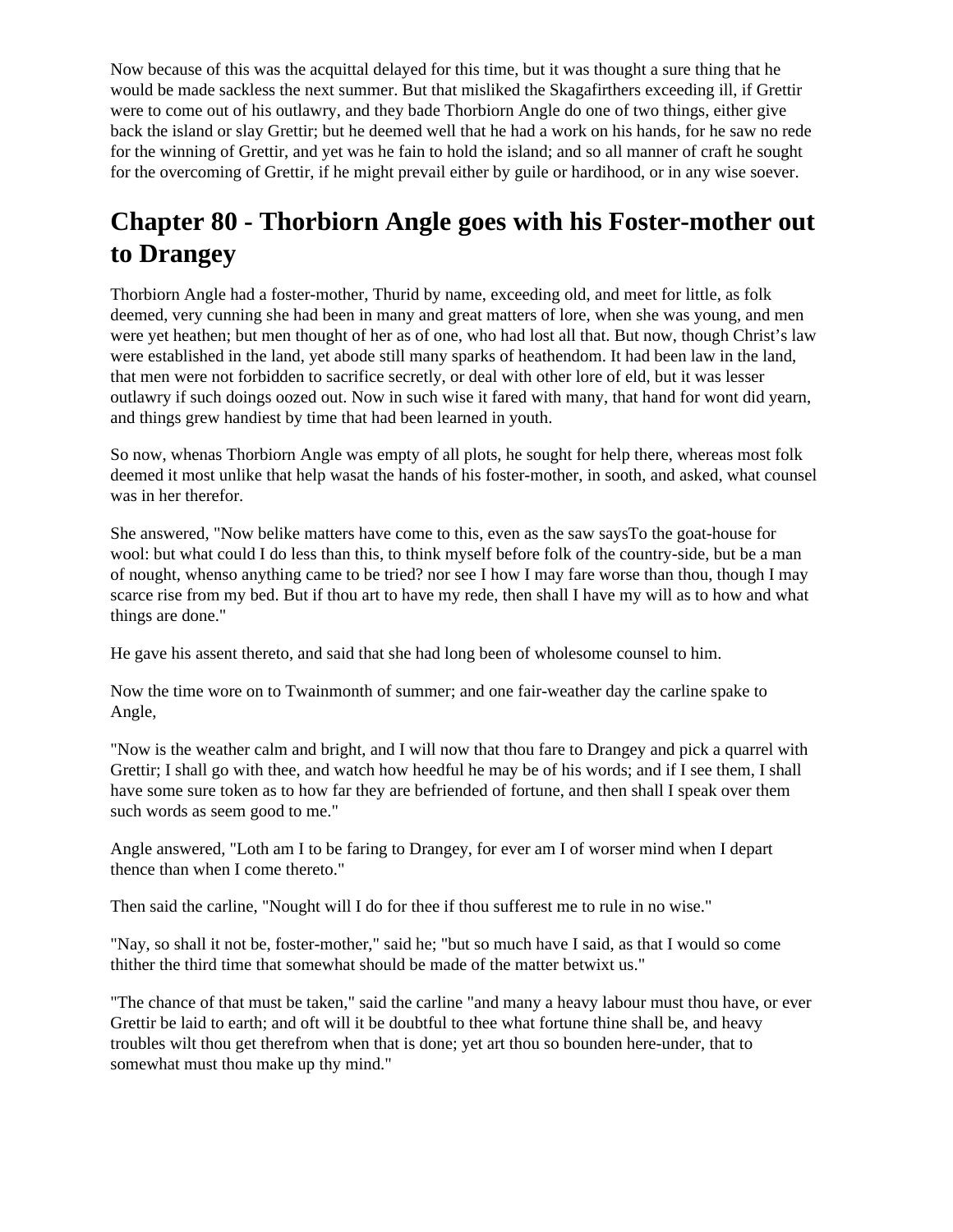Thereafter Thorbiorn Angle let put forth a ten-oared boat, and he went thereon with eleven men, and the carline was in their company.

So they fell to rowing as the weather went, out to Drangey; and when the brothers saw that, they stood forth at the ladders, and they began to talk the matter over yet once more; and Thorbiorn said, that he was come yet again, to talk anew of their leaving the island, and that he would deal lightly with his loss of money and Grettir's dwelling there, if so be they might part without harm. But Grettir said that he had no words to make atwixt and atween of his going thence.

"Oft have I so said," says he, "and no need there is for thee to talk to me thereon; ye must even do as ye will, but here will I abide, whatso may come to hand."

Now Thorbiorn deemed, that this time also his errand was come to nought, and he said,

"Yea, I deemed I knew with what men of hell I had to do; and most like it is that a day or two will pass away ere I come hither again."

"I account that not in the number of my griefs, though thou never comest back," said Grettir.

Now the carline lay in the stern, with clothes heaped up about and over her, and with that she moved, and said,

"Brave will these men be, and luckless withal; far hast thou outdone them in manliness; thou biddest them choice of many goodly things, but they say nay to all, and few things lead surer to ill, than not to know how to take good. Now this I cast over thee, Grettir, that thou be left of all health, wealth, and good-hap, all good heed and wisdom: yea, and that the more, the longer thou livest; good hope I have, Grettir, that thy days of gladness shall be fewer here in time to come than in the time gone by."

Now when Grettir heard these words, he was astonied withal, and said, "What fiend is there in the boat with them?"

"Illugi answers, "I deem that it will be the carline, Thorbiorn's foster-mother."

"Curses on the witch-wight!" says Grettir, "nought worse could have been looked for; at no words have I shuddered like as I shuddered at those words she spake; and well I wot that from her, and her foul cunning, some evil will be brought on us; yet shall she have some token to mind her that she has sought us here."

Therewithal he caught up a marvellous great stone, and cast it down on to the boat, and it smote that clothes-heap; and a longer stone-throw was that than Thorbiorn deemed any man might make; but therewithal a great shriek arose, for the stone had smitten the carline's thigh, and broken it.

Then said Illugi, "I would thou hadst not done that!"

"Blame me not therefor," said Grettir, "I fear me the stroke has been too little, for certes not overmuch weregild were paid for the twain of us, though the price should be one carline's life."

"Must she alone be paid?" said Illugi, "little enough then will be laid down for us twain."

Now Thorbiorn got him gone homeward, with no greetings at parting. But he said to the carline,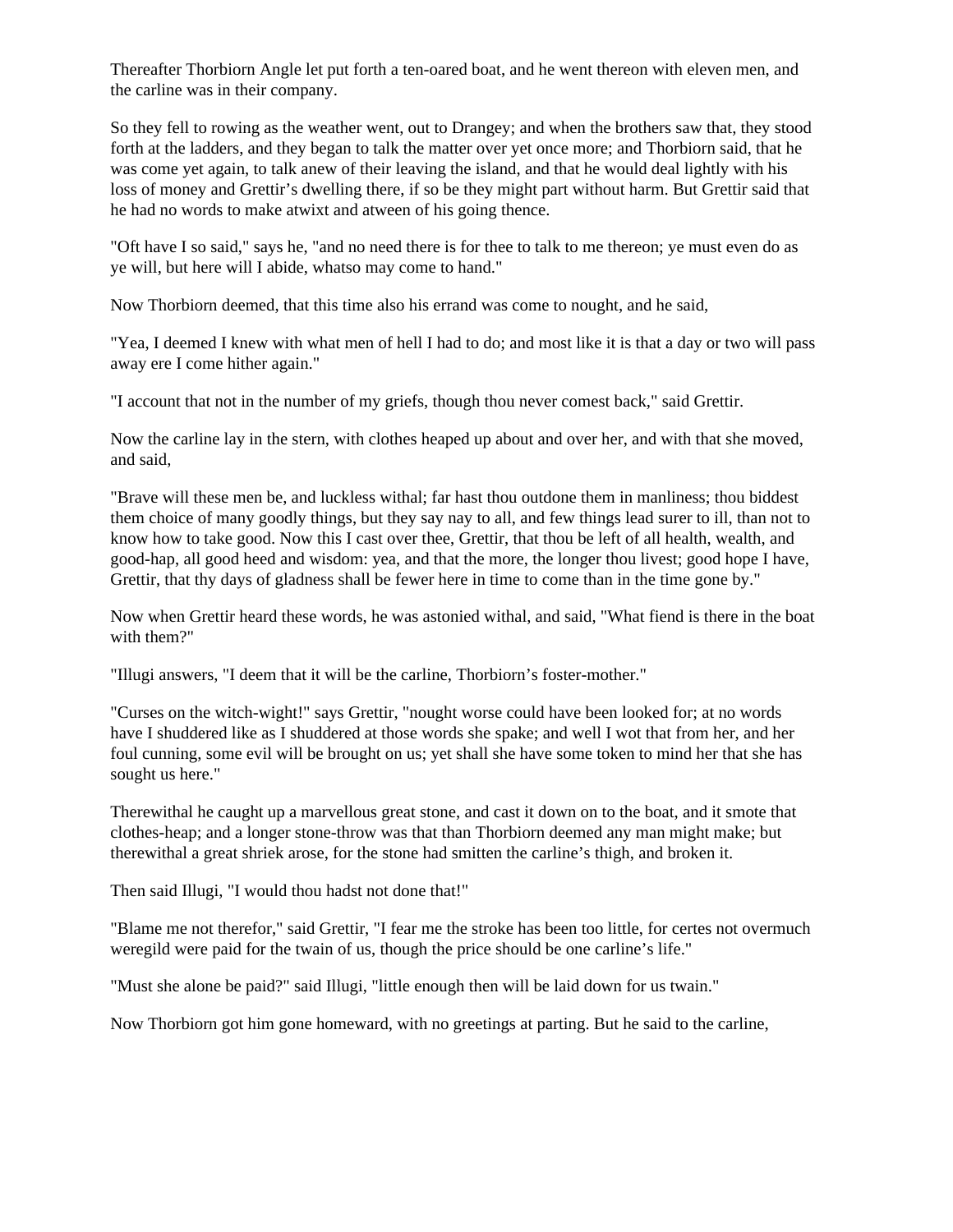"Now have matters gone as I thought, that a journey of little glory thou shouldst make to the island; thou hast got maimed, and honour is no nigher to us than before, yea, we must have bootless shame on bootless shame."

She answered, "This will be the springing of ill-hap to them; and I deem that henceforth they are on the wane; neither do I fear if I live, but that I shall have revenge for this deed they have thus done me."

"Stiff is thine heart, meseems, foster-mother," said Thorbiorn. With that they came home, but the carline was laid in her bed, and abode there nigh a month; by then was the hurt thigh-bone grown together again, and she began to be afoot once more.

Great laughter men made at that journey of Thorbiorn and the carline, and deemed he had been often enow out-played in his dealings with Grettir: first, at the Spring-Thing in the peace handselling; next, when Haering was lost, and now again, this third time, when the carline's thigh-bone was broken, and no stroke had been played against these from his part. But great shame and grief had Thorbiorn Angle from all these words.

## **Chapter 81 - Of the Carline's evil Gift to Grettir**

Now wore away the time of autumn till it wanted but three weeks of winter; then the carline bade bear her to the sea-shore. Thorbiorn asked what she would there.

"Little is my errand, yet maybe," she says, "it is a foreboding of greater tidings."

Now was it done as she bade, and when she came down to the strand, she went limping along by the sea, as if she were led thereto, unto a place where lay before her an uprooted tree, as big as a man might bear on his shoulder. She looked at the tree and bade them turn it over before her eyes, and on one side it was as if singed and rubbed; so there whereas it was rubbed she let cut a little flat space; and then she took her knife and cut runes on the root, and made them red with her blood, and sang witch-words over them; then she went backwards and widdershins round about the tree, and cast over it many a strong spell; thereafter she let thrust the tree forth into the sea, and spake in such wise over it, that it should drive out to Drangey, and that Grettir should have all hurt therefrom that might be. Thereafter she went back home to Woodwick; and Thorbiorn said that he knew not if that would come to aught; but the carline answered that he should wot better anon.

Now the wind blew landward up the firth, yet the carline's root went in the teeth of the wind, and belike it sailed swifter than might have been looked for of it.

Grettir abode in Drangey with his fellows as is aforesaid, and in good case they were; but the day after the carline had wrought her witch-craft on the tree the brothers went down below the cliffs searching for firewood, so when they came to the west of the island, there they found that tree drifted ashore.

Then said Illugi, "A big log of firewood, kinsman, let us bear it home."

Grettir kicked it with his foot and said, "An evil tree from evil sent; other firewood than this shall we have."

Therewithal he cast it out into the sea, and bade Illugi beware of bearing it home, "For it is sent us for our ill-hap." And therewith they went unto their abode, and said nought about it to the thrall. But the next day they found the tree again, and it was nigher to the ladders than heretofore; Grettir drave it out to sea, and said that it should never be borne home.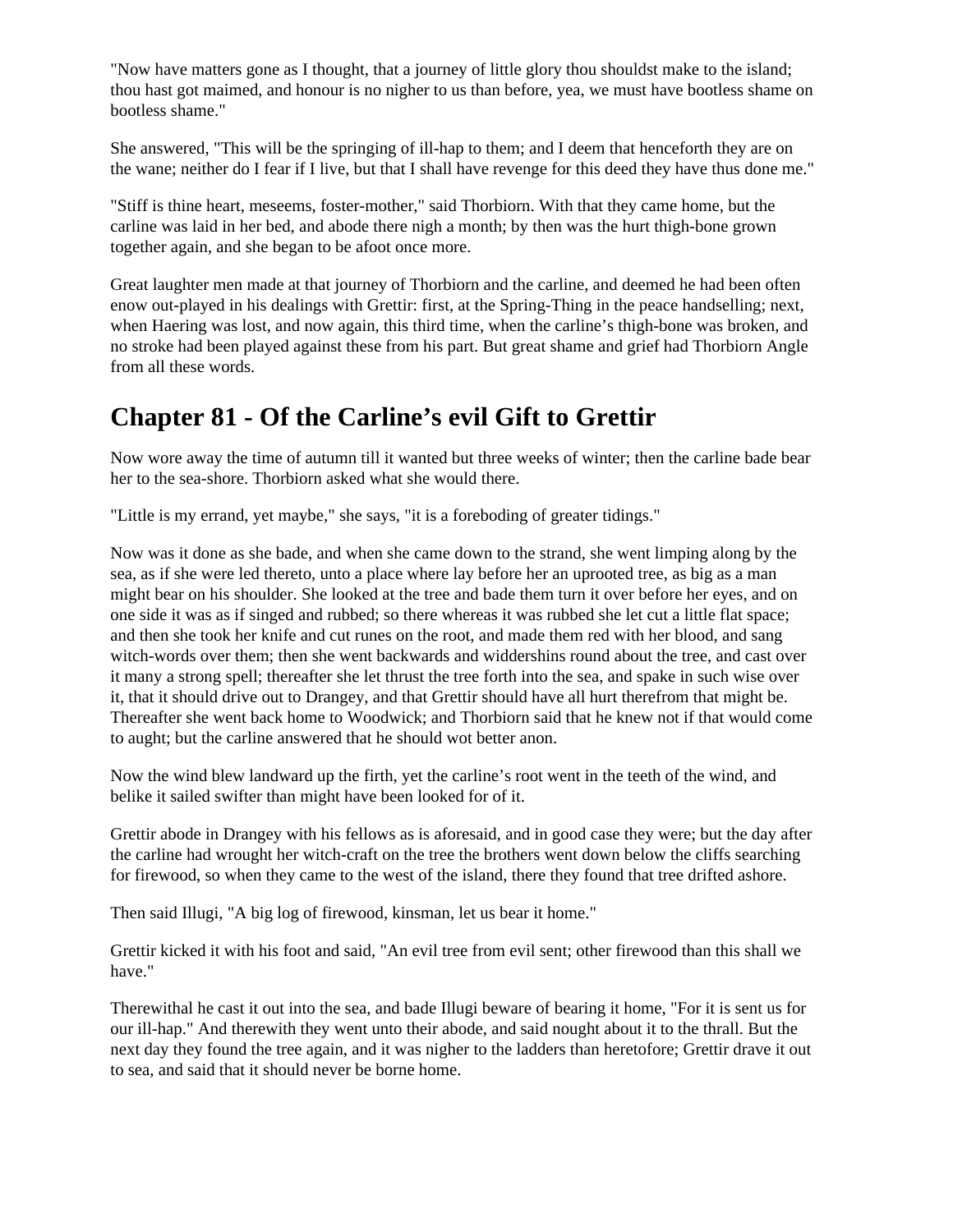Now the days wore on into summer, and a gale came on with much wet, and the brothers were loth to be abroad, and bade Noise go search for firewood.

He took it ill, and said he was ill served in that he had to drudge and labour abroad in all the foulest weather; but withal he went down to the beach before the ladders and found the carline's tree there, and deemed things had gone well because of it; so he took it up and bore it to the hut, and cast it down thereby with a mighty thump.

Grettir heard it and said, "Noise has got something, so I shall go out and see what it is."

Therewithal he took up a wood-axe, and went out, and straightway Noise said,

"Split it up in as good wise as I have brought it home, then."

Grettir grew short of temper with the thrall, and smote the axe with both hands at the log, nor heeded what tree it was; but as soon as ever the axe touched the wood, it turned flatlings and glanced off therefrom into Grettir's right leg above the knee, in such wise that it stood in the bone, and a great wound was that. Then he looked at the tree and said,

"Now has evil heart prevailed, nor will this hap go alone, since that same tree has now come back to us that I have cast out to sea on these two days. But for thee, Noise, two slips hast thou had, first, when thou must needs let the fire be slaked, and now this bearing home of that tree of ill-hap; but if a third thou hast, thy bane will it be, and the bane of us all."

With that came Illugi and bound up Grettir's hurt, and it bled little, and Grettir slept well that night; and so three nights slipped by in such wise that no pain came of the wound, and when they loosed the swathings, the lips of the wound were come together so that it was well-nigh grown over again. Then said Illugi,

"Belike thou wilt have no long hurt of this wound."

"Well were it then," said Grettir, "but marvellously has this befallen, whatso may come of it; and my mind misgives me of the way things will take."

#### **Chapter 82 - Grettir sings of his Great Deeds**

Now they lay them down that evening, but at midnight Grettir began to tumble about exceedingly. Illugi asked why he was so unquiet. Grettir said that his leg had taken to paining him, "And methinks it is like that some change of hue there be therein."

Then they kindled a light, and when the swathings were undone, the leg showed all swollen and coal-blue, and the wound had broken open, and was far more evil of aspect than at first; much pain there went therewith so that he might not abide at rest in any wise, and never came sleep on his eyes.

Then spake Grettir, "Let us make up our minds to it, that this sickness which I have gotten is not done for nought, for it is of sorcery, and the carline is minded to avenge her of that stone."

Illugi said, "Yea, I told thee that thou wouldst get no good from that hag."

"All will come to one end," said Grettir, and sang this song withal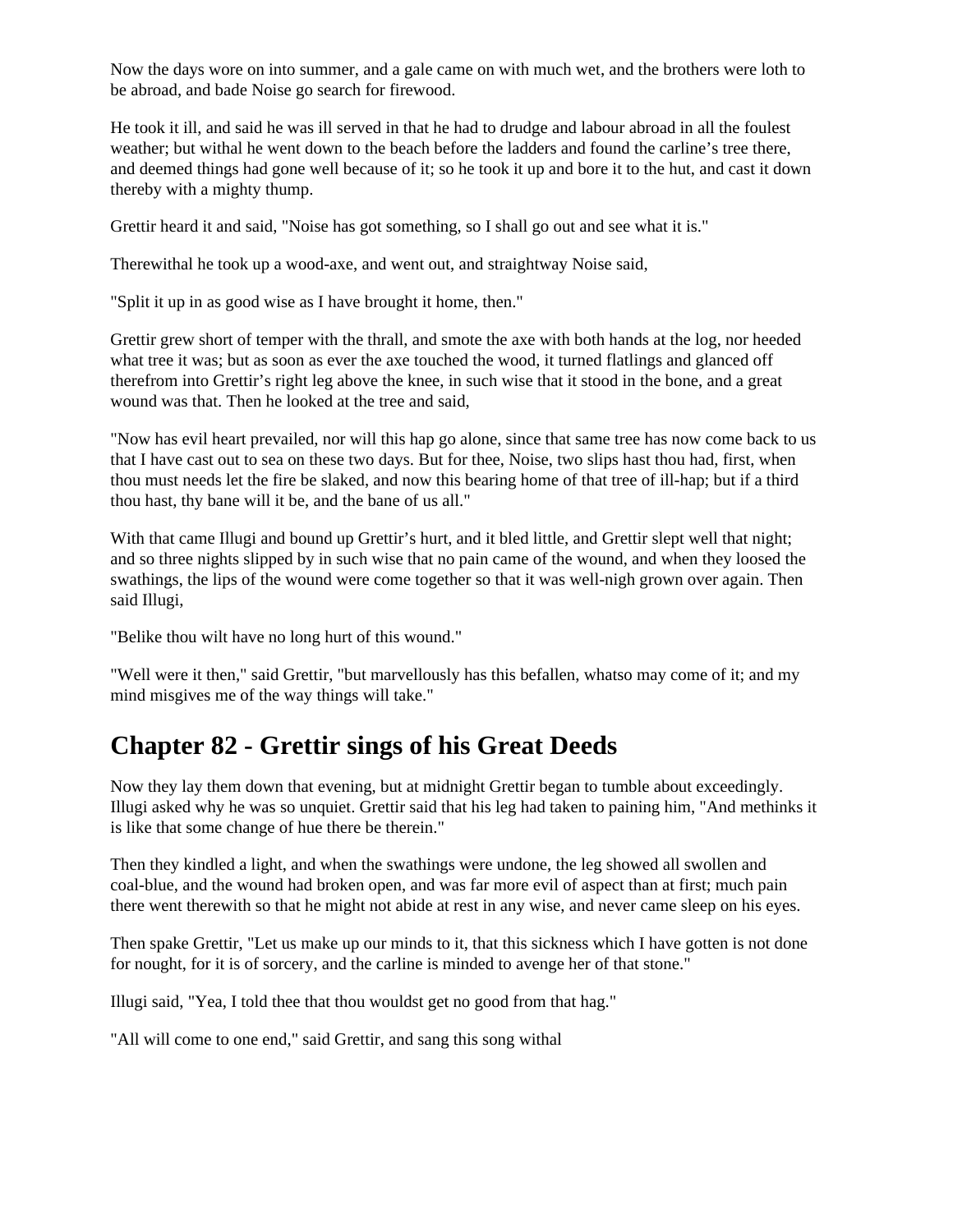"Doubtful played the foredoomed fate Round the sword in that debate, When the bearserks' outlawed crew, In the days of yore I slew. Screamed the worm of clashing lands When Hiarandi dropped his hands Biorn and Gunnar cast away, Hope of dwelling in the day.

"Home again then travelled I; The broad-boarded ship must lie, Under Door-holm, as I went, Still with weapon play content, Through the land; and there the thane Called me to the iron rain, Bade me make the spear-storm rise, Torfi Vebrandson the wise.

"To such plight the Skald was brought, Wounder of the walls of thought, Howsoever many men Stood, all armed, about us then, That his hand that knew the oar, Grip of sword might touch no more; Yet to me the wound who gave Did he give a horse to have.

"Thorbiorn Arnor's son, men said, Of no great deed was afraid, Folk spake of him far and wide; He forbade me to abide Longer on the lovely earth; Yet his heart was little worth, Not more safe alone was I, Than when armed he drew anigh.

"From the sword's edge and the spears From my many waylayers, While might was, and my good day, Often did I snatch away; Now a hag, whose life outworn Wicked craft and ill hath borne,

Meet for death lives long enow, Grettir's might to overthrow."

"Now must we take good heed to ourselves," said Grettir, "for Thorbiorn Angle must be minded that this hap shall not go alone; and I will, Noise, that thou watch the ladders every day from this time forth, but pull them up in the evening, and see thou do it well and truly, even as though much lay thereon, but if thou bewrayest us, short will be thy road to ill."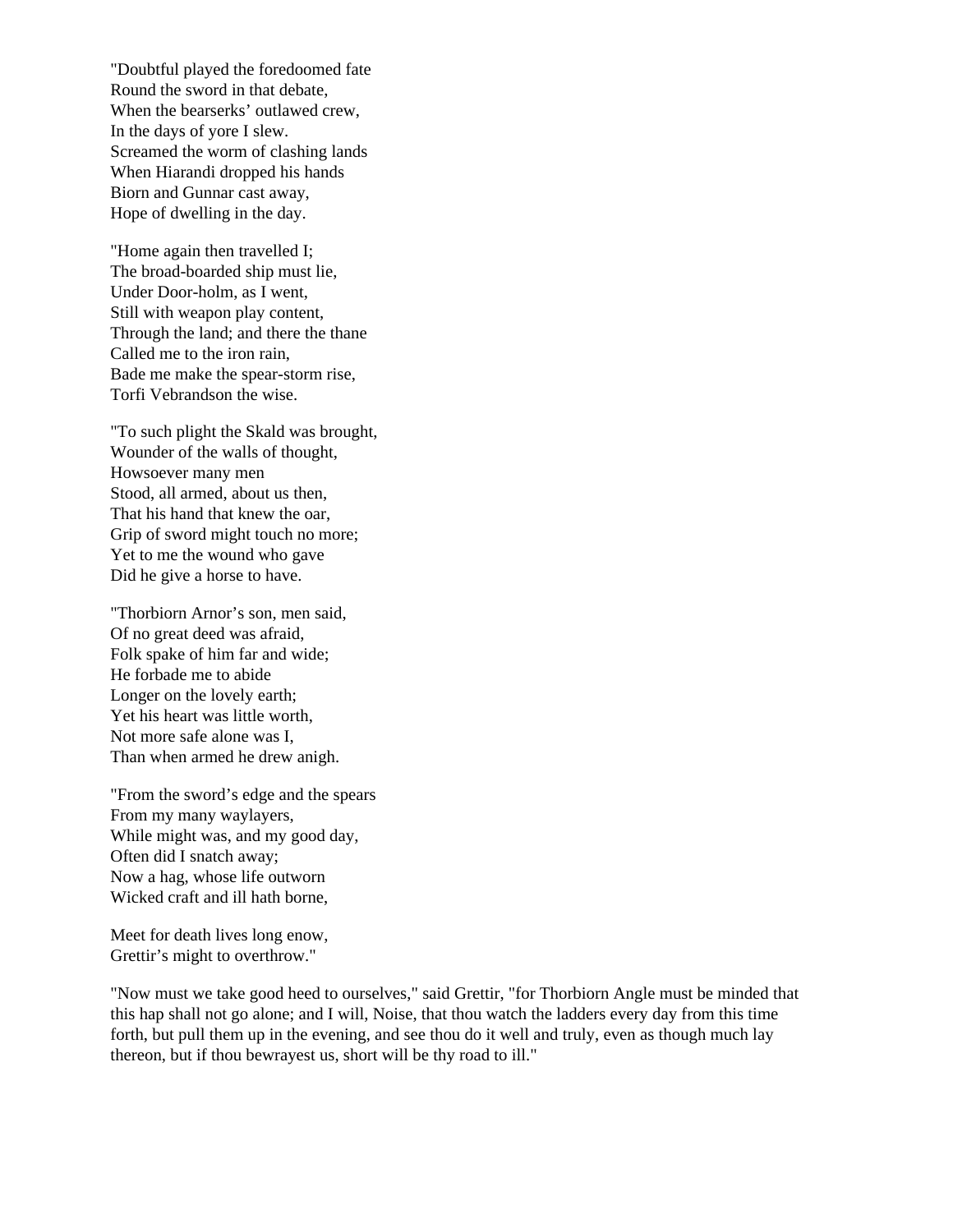So Noise promised great things concerning this. Now the weather grew harder, and a north-east wind came on with great cold: every night Grettir asked if the ladders were drawn up.

Then said Noise, "Yea, certainly! men are above all things to be looked for now. Can any man have such a mind to take thy life, that he will do so much as to slay himself therefor? for this gale is far other than fair; lo now, methinks thy so great bravery and hardihood has come utterly to an end, if thou must needs think that all things soever will be thy bane."

"Worse wilt thou bear thyself than either of us," said Grettir, "when the need is on us; but now go watch the ladders, whatsoever will thou hast thereto."

So every morning they drave him out, and ill he bore it.

But Grettir's hurt waxed in such wise that all the leg swelled up, and the thigh began to gather matter both above and below, and the lips of the wound were all turned out, so that Grettir's death was looked for.

Illugi sat over him night and day, and took heed to nought else, and by then it was the second week since Grettir hurt himself.

## **Chapter 83 - How Thorbiorn Angle gathered Force and set Sail for Drangey.**

Thorbiorn Angle sat this while at home at Woodwick, and was ill-content in that he might not win Grettir; but when a certain space had passed since the carline had put the sorcery into the root, she comes to talk with Thorbiorn, and asks if he were not minded to go see Grettir. He answers, that to nought was his mind so made up as that he would not go; "perchance thou wilt go meet him, foster-mother," says Thorbiorn.

"Nay, I shall not go meet-him," says the carline; "but I have sent my greeting to him, and some hope I have that it has come home to him; and good it seems to me that thou go speedily to meet him, or else shalt thou never have such good hap as to overcome him."

Thorbiorn answered: "So many shameful journeys have I made thither, that there I go not ever again; moreover that alone is full enough to stay me, that such foul weather it is, that it is safe to go nowhither, whatso the need may be."

She answered: "Ill counselled thou art, not to see how to overcome herein. Now yet once again will I lay down a rede for this; go thou first and get thee strength of men, and ride to Hof to Halldor thy brother-in-law, and take counsel of him. But if I may rule in some way how Grettir's health goes, how shall it be said that it is past hope that I may also deal with the gale that has been veering about this while?"

Thorbiorn deemed it might well be that the carline saw further than he had thought she might, and straightway sent up into the country-side for men; but speedy answer there came that none of those who had given up their shares would do aught to ease his task, and they said that Thorbiorn should have to himself both the owning of the island and the onset on Grettir. But Tongue-Stein gave him two of his followers, and Hialti, his brother, sent him three men, and Eric of God-dales one, and from his own homestead he had six. So the twelve of them ride from Woodwick out to Hof. Halldor bade them abide there, and asked their errand; then Thorbiorn told it as clearly as might be. Halldor asked whose rede this might be, and Thorbiorn said that his foster-mother urged him much thereto.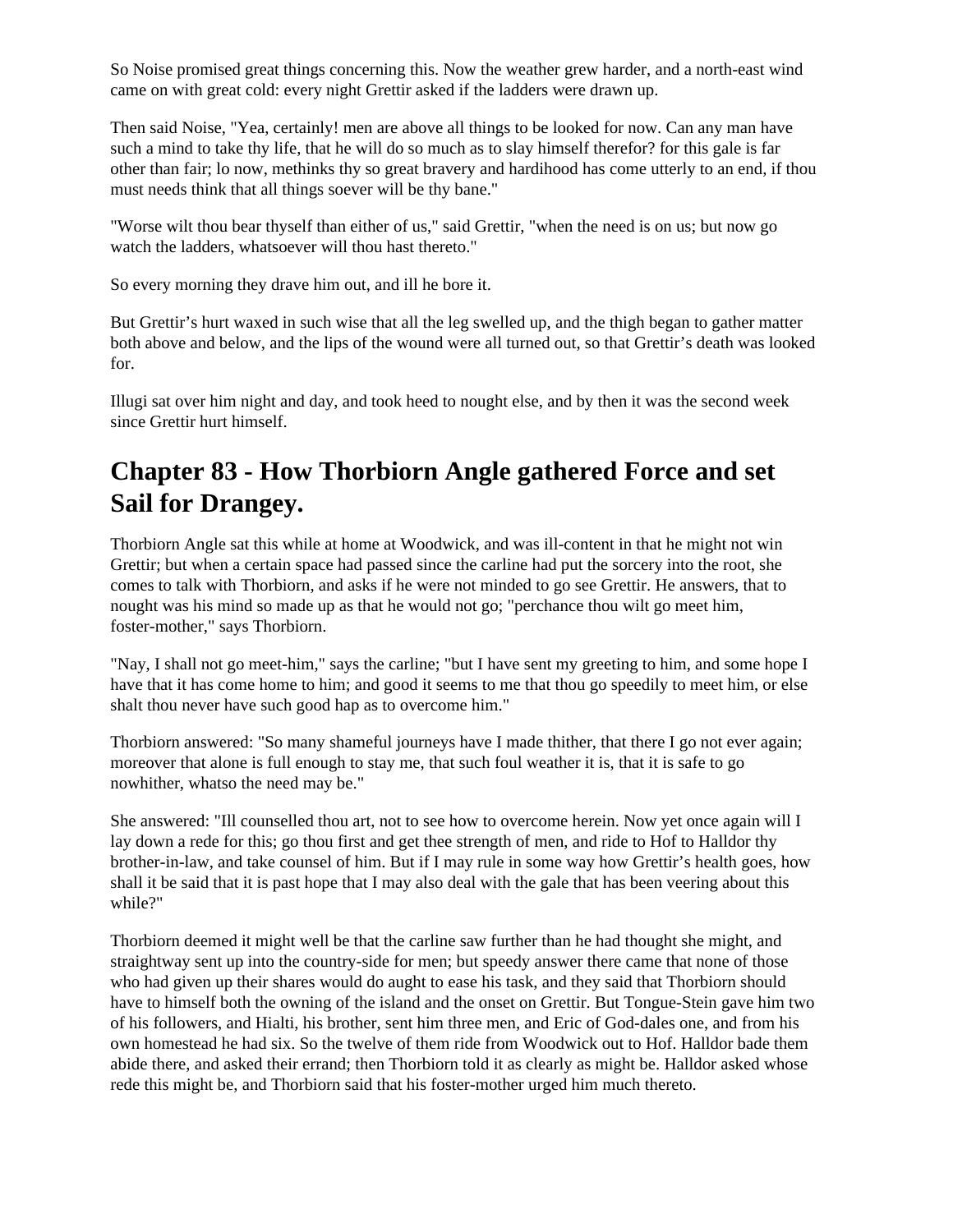"That will bear no good," said Halldor, "because she is cunning in sorcery, and such-like things are now forbidden."

"I may not look closely into all these matters before-hand," said Thorbiorn, "but in somewise or other shall this thing have an end if I may have my will. Now, how shall I go about it, so that I may come to the island?"

"Meseems," says Halldor, "that thou trustest in somewhat, though I wot not how good that may be. But now if thou wilt go forward with it, go thou out to Meadness in the Fleets to Biorn my friend; a good keel he has, so tell him of my word, that I would he should lend you the craft, and thence ye may sail out to Drangey. But the end of your journey I see not, if Grettir is sound and hale: yea, and be thou sure that if ye win him not in manly wise, he leaves enough of folk behind to take up the blood-suit after him. And slay not Illugi if ye may do otherwise. But methinks I see that all is not according to Christ's law in these redes."

Then Halldor gave them six men withal for their journey; one was called Karr, another Thorleif, and a third Brand, but the rest are not named.

So they fared thence, eighteen in company, out to the Fleets, and came to Meadness and gave Biorn Halldor's message, he said that it was but due for Halldor's sake, but that he owed nought to Thorbiorn; withal it seemed to him that they went on a mad journey, and he let them from it all he might.

They said they might not turn back, and so went down to the sea, and put forth the craft, and all its gear was in the boat-stand hard by; so they made them ready for sailing, and foul enow the weather seemed to all who stood on land. But they hoisted sail, and the craft shot swiftly far into the firth, but when they came out into the main part thereof into deep water, the wind abated in such wise that they deemed it blew none too hard.

So in the evening at dusk they came to Drangey.

#### **Chapter 84 - The Slaying of Grettir Asmundson**

Now it is to be told, that Grettir was so sick, that he might not stand on his feet, but Illugi sat beside him, and Noise was to keep watch and ward; and many words he had against that, and said that they would still think that life was falling from them, though nought had happed to bring it about; so he went out from their abode right unwillingly, and when he came to the ladders he spake to himself and said that now he would not draw them up; withal he grew exceeding sleepy, and lay down and slept all day long, and right on till Thorbiorn came to the island.

So now they see that the ladders are not drawn up; then spake Thorbiorn, "Now are things changed from what the wont was, in that there are none afoot, and their ladder stands in its place withal; maybe more things will betide in this our journey than we had thought of in the beginning: but now let us hasten to the hut, and let no man lack courage; for, wot this well, that if these men are hale, each one of us must needs do his best."

Then they went up on to the island, and looked round about, and saw where a man lay a little space off the landing-place, and snored hard and fast. Therewith Thorbiorn knew Noise, and went up to him and drave the hilt of his sword against the ear of him, and bade him, "Wake up, beast! certes in evil stead is he who trusts his life to thy faith and troth."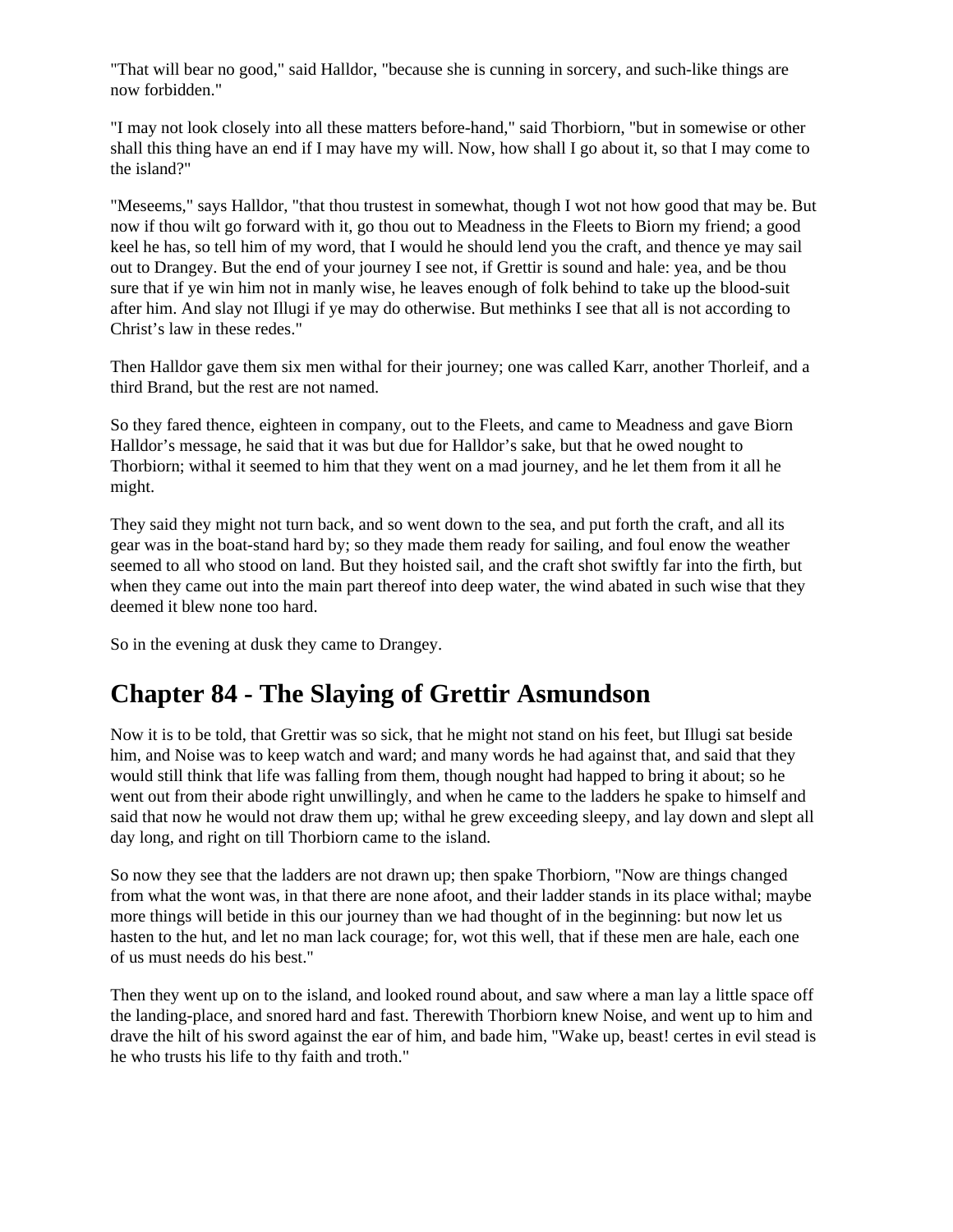Noise looked up thereat and said, "Ah! now are they minded to go on according to their wont; do ye, may-happen, think my freedom too great, though I lie out here in the cold?"

"Art thou witless," said Angle, "that thou seest not that thy foes are come upon thee, and will slay you all?"

Then Noise answered nought, but yelled out all he might, when he knew the men who they were.

"Do one thing or other," says Angle, "either hold thy peace forthwith, and tell us of your abode, or else be slain of us."

Thereat was Noise as silent as if he had been thrust under water; but Thorbiorn said, "Are they at their hut, those brothers? Why are they not afoot?"

"Scarce might that be," said Noise, "for Grettir is sick and come nigh to his death, and Illugi sits over him."

Then Angle asked how it was with their health, and what things had befallen. So Noise told him in what wise Grettir's hurt had come about.

Then Angle laughed and said, "Yea, sooth is the old saw, Old friends are the last to sever; and this withal, Ill if a thrall is thine only friend, whereso thou art, Noise; for shamefully hast thou bewrayed thy master, albeit he was nought good."

Then many laid evil things to his charge for his ill faith, and beat him till he was well-nigh past booting for, and let him lie there; but they went up to the hut and smote mightily on the door.

"Pied-belly is knocking hard at the door, brother," says Illugi.

"Yea, yea, hard, and over hard," says Grettir; and therewithal the door brake asunder.

Then sprang Illugi to his weapons and guarded the door, in such wise that there was no getting in for them. Long time they set on him there, and could bring nought against him save spear-thrusts, and still Illugi smote all the spear-heads from the shafts. But when they saw that they might thus bring nought to pass, they leapt up on to the roof of the hut, and tore off the thatch; then Grettir got to his feet and caught up a spear, and thrust out betwixt the rafters; but before that stroke was Karr, a home-man of Halldor of Hof, and forthwithal it pierced him through.

Then spoke Angle, and bade men fare warily and guard themselves well, "for we may prevail against them if we follow wary redes."

So they tore away the thatch from the ends of the ridge-beam, and bore on the beam till it brake asunder.

Now Grettir might not rise from his knee, but he caught up the short-sword, Karr's-loom, and even therewith down leapt those men in betwixt the walls, and a hard fray befell betwixt them. Grettir smote with the short-sword at Vikar, one of the followers of Hialti Thordson, and caught him on the left shoulder, even as he leapt in betwixt the walls, and cleft him athwart the shoulder down unto the right side, so that the man fell asunder, and the body so smitten atwain tumbled over on to Grettir, and for that cause he might not heave aloft the short-sword as speedily as he would, and therewith Thorbiorn Angle thrust him betwixt the shoulders, and great was that wound he gave.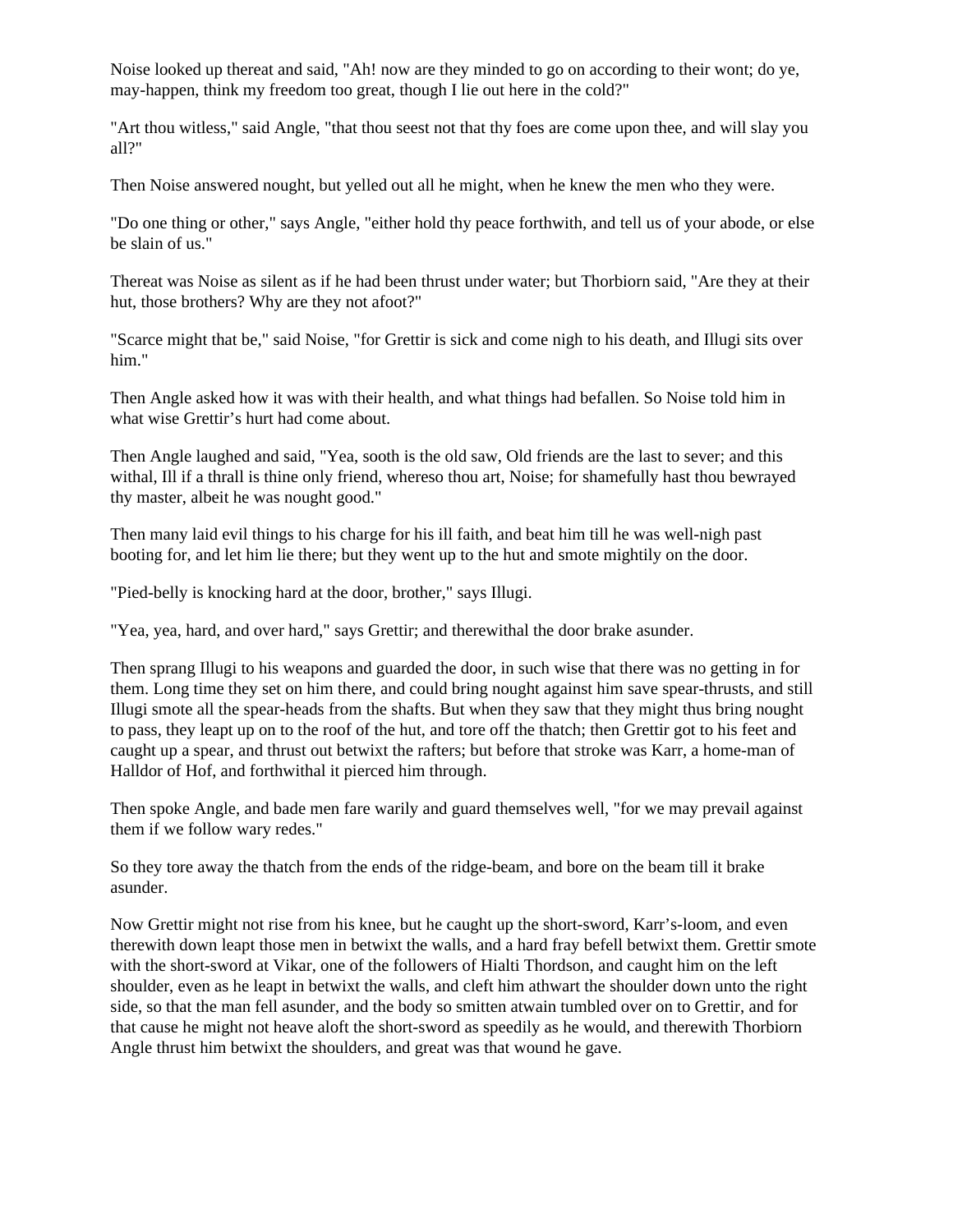Then cried Grettir, "Bare is the back of the brotherless." And Illugi threw his shield over Grettir, and warded him in so stout a wise that all men praised his defence.

Then said Grettir to Angle, "Who then showed thee the way here to the island?"

Said Angle, "The Lord Christ showed it us."

"Nay," said Grettir, "but I guess that the accursed hag, thy foster-mother, showed it thee, for in her redes must thou needs have trusted."

"All shall be one to thee now," said Angle, "in whomsoever I have put my trust."

Then they set on them fiercely, and Illugi made defence for both in most manly wise; but Grettir was utterly unmeet for fight, both for his wounds' sake and for his sickness. So Angle bade bear down Illugi with shields, "For never have I met his like, amongst men of such age."

Now thus they did, besetting him with beams and weapons till he might ward himself no longer; and then they laid hands on him, and so held him fast. But he had given some wound or other to the more part of those who had been at the onset, and had slain outright three of Angle's fellows.

Thereafter they went up to Grettir, but he was fallen forward on to his face, and no defence there was of him, for that he was already come to death's door by reason of the hurt in his leg, for all the thigh was one sore, even up to the small guts; but there they gave him many a wound, yet little or nought he bled.

So when they thought he was dead, Angle laid hold of the short-sword, and said that he had carried it long enough; but Grettir's fingers yet kept fast hold of the grip thereof, nor could the short-sword be loosened; many went up and tried at it, but could get nothing done therewith; eight of them were about it before the end, but none the more might bring it to pass.

Then said Angle, "Why should we spare this wood-man here? lay his hand on the block."

So when that was done they smote off his hand at the wrist, and the fingers straightened, and were loosed from the handle. Then Angle took the short-sword in both hands and smote at Grettir's head, and a right great stroke that was, so that the short-sword might not abide it, and a shard was broken from the midst of the edge thereof; and when men saw that, they asked why he must needs spoil a fair thing in such wise.

But Angle answered, "More easy is it to know that weapon now if it should be asked for."

They said it needed not such a deed since the man was dead already.

"Ah! but yet more shall be done," said Angle, and hewed therewith twice or thrice at Grettir's neck, or ever the head came off; and then he spake,

"Now know I for sure that Grettir is dead."

In such wise Grettir lost his life, the bravest man of all who have dwelt in Iceland; he lacked but one winter of forty-five years whenas he was slain; but he was fourteen winters old when he slew Skeggi, his first man-slaying; and from thenceforth all things turned to his fame, till the time when he dealt with Glam, the Thrall; and in those days was he of twenty winters-; but when he fell into outlawry, he was twenty-five years old; but in outlawry was he nigh nineteen winters, and full oft was he the while in great trials of men; and such as his life was, and his needs, he held well to his faith and troth, and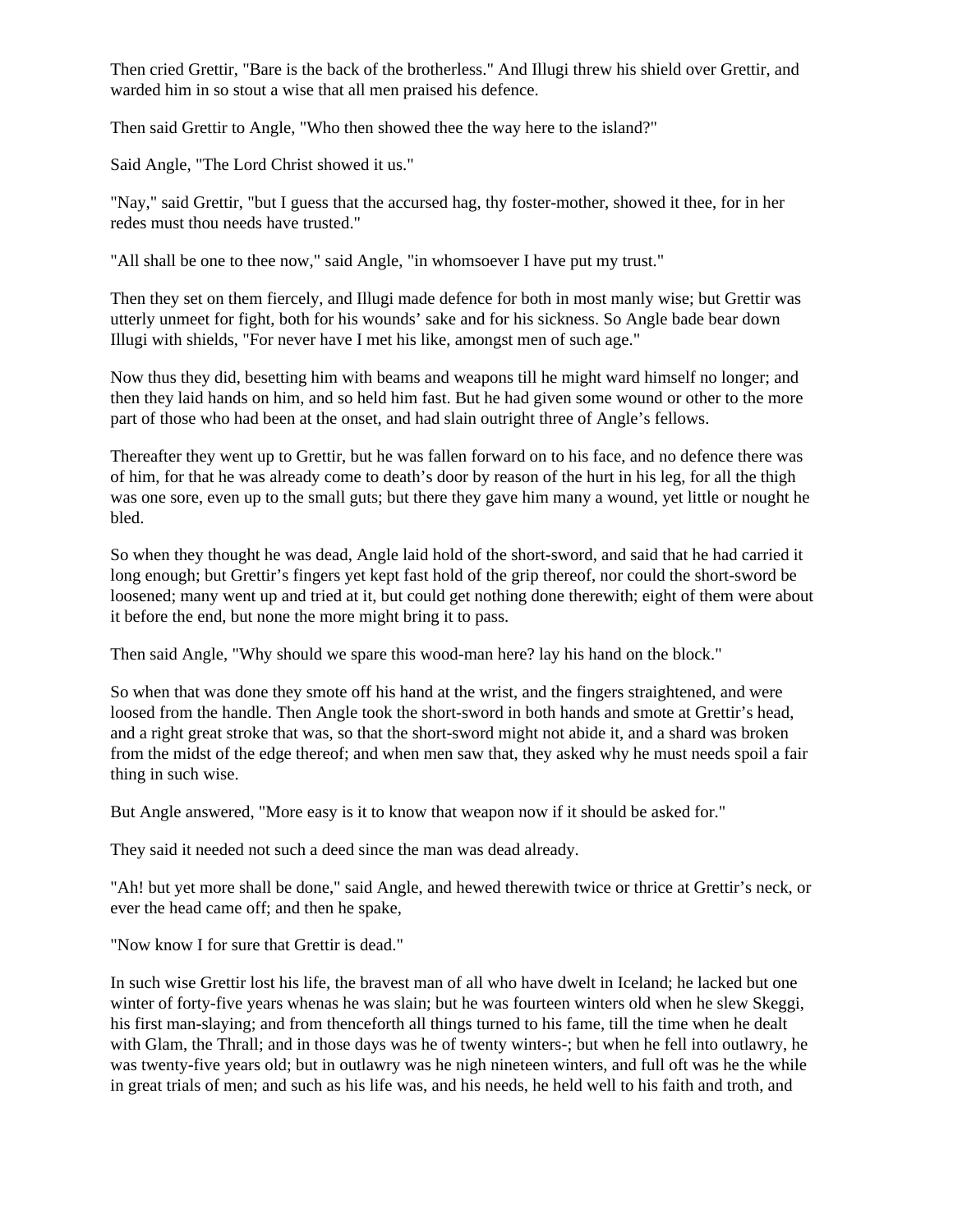# **Chapter 85 - How Thorbiorn Angle claimed Grettir's Head-money.**

"A great champion have we laid to earth here," said Thorbiorn; "now shall we bring the head aland with us, for I will not lose the money which has been laid thereon; nor may they then feign that they know not if I have slain Grettir."

They bade him do his will, but had few words to say hereon, for to all the deed seemed a deed of little prowess.

Then Angle fell to speaking with Illugi,

"Great scathe it is of such a brave man as thou art, that thou hast fallen to such folly, as to betake thee to ill deeds with this outlaw here, and must needs lie slain and unatoned therefore."

Illugi answered, "Then first when the Althing is over this summer, wilt thou know who are outlaws; but neither thou nor the carline, thy foster-mother, will judge in this matter, because that your sorcery and craft of old days have slain Grettir, though thou didst, indeed, bear steel against him, as he lay at death's door, and wrought that so great coward's deed there, over and above thy sorcery."

Then said Angle, "In manly wise speakest thou, but not thus will it be; and I will show thee that I think great scathe in thy death, for thy life will I give thee if thou wilt swear an oath for us here, to avenge thyself on none of those who have been in this journey."

Illugi said, "That might I have deemed a thing to talk about, if Grettir had been suffered to defend himself, and ye had won him with manliness and hardihood; but now nowise is it to be thought, that I will do so much for the keeping of my life, as to become base, even as thou art: and here I tell thee, once for all, that no one of men shall be of less gain to thee than I, if I live; for long will it be or ever I forget how ye have prevailed against Grettir.Yea, much rather do I choose to die."

Then Thorbiorn Angle held talk with his fellows, whether they should let Illugi live or not; they said that, whereas he had ruled the journey, so should he rule the deeds; so Angle said that he knew not how to have that man hanging over his head, who would neither give troth, nor promise aught.

But when Illugi knew that they were fully minded to slay him, he laughed, and spake thus,

"Yea, now have your counsels sped, even as my heart would."

So at the dawning of the day they brought him to the eastern end of the island, and there slaughtered him; but all men praised his great heart, and deemed him unlike to any of his age.

They laid both the brothers in cairn on the island there; and thereafter took Grettir's head, and bore it away with them, and whatso goods there were in weapons or clothes; but the good short-sword Angle would not put into the things to be shared, and he bare it himself long afterwards. Noise they took with them, and he bore himself as ill as might be.

At nightfall the gale abated, and they rowed aland in the morning. Angle took land at the handiest place, and sent the craft out to Biorn; but by then they were come hard by Oyce-land, Noise began to bear himself so ill, that they were loth to fare any longer with him, so there they slew him, and long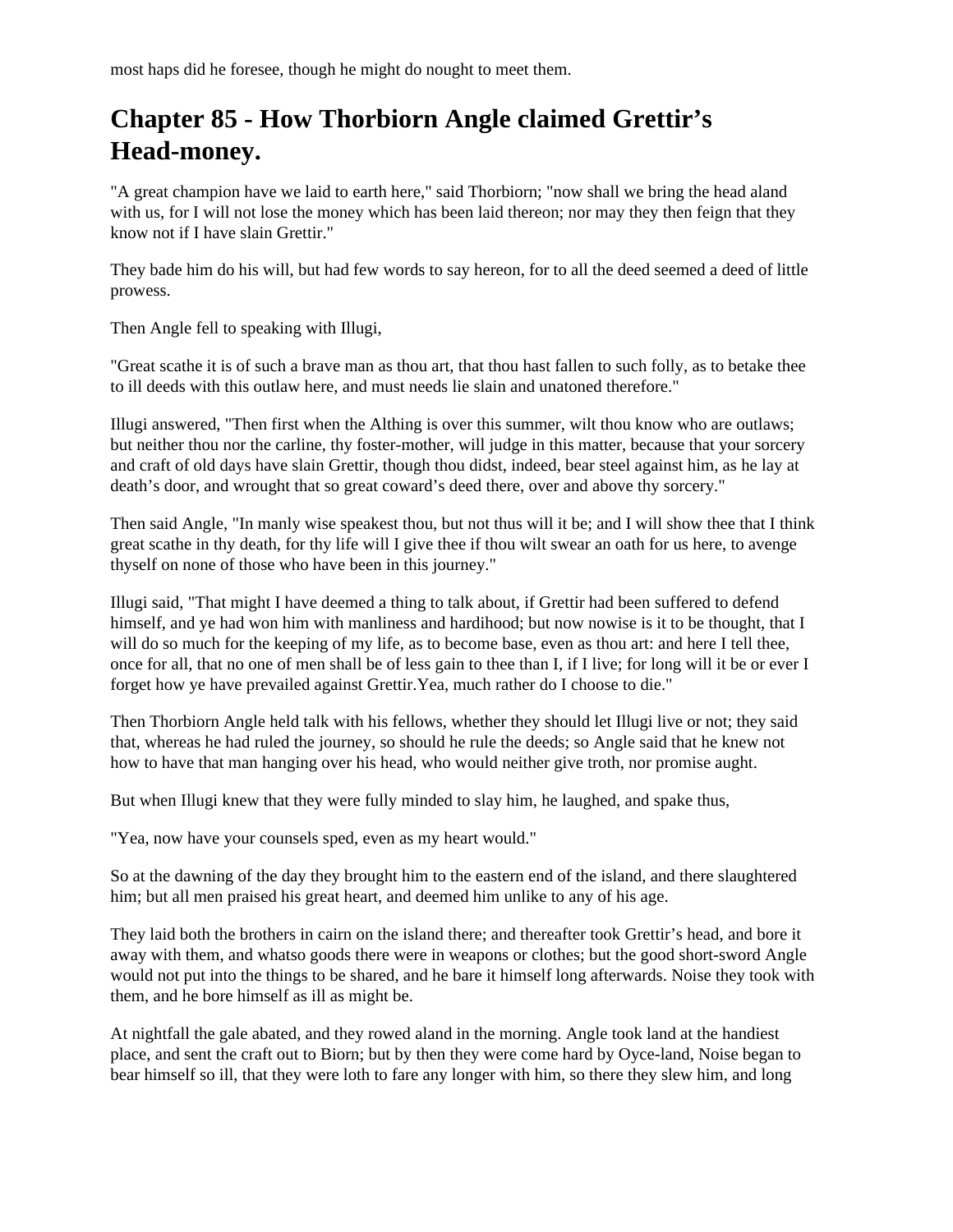and loud he greeted or ever he was cut down.

Thorbiorn Angle went home to Woodwick, and deemed he had done in manly wise in this journey; but Grettir's head they laid in salt in the out-bower at Woodwick, which was called therefrom Grettir's-bower; and there it lay the winter long. But Angle was exceeding ill thought of for this work of his, as soon as folk knew that Grettir had been overcome by sorcery.

Thorbiorn Angle sat quiet till past Yule; then he rode to meet Thorir of Garth, and told him of these slayings; and this withal, that he deemed that money his due which had been put on Grettir's head. Thorir said that he might not hide that he had brought about Grettir's outlawry,

"Yea, and oft have I dealt hardly with him, yet so much for the taking of his life I would not have done, as to make me a misdoer, a man of evil craft, even as thou hast done; and the less shall I lay down that money for thee, in that I deem thee surely to be a man of forfeit life because of thy sorcery and wizard-craft."

Thorbiorn Angle answers, "Meseems thou art urged hereto more by closefistedness and a poor mind, than by any heed of how Grettir was won."

Thorir said that a short way they might make of it, in that they should abide the Althing, and take whatso the Lawman might deem most rightful: and in such wise they parted that there was no little ill-will betwixt Thorir and Thorbiorn Angle.

## **Chapter 86 - How Thorbiorn Angle brought Grettir's Head to Biarg**

The kin of Grettir and Illugi were exceeding ill-content when they heard of these slayings, and they so looked on matters as deeming that Angle had wrought a shameful deed in slaying a man at death's door; and that, besides that, he had become guilty of sorcery. They sought the counsel of the wisest men, and everywhere was Angle's work ill spoken of. As for him, he rode to Midfirth, when it lacked four weeks of summer; and when his ways were heard of, Asdis gathered men to her, and there came many of her friends: Gamli and Glum, her brothers-in-law, and their sons, Skeggi, who was called the Short-handed, and Uspak, who is aforesaid. Asdis was so well befriended, that all the Midfirthers came to aid her; yea, even those who were aforetime foes to Grettir; and the first man there was Thorod Drapa-Stump, and the more part of the Ramfirthers.

Now Angle came to Biarg with twenty men, and had Grettir's head with him; but not all those had come yet who had promised aid to Asdis; so Angle and his folk went into the chamber with the head, and set it down on the floor; the goodwife was there in the chamber, and many men with her; nor did it come to greetings on either side; but Angle sang this stave

"A greedy head I bring with me Up from the borders of the sea; Now may the needle-pliers weep, The red-haired outlaw lies asleep; Gold-bearer, cast adown thine eyes, And see how on the pavement lies, The peace-destroying head brought low, That but for salt had gone ere now."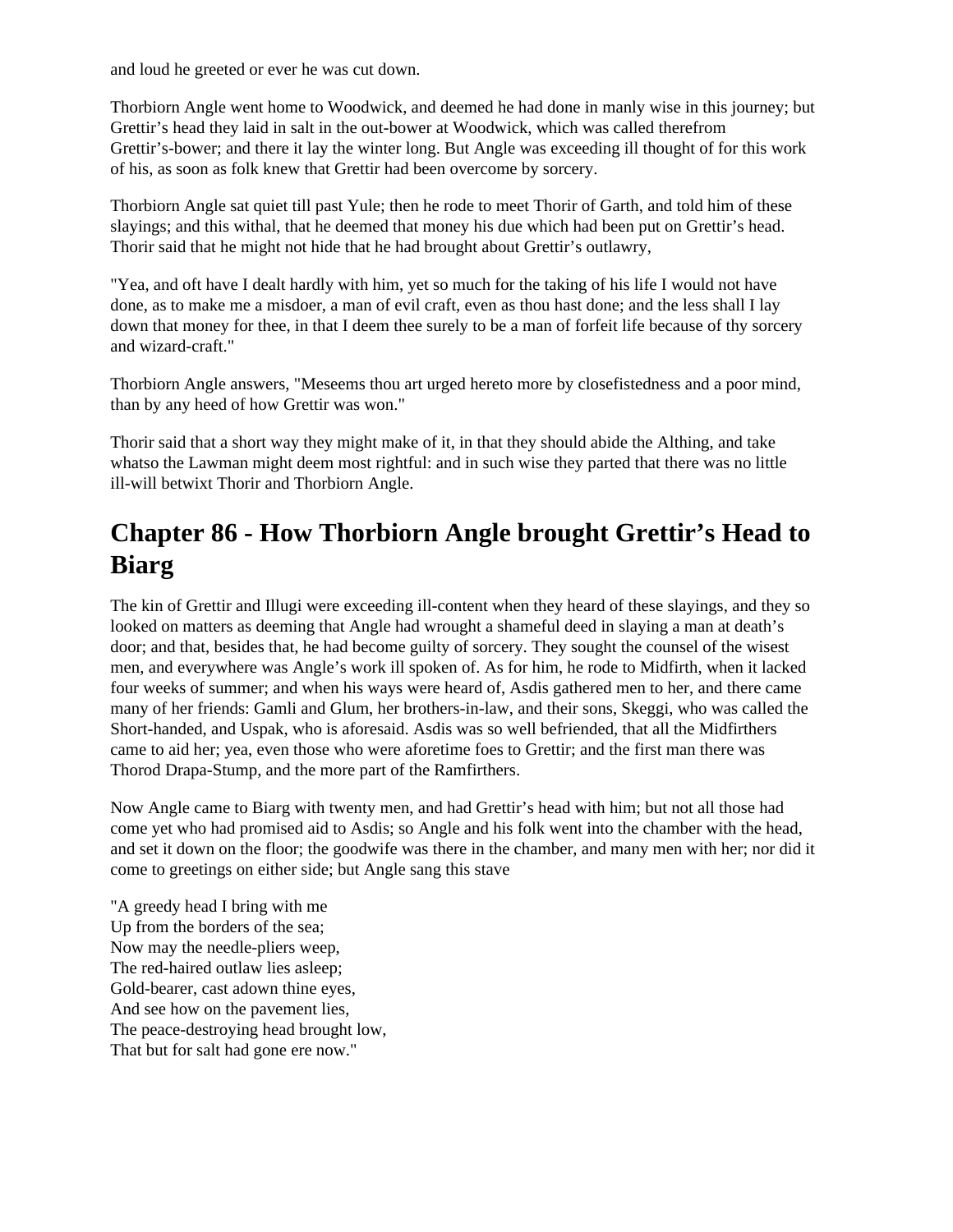The goodwife sat silent when he gave forth the stave, and thereafter she sang

"O thou poor wretch, as sheep that flee To treacherous ice when wolves they see, So in the waves would ye have drowned Your shame and fear, had ye but found That steel-god hale upon the isle: Now heavy shame, woe worth the while! Hangs over the north country-side, Nor I my loathing care to hide."

Then many said that it was nought wonderful, though she had brave sons, so brave as she herself was, amid such grief of heart as was brought on her.

Uspak was without, and held talk with such of Angle's folk as had not gone in, and asked concerning the slayings; and all men praised Illugi's defence; and they told withal how fast Grettir had held the short-sword after he was dead, and marvellous that seemed to men.

Amidst these things were seen many men riding from the west, and thither were coming many friends of the goodwife, with Gamli and Skeggi west from Meals.

Now Angle had been minded to take out execution after Illugi, for he and his men claimed all his goods; but when that crowd of men came up, Angle saw that he might do nought therein, but Gamli and Uspak were of the eagerest, and were fain to set on Angle; but those who were wisest bade them take the rede of Thorwald their kinsman, and the other chief men, and said that worse would be deemed of Angle's case the more wise men sat in judgment over it; then such truce there was that Angle rode away, having Grettir's head with him, because he was minded to bear it to the Althing.

So he rode home, and thought matters looked heavy enough, because well-nigh all the chief men of the land were either akin to Grettir and Illugi, or tied to them and theirs by marriage: that summer, moreover, Skeggi the Short-handed took to wife the daughter of Thorod Drapa-Stump, and therewithal Thorod joined Grettir's kin in these matters.

## **Chapter 87 - Affairs at the Althing**

Now men rode to the Althing, and Angle's helpers were fewer than he had looked for, because that his case was spoken ill of far and wide.

Then asked Halldor whether they were to carry Grettir's head with them to the Althing.

Angle said that he would bear it with him.

"Ill-counselled is that," said Halldor; "for many enough will thy foes be, though thou doest nought to jog the memories of folk, or wake up their grief."

By then were they come on their way, and were minded to ride south over the Sand; so Angle let take the head, and bury it in a hillock of sand, which is called Grettir's Hillock.

Thronged was the Althing, and Angle put forth his case, and praised his own deeds mightily, in that he had slain the greatest outlaw in all the land, and claimed the money as his, which had been put on Grettir's head. But Thorir had the same answer for him as was told afore.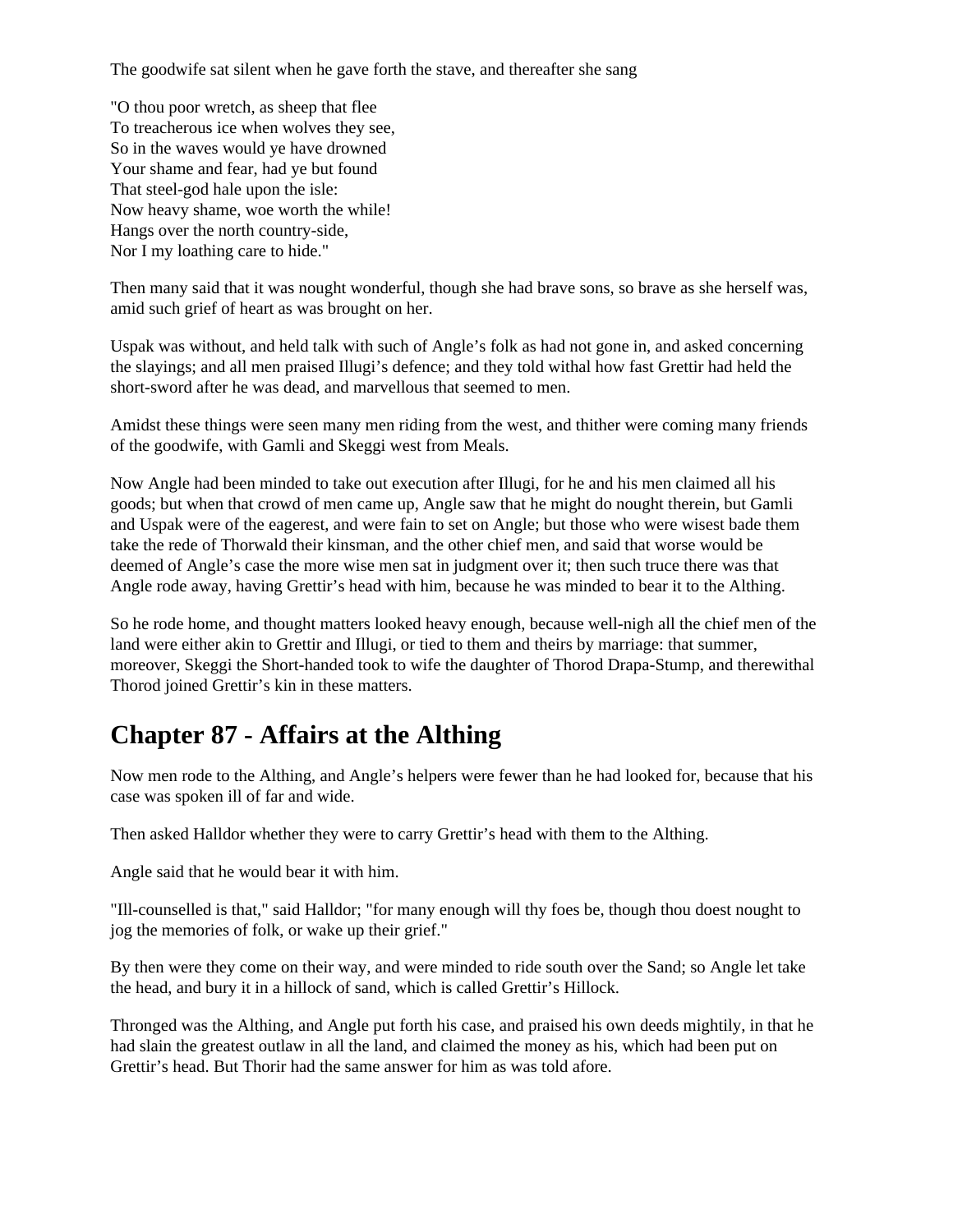Then was the Lawman prayed for a decision, and he said that he would fain hear if any charges came against this, whereby Angle should forfeit his blood-money, or else he said he must have whatsoever had been put on Grettir's head.

Then Thorvald Asgeirson called on Skeggi the Short-handed to put forth his case, and he summoned Thorbiorn Angle with a first summons for the witch-craft and sorcery, whereby Grettir must have got his bane, and then with another summons withal, for that they had borne weapons against a half-dead man, and hereon he claimed an award of outlawry.

Now folk drew much together on this side and on that, but few they were that gave aid to Thorbiorn; and things turned out otherwise than he had looked for, because Thorvald, and Isleif, his son-in-law, deemed it a deed worthy of death to bring men to their end by evil sorcery; but through the words of wise men these cases had such end, that Thorbiorn should sail away that same summer, and never come back to Iceland while any such were alive, as had the blood-suit for Grettir and Illugi.

And then, moreover, was it made law that all workers of olden craft should be made outlaws.

So when Angle saw what his lot would be, he gat him gone from the Thing, because it might well hap that Grettir's kin would set on him; nor did he get aught of the fee that was put on Grettir's head, for that Stein the Lawman would not that it should be paid for a deed of shame. None of those men of Thorbiorn's company who had fallen in Drangey were atoned, for they were to be made equal to the slaying of Illugi, but their kin were exceeding ill content therewith.

So men rode home from the Thing, and all blood-suits that men had against Grettir fell away.

Skeggi, the son of Gamli, who was son-in-law of Thorod Drapa-Stump, and sister's son of Grettir, went north to Skagafirth at the instance of Thorvald Asgeirson, and Isleif his son-in-law, who was afterwards Bishop of Skalholt, and by the consent of all the people got to him a keel, and went to Drangey to seek the corpses of the brothers, Grettir and Illugi; and he brought them back to Reeks, in Reek-strand, and buried them there at the church; and it is for a token that Grettir lies there, that in the days of the Sturlungs, when the church of the Reeks was moved, Grettir's bones were dug up, nor were they deemed so wondrous great, great enough though they were. The bones of Illugi were buried afterwards north of the church, but Grettir's head at home in the church at Biarg.

Goodwife Asdis abode at home at Biarg, and so well beloved she was, that no trouble was ever brought against her, no, not even while Grettir was in outlawry.

Skeggi the Short-handed took the household at Biarg after Asdis, and a mighty man he was; his son was Gamli, the father of Skeggi of Scarf-stead, and Asdis the mother of Odd the Monk. Many men are come from him.

## **Chapter 88 - Thorbiorn Angle goes to Norway, and thence to Micklegarth**

Thornbiorn Angle took ship at Goose-ere, with whatso of his goods he might take with him; but Hialti his brother took to him his lands, and Angle gave him Drangey withal. Hialti became a great chief in aftertimes, but he has nought more to do with this tale.

So Angle fared out to Norway; he yet made much of himself, for he deemed he had wrought a great deed in the slaying of Grettir, and so thought many others, who knew not how all had come to pass, for many knew how renowned a man Grettir had been; withal Angle told just so much of their dealings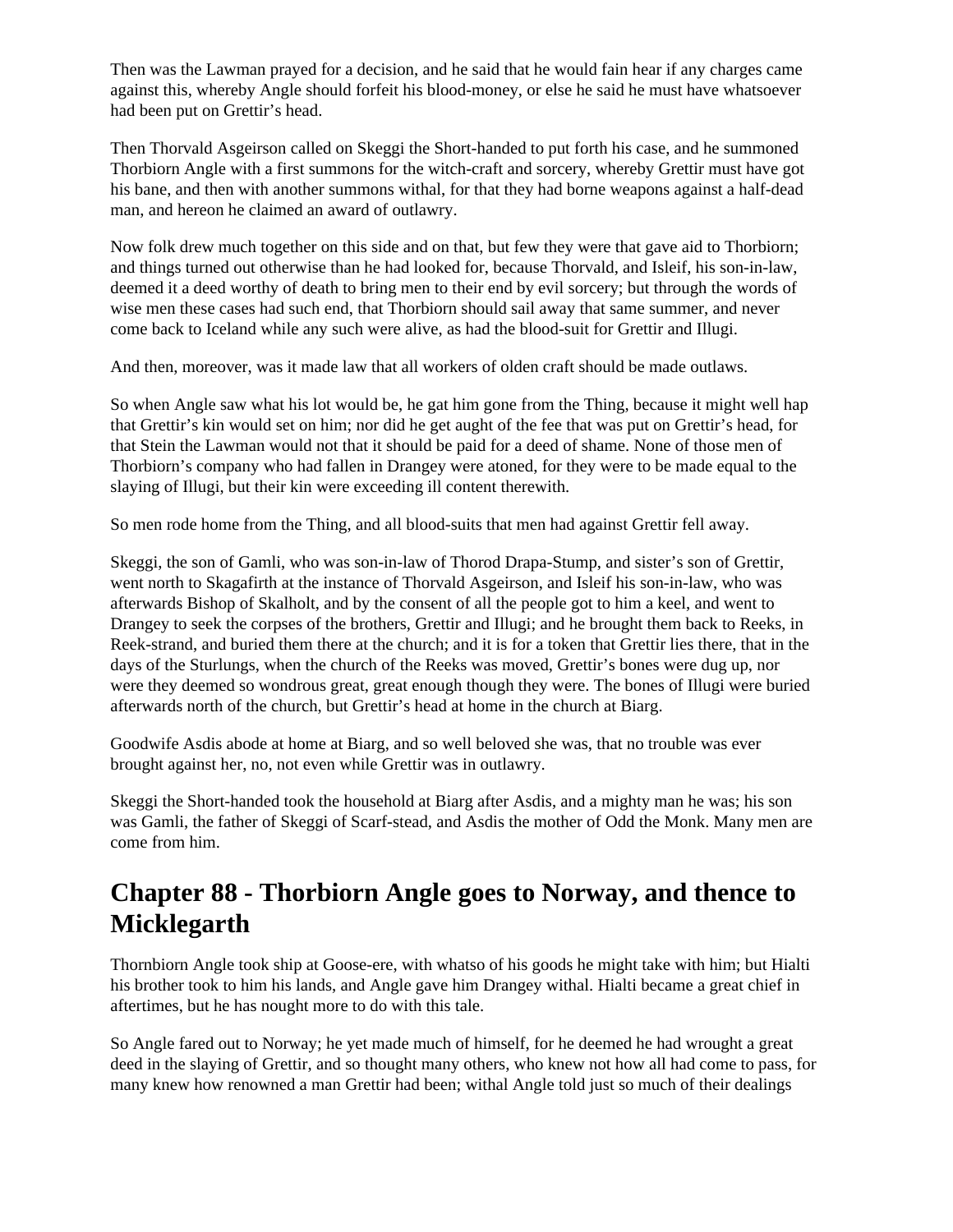together as might do him honour, and let such of the tale lie quiet as was of lesser glory.

Now this tale came in the autumn-tide east to Tunsberg, and when Thorstein Dromund heard of the slayings he grew all silent, because it was told him that Angle was a mighty man and a hardy; and he called to mind the words which he had spoken when he and Grettir talked together, long time agone, concerning the fashion of their arms.

So Thorstein put out spies on Angle's goings; they were both in Norway through the winter, but Thorbiorn was in the north-country, and Thorstein in Tunsberg, nor had either seen other; yet was Angle ware that Grettir had a brother in Norway, and thought it hard to keep guard of himself in an unknown land, wherefore he sought counsel as to where he should betake himself. Now in those days many Northmen went out to Micklegarth, and took war-pay there; so Thorbiorn deemed it would be good to go thither and get to him thereby both fee and fame, nor to abide in the North-lands because of the kin of Grettir. So he made ready to go from Norway, and get him gone from out the land, and made no stay till he came to Micklegarth, and there took war-hire.

## **Chapter 89 - How the Short-Sword was the easier known when sought for by reason of the notch in the blade**

Thorstein Dromund was a mighty man, and of the greatest account; and now he heard that Thorbiorn Angle had got him gone from the land out to Micklegarth; speedy were his doings thereon, he gave over his lands into his kinsmen's hands, and betook himself to journeying and to search for Angle; and ever he followed after whereas Angle had gone afore, nor was Angle ware of his goings.

So Thorstein Dromund came out to Micklegarth a little after Angle, and was fain above all things to slay him, but neither knew the other. Now had they will to be taken into the company of the Varangians, and the matter went well as soon as the Varangians knew that they were Northmen; and in those days was Michael Katalak king over Micklegarth.

Thorstein Dromund watched for Angle, if in some wise he might know him, but won not the game because of the many people there; and ever would he lie awake, ill-content with his lot, and thinking how great was his loss.

Now hereupon it befell that the Varangians were to go on certain warfare, and free the land from harrying; and their manner and law it was before they went from home to hold a weapon-show, and so it was now done; and when the weapon-show was established, then were all Varangians to come there, and those withal who were minded to fall into their company, and they were to show forth their weapons.

Thither came both Thorstein and Angle; but Thorbiorn Angle showed forth his weapons first; and he had the short-sword, Grettir's-loom; but when he showed it many praised it and said that it was an exceeding good weapon, but that it was a great blemish, that notch in the edge thereof; and asked him withal what had brought that to pass.

Angle said it was a thing worthy to be told of, "For this is the next thing to be said," says he, "that out in Iceland I slew that champion who was called Grettir the Strong, and who was the greatest warrior and the stoutest-hearted of all men of that land, for him could no man vanquish till I came forth for that end; and whereas I had the good hap to win him, I took his life; though indeed he had my strength many times over; then I drave this short-sword into his head, and thereby was a shard broken from out its edge."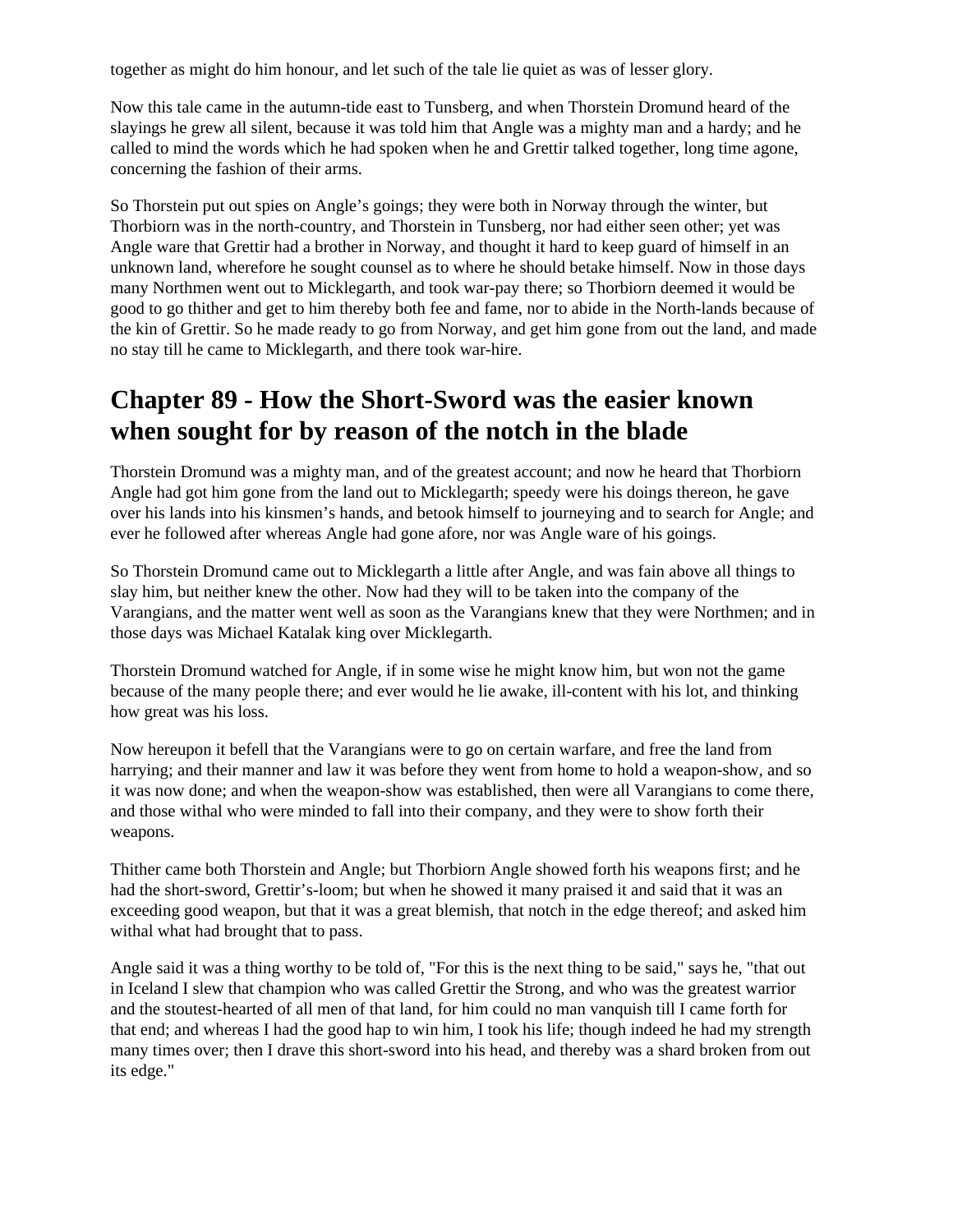So those who stood nigh said, that he must have been hard of head then, and each showed the short-sword to the other; but hereby Thorstein deemed he knew now who this man was, and he prayed withal to see the short-sword even as the others; then Angle gave it up with good will, for all were praising his bravery and that daring onset, and even in such wise did he think this one would do; and in no wise did he misdoubt him that Thorstein was there, or that the man was akin to Grettir.

Then Dromund took the short-sword, and raised it aloft, and hewed at Angle and smote him on the head, and so great was the stroke that it stayed but at the jaw-teeth, and Thorbiorn Angle fell to earth dead and dishonoured.

Thereat all men became hushed; but the Chancellor of the town seized Thorstein straightway, and asked for what cause he did such an ill-deed there at the hallowed Thing.

Thorstein said that he was the brother of Grettir the Strong, and that withal he had never been able to bring vengeance to pass till then; so thereupon many put in their word, and said that the strong man must needs have been of great might and nobleness, in that Thorstein had fared so far forth into the world to avenge him: the rulers of the city deemed that like enough; but whereas there was none there to bear witness in aught to Thorstein's word, that law of theirs prevailed, that whosoever slew a man should lose nought but his life.

So then speedy doom and hard enow did Thorstein get; for in a dark chamber of a dungeon should he be cast and there abide his death, if none redeemed him therefrom with money. But when Thorstein came into the dungeon, there was a man there already, who had come to death's door from misery; and both foul and cold was that abode; Thorstein spake to that man and said,

"How deemest thou of thy life?"

He answered, "As of a right evil life, for of nought can I be holpen, nor have I kinsmen to redeem me."

Thorstein said, "Nought is of less avail in such matters than lack of good rede; let us be merry then, and do somewhat that will be glee and game to us."

The man said that he might have no glee of aught.

"Nay, then, but let us try it," said Thorstein. And therewithal he fell to singing; and he was a man of such goodly voice that scarcely might his like be found therefor, nor did he now spare himself.

Now the highway was but a little way from the dungeon, and Thorstein sang so loud and clear that the walls resounded therewith, and great game this seemed to him who had been half-dead erst; and in such wise did Thorstein keep it going till the evening.

## **Chapter 90 - How the Lady Spes redeemed Thorstein from the Dungeon**

There was a great lady of a castle in that town called Spes, exceeding rich and of great kin; Sigurd was the name of her husband, a rich man too, but of lesser kin than she was, and for money had she been wedded to him; no great love there was betwixt them, for she thought she had been wedded far beneath her; high-minded she was and a very stirring woman.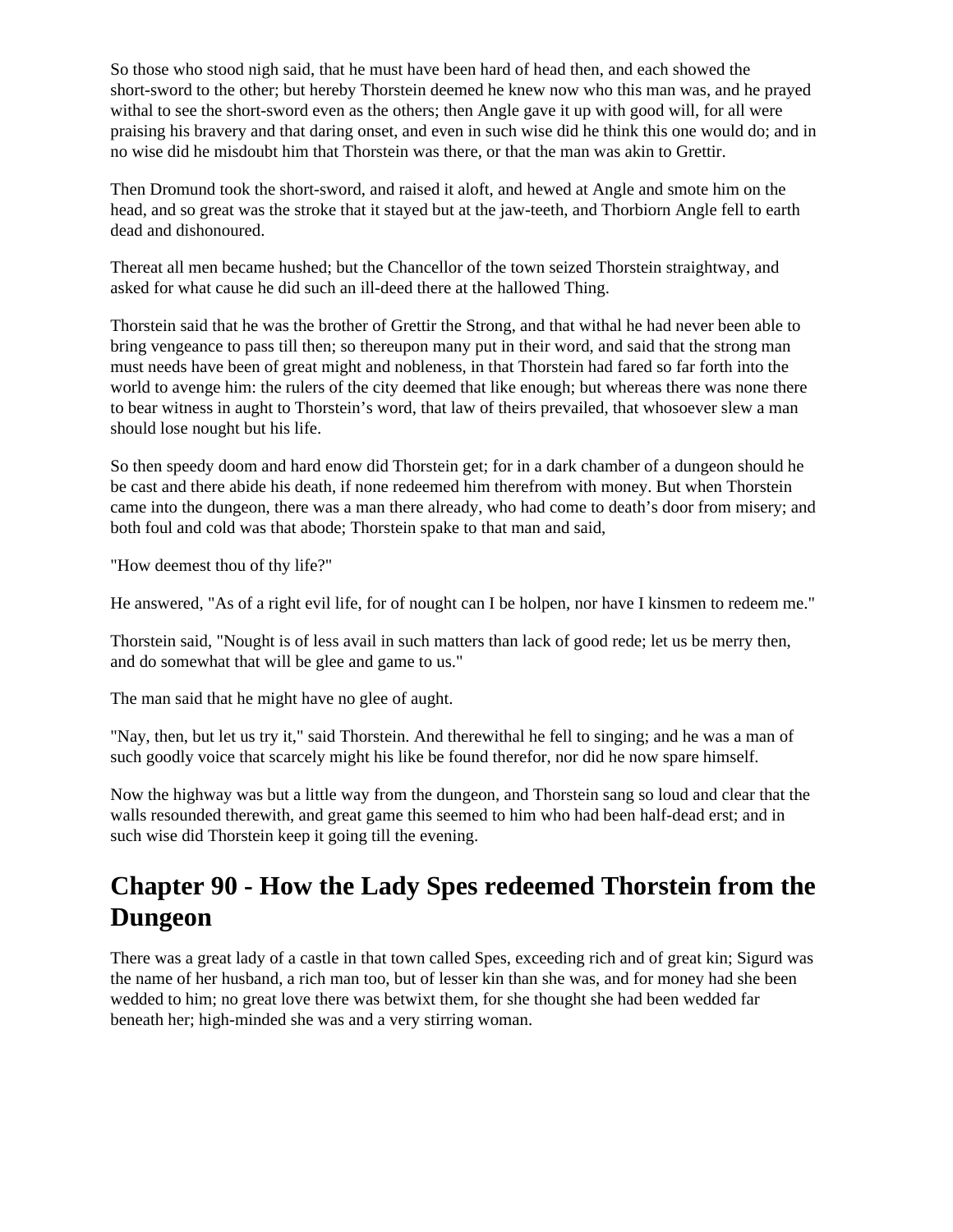Now so it befell, that, as Thorstein made him merry that night, Spes walked in the street hard by the dungeon, and heard thence so fair a voice, that she said she had never yet heard its like. She went with many folk, and so now she bade them go learn who had that noble voice. So they called out and asked who lay there in such evil plight; and Thorstein named himself.

Then said Spes, "Art thou a man as much skilled in other matters as in singing?"

He said there was but little to show for that.

"What ill-deed hast thou done," said she, "that thou must needs be tormented here to the death?"

He said that he had slain a man, and avenged his brother thereby, "But I could not show that by witnesses," said Thorstein, "and therefore have I been cast into ward here, unless some man should redeem me, nor do I hope therefor, for no man have I here akin to me."

"Great loss of thee if thou art slain! and that brother of thine whom thou didst avenge, was he a man so famed, then?"

He said that he was more mighty than he by the half; and so she asked what token there was thereof. Then sang Thorstein this stave

"Field of rings, eight men, who raise Din of sword in clattering ways, Strove the good short-sword in vain From the strong dead hand to gain; So they ever strained and strove, Till at last it did behove, The feared quickener of the fight, From the glorious man to smite."

"Great prowess such a thing shows of the man," said those who understood the stave; and when she knew thereof, she spake thus,

"Wilt thou take thy life from me, if such a choice is given thee?"

"That will I," said Thorstein, "if this fellow of mine, who sits hereby, is redeemed along with me; or else will we both abide here together."

She answers, "More of a prize do I deem thee than him."

"Howsoever that may be," said Thorstein, "we shall go away in company both of us together, or else shall neither go."

Then she went there, whereas were the Varangians, and prayed for freedom for Thorstein, and offered money to that end; and to this were they right willing; and so she brought about by her mighty friendships and her wealth that they were both set free. But as soon as Thorstein came out of the dungeon he went to see goodwife Spes, and she took him to her and kept him privily; but whiles was he with the Varangians in warfare, and in all onsets showed himself the stoutest of hearts.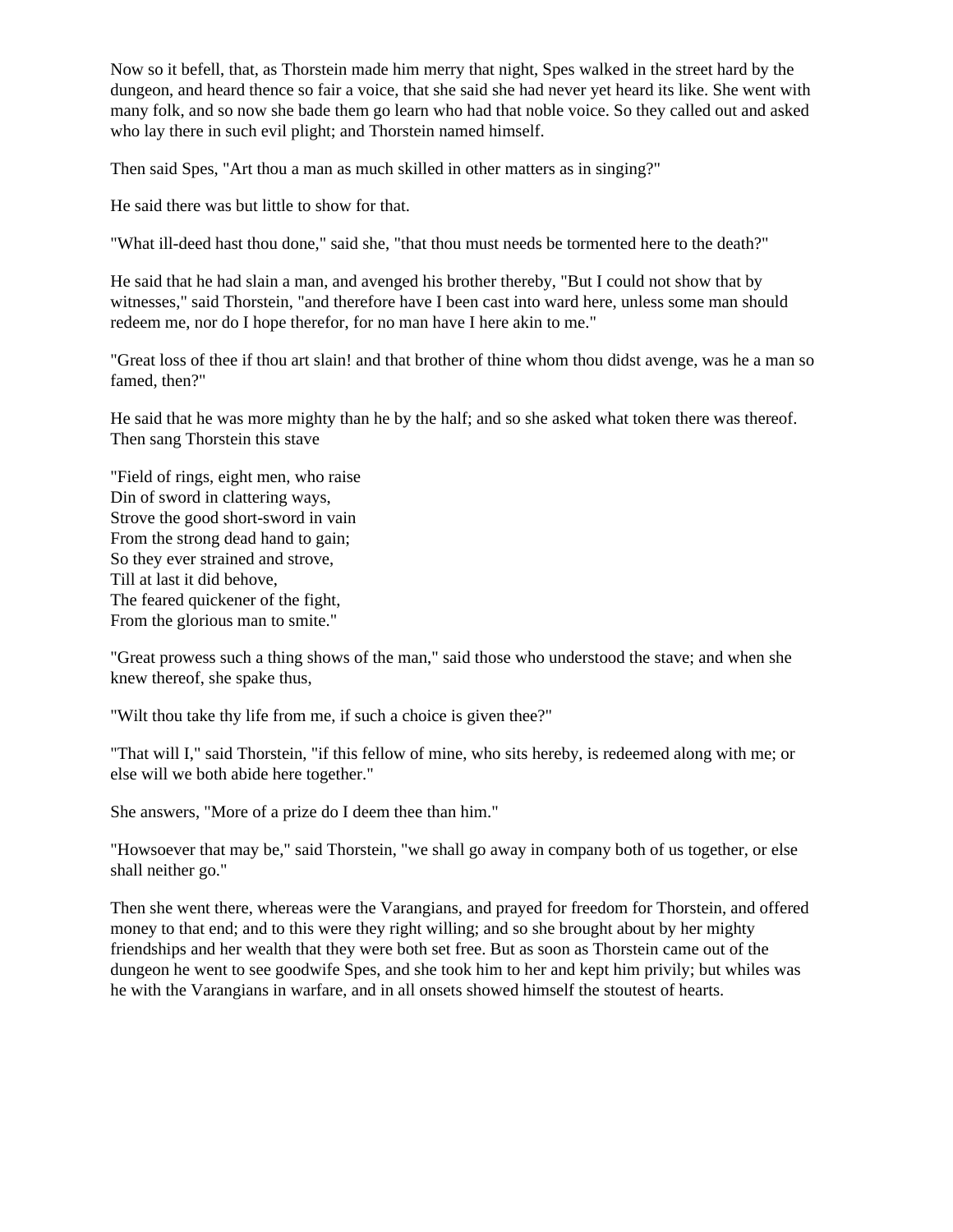## **Chapter 91 - Of the doings of Thorstein and the Lady Spes**

In those days was Harald Sigurdson at Micklegarth, and Thorstein fell into friendship with him. Of much account was Thorstein held, for Spes let him lack no money; and greatly they turned their hearts one to the other, Thorstein and Spes; and many folk beside her deemed great things of his prowess.

Now her money was much squandered, because she ever gave herself to the getting of great friends; and her husband deemed that he could see that she was much changed, both in temper and many other of her ways, but most of all in the spending of money; both gold and good things he missed, which were gone from her keeping.

So on a time Sigurd her husband talks with her, and says that she has taken to strange ways. "Thou givest no heed to our goods," says he, "but squanderest them in many wise; and, moreover, it is even as if I saw thee ever in a dream, nor ever wilt thou be there whereas I am; and I know for sure that something must bring this about."

She answered, "I told thee, and my kinsfolk told thee, whenas we came together, that I would have my full will and freedom over all such things as it was beseeming for me to bestow, and for that cause I spare not thy goods. Hast thou perchance aught to say to me concerning other matters which may be to my shame?"

He answers, "Somewhat do I misdoubt me that thou holdest some man or other whom thou deemest better than I be."

"I wot not," says she, "what ground there may be thereto; but meseems thou mayest speak with little truth; and yet, none-the-less, we two alone shall not speak on this matter if thou layest this slander on me."

So he let the talk drop for that time; she and Thorstein went on in the same way, nor were they wary of the words of evil folk, for she ever trusted in her many and wise friends. Oft they sat talking together and making merry; and on an evening as they sat in a certain loft, wherein were goodly things of hers, she bade Thorstein sing somewhat, for she thought the goodman was sitting at the drink, as his wont was, so she bolted the door. But, when he had sung a certain while, the door was driven at, and one called from outside to open; and there was come the husband with many of his folk.

The goodwife had unlocked a great chest to show Thorstein her dainty things; so when she knew who was there, she would not unlock the door, but speaks to Thorstein, "Quick is my rede, jump into the chest and keep silent."

So he did, and she shot the bolt of the chest and sat thereon herself; and even therewith in came the husband into the loft, for he and his had broken open the door thereof.

Then said the lady, "Why do ye fare with all this uproar? are your foes after you then?"

The goodman answered, "Now it is well that thou thyself givest proof of thyself what thou art; where is the man who trolled out that song so well e'en now? I wot thou deemest him of far fairer voice than I be."

She said: "Not altogether a fool is he who can be silent; but so it fares not with thee: thou deemest thyself cunning, and art minded to bind thy lie on my back. Well, then, let proof be made thereof! If there be truth in thy words, take the man; he will scarce have leapt out through the walls or the roof."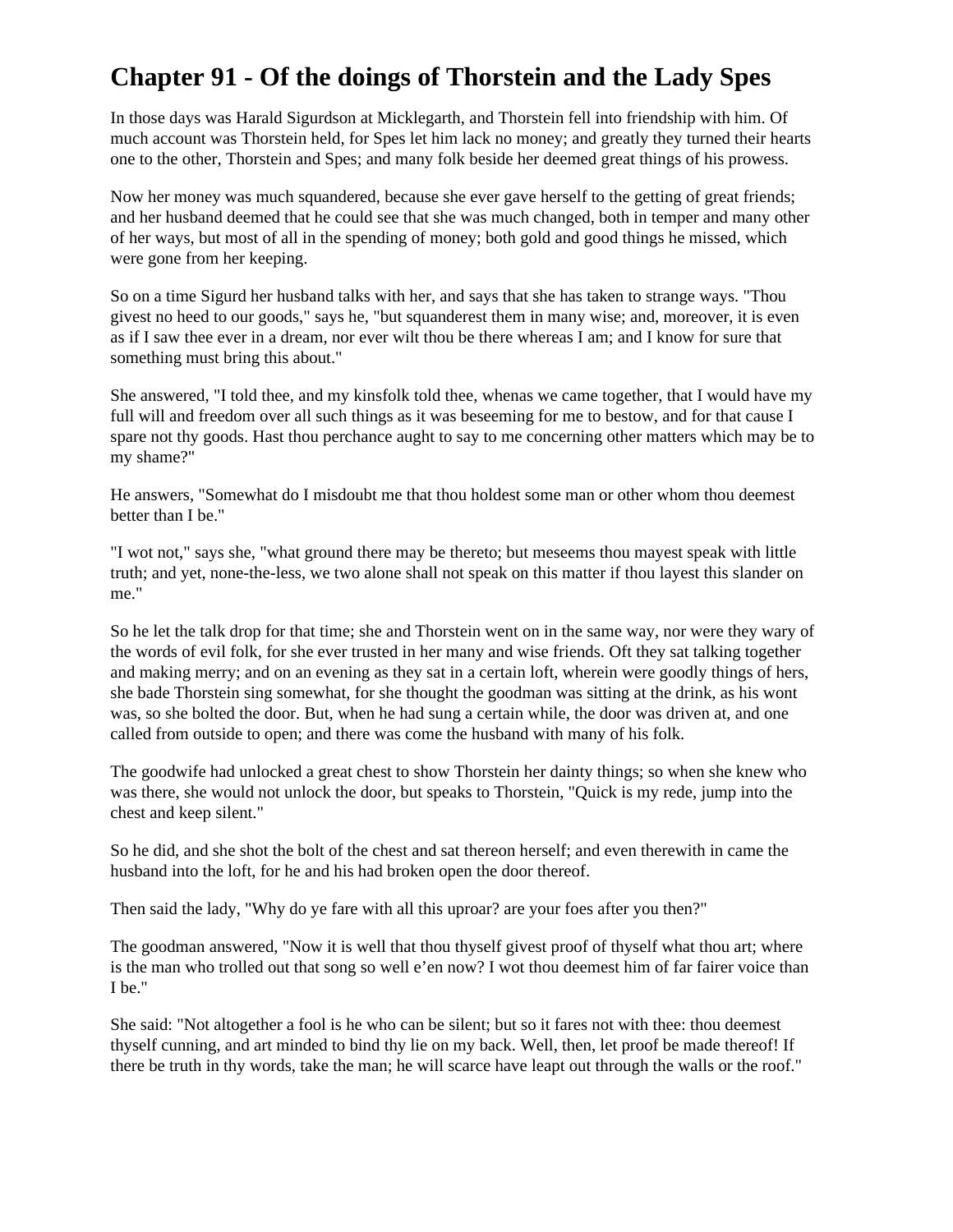So he searched through the place, and found him not, and she said, "Why dost thou not take him then, since thou deemest the thing so sure?"

He was silent, nor knew in sooth amid what wiles he was come; then he asked his fellows if they had not heard him even as he had. But whereas they saw that the mistress misliked the matter, their witness came to nought, for they said that oft folk heard not things as they were in very sooth. So the husband went out, and deemed he knew that sooth well enough, though they had not found the man; and now for a long time he left spying on his wife and her ways.

Another time, long after, Thorstein and Spes sat in a certain cloth-bower, and therein were clothes, both cut and uncut, which the wedded folk owned; there she showed to Thorstein many kinds of cloth, and they unfolded them; but when they were least ware of it the husband came on them with many men, and brake into the loft; but while they were about that she heaped up clothes over Thorstein, and leaned against the clothes-stack when they came into the chamber.

"Wilt thou still deny," said the goodman, "that there was a man with thee, when such men there are as saw you both?"

She bade them not to go on so madly. "This time ye will not fail, belike; but let me be at peace, and worry me not."

So they searched through the place and found nought, and at last gave it up.

Then the goodwife answered and said, "It is ever good to give better proof than the guesses of certain folk; nor was it to be looked for that ye should find that which was not. Wilt thou now confess thy folly, husband, and free me from this slander?"

He said, "The less will I free thee from it in that I trow thou art in very sooth guilty of that which I have laid to thy charge; and thou wilt have to put forth all thy might in this case, if thou art to get this thrust from thee."

She said that that was in nowise against her mind, and therewithal they parted.

Thereafter was Thorstein ever with the Varangians, and men say that he sought counsel of Harald Sigurdson, and their mind it is that Thorstein and Spes would not have taken to those redes but for the trust they had in him and his wisdom.

Now as time wore on, goodman Sigurd gave out that he would fare from home on certain errands of his own. The goodwife nowise let him herein; and when he was gone, Thorstein came to Spes, and the twain were ever together. Now such was the fashion of her castle that it was built forth over the sea, and there were certain chambers therein whereunder the sea flowed; in such a chamber Thorstein and Spes ever sat; and a little trap-door there was in the floor of it, whereof none knew but those twain, and it might be opened if there were hasty need thereof.

Now it is to be told of the husband that he went nowhither, save into hiding, that he might spy the ways of the housewife; so it befell that, one night as they sat alone in the sea-loft and were glad together, the husband came on them unawares with a crowd of folk, for he had brought certain men to a window of the chamber, and bade them see if things were not even according to his word: and all said that he spake but the sooth, and that so belike he had done aforetime.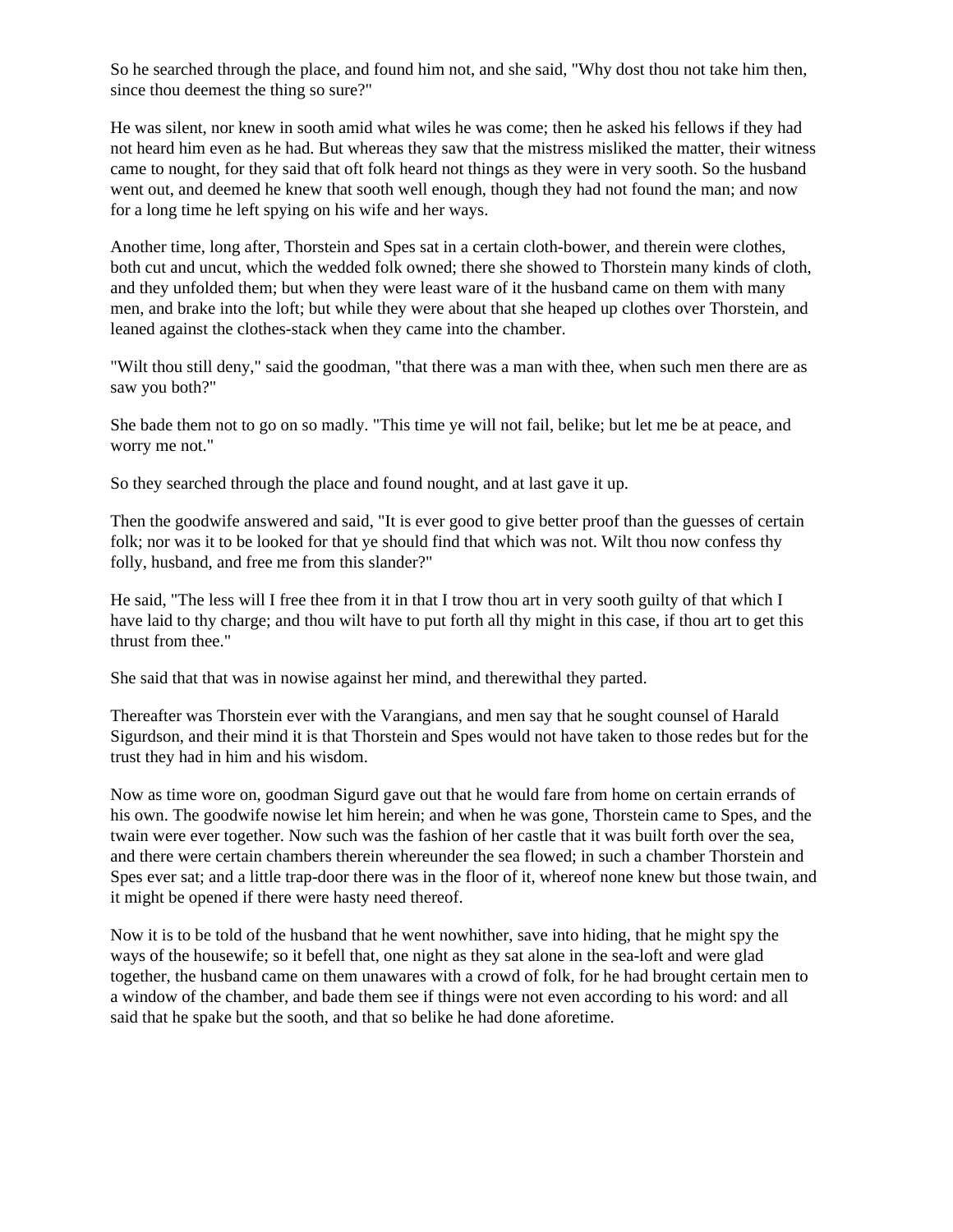So they ran into the loft, but when Spes heard the crash, she said to Thorstein,

"Needs must thou go down hereby, whatsoever be the cost, but give me some token if thou comest safe from the place."

He said yea thereto, and plunged down through the floor, and the housewife spurned her foot at the lid, and it fell back again into its place, and no new work was to be seen on the floor.

Now the husband and his men came into the loft, and went about searching, and found nought, as was likely; the loft was empty, so that there was nought therein save the floor and the cross-benches, and there sat the goodwife, and played with the gold on her fingers; she heeded them little, and made as if there was nought to do.

All this the goodman thought the strangest of all, and asked his folk if they had not seen the man, and they said that they had in good sooth seen him.

Then said the goodwife, "Hereto shall things come as is said; thrice of yore have all things happed, and in likewise hast thou fared, Sigurd," says she, "for three times hadst thou undone my peace, meseems, and are ye any wiser than in the beginning?"

"This time I was not alone in my tale," said the goodman; "and now to make an end, shall thou go through the freeing by law, for in nowise will I have this shame unbooted."

"Meseems," says the goodwife, "thou biddest me what I would bid of thee, for good above all things I deem it to free myself from this slander, which has spread so wide and high, that it would be great dishonour if I thrust it not from off me."

"In likewise," said the goodman, "shalt thou prove that thou hast not given away or taken to thyself my goods."

She answers, "At that time when I free myself shall I in one wise thrust off from me all charges that thou hast to bring against me; but take thou heed whereto all shall come; I will at once free myself from all words that have been spoken here on this charge that thou now makest."

The goodman was well content therewith, and got him gone with his men.

Now it is to be told of Thorstein that he swam forth from under the chamber, and went aland where he would, and took a burning log, and held it up in such wise that it might be seen from the goodwife's castle, and she was abroad for long that evening, and right into the night, for that she would fain know if Thorstein had come aland; and so when she saw the fire, she deemed that she knew that Thorstein had taken land, for even such a token had they agreed on betwixt them.

The next morning Spes bade her husband speak of their matters to the bishop, and thereto was he fully ready. Now they come before the bishop, and the goodman put forward all the aforesaid charges against her.

The bishop asked if she had been known for such an one aforetime, but none said that they had heard thereof. Then he asked with what likelihood he brought those things against her. So the goodman brought forward men who had seen her sit in a locked room with a man beside her, and they twain alone: and therewith the goodman said that he misdoubted him of that man beguiling her.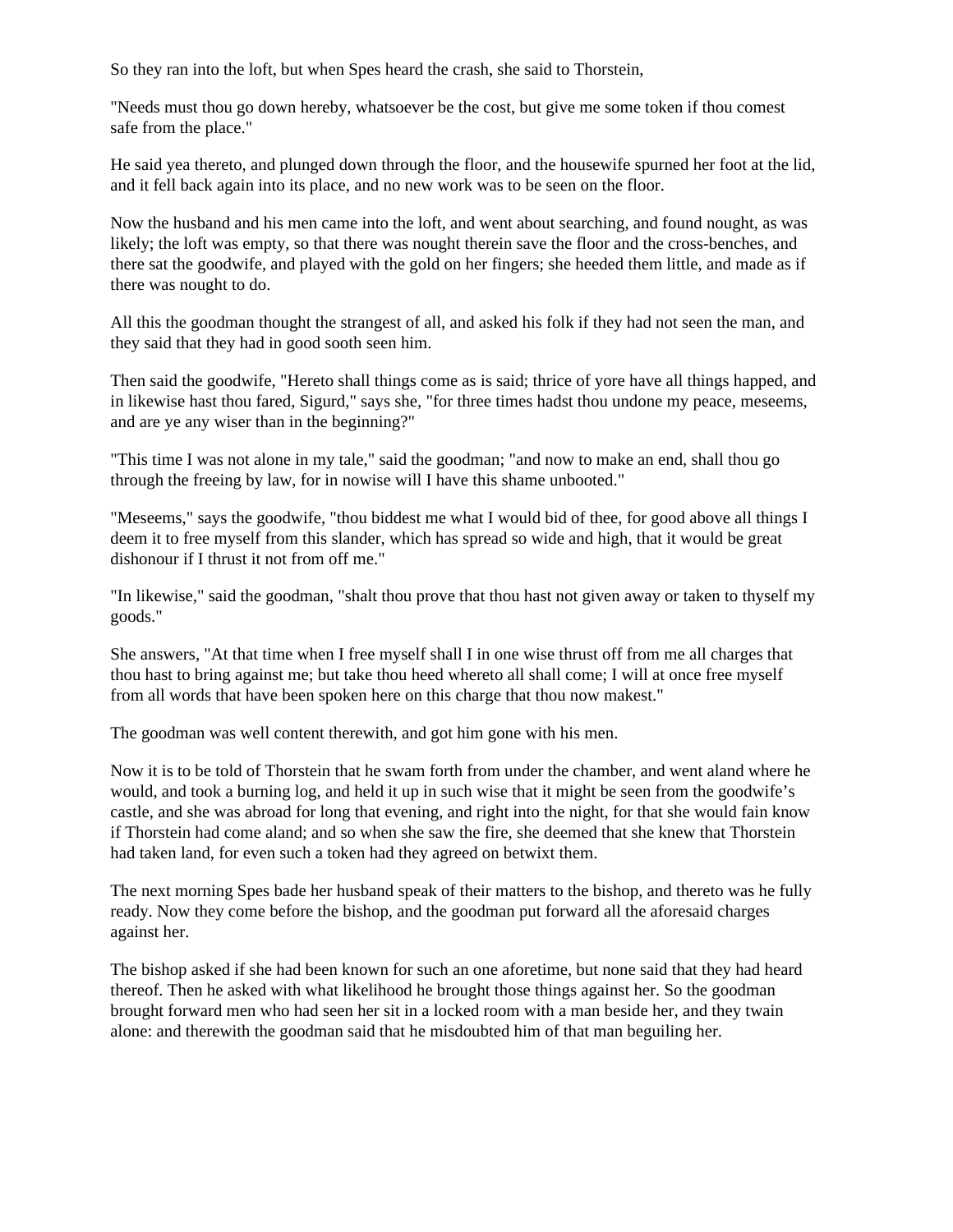The bishop said that she might well free herself lawfully from this charge if so she would. She said that it liked her well so to do, "and good hope I have," said Spes, "that I shall have great plenty of women to purge me by oath in this case."

Now was an oath set forward in words for her, and a day settled whereon the case should come about; and thereafter she went home, and was glad at heart, and Thorstein and Spes met, and settled fully what they should do.

#### **Chapter 92 - Of the Oath that Spes made before the Bishop**

Now that day past, and time wore on to the day when Spes should make oath, and she bade thereto all her friends and kin, and arrayed herself in the best attire she had, and many noble ladies went with her.

Wet was the weather about that time, and the ways were miry, and a certain slough there was to go over or ever they might come to the church; and whenas Spes and her company came forth anigh this slough, a great crowd was there before them, and a multitude of poor folk who prayed them of alms, for this was in the common highway, and all who knew her deemed it was their part to welcome her, and prayed for good things for her as for one who had oft holpen them well.

A certain staff-propped carle there was amidst those poor folk, great of growth and long-bearded. Now the women made stay at the slough, because that the great people deemed the passage across over miry, and therewith when that staff-carle saw the goodwife, that she was better arrayed than the other women, he spake to her on this wise,

"Good mistress," said he, "be so lowly as to suffer me to bear thee over this slough, for it is the bounden duty of us staff-carles to serve thee all we may."

"What then," says she, "wilt thou bear me well, when thou mayst not bear thyself?"

"Yet would it show forth thy lowliness," says he, "nor may I offer better than I have withal; and in all things wilt thou fare the better, if thou hast no pride against poor folk."

"Wot thou well, then," says she, "that if thou bearest me not well it shall be for a beating to thee, or some other shame greater yet."

"Well, I would fain risk it," said he; and therewithal he got on to his feet and stood in the slough. She made as if she were sore afeard of his carrying her, yet nathless she went on, borne on his back; and he staggered along exceeding slowly, going on two crutches, and when he got midmost of the slough he began to reel from side to side. She bade him gather up his strength.

"Never shalt thou have made a worse journey than this if thou easiest me down here."

Then the poor wretch staggers on, and gathers up all his courage and strength, and gets close to the dry land, but stumbles withal, and falls head-foremost in such wise, that he cast her on to the bank, but fell into the ditch up to his armpits, and therewithal as he lay there caught at the goodwife, and gat no firm hold of her clothes, but set his miry hand on her knee right up to the bare thigh.

She sprang up and cursed him, and said that ever would evil come from wretched gangrel churles: "and thy full due it were to be beaten, if I thought it not a shame, because of thy misery."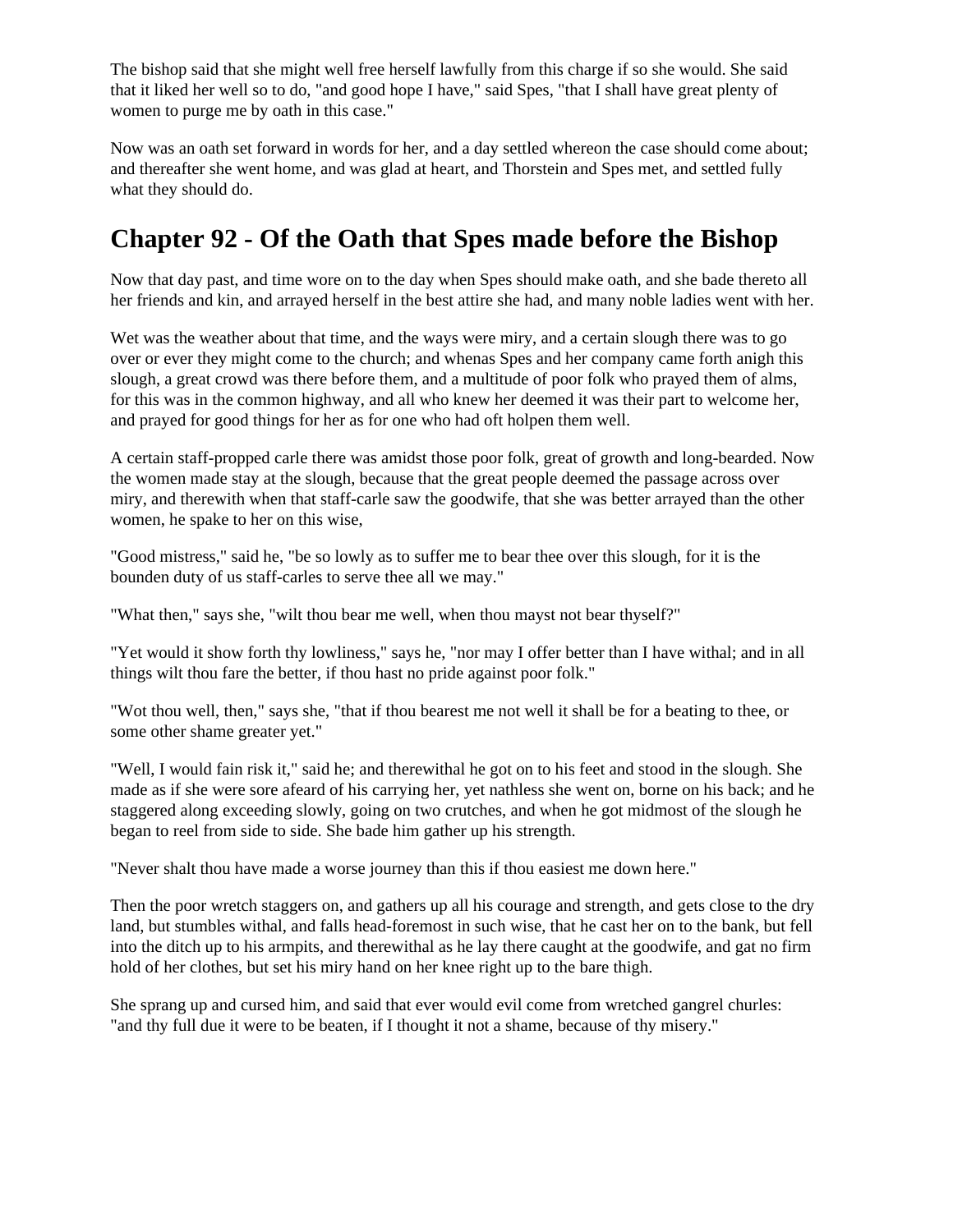Then said he, "Meted in unlike ways is man's bliss; me-thought I had done well to thee, and I looked for an alms at thy hands, and lo, in place thereof, I get but threats and ill-usage and no good again withal;" and he made as if he were exceeding angry.

Many deemed that he looked right poor and wretched, but she said that he was the wiliest of old churles; but whereas many prayed for him, she took her purse to her, and therein was many a penny of gold; then she shook down the money and said,

"Take thou this, carle; nowise good were it, if thou hadst not full pay for the hard words thou hadst of me; now have I parted with thee, even according to thy worth."

Then he picked up the gold, and thanked her for her good deed. Spes went to the church, and a great crowd was there before her. Sigurd pushed the case forward eagerly, and bade her free herself from those charges he had brought against her.

She said, "I heed not thy charges; what man dost thou say thou hast seen in my chamber with me? Lo now oft it befalls that some worthy man will be with me, and that do I deem void of any shame; but hereby will I swear that to no man have I given gold, and of no man have I had fleshly defilement save of my husband, and that wretched staff-carle who laid his miry hand on my thigh when I was borne over the slough this same day."

Now many deemed that this was a full oath, and that no shame it was to her, though the carle had laid hand on her unwittingly; but she said that all things must be told even as they were.

Thereafter she swore the oath in such form as is said afore, and many said thereon that she showed the old saw to be true, swear loud and say little. But for her, she said that wise men would think that this was not done by guile.

Then her kin fell to saying that great shame and grief it was for high-born women to have such lying charges brought against them bootless, whereas it was a crime worthy of death if it were openly known of any woman that she had done whoredoms against her husband. Therewithal Spes prayed the bishop to make out a divorce betwixt her and her husband Sigurd, because she said she might nowise bear his slanderous lying charges. Her kinsfolk pushed the matter forward for her, and so brought it about by their urgency that they were divorced, and Sigurd got little of the goods, and was driven away from the land withal, for here matters went as is oft shown that they will, and the lower must lowt; nor could he bring aught about to avail him, though he had but said the very sooth.

Now Spes took to her all their money, and was deemed the greatest of stirring women; but when folk looked into her oath, it seemed to them that there was some guile in it, and were of a mind that wise men must have taught her that way of swearing; and men dug out this withal, that the staff-carle who had carried her was even Thorstein Dromund. Yet for all that Sigurd got no righting of the matter.

#### **Chapter 93 - Thorstein and Spes come out to Norway**

Thorstein Dromund was with the Varangians while the talk ran highest about these matters; so famed did he become that it was deemed that scarce had any man of the like prowess come thither; the greatest honours he gat from Harald Sigurdson, for he was of his kin; and after his counsels did Thorstein do, as men are minded to think.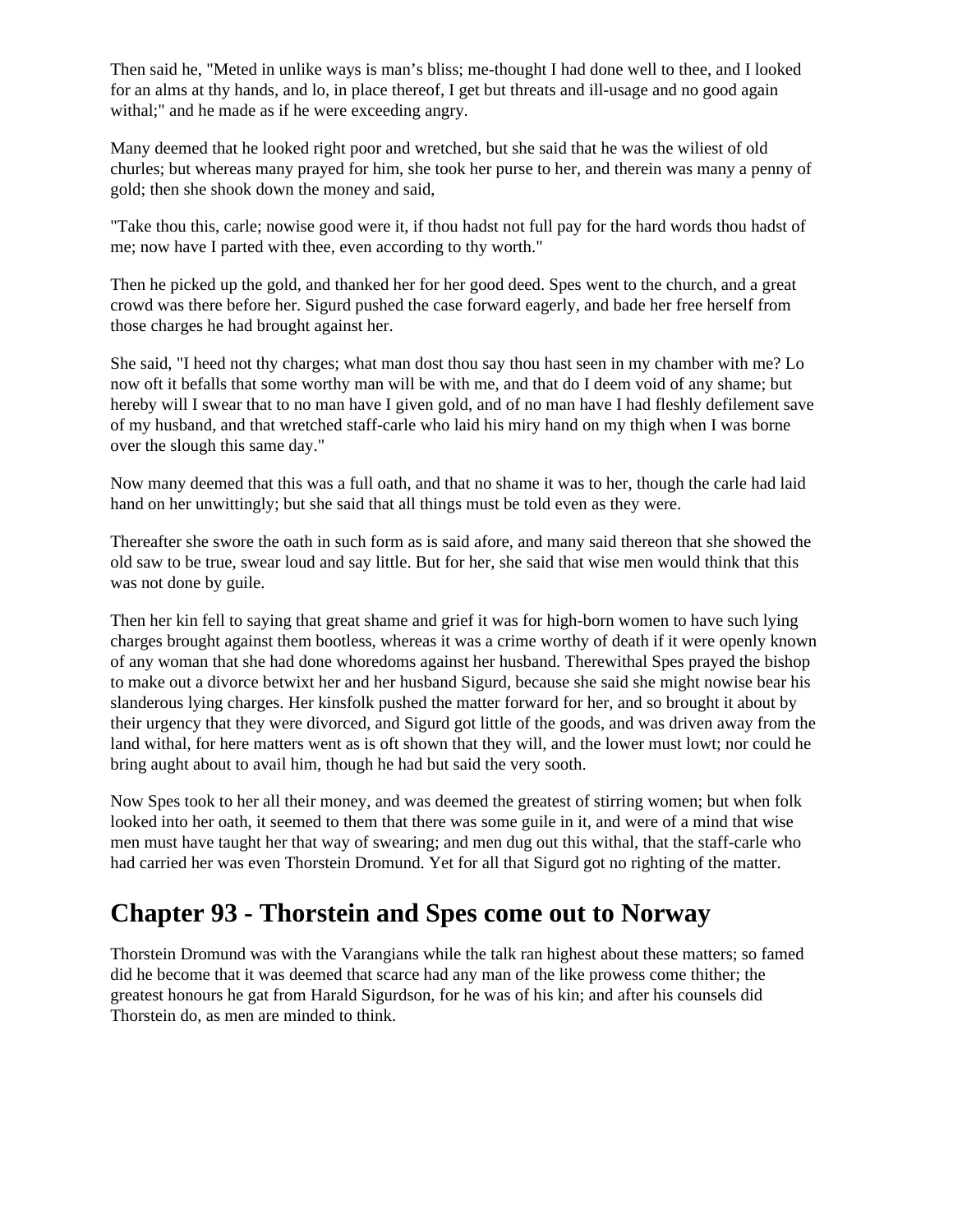But a little after Sigurd was driven from the land, Thorstein fell to wooing Spes to wife, and she took it meetly, but went to her kinsmen for rede; then they held meetings thereon, and were of one accord that she herself must rule the matter; then was the bargain struck, and good was their wedded life, and they were rich in money, and all men deemed Thorstein to be a man of exceeding good luck, since he had delivered himself from all his troubles.

The twain were together for two winters in Micklegarth, and then Thorstein said to his goodwife that he would fain go back to see his possessions in Norway. She said he should have his will, so they sold the lands they had there, and gat them great wealth of chattels, and then betook them from that land, with a fair company, and went all the way till they came to Norway. Thorstein's kin welcomed them both right heartily, and soon saw that Spes was bountiful and high-minded, and she speedily became exceeding well befriended. Some children they had between them, and they abode on their lands, and were well content with their life.

In those days was Magnus the Good king over Norway. Thorstein soon went to meet him, and had good welcome of him, for he had grown famous for the avenging of Grettir the Strong (for men scarce know of its happening that any other Icelander, save Grettir Asmundson, was avenged in Micklegarth); and folk say that Thorstein became a man of King Magnus, and for nine winters after he had come to Norway he abode in peace, and folk of the greatest honour were they deemed, he and his wife.

Then came home from Micklegarth king Harald Sigurdson, and King Magnus gave him half Norway, and they were both kings therein for a while; but after the death of King Magnus many of those who had been his friends were ill-content, for all men loved him; but folk might not abide the temper of King Harald, for that he was hard and was wont to punish men heavily.

But Thorstein Dromund was fallen into eld, though he was still the halest of men; and now was the slaying of Grettir Asmundson sixteen winters agone.

# **Chapter 94 - Thorstein Dromund and Spes leave Norway again**

At that time many urged Thorstein to go meet King Harald, and become his man; but he took not kindly to it.

Then Spes spake, "I will, Thorstein," says she, "that thou go not to meet Harald the king, for to another king have we much more to pay, and need there is that we turn our minds to that; for now we both grow old and our youth is long departed, and far more have we followed after worldly devices, than the teaching of Christ, or the ways of justice and uprightness; now wot I well that this debt can be paid for us neither by our kindred or our goods, and I will that we ourselves should pay it: now will I therefore that we change our way of life and fare away from this land and unto the abode of the Pope, because I well believe that so only may my case be made easy to me."

Thorstein said, "As well known to me as to thee are the things thou talkest of; and it is meet that thou have thy will herein, since thou didst ever give me my will, in a matter of far less hope; and in all things will we do as thou biddest."

This took men utterly unawares; Thorstein was by then sixty-seven years of age, yet hale in all wise.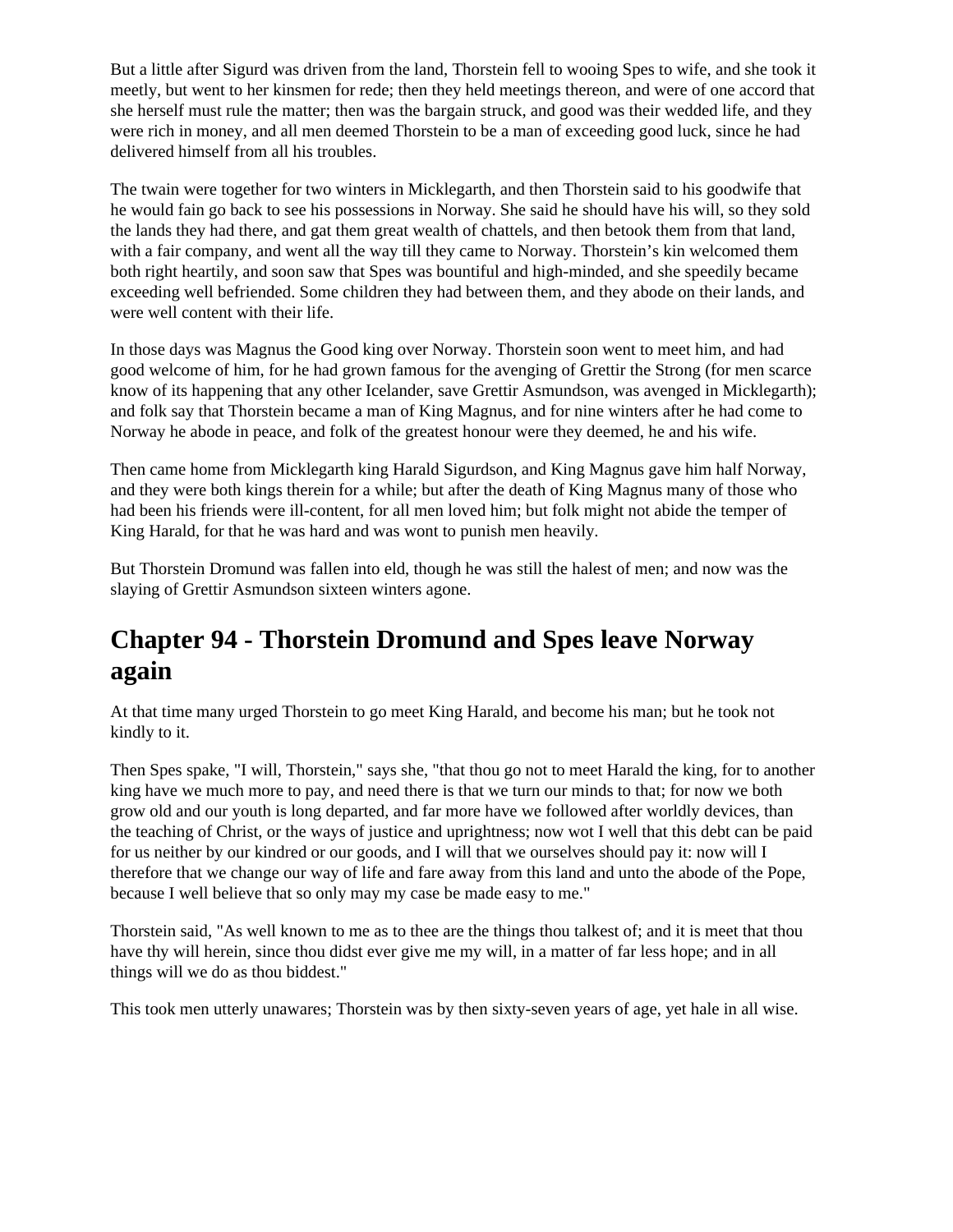So now he bid to him all his kindred and folk allied to him, and laid before them the things he had determined on. Wise men gave good words thereto, though they deemed of their departing as of the greatest loss.

But Thorstein said that there was nought sure about his coming back: "Now do I give thanks to all of you," says he, "for the heed ye paid to my goods when I was last away from the land; now I will offer you, and pray you to take to you my children's havings, and my children, and bring them up according to the manliness that is in you; for I am fallen so far into eld that there is little to say as to whether I may return or not, though I may live; but ye shall in such wise look after all that I leave behind me here, even as if I should never come back to Norway."

Then men answered, that good redes would be plenteous if the housewife should abide behind to look after his affairs; but she said

"For that cause did I come hither from the out-lands, and from Micklegarth, with Thorstein, leaving behind both kin and goods, for that I was fain that one fate might be over us both; now have I thought it good to be here; but I have no will to abide long in Norway or the North-lands if he goes away; ever has there been great love betwixt us withal, and nought has happed to divide us; now therefore will we depart together, for to both of us is known the truth about many things that befell since we first met."

So, when they had settled their affairs in this wise, Thorstein bade chosen folk divide his goods into halves; and his kin took the half which his children were to own, and they were brought up by their father's kin, and were in aftertimes the mightiest of men, and great kin in the Wick has come from them. But Thorstein and Spes divided their share of the goods, and some they gave to churches for their souls' health, and some they took with them. Then they betook themselves Romeward, and many folk prayed well for them.

## **Chapter 95 - How Thorstein Dromund and Spes fared to Rome and died there**

Now they went their ways till they came to Rome-town; and so when they came before him, who was appointed to hear the shrifts of men, they told him well and truly all things even as they had happed, and with what cunning and craft they had joined together in wedlock; therewithal they gave themselves up with great humility to such penance for the amending of their lives as he should lay on them; but because that they themselves had turned their minds to the atoning of their faults, without any urging or anger from the rulers of the church, they were eased of all fines as much as might be, but were bidden gently that they should now and henceforth concern themselves reasonably for their souls' health, and from this time forward live in chastity, since they had gotten them release from all their guilt; and herewith they were deemed to have fared well and wisely.

Then said Spes, "Now, meseems, our matters have gone well and are come to an end, and no unlucky life have we had together; yet maybe fools will do after the pattern of our former life; now therefore let us make such an end to all, that good men also may follow after us and do the like: so let us go bargain with those who are deft in stone-craft; that they make for each of us a cell of stone, that we may thereby atone for what we have done against God."

So Thorstein laid down money for the making of a stone cell for each of them, and for such-like other things as they might need, and might not be without for the keeping of their lives; and then, when the stone work was done, and the time was meet therefor and all things were ready, they departed their worldly fellowship of their own free will, that they might the more enjoy a holy fellowship in another